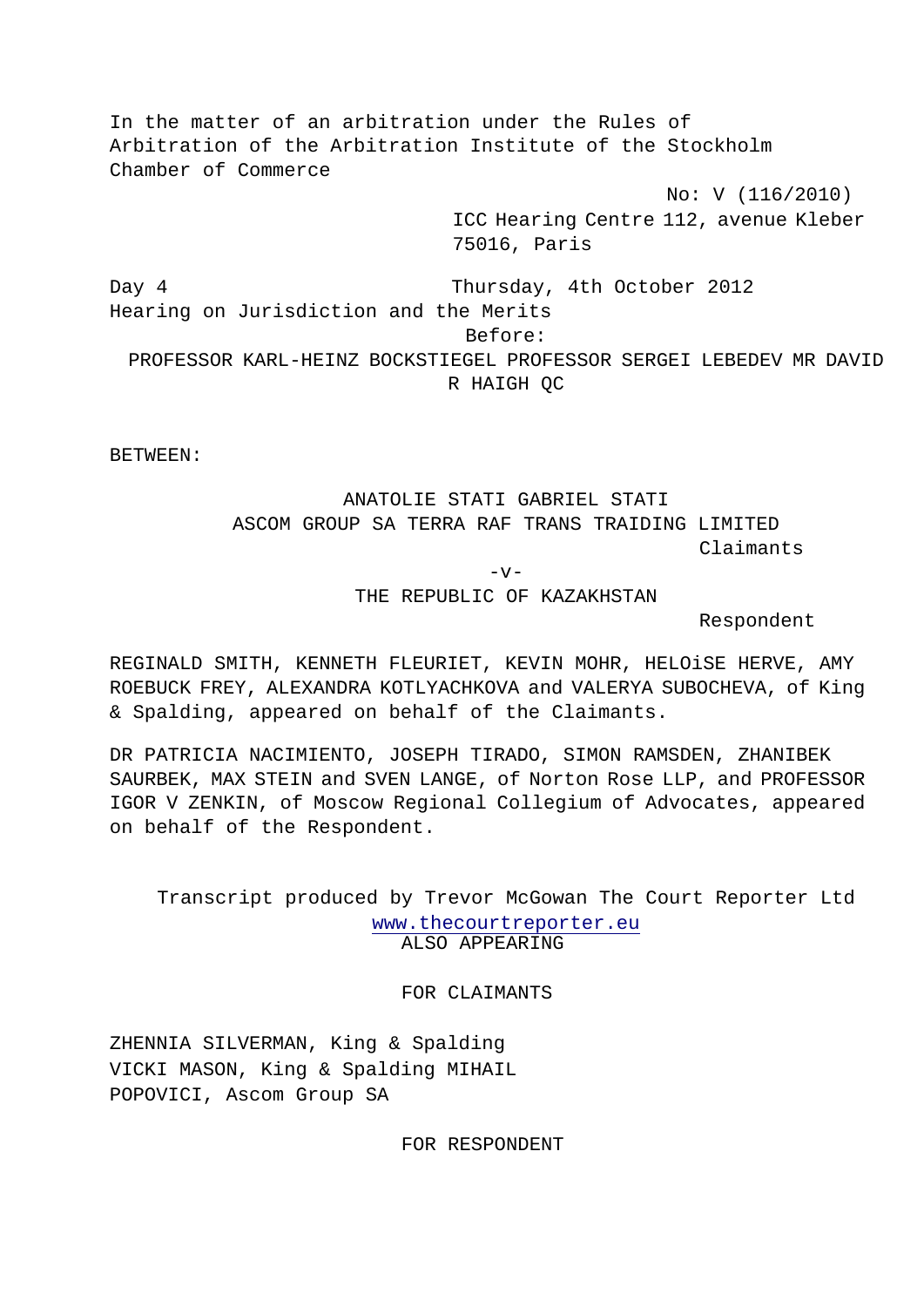ANASTASIA MALTSEVA, Norton Rose LLP NATALIA NIKIFOROVA, Norton Rose LLP MARAT BEKETAYEV, Secretary of the Ministry of Justice and Deputy Minister of Justice YERLAN TUYAKBAYEV, Director of the Department of Legal Support and International Cooperation of the Financial Police ALAN TLENCHIEV, Head of the Division on the Supervision over Compliance with Environmental Legislation of the Department of Supervision over Compliance with Legislation in the socio-economic sphere of the General Prosecutor's Office AMAN SAGATOV, Senior Prosecutor of the Division on the Supervision over Compliance with Environmental Legislation of the Department of Supervision over Compliance with Legislation in the socio-economic sphere of the General Prosecutor's Office

GANI BITENOV, Chief Expert of the Department of Protection of State Property Rights of the Ministry of Justice PROFESSOR MARTHA BRILL OLCOTT, Carnegie Endowment for International Peace

FOR THE TRIBUNAL

KATHERINE SIMPSON, Secretary to the Tribunal

## INTERPRETERS

ALEXANDRE TCHEKHOV, Russian-English Interpreter NATALY HOLM, Russian-English Interpreter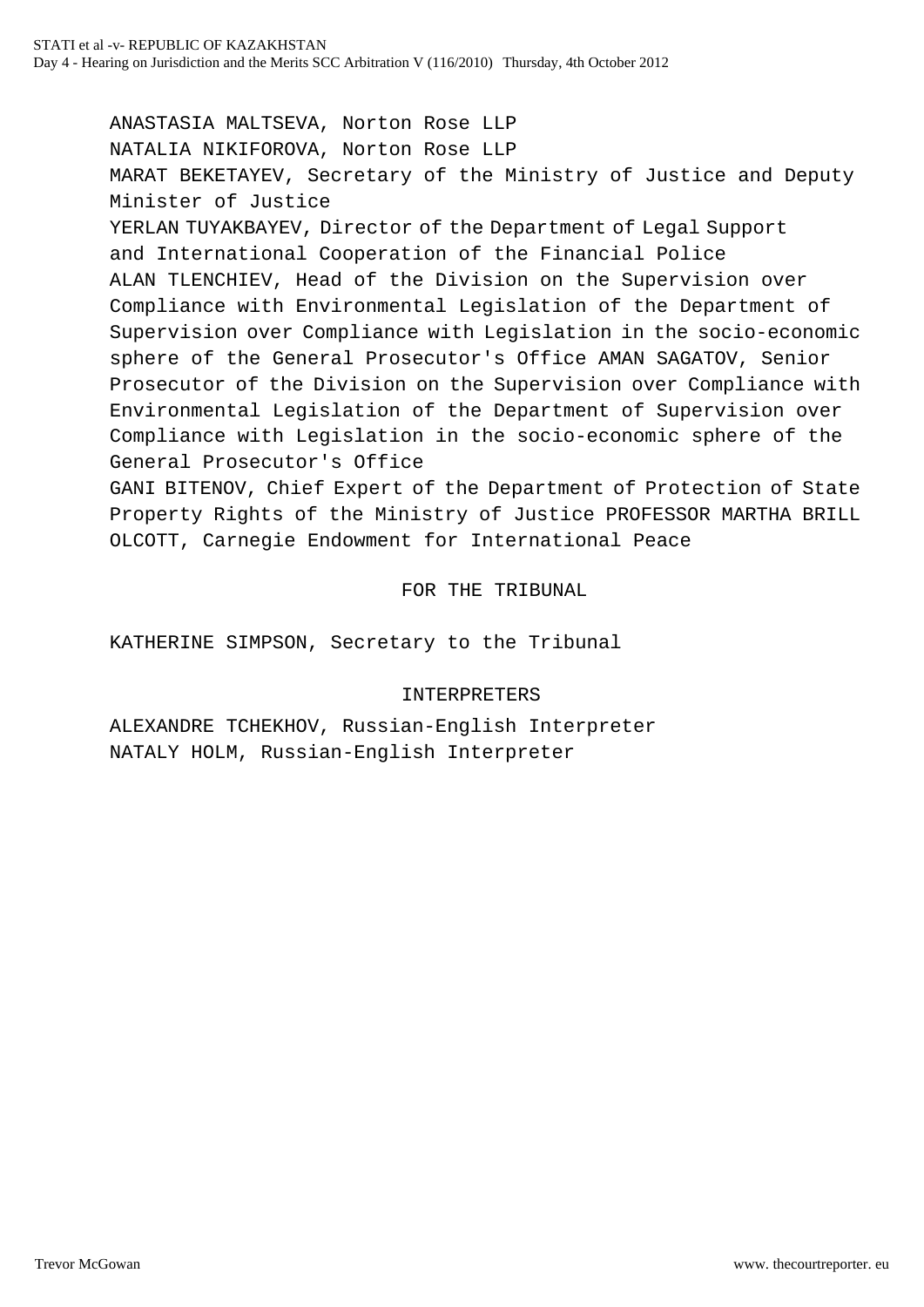| 09:30 1 | Thursday, 4th October 2012                                    | 09:38 1  | process, where we received a phone call and then                                                                     |
|---------|---------------------------------------------------------------|----------|----------------------------------------------------------------------------------------------------------------------|
|         |                                                               |          |                                                                                                                      |
| 2       | $(9.34 \text{ am})$                                           | 2        | a teaser by the team of Renaissance Capital, proposing                                                               |
| 3       | (A discussion took place off the record)                      | 3        | us producing assets in Kazakhstan. Of course, we would                                                               |
| 4       | $(9.35 \text{ am})$                                           | 4        | be keen to development our business in Kazakhstan, and                                                               |
| 5       | MR HERVE CHAGNOUX (called)                                    | 5        | we were interested.                                                                                                  |
| 6       | THE CHAIRMAN: Good morning, Mr Chagnoux. You will, I take     | 6        | So the next step was to discuss the confidentiality                                                                  |
| 7       | it, also testify in Russian?                                  | 7        | agreement, and we were explained in the process that we                                                              |
| 8       | THE WITNESS: No, in English.                                  | 8        | were to make a non-binding offer to continue in the                                                                  |
| 9       | THE CHAIRMAN: In English, good.                               | 9        | process. So we had a teaser; we had, after the                                                                       |
| 10      | Mr Chagnoux, you have perhaps seen that we ask every          | 10       | confidentiality agreement, the info memo. All this is                                                                |
| 11      | witness to give us a declaration at the beginning.            | 11       | quite standard when an M&A bank runs a process. And in                                                               |
| 12      | Could you read it out in English to us, please?               | 12       | September 2008 we sent a non-binding offer with a amount                                                             |
|         | 13 THE WITNESS: Okay, so I will read that. I am aware that in | 13       | of \$900 million. That was basically based on the                                                                    |
| 14      | my testimony I will have to tell the truth and nothing        | 14       | information we had in the info memo of Renaissance                                                                   |
| 15      | but the truth. I am also aware that if I do not comply        | 15       | Capital, because otherwise we knew very little about                                                                 |
| 16      | with this obligation, I may face severe legal                 | 16       | these assets.                                                                                                        |
| 17      | consequences.                                                 | 17       | And then I remember that the negotiator in charge,                                                                   |
|         | 18 THE CHAIRMAN: Thank you very much. Respondent, please.     | 18       | Louis Caillard, had a hard time with Renaissance Capital                                                             |
| 19      | DR NACIMIENTO: Thank you, Mr Chairman.<br>20 (9.35 am)        | 19<br>20 | because he was told that \$900 million would not be<br>sufficient for us to be allowed to have access to the         |
| 21      | Direct examination by DR NACIMIENTO                           | 21       | data room, and that Total had to redo another                                                                        |
| 22      | Q. Mr Chagnoux, you have in front of you your witness         | 22       | non-binding offer or to be out of the process.                                                                       |
| 23      | statement? Is there anything that you would like to           | 23       | So vis-a-vis our management it was very unpleasant,                                                                  |
| 24      | add, or would you like to confirm your witness                | 24       | and I remember that Louis Caillard was very upset at                                                                 |
| 25      | statement?                                                    | $25\,$   | Mr Rusinov. There has been a very unpleasant telephone                                                               |
|         |                                                               |          |                                                                                                                      |
|         | Page 1                                                        |          | Page 3                                                                                                               |
|         |                                                               |          |                                                                                                                      |
| 09:36 1 | A. All in all, of course I will confirm the witness           | 09:40 1  | discussion. And eventually, early October, we have                                                                   |
| 2       | statement. There is a detail that I have to amend.            | 2        | replaced our first letter with \$900 million by another                                                              |
| 3       | Checking in our files last week, I realised that the          | 3        | letter with US\$1,000 million, \$1 billion altogether.                                                               |
| 4       | meeting in Paris, what is called the management               | 4        | Q. And the basis for making such indicative offer, what was                                                          |
| 5       | presentation with Total, is mentioned as taking place in      | 5        | that?                                                                                                                |
| 6       | February 2009, and actually in our record it was held on      | 6        | A. I mean, the basis of an indicative offer is the first                                                             |
| 7       | March 26th 2009.                                              | 7        | assessment you can have on the value of those assets,                                                                |
| 8       | Q. Thank you. Could you explain briefly your background       | 8        | based on the information that was provided by                                                                        |
| 9       | and your current position?                                    | 9        | Renaissance Capital in the info memo, which was, I don't                                                             |
|         | 10 A. My background by training, I was trained in economics,  | 10       | know, a 100-page document, something like that, with                                                                 |
| 11      | law. And all my career has been with oil companies:           | 11       | figures about the assets.                                                                                            |
| 12      | first with Exxon, then I joined Total in 1980, and all        | 12       | Q. And is this sufficient to make a fair market evaluation?                                                          |
| 13      | the rest of my career has been with Total in                  | 13       | A. No, it's -- I mean, our letter was very clear that it                                                             |
| 14      | a negotiation and business position. I've been a new          | 14       | was a preliminary estimate and that it was based on the                                                              |
| 15      | ventures negotiator for many years.                           | 15       | information provided by the seller.                                                                                  |
| 16      | Since 2006 I am the head of what we call the new              | 16       | It's not an unusual process. When you are an M&A                                                                     |
| 17      | ventures and asset management division, where we have         | 17       | bank and that you are in that process, you want to                                                                   |
| 18      | 20 negotiators trying to develop our E&P business             | 18       | screen the companies to make sure that you don't waste                                                               |
| 19      | worldwide.<br>20 Q. Thank you.                                | 19<br>20 | time with small companies or with junior negotiators who<br>just want to push something without the support of their |
| 21      | You described in your witness statement Total                 | 21       | management. So asking for a non-binding offer with                                                                   |
| 22      | participated in the so-called phase 1 of Project Zenith       | 22       | a large amount of money to make sure that you are really                                                             |
| 23      | for the sale of KPM and TNG. Could you describe that          | 23       | going to work on this opportunity, it's not unusual.                                                                 |
| 24      | for us?                                                       | 24       | What was very unusual was that after sending                                                                         |
|         | 25 A. Yes. At the beginning it started like a very usual      | 25       | a letter with a big figure like \$900 million, we were                                                               |
|         | Page 2                                                        |          | Page 4                                                                                                               |
|         |                                                               |          |                                                                                                                      |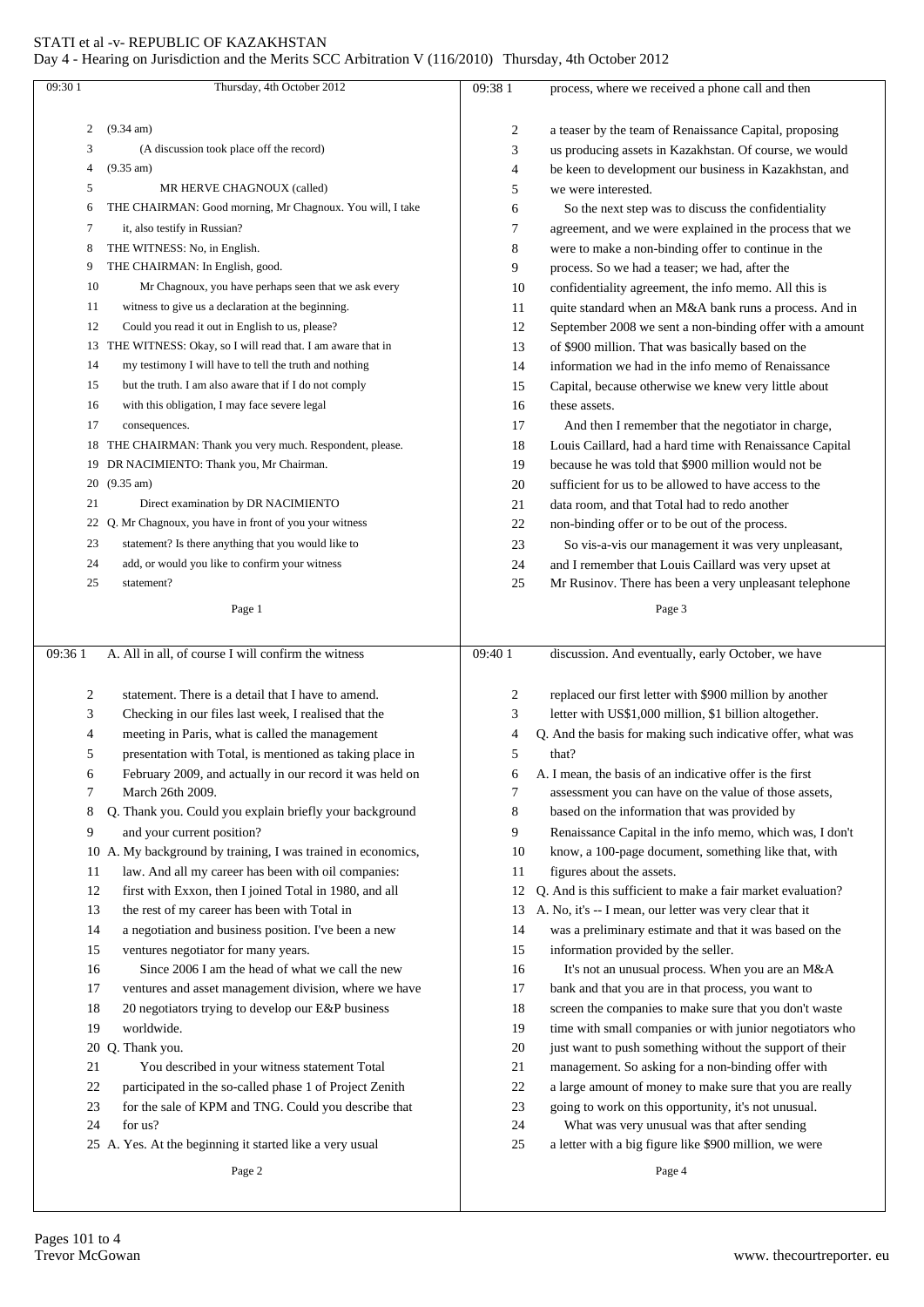| 09:42 1 | told that this was not sufficient, and that we had to                                                           | 09:45 1  | Q. Why's that?                                                                                                      |
|---------|-----------------------------------------------------------------------------------------------------------------|----------|---------------------------------------------------------------------------------------------------------------------|
| 2       | increase the amount if we wanted to be kept in the                                                              | 2        | A. We have a very sequential process in Total, and                                                                  |
| 3       | process. This is  is strange.                                                                                   | 3        | I suppose that most of the oil and gas companies our                                                                |
| 4       | Q. And to be kept in the process, also to have access then                                                      | 4        | size have the same. We have to complete your technical                                                              |
| 5       | to the data room?                                                                                               | 5        | evaluation and then your own economics. You include all                                                             |
| 6       | A. Yes, that was the purpose of all this.                                                                       | 6        | the financial, tax elements.                                                                                        |
| 7       | Q. Generally, in your experience, indicative offers, are                                                        | 7        | And then it takes some kind of internal committee                                                                   |
| 8       | they representative of the market value?                                                                        | 8        | review to firm up your assessments and to have the                                                                  |
| 9       | A. They are normally rather high, because obviously you                                                         | 9        | blessing of the management before you make a firm offer,                                                            |
| 10      | want to be selected to continue in the process. It                                                              | 10       | because even if a firm offer can still be subject to                                                                |
| 11      | means that you are -- you have a real interest in the                                                           | 11       | board approval, can be subject to executive committee                                                               |
| 12      | business opportunity, but you are rather giving a high                                                          | 12       | approval -- in our case it would be executive committee                                                             |
| 13      | figure in the upper range of the possible range of                                                              | 13       | approval -- you are committed. So you don't do that at                                                              |
| 14      | values to continue with the process.                                                                            | 14       | a technical level; you do that after management                                                                     |
| 15      | This is why we were so surprised to be told that                                                                | 15       | blessing.                                                                                                           |
| 16      | \$900 million was not sufficient: we were in the upper                                                          | 16       | And our technical evaluation never reached the point                                                                |
| 17      | range of our estimate. And with the information we had,                                                         | 17       | where we would have had a firm recommendation of the                                                                |
| 18      | the information provided by the seller. Normally when                                                           | 18       | geoscientists to move forward.                                                                                      |
|         |                                                                                                                 |          |                                                                                                                     |
| 19      | you have access to the data room, you will not see only                                                         | 19       | Q. And that was the reason for not making a binding offer?                                                          |
| 20      | the bright side; you will see also the defects, the                                                             | 20       | A. Yes, that was the reason.                                                                                        |
| 21      | weakness, and very often you will lower your estimate.                                                          | 21       | Q. Can you explain Total's considerations regarding the                                                             |
| 22      | Q. So what is the difference between the memorandum                                                             | 22       | Tabyl block? I will show you Exhibit C-710. This is                                                                 |
| 23      | received by Renaissance Capital and the data room?                                                              | 23       | an email of your colleague Philippe Mallard. Could                                                                  |
| 24      | A. The difference, to make it short, because it's                                                               | 24       | explain the meaning of this email?                                                                                  |
| 25      | complicated, is that you have some kind of comprehensive                                                        |          | 25 A. Yes, I can explain -- you know, I'm not a geophysicist,                                                       |
|         | Page 5                                                                                                          |          | Page 7                                                                                                              |
|         |                                                                                                                 |          |                                                                                                                     |
| 09:43 1 | information in the info memo -- you will have an idea of                                                        | 09:47 1  | I am not a geologist; I am a businessperson. So I will                                                              |
|         |                                                                                                                 |          |                                                                                                                     |
| 2<br>3  | the reserves, you will have the number of wells, you<br>will have projection of production, of cost -- and when | 2<br>3   | not go into the geotechnical science details. But I was                                                             |
|         | you are in the data room, you have access to the whole                                                          |          | surprised to see this email coming in the discussion,                                                               |
| 4<br>5  | data; that is to say, you will see the seismic data, you                                                        | 4<br>5   | but it's very useful.<br>When you evaluate such a business opportunity, you                                         |
|         |                                                                                                                 |          |                                                                                                                     |
| 6       | will see the data of the wells, and then you can do<br>a real technical evaluation. Instead of working on       | 6<br>7   | are trying to find out where you will make value, where                                                             |
| 7       |                                                                                                                 |          | you can add value, where you will make a profit. If you<br>buy for 1 billion something that is worth 1 billion, you |
| 8       | a global indication, you can have access to the very                                                            | 8        |                                                                                                                     |
| 9       | facts, the scientific figures.                                                                                  | 9        | make no profit; you have no driver to make the deal.                                                                |
| 10      | Q. And then you also took part in the second phase of the                                                       | 10       | And after a review of the producing assets, Borankol                                                                |
| 11      | Project Zenith?                                                                                                 | 11       | and the other one, we were left with the idea that                                                                  |
| 12      | A. Yes, and which was unusual again is that normally the                                                        | 12<br>13 | Tolkyn and Borankol were not so good and where we would                                                             |
| 13      | bankers will push you to move very fast, so normally                                                            |          | not improve our evaluation. It happens sometimes that                                                               |
| 14      | this process would take two months and the bank would                                                           | 14       | on existing reserves and producing assets you will feel                                                             |
| 15      | keep you under pressure all the time, and in the year                                                           | 15       | that you create value, that you can do better, that you                                                             |
| 16      | 2008 the process suddenly stopped.                                                                              | 16       | will find more reserves, that you can use another                                                                   |
| 17      | So we didn't know what was happening. We were                                                                   | 17       | technique to produce and increase the production. It                                                                |
| 18      | a little bit -- it was uncertain. We had access to the                                                          | 18       | was not the case.                                                                                                   |
| 19      | data room only in February the following year, when we                                                          | 19       | And when you have the signature of Philippe Mallard                                                                 |
| 20      | understood the seller has decided to restart the                                                                | 20       | at the bottom of the mail, Philippe Mallard is in charge                                                            |
| 21      | divestment process.                                                                                             | 21       | of exploration. We have two geoscientists in this deal:                                                             |
| 22      | Q. And did you make an offer, a firm offer, in the second                                                       | 22       | Bernard Lebon in charge of existing field, producing                                                                |
| 23      | phase?                                                                                                          | 23       | reserves, and he had given up be already the process,                                                               |
| 24      | A. We never made a firm offer and we were never in                                                              | 24       | for him it was -- he was in standby; and                                                                            |
| 25      | a position to do that.                                                                                          | 25       | Philippe Mallard for a while had a dream that maybe the                                                             |
|         | Page 6                                                                                                          |          | Page 8                                                                                                              |
|         |                                                                                                                 |          |                                                                                                                     |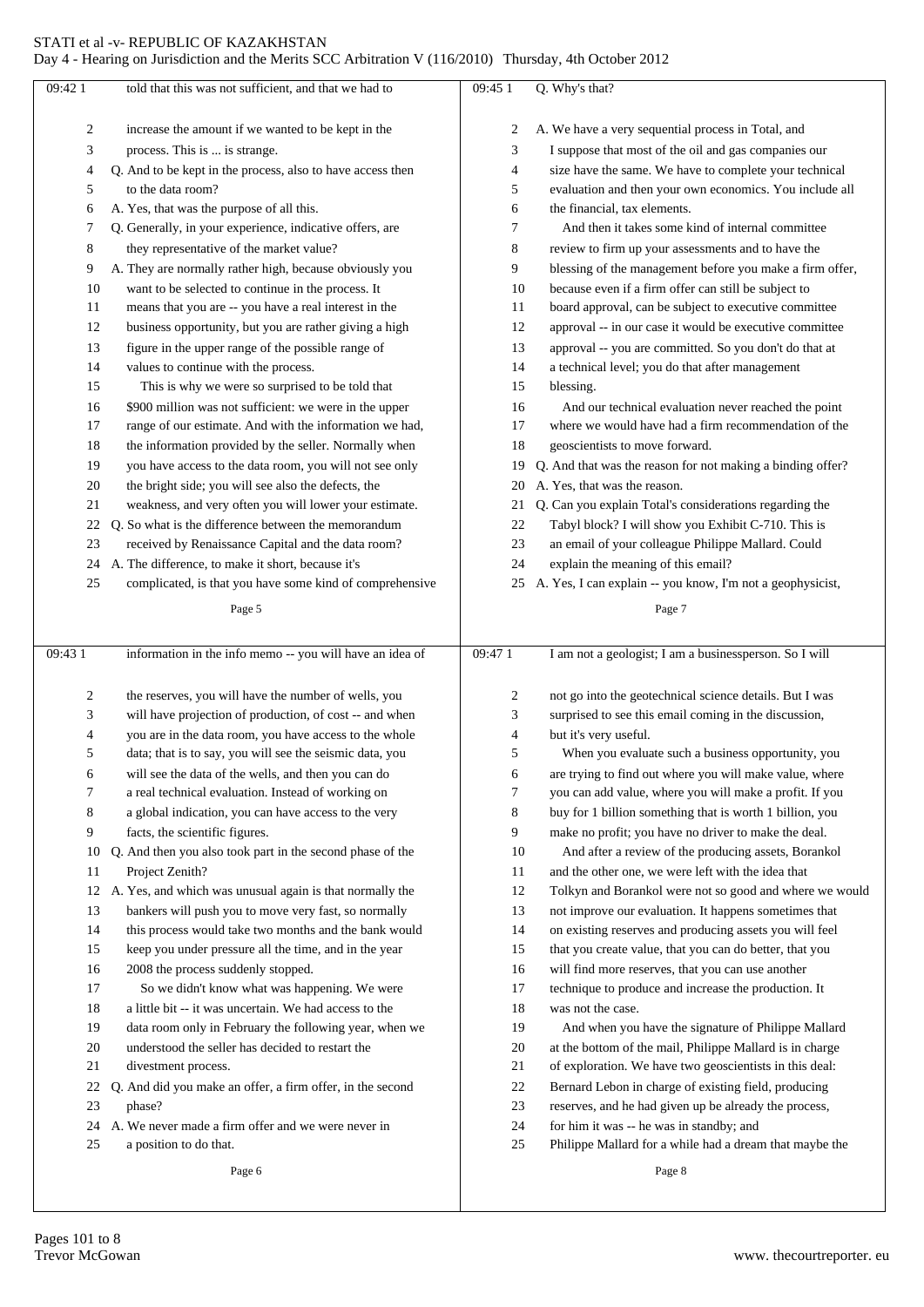| 09:49 1        | exploration licence Tabyl could have a huge structure.                                                              | 09:52 1 | A. Yes, this is what I explained: we spent a first letter                                    |
|----------------|---------------------------------------------------------------------------------------------------------------------|---------|----------------------------------------------------------------------------------------------|
|                |                                                                                                                     |         |                                                                                              |
| $\overline{c}$ | So he has worked hard on that on the seismic data.                                                                  | 2       | with a \$900 million figure, and we sent a revised letter                                    |
| 3              | What you have here, it's not the first mail; there                                                                  | 3       | with the same date, but it was sent only on October 6th,                                     |
| 4              | has been another mail at least of Philippe Mallard                                                                  | 4       | with an amount increased by \$100 million.                                                   |
| 5              | discussing with Radu Constantin. And what you have here                                                             | 5       | Q. Thank you. And that first letter is attached to your                                      |
| 6              | at the end is the conclusion that he cannot justify his                                                             | 6       | witness statement, isn't it?                                                                 |
| 7              | dream of a huge exploration target. Basically he is                                                                 | 7       | A. Yes.                                                                                      |
| 8              | saying here that maybe a reef structure exists, but the                                                             | 8       | Q. Could you please turn to that letter. The last                                            |
| 9              | reliability should be investigated, which is a polite                                                               | 9       | paragraph on the first page of the letter indicates that                                     |
| 10             | way to say that he has doubts.                                                                                      | 10      | the \$900 million purchase price is broken down:                                             |
| 11             | And the main killing factor is that closure is not                                                                  | 11      | US\$170 million for the value of the Borankol field;                                         |
| 12             | controlled and is outside of the seismic data we have.                                                              | 12      | US\$730 million for the value of the Tolkyn field. Is                                        |
| 13             | Or if we have a trap with big hydrocarbon reserves, you                                                             | 13      | that correct?                                                                                |
| 14             | have to be comfortable with the seismic data that this                                                              |         | 14 A. This is what I read.                                                                   |
| 15             | trap is closed. Otherwise the hydrocarbons have                                                                     | 15      | Q. And you broke it down that way because that was how the                                   |
| 16             | escaped, and the risk is too long.                                                                                  | 16      | bidding instructions of the process instructed you;                                          |
| 17             | And this is what we see -- what he says:                                                                            | 17      | correct?                                                                                     |
| 18             | "- we do see a strong risk associated with the top                                                                  |         | 18 A. Yes.                                                                                   |
| 19             | seal. We map faults crossing the Permian-carboniferous                                                              | 19      | Q. If you turn to the next page at the top, the first                                        |
| 20             | section "                                                                                                           | 20      | sentence on that page says:                                                                  |
| 21             | So basically he is explaining to Radu Constantin                                                                    | 21      | "Without information on the real available market"                                           |
| 22             | that his dream of a huge exploration target is                                                                      | 22      | for processing, the LPG plant has not been given                                             |
| 23             | vanishing, and that unless Radu Constantin can provide                                                              | 23      | a value."                                                                                    |
| 24             | more data to support the possibility, he will not                                                                   | 24      | Right?                                                                                       |
| 25             | recommend that to the exploration management.                                                                       | 25      | A. Mm-hm.                                                                                    |
|                | Page 9                                                                                                              |         | Page 11                                                                                      |
|                |                                                                                                                     |         |                                                                                              |
|                |                                                                                                                     |         |                                                                                              |
|                |                                                                                                                     |         |                                                                                              |
| 09:50 1        | Q. And after that, you left the project?                                                                            | 09:53 1 | Q. So this offer did not include a value for the LPG plant?                                  |
|                |                                                                                                                     | 2       | A. Yes.                                                                                      |
| 2<br>3         | A. For me, this is the technical end of the project. It                                                             | 3       |                                                                                              |
| 4              | was in June. And in July we sent a more formal letter                                                               | 4       | Q. If you look at paragraph 3.1 of this letter, it states                                    |
| 5              | to the bank to put an end to the story. But when I read<br>this email, I remember very well that the last chance of | 5       | that Total's offer did not include the Tabyl block; is<br>that right?                        |
| 6              | this business opportunity was exploration, and really                                                               | 6       | A. Yes.                                                                                      |
| 7              | for a while Philippe Mallard had a dream of something                                                               | 7       |                                                                                              |
| 8              | really big, and at that stage this possibility                                                                      | 8       | Q. So the first offer that you made in the fall of 2008 was<br>for Borankol and Tolkyn only? |
| 9              |                                                                                                                     | 9       | A. Yes.                                                                                      |
| 10             | disappears.<br>Q. We heard in this arbitration that Total left the project                                          |         | 10 Q. And at that time Total was interested in purchasing                                    |
| 11             | after speaking with the Kazakh authorities.                                                                         | 11      | Tolkyn and Borankol without the Tabyl block being                                            |
|                | 12 A. We never did.                                                                                                 | 12      | included; is that right?                                                                     |
| 13             | DR NACIMIENTO: I have no further questions. Thank you.                                                              |         | 13 A. Yes.                                                                                   |
| 14             | THE CHAIRMAN: Thank you very much. We come to cross.                                                                | 14      | Q. And Total intended to finance that offer entirely from                                    |
| 15             | $(9.51$ am)                                                                                                         | 15      | Total's own resources, without resort to any external                                        |
| 16             | Cross-examination by MR MOHR                                                                                        | 16      | financing?                                                                                   |
| 17             | Q. Good morning, Mr Chagnoux. Could you please turn to                                                              | 17      | A. Of course. That's our standard practice.                                                  |
| 18             | paragraph 2.2 of your witness statement. We're also                                                                 | 18      | Q. Now, you have referenced this morning the confidential                                    |
| 19             | handing you some documents that we'll be asking you to                                                              | 19      | information memorandum that the sellers sent to Total in                                     |
| 20             | look at throughout the course of the morning.                                                                       | 20      | August 2008; correct?                                                                        |
| 21             | In paragraph 2.2 of your witness statement you state                                                                |         | 21 A. Yes.                                                                                   |
| 22             | that:                                                                                                               | 22      | Q. You did not attach a copy of that information memorandum                                  |
| 23             | "On 26 September 2008, Total sent an offer in the                                                                   | 23      | to your witness statement; that's right?                                                     |
| 24             | amount of USD 900 million to Renaissance Capital."                                                                  | 24      | A. No, I don't think so.                                                                     |
| 25             | Right? Is that correct?                                                                                             | 25      | Q. Are you personally familiar with the contents of that                                     |
|                | Page 10                                                                                                             |         | Page 12                                                                                      |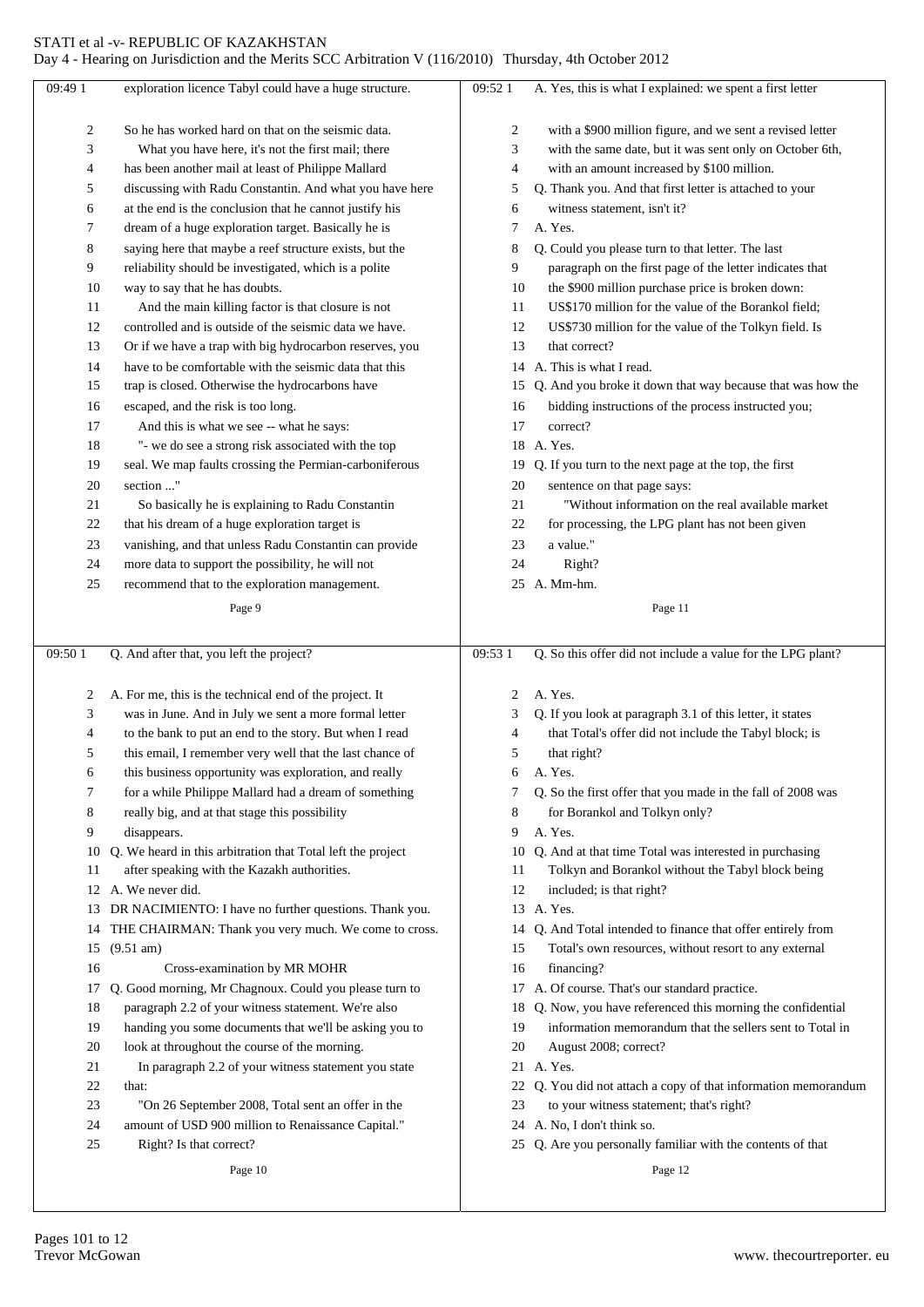| 09:55 1 | document?                                                                                       | 09:58 1 | A. I've seen that recently; we had no idea at that time.                                |
|---------|-------------------------------------------------------------------------------------------------|---------|-----------------------------------------------------------------------------------------|
|         |                                                                                                 |         |                                                                                         |
| 2       | A. Not in details.                                                                              | 2       | Q. If in fact the sellers received several other offers                                 |
| 3       | Q. Well, if you open the notebook that we've handed you,                                        | 3       | from other buyers that were significantly higher than                                   |
| 4       | and turn to tab 2.                                                                              | 4       | Total's, there wouldn't be anything improper about                                      |
| 5       | A. This one (indicating)?                                                                       | 5       | informing Total that it needed to increase its offer if                                 |
| 6       | Q. Yes. It's Exhibit C-70. Is this the information                                              | 6       | it wanted to be in the running, so to speak, would                                      |
| 7       | memorandum?                                                                                     | 7       | there?                                                                                  |
| 8       | A. We have something like that in our files. I could not                                        | 8       | A. Yes, if the other buyer is of the same quality as Total,                             |
| 9       | confirm page by page, line by line, that this is what we                                        | 9       | it wouldn't be surprising.                                                              |
| 10      | had.                                                                                            | 10      | Q. Would you consider the Korean National Oil Company to be                             |
| 11      | Q. I understand. I believe the evidence in this case is                                         | 11      | a buyer of the same quality?                                                            |
| 12      | that this is the form of the information memorandum that                                        |         | 12 A. Yes.                                                                              |
| 13      | was sent to all of the participants. Do you have any                                            | 13      | Q. As a buyer, wouldn't it be in your interest to know if                               |
| 14      | reason to dispute that?                                                                         | 14      | your valuation does not meet the seller's expectations                                  |
| 15      | A. No, no.                                                                                      | 15      | so that you can either decide to increase your bid or                                   |
| 16      | Q. And this information memorandum is 82 pages long;                                            | 16      | move along to the next project and not waste your time                                  |
| 17      | correct?                                                                                        | 17      | and money on that one?                                                                  |
| 18      | A. Yes.                                                                                         |         | 18 A. No. We knew that we were a good buyer, we knew that we                            |
| 19      | Q. I believe, as you testified earlier, that this                                               | 19      | were to continue. It was a big opportunity for us, and                                  |
| 20      | memorandum contains information about the company's                                             | 20      | we were a good buyer for the seller. So we were sure                                    |
| 21      | reserves and their finances and their operational costs                                         | 21      | that we would go to the data room and that we were to                                   |
| 22      | and history?                                                                                    | 22      | continue the process. It was just irritating.                                           |
| 23      | A. Yes.                                                                                         | 23      | Q. I appreciate that, but that wasn't exactly my question.                              |
| 24      | Q. Was this information memorandum also accompanied by                                          | 24      | My question was: as a buyer, if your top offer doesn't                                  |
| 25      | a letter describing the bidding process?                                                        | 25      | meet the seller's expectations, wouldn't you rather know                                |
|         | Page 13                                                                                         |         | Page 15                                                                                 |
|         |                                                                                                 |         |                                                                                         |
|         |                                                                                                 |         |                                                                                         |
| 09:56 1 | A. Yes, I suppose so. We had a bidding process.                                                 | 09:59 1 | that sooner rather than later?                                                          |
|         |                                                                                                 |         |                                                                                         |
| 2       | Q. Turn to tab 1; that's Exhibit C-303. And again, the                                          | 2       | A. Yes, in theory.                                                                      |
| 3       | evidence in the case is that this is the form of the                                            | 3       | Q. Do you agree that it would be disingenuous and improper                              |
| 4       | process letter that was sent to the participants. Do                                            | 4       | for a bidder to make a bid that is really outside the                                   |
| 5<br>6  | you have any reason to disagree with that?                                                      | 5<br>6  | range it's willing to pay, just to gain access to                                       |
| 7       | A. No, no reason to dispute that.<br>Q. Now, you indicated earlier in your testimony that Total | 7       | confidential business data?<br>A. It's the standard practice that all companies in that |
| 8       | submitted a revised offer of US\$1 billion on                                                   | 8       | situation, we put a reasonable offer on the table, in                                   |
| 9       | October 6th 2008, and that Total revised its offer                                              | 9       | the upper range of their evaluation. And this is what                                   |
| 10      | because Renaissance Capital demanded that figure in                                             | 10      | we had done with 900, and we were really surprised to                                   |
| 11      | order to have access to the data room. Is that your                                             | 11      | see that 900 was not sufficient because it was really                                   |
| 12      | testimony?                                                                                      | 12      | the upper range, and we really had a bad feeling with                                   |
| 13      | A. Yes, it is.                                                                                  | 13      | Mr Rusinov saying this was not sufficient. We were                                      |
| 14      | Q. There's nothing improper about a seller limiting access                                      | 14      | telling him, "Look, we know what we are doing with the                                  |
| 15      | to its data room to the highest phase 1 bidders in                                              | 15      | information you have provided us. 900 is already a good                                 |
| 16      | a tender offer, is there?                                                                       | 16      | figure."                                                                                |
| 17      | A. It makes sense for a bank to try to screen who will                                          | 17      | Q. That again, though, isn't my question. My question was:                              |
| 18      | attend the data room. Total is a large company, we were                                         | 18      | do you agree that it would be improper for a bidder to                                  |
| 19      | willing to pay with our own funds, we have already                                              | 19      | make an offer, an indicative offer, that was really                                     |
| 20      | a position in Kazakhstan, so I am convinced that we were                                        | 20      | outside of the amount that it was willing to pay, just                                  |
| 21      | a very serious attractive potential buyer. I can see no                                         | 21      | to gain access to competitor's data?                                                    |
| 22      | reason for Renaissance Capital to leave us out of the                                           | 22      | A. It would be. Our offer was not outside of the range;                                 |
| 23      | process.                                                                                        | 23      | I am just saying that it was the very upper part of the                                 |
| 24      | Q. Do you know what the other indicative offers were that                                       | 24      | range.                                                                                  |
| 25      | Renaissance Capital received in phase 1?                                                        | 25      | Q. So \$1 billion was within the range of your evaluation of                            |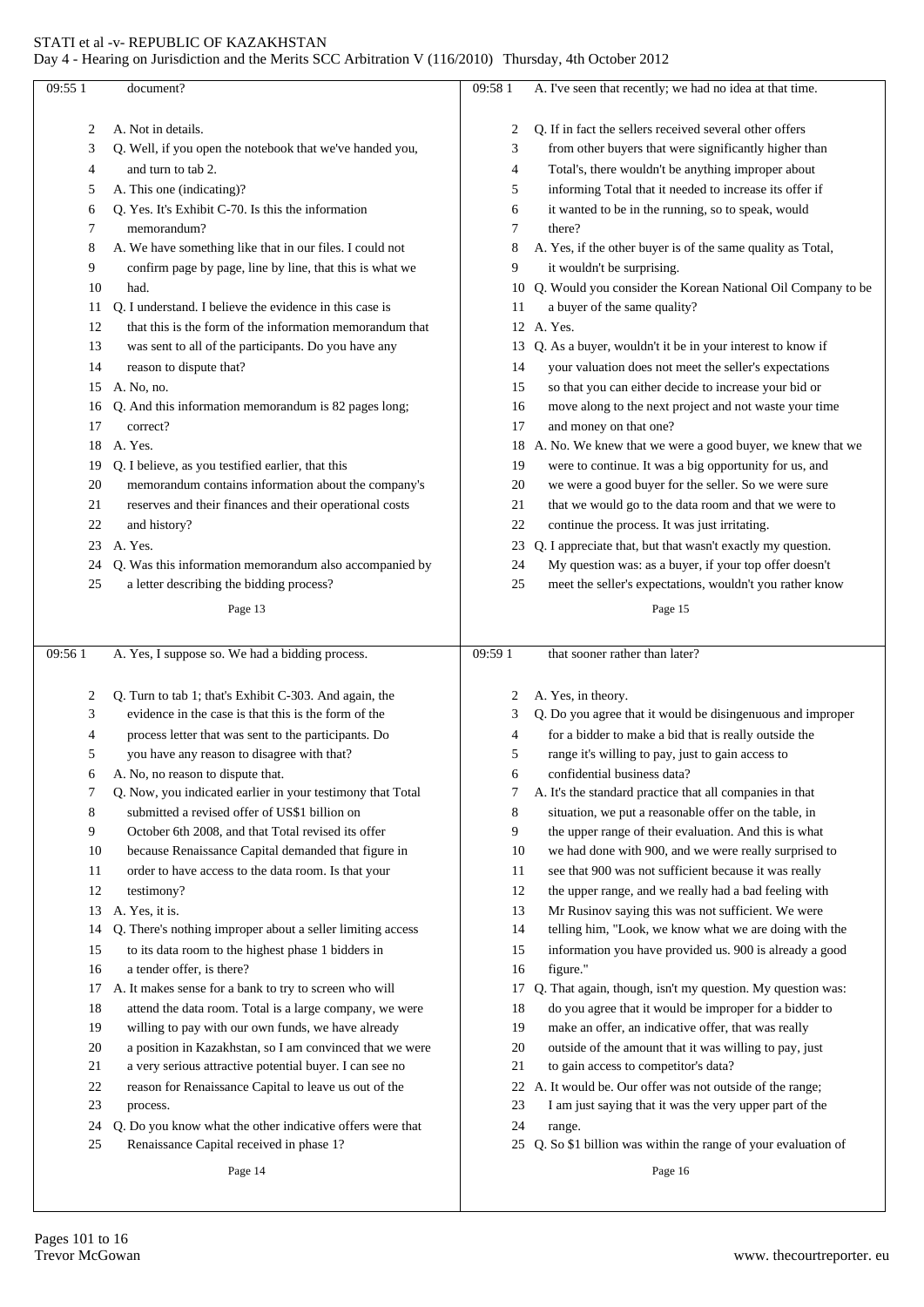| 10:011  | the assets, based on the information you had at the                                                   | 10:05 1  |              | Q This is a letter from Louis Caillard to Mr Rusinov and                                                  |
|---------|-------------------------------------------------------------------------------------------------------|----------|--------------|-----------------------------------------------------------------------------------------------------------|
|         |                                                                                                       |          |              |                                                                                                           |
| 2       | time?                                                                                                 | 2        |              | his colleague at Renaissance Capital, right?                                                              |
| 3       | A. 1 billion was even higher than the upper range. We were                                            | 3        |              | A Hmm.                                                                                                    |
| 4       | just willing to continue the process because we felt                                                  | 4        |              | Q And Mr Caillard -- you're not copied on this email, are                                                 |
| 5       | that we could have a good surprise in the data room.                                                  | 5        |              | you?                                                                                                      |
| 6       | But then the probability to make a deal at this level                                                 | 6        |              | A I was not copied at that time, but I knew what was going                                                |
|         |                                                                                                       |          |              |                                                                                                           |
| 7       | was very limited.                                                                                     | 7        |              | on, and I found out this email in our records without                                                     |
| 8       | Q. Now, the revised offer is also attached to your witness                                            | 8        |              | problem.                                                                                                  |
| 9       | statement; correct?                                                                                   | 9        |              | Q Okay. And the email says that:                                                                          |
|         |                                                                                                       |          |              |                                                                                                           |
| 10      | A. Yes.                                                                                               | 10       |              | "Following your communication of last Friday, please                                                      |
| 11      | Q. Do you have the second indicative offer?<br>A. Yes.                                                | 11<br>12 |              | find attached a corrected non binding Offer for                                                           |
| 12      |                                                                                                       |          |              | Zenith Project including a valorisation of the LPG plant                                                  |
| 13      | Q. Turn to the top of the second page, please. The first<br>line on the top of that page states that: | 13       |              | as per Infomemo."                                                                                         |
| 14      | "The price indicated above "                                                                          | 14       |              | Right?                                                                                                    |
| 15      |                                                                                                       | 15       |              | A Hmm.                                                                                                    |
| 16      | That's the \$1 billion offer:                                                                         | 16       |              | Q So were you -- was the communication that Mr Caillard                                                   |
| 17      | " as of 1st January 2008 [is] US\$ 170 million for                                                    | 17       |              | references in this email, the communication from RenCap,                                                  |
| 18      | the value of the Borankol field, US\$ 730 million for the                                             | 18       |              | a phone call or an email?                                                                                 |
| 19      | value of the Tolkyn field and US\$ 100 million for the                                                | 19       |              | A There has been several phone calls.                                                                     |
| 20      | LPG plant."                                                                                           | 20       |              | Q Were you a party to those phone calls?                                                                  |
| 21      | Correct?                                                                                              |          |              | 21 A No.                                                                                                  |
| 22      | A. Mm-hm.                                                                                             | 22       |              | Q So you don't actually know firsthand what                                                               |
| 23      | Q. So you would agree, wouldn't you, that the only                                                    | 23       |              | Renaissance Capital told --                                                                               |
| 24      | difference between this offer and the first offer is                                                  | 24       |              | A I just remember very well Louis Caillard being very                                                     |
|         |                                                                                                       |          |              |                                                                                                           |
| 25      |                                                                                                       | 25       |              |                                                                                                           |
|         | that you've added \$100 million for the value of the LPG                                              |          |              | angry at the situation because after getting management                                                   |
|         | Page 17                                                                                               |          |              | Page 19                                                                                                   |
|         |                                                                                                       |          |              |                                                                                                           |
| 10:03 1 | plant, right?                                                                                         | 10:06 1  |              | approval to send a non-binding offer with a high amount                                                   |
|         |                                                                                                       |          |              |                                                                                                           |
| 2       | A. Yes.                                                                                               | 2        |              | of 900, it was difficult to go back to the management                                                     |
| 3<br>4  | Q. Turn back with me to the process letter that's behind                                              | 3        |              | telling people: it was a high figure but it's not                                                         |
| 5       | tab 1; Exhibit C-303. And on the third page, under the                                                | 4<br>5   |              | considered as sufficient, and we have to send a higher                                                    |
|         | heading, "Form of Indicative Offer" -- do you see that?                                               |          |              | figure or to stop the process.                                                                            |
| 6<br>7  | A. Mm-hm.                                                                                             | 6<br>7   |              | Q. Well, Mr Caillard does not reference in his transmittal                                                |
| 8       | Q. Do you see where it says:                                                                          | 8        |              | email anything about complying with a \$1 billion                                                         |
| 9       | "Your Indicative Offer should, at a minimum, address<br>the matters set out below "                   | 9        | A            | threshold to gain access to the data room, does he?                                                       |
| 10      | And then under part (d) it says:                                                                      | 10       |              | I suppose that "Following your communication of last<br>Friday" exactly means that: I have been told that |
| 11      | "d) the breakdown of such consideration by each of                                                    | 11       |              | without \$1 billion we are out, and we are providing you                                                  |
| 12      | the assets: Borankol field, Tolkyn field and LPG                                                      | 12       |              | with what it takes to continue the process.                                                               |
| 13      | plant"                                                                                                | 13       | Q            | But you weren't a party to that communication; correct?                                                   |
| 14      | So the process letter instructed the bidders to                                                       | 14 A     |              | I was not in the phone call. And I had Louis Caillard                                                     |
| 15      | provide a value for each of the assets, and in the first                                              | 15       |              | twice a day in my office complaining about Mr Rusinov;                                                    |
| 16      | bid you do not provide a value for the LPG plant, right?                                              | 16       |              | this I remember very well.                                                                                |
| 17      | A. Yes. The LPG has a negative value in our estimates.                                                | 17       |              | Q And Mr Caillard's email only references, as the reason                                                  |
| 18      | Q. In the second bid you did make an offer of \$100 million                                           | 18       |              | for submitting an increased offer, "including                                                             |
| 19      | for the LPG plant, didn't you?                                                                        | 19       |              | a valorisation of the LPG plant as per Infomemo";                                                         |
| 20      | A. I agree it was messy. We were just doing what                                                      | 20       |              | correct?                                                                                                  |
| 21      | Renaissance Capital wanted to increase the figure.                                                    | 21       | $\mathbf{A}$ | Yes.                                                                                                      |
| 22      | Q. Well, you've also included in your witness statement                                               | $22\,$   |              | . So are you saying that there was some other reason for                                                  |
| 23      | a cover email that transmitted the second offer to                                                    | 23       |              | the increased offer that Mr Caillard just didn't include                                                  |
| 24      | Renaissance Capital. Can you turn to that.                                                            | 24       |              | in his explanation?                                                                                       |
|         | 25 A. Yes.                                                                                            | 25       |              | A . There is only one reason we know. The reason was that                                                 |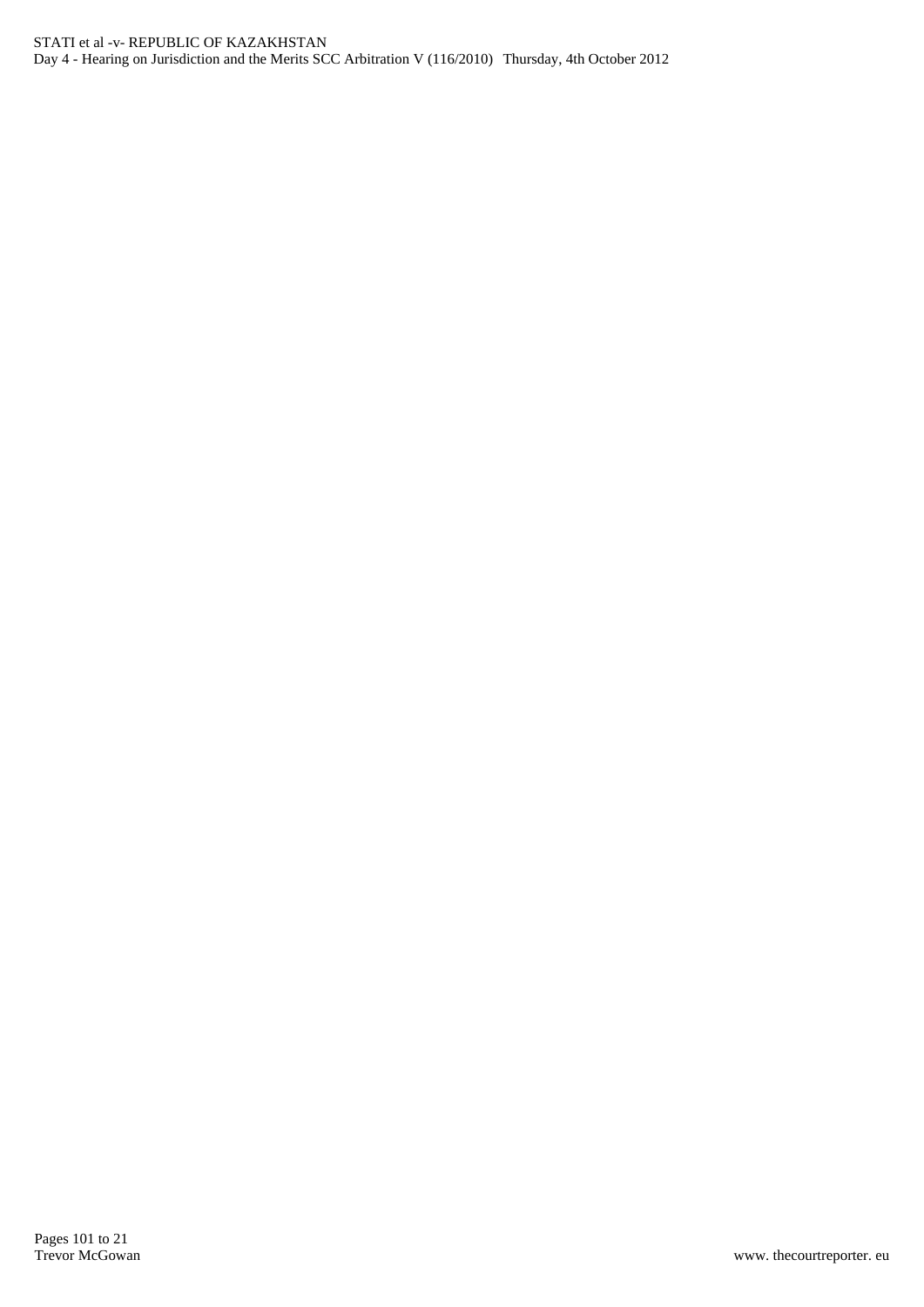| 10:071   | without increasing our figure, we were not given access                      | 10:09 1  | Total?                                                                          |
|----------|------------------------------------------------------------------------------|----------|---------------------------------------------------------------------------------|
|          |                                                                              |          |                                                                                 |
| 2        | to the data room.                                                            | 2        | THE CHAIRMAN: It's part of the preparation. We are not in                       |
| 3        | Q. Was he being dishonest about the reasons why Total was                    | 3        | US courts or UK courts; we are in international                                 |
| 4        | submitting a higher offer?                                                   | 4        | arbitration, as I mentioned. So it is up to the                                 |
| 5        | A. You know, when you say to somebody, "Following your                       | 5        | Tribunal to draw such lines, and I would personally feel                        |
| 6        | communication of last Friday", for me it means very                          | 6        | as well that the discussions between counsel and the                            |
| 7        | simply that you have asked for something and you get it,                     | 7        | witness are confidential.                                                       |
| 8        | and you get it because we want to have access to the                         | 8        | MR MOHR: Have you had access to other materials, in the                         |
| 9        | data room. We are the serious buyer, we want to                              | 9        | course of preparing for your testimony, that you                                |
| 10       | continue to assess this opportunity, and although you                        | 10       | received from counsel?                                                          |
| 11       | make things more difficult, we are trying to continue in                     | 11       | A. No.                                                                          |
| 12       | this process.                                                                | 12       | Q. But you do recall being provided by counsel the                              |
| 13       | Q. Did you state earlier that you believed at the time that                  | 13       | information regarding the other indicative offers that                          |
| 14       | the LPG plant had a negative value?                                          | 14       | the sellers received in the first phase of --                                   |
| 15       | A. Yes.                                                                      | 15       | DR NACIMIENTO: Again, Mr Mohr, I think we have covered                          |
| 16       | Q. So were you being dishonest by stating in your offer                      | 16       | this.                                                                           |
| 17       | that you were offering \$100 million for the LPG plant?                      |          | MR MOHR: Well, I believe that the information that he                           |
|          | A. To a certain extent, yes.                                                 | 17<br>18 | received from the state's counsel, particularly                                 |
| 18       |                                                                              |          |                                                                                 |
| 19       | Q. Thank you.                                                                | 19       | information that was subject to a confidentiality                               |
| 20       | A. Another way to say that was that we would have found it                   | 20       | agreement, is fair game.                                                        |
| 21       | outrageous to increase the figure on the other elements.                     | 21       | THE CHAIRMAN: I'm sorry, I must admit in this particular                        |
| 22       | So the only face-saving solution was to put value on the                     | $22\,$   | case I'd like to hear you again on this. And maybe                              |
| 23       | LPG plant.                                                                   | 23       | I have to consult my colleagues, but I'm not so sure                            |
| 24       | Q. You testified earlier that you subsequently learnt about                  | 24       | about that. So perhaps rephrase your question, and then                         |
| 25       | the other indicative offers that Renaissance Capital                         | 25       | we will see whether you still object; and if that is so,                        |
|          | Page 21                                                                      |          | Page 23                                                                         |
|          |                                                                              |          |                                                                                 |
|          |                                                                              |          |                                                                                 |
| 10:08 1  | received in the Zenith process. How did you learn about                      | 10:11 1  | we will deal with it. Okay?                                                     |
|          |                                                                              |          |                                                                                 |
| 2        | those?                                                                       | 2        | MR MOHR: Yes.                                                                   |
| 3        | A. When we prepared for this arbitration today, I had to                     | 3        | Mr Chagnoux, you understood when Total made its                                 |
| 4        | read some documents to comment, and in those documents                       | 4        | indicative offer to Renaissance Capital on Project                              |
| 5        | I found the figures of the other companies.                                  | 5        | Zenith that its offer was subject to a confidentiality                          |
|          |                                                                              |          |                                                                                 |
| 6<br>7   | Q. Are you talking about meetings with counsel for the<br>respondent?        | 6<br>7   | agreement; correct?<br>A. Mm-hm.                                                |
| 8        |                                                                              | 8        |                                                                                 |
| 9        | A. Hmm?                                                                      | 9        | Q. And you expected that that information would be<br>maintained in confidence? |
| 10       | Q. Are you talking about meetings now with counsel for the<br>respondent?    | 10       | A. Yes.                                                                         |
| 11       | A. Yes.                                                                      | 11       | $Q. You -$                                                                      |
| 12       | Q. When did those meetings occur, meeting or meetings?                       | 12       | A. For a certain duration. Normally in a confidentiality                        |
| 13       | A. Last week.                                                                | 13       |                                                                                 |
|          |                                                                              | 14       | agreement you have a three-year time period.                                    |
| 14       | Q. And what documents did counsel show you?                                  |          | Q. You have been provided access by the respondent's                            |
| 15       | A. I could not be very precise with that. I've seen pages                    | 15       | counsel to confidential offers that were made by other                          |
| 16       | where some elements were given and where I was asked to                      | 16       | participants in Project Zenith; is that right?                                  |
| 17<br>18 | comment on that.                                                             | 17<br>18 | DR NACIMIENTO: I object to this question.                                       |
| 19       | Q. As best as you can recall, what documents did you review<br>with counsel? | 19       | THE CHAIRMAN: Well, the witness has said himself that he                        |
| 20       |                                                                              |          | became aware of the figures. I don't recall that he                             |
| 21       | DR NACIMIENTO: I believe you are crossing the line now.                      | 20<br>21 | said, "I saw the documents," but he became aware of the                         |
| 22       | MR MOHR: Crossing what line?                                                 | 22       | figures in contact with counsel. So I think it is                               |
|          | DR NACIMIENTO: The line to attorney-client privilege.                        | 23       | proper for you to follow on that.                                               |
| 23       | THE CHAIRMAN: I agree.                                                       |          | MR MOHR: I think I can move on.                                                 |
| 24       | MR MOHR: What is the basis for an attorney-client privilege                  | 24       | Please turn to paragraph 2.4 of your witness                                    |
| 25       | between the state's counsel and a representative of<br>Page 22               | 25       | statement. In paragraph 2.4 you reference that there<br>Page 24                 |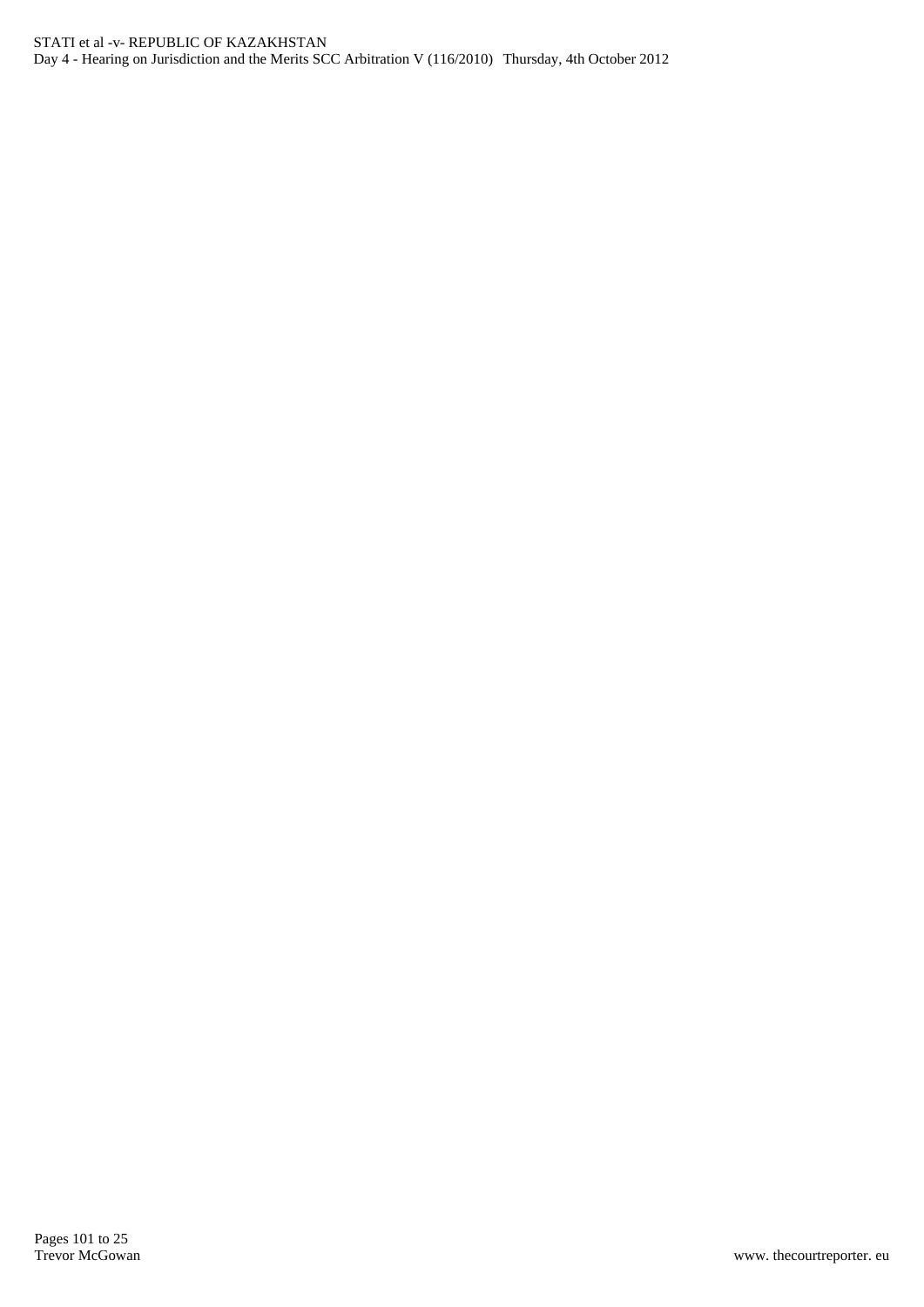| 10:12 1 | was a management presentation regarding the project in              | 10:151         | Q. Turn to tab 3 in your binder, which is Exhibit R-41.4.                       |
|---------|---------------------------------------------------------------------|----------------|---------------------------------------------------------------------------------|
| 2       | February 2009, and I understand that you've corrected               | 2              | This is a letter that you sent to the Ministry of Oil                           |
| 3       | that now in your testimony to March 2009, right?                    | 3              | and Gas on 23rd August 2011; correct?                                           |
| 4       | A. Yes.                                                             | $\overline{4}$ | A. Mm-hm.                                                                       |
| 5       | Q. Were you present at that meeting?                                | 5              | Q. In this letter you also purport to explain the reasons                       |
| 6       | A. No.                                                              | 6              | why Total decided not to make a binding offer in the                            |
| 7       | Q. So everything that you state in this witness statement           | 7              | project, right?                                                                 |
| 8       | about what occurred at that meeting is based on what                | 8              | A. Yes.                                                                         |
| 9       | you've heard from others; is that right?                            | 9              | Q. If you go down to the first paragraph after the indented                     |
| 10      | A. Correct.                                                         | 10             | block, it begins:                                                               |
| 11      | Q. Who did attend that meeting for Total?                           | 11             | "When we had access to more information, we have                                |
| 12      | A. We had Louis Caillard, the negotiator in charge of that;         | 12             | been very disappointed, both with the data regarding the                        |
| 13      | we had Philippe Mallard, exploration geoscientist; and              | 13             | existing field production (Borankol) and with the                               |
| 14      | Bernard Lebon, geoscientist for existing reserves and               | 14             | potential for additional reserves."                                             |
| 15      | producing fields. And maybe other experts of Total.                 | 15             | Right?                                                                          |
| 16      | Q. In that time period, in the spring of 2009, the project          | 16             | A. Hmm.                                                                         |
| 17      | included the Tabyl block; is that right?                            | 17             | Q. So again in this letter you emphasise that the                               |
|         | A. Yes. We had a letter sent by Renaissance Capital                 | 18             |                                                                                 |
| 18      |                                                                     |                | disappointment with existing field production was                               |
| 19      | explaining that Tabyl was possibly included in the                  | 19             | limited to Borankol?                                                            |
| 20      | transaction.                                                        | 20             | A. Yes.                                                                         |
| 21      | Q. And Tabyl block was an exploration block?                        | 21             | Q. As we established earlier, Total's original offer of                         |
| 22      | A. Yes, it is.                                                      | 22             | \$900 million was broken down into \$730 million for                            |
| 23      | Q. Unlike the Borankol and Tolkyn blocks, which were at the         | 23             | Tolkyn and \$170 million for Borankol, right?                                   |
| 24      | time already producing fields, right?                               | 24             | A. Yes.                                                                         |
| 25      | A. Correct.                                                         | 25             | Q. So you would agree that over 80% of the value of that                        |
|         | Page 25                                                             |                | Page 27                                                                         |
|         |                                                                     |                |                                                                                 |
| 10:141  | Q. You state in paragraph 2.5 of your witness statement             | 10:16 1        | offer was attributable to the Tolkyn field, right?                              |
|         |                                                                     |                |                                                                                 |
|         |                                                                     |                |                                                                                 |
| 2       | that:                                                               | 2              | A. Yes.                                                                         |
| 3       | "After consideration of the available additional                    | 3              | Q. And the potential for additional reserves from Tabyl was                     |
| 4       | information, [Total was] very disappointed both with the            | 4              | not a part of that original offer?                                              |
| 5       | data regarding the existing field production (for the               | 5              | A. Mm-hm.                                                                       |
| 6       |                                                                     | 6              |                                                                                 |
| 7       | Borankol field) and with the potential for additional<br>reserves." | 7              | Q. What was Total's disappointment with the existing<br>production at Borankol? |
| 8       |                                                                     | 8              |                                                                                 |
| 9       | The "potential for additional reserves" refers to                   | 9              | A. It's -- you know, when you are looking at a business                         |
| 10      | the Tabyl block, right?                                             | 10             | opportunity, you are, as I was explaining, trying to                            |
| 11      | A. No. No, no.                                                      | 11             | find where you will find value that is important for                            |
|         | Q. No?                                                              | 12             | you, and that maybe has been neglected by the seller,                           |
| 12      | A. They refer to how you could increase the reserves of the         | 13             | where you could find some kind of win/win solution where                        |
| 13      | existing field. Sometimes you feel that you will find               |                | what is of limited value for the seller has more                                |
| 14      | a deeper horizon with more reserves, or that with                   | 14             | interest for you.                                                               |
| 15      | enhanced recovery techniques you can increase the                   | 15             | Obviously what you can read here is that on Tolkyn                              |
| 16      | recoverable reserves of the existing fields.                        | 16             | field there is the idea that there is not much to be                            |
| 17      | Q. Your disappointment regarding existing field production          | 17             | done. So it's more on Borankol field that for a while                           |
| 18      | was limited to Borankol?                                            | 18             | we expected that with additional geoscience work, with                          |
| 19      | A. Probably both. We knew at that stage that on both                | 19             | better drilling techniques, we could really increase the                        |
| 20      | fields we were not going to do any better than was                  | 20             | value. And this is where we had a margin to add value                           |
| 21      | already existing.                                                   | 21             | compared with the existing assets, and this is what we                          |
| 22      | Q. Well, in paragraph 2.5 you specifically reference the            | 22             | did not find.                                                                   |
| 23      | Borankol field in reference to disappointment with                  | 23             | Q. In paragraph 2.6 of your witness statement, you say:                         |
| 24      | existing data production; correct?                                  | 24             | "KPM and TNG's troubles with the Kazakh authorities                             |
| 25      | A. Yes.                                                             | 25             | did not play a role [in] our decision not to make a firm                        |
|         | Page 26                                                             |                | Page 28                                                                         |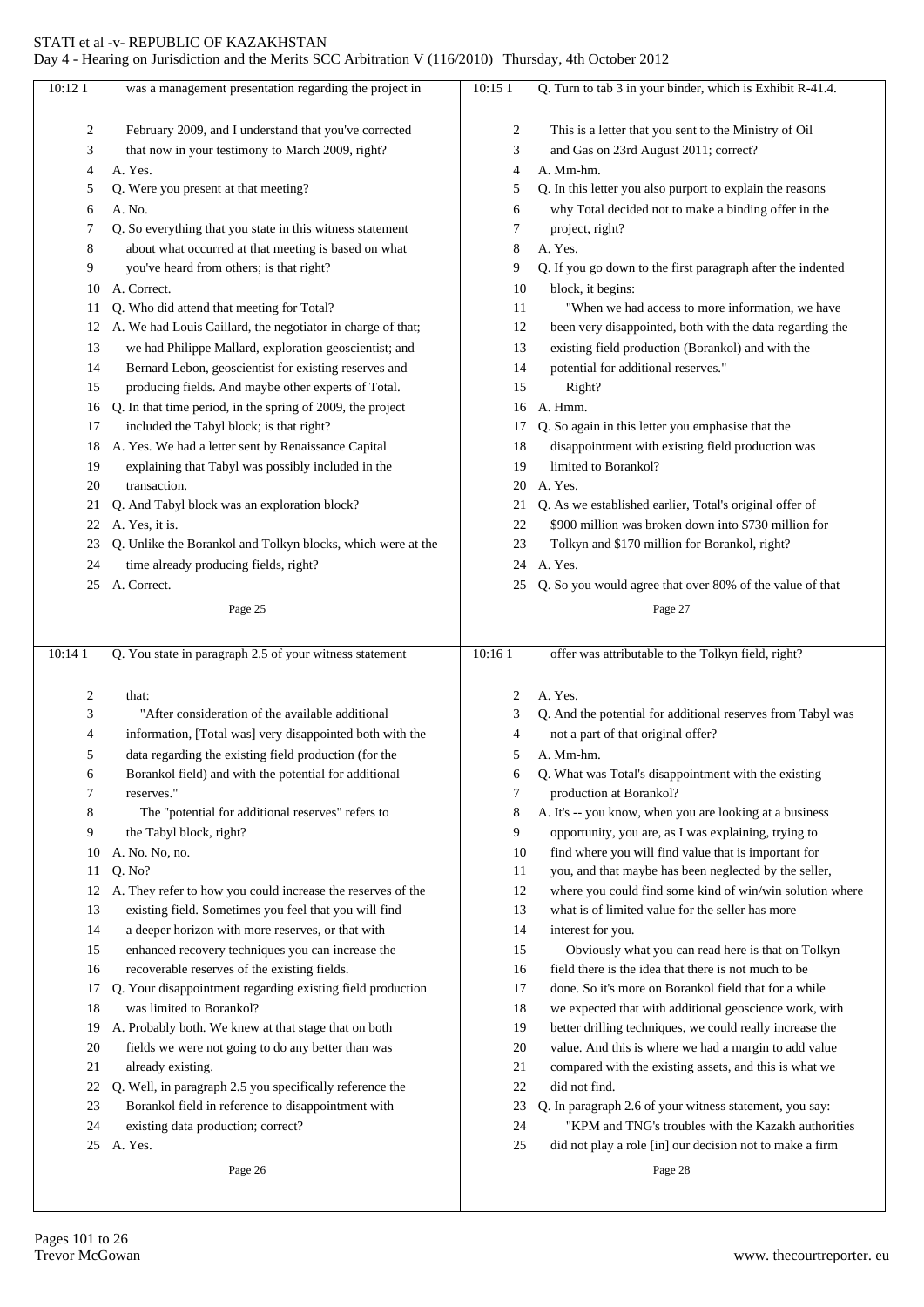| 10:18 1        | offer."                                                                                                   | 10:22 1        | we would have -- we could have had the conclusion of        |
|----------------|-----------------------------------------------------------------------------------------------------------|----------------|-------------------------------------------------------------|
| $\overline{c}$ | What troubles with the Kazakh authorities were you                                                        | $\overline{c}$ | such a committee, but such committee was never held.        |
| 3              | referring to?                                                                                             | 3              | Q. Did you turn over any of those internal communications   |
| 4              | A. We have been mentioned that it could have been a reason                                                | 4              | or internal documents regarding this evaluation process     |
| 5              | for us not to make a firm offer, and we explained that                                                    | 5              | to the respondent?                                          |
| 6              | our decision not to continue this opportunity was                                                         | 6              | A. I don't think we went into these details.                |
| 7              | entirely based on our technical assessment.                                                               | $\tau$         | Q. Did the respondent make a request for that kind of       |
| 8              | Q. What troubles between the sellers and the Kazakh                                                       | 8              | information to you?                                         |
| 9              | authorities were you aware of in the first half of 2009?                                                  | 9              | A. Maybe in a general way. But I mean, we have answered     |
| 10             | A. It was mentioned in the management presentation made in                                                | 10             | all that from the memory we had: that it never went very    |
| 11             | Paris on March 26th -- and not in February -- that the                                                    | 11             | far, and we knew that we were not in a position to find     |
| 12             | sellers were having difficulties with the authorities.                                                    | 12             | standard official documents of Total, like we would have    |
| 13             | Q. When Total and your team is in the process of evaluating                                               | 13             | had with a committee meeting and the conclusion of the      |
| 14             | a potential acquisition, do you follow the financial                                                      | 14             | committee.                                                  |
| 15             | press regarding those companies?                                                                          | 15             | Q. Turn, please, to paragraph 2.6 of your witness           |
|                | A. We have a very sequential process. I would say that as                                                 | 16             | statement. In this paragraph you reference a slide at       |
| 16<br>17       | long as we don't have a technical recommendation, the                                                     | 17             | the management committee meeting providing some             |
| 18             | financial and business part of the deal is not finalised                                                  | 18             | information about the "troubles" between KPM and TNG and    |
| 19             | so fast.                                                                                                  | 19             | the Kazakh authorities, and then you state:                 |
|                |                                                                                                           |                |                                                             |
| 20<br>21       | Q. Were you aware that on December 18th 2008 there was                                                    | 20<br>21       | " this was no longer significant for us as the              |
|                | a press report stating that the MEMR had questioned the                                                   |                | basic facts regarding reserves and potential production     |
| 22             | title to the seller's ownership of TNG?                                                                   | 22             | were a sufficient 'killing factor' not to investigate in    |
| 23             | A. I couldn't be too positive about that. I am under the                                                  | 23             | depth the nature and impact of these claims."               |
| 24             | impression that it was even mentioned by Renaissance and                                                  | 24             | Right?                                                      |
| 25             | by the seller in the Paris meeting. But for that we                                                       | 25             | A. Yes.                                                     |
|                | Page 29                                                                                                   |                | Page 31                                                     |
|                |                                                                                                           |                |                                                             |
| 10:201         | have little memories and recollection, as it was not --                                                   | 10:24 1        | Q. So you already knew by the time of the management        |
|                |                                                                                                           |                |                                                             |
| 2              | our attention was not focused at that time on this.                                                       | $\overline{c}$ | committee meeting that you had enough information to        |
| 3              | Q. Who was "we" that you just referred to in your last                                                    | 3              | kill the deal?                                              |
| 4              | answer? In your last answer you stated "our attention                                                     | $\overline{4}$ | A. Unless the exploration target could have been justified, |
| 5              | was not focused at that time on this", and I was                                                          | 5              | yes. But the exploration target for Philippe Mallard        |
| 6              | wondering who you meant by "our attention".                                                               | 6              | could have been so big that we wanted to continue this      |
| 7              | A. "Our attention", I would mean the team in charge of                                                    | 7              | part of the evaluation.                                     |
| 8              | evaluating this matter: Louis Caillard, finance people,                                                   | 8              | Q. Let's actually look at the email that counsel for the    |
| 9              | economists. They were still waiting for the                                                               | 9              | state asked you about. It's also behind tab 4 in the        |
| 10             | geoscientists to confirm figures and to make a positive                                                   | 10             | binder; that's Exhibit C-710.                               |
| 11             | recommendation.                                                                                           | 11             | You would agree with me that the third bullet point         |
| 12             | Q. Did your team produce any valuation documents in                                                       | 12             | in this email says:                                         |
| 13             | connection with your analysis of these --                                                                 | 13             | "- closure is not very well controlled and located          |
| 14             | A. No.                                                                                                    | 14             | outside of the 3D "                                         |
| 15             | Q. Did you produce any due diligence, review documents, in                                                | 15             | That refers to 3D seismic, right?                           |
| 16             | connection with this project?                                                                             | 16             | A. Mm-hm.                                                   |
| 17             | A. No. I've seen in our records a lot of emails between                                                   | 17             | Q. So the 3D seismic did not did not actually cover the     |
| 18             | geoscientists. In our process we have had at some stage                                                   | 18             | area where the closure would be?                            |
| 19             | a technical committee of geoscience, it's either                                                          | 19             | A. Mm-hm.                                                   |
| 20             | exploration committee or what we call DRO -- discovered                                                   | 20             | Q. Is that right?                                           |
| 21             | reserve opportunity -- committee, and this committee                                                      | 21             | A. Mm.                                                      |
| $22\,$         | never took place.                                                                                         | 22             | Q. Please answer audibly, "yes" or "no".                    |
| $23\,$         |                                                                                                           | 23             | A. Yes.                                                     |
| 24             | So this committee that is supposed to confirm that<br>the geoscientists make a positive recommendation to | 24             | Q. But it also says:                                        |
| 25             | progress a business opportunity was never reached. So                                                     | 25             | " but existing 2D lines seem to indicate that the           |
|                | Page 30                                                                                                   |                | Page 32                                                     |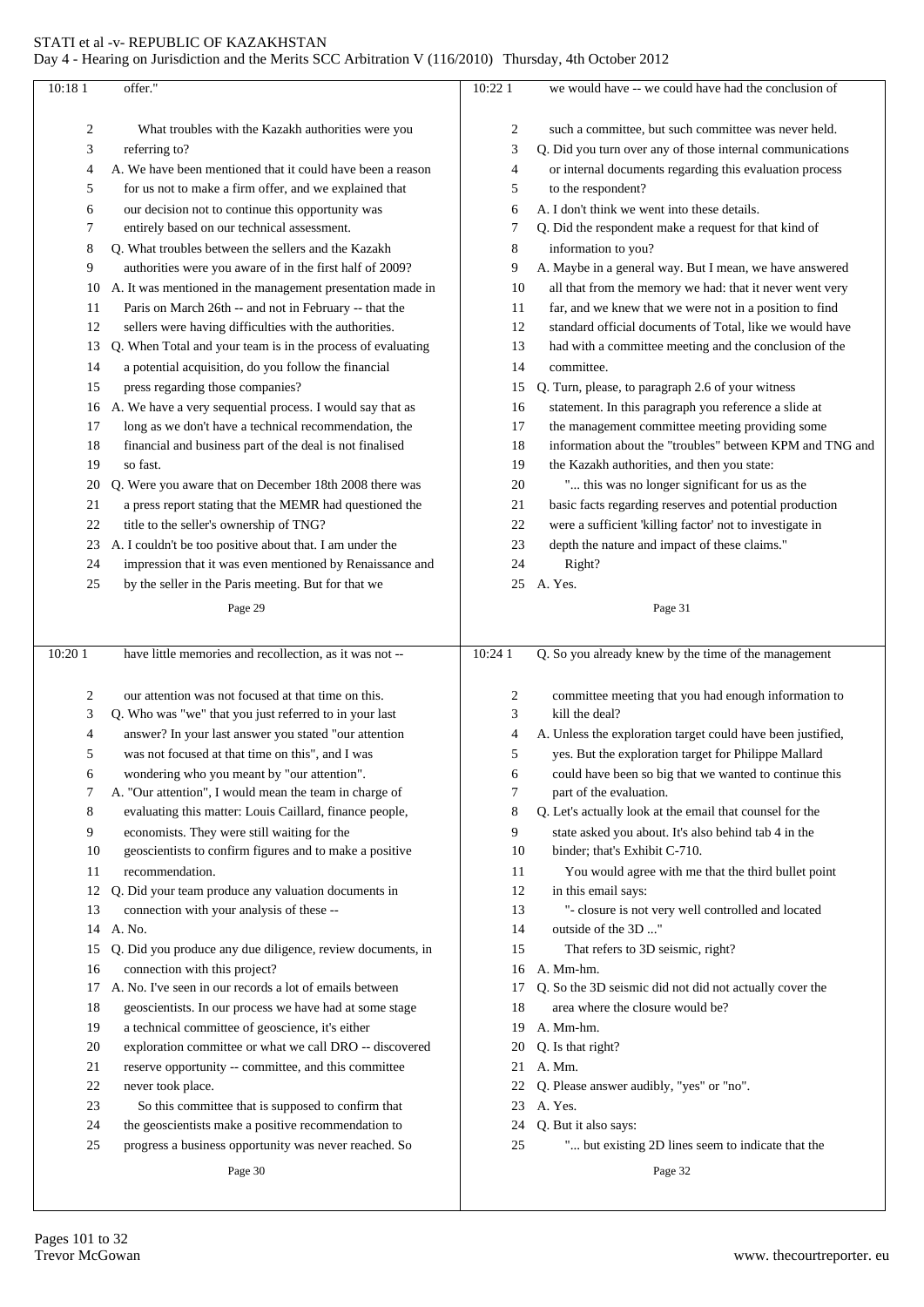| 10:25 1 | closure should exist."                                      | 10:28 1 | say that no discussion took place with Kazakh               |
|---------|-------------------------------------------------------------|---------|-------------------------------------------------------------|
|         |                                                             |         |                                                             |
| 2       | A. Yes, I can read that.                                    | 2       | authorities in that respect. This is my statement.          |
| 3       | Q. And then Mr Mallard goes on to ask a number of questions | 3       | Q. Turn to tab 8, please, of the binder. It's               |
| 4       | and for more information about the block; correct?          | 4       | Exhibit C-535. This is a press release that's on            |
| 5       | A. Yes, he is asking questions.                             | 5       | Total's website announcing a heads of agreement between     |
| 6       | Q. He doesn't actually say anywhere in this email that he   | 6       | KazMunaiGas and Total for the Khvalynskoye field; is        |
| 7       | has concluded that the seal doesn't exist, does he?         | 7       | that right?                                                 |
| 8       | A. You know, from my experience in the oil industry, when   | 8       | A. Khvalynskoye.                                            |
| 9       | I read this email, I would never take it as a good news.    | 9       | Q. And this is dated as of October 6th 2009; right?         |
| 10      | It is polite, it is asking questions, but basically it      | 10      | A. Yes.                                                     |
| 11      | is saying: we were trying to find out a large structure,    | 11      | Q. On the second page this press release references that:   |
| 12      | and the risk appears to be too big, so unless you can       | 12      | " Total has been present in Kazakhstan [since               |
| 13      | help us with more data, we are going nowhere.               | 13      | 1992] with  [a] 16.8% stake in the  Kashagan                |
| 14      | Q. Please turn to paragraph 2.9 of your witness statement.  | 14      | field"                                                      |
| 15      | You reference here the allegation made by claimants         | 15      | A. Mm-hm.                                                   |
| 16      | that:                                                       | 16      | Q. Do you know approximately what the value of Total's      |
| 17      | " TOTAL abstained from making a binding purchase            | 17      | interest in that stake is?                                  |
| 18      | offer because of a discussion with 'Kazakh authorities'     |         | A. I know approximately, yes.                               |
|         |                                                             | 18      | Q. And can you inform the Tribunal?                         |
| 19      | after the management presentation "                         | 19      |                                                             |
| 20      | And you say you are not aware of such discussion,           | 20      | A. I suppose that our evaluation of Kashagan field is       |
| 21      | but that:                                                   | 21      | something that I consider confidential.                     |
| 22      | "It might have occurred locally in Kazakhstan with          | 22      | Q. Well, can you give an order of magnitude? Is it in the   |
| 23      | personnel of our affiliate "                                | 23      | billions?                                                   |
| 24      | Do you see that?                                            | 24      | A. It is in the billions.                                   |
| 25      | A. Yes.                                                     | 25      | Q. On the first page of this press release, it again refers |
|         | Page 33                                                     |         | Page 35                                                     |
|         |                                                             |         |                                                             |
| 10:26 1 | Q. What affiliate are you referring to?                     | 10:291  | to this agreement between Total and KazMunaiGas that was    |
| 2       | A. Total's affiliate in Kazakhstan.                         | 2       | concluded on October 6th 2009. Total had been in            |
| 3       | Q. What's the name of the affiliate?                        | 3       | negotiations with KazMunaiGas regarding this project for    |
| 4       | A. Total E&P Kazakhstan.                                    |         |                                                             |
|         |                                                             |         |                                                             |
|         |                                                             | 4       | some time at this point, right?                             |
| 5       | Q. What did you do to ascertain whether a discussion in     | 5       | A. Yes, for ages. And it's continuing because, as you may   |
| 6       | fact occurred between Kazakhstan authorities and others     | 6       | know, [the] Khvalynskoye negotiation is stuck in Russia,    |
| 7       | in Total?                                                   | 7       | and has been so for many, many years.                       |
| 8       | A. First of all I have to point out that in our             | 8       | Q. Was Total in negotiations regarding that project with    |
| 9       | organisation, business development is made in Paris;        | 9       | KazMunaiGas in June 2009?                                   |
| 10      | it's not made by affiliates. And for this kind of           | 10      | A. It was on a longer period. I don't have a precise        |
| 11      | business opportunity, that range of figures, it is          | 11      | memory of that, because it has been so long and over        |
| 12      | managed entirely by the head office.                        | 12      | such a long time, with ups and downs.                       |
| 13      | I have been checking with our colleagues, with              | 13      | Q. Finally, I think the last topic I'd like to address is   |
| 14      | people who were in Kazakhstan at that time, and I am        | 14      | your letter to the Ministry of Oil and Gas,                 |
| 15      | even in a better position to say that they were not even    | 15      | Exhibit R-41.4, which is tab 3.                             |
| 16      | aware of what was going on. They knew that something        | 16      | This letter is in response to a letter that Total           |
| 17      | was dealt with in Paris, but they were never in             | 17      | received from the Ministry of Oil and Gas; correct?         |
| 18      | a position to discuss that with Kazakh authorities.         | 18      | A. Yes.                                                     |
| 19      | Q. But you did not have that conversation with your         | 19      | Q. And the Ministry of Oil and Gas had requested that Total |
| 20      | personnel of the affiliate before you submitted your        | 20      | provide information regarding its negotiations with the     |
| 21      | witness statement?                                          | 21      | sellers?                                                    |
| 22      | A. Yes, I had it at that time; but I could not reach        | 22      | A. Yes.                                                     |
| 23      | everybody at that time because some of the people have      | 23      | Q. You acknowledged earlier that those were confidential    |
| 24      | left, they are moving, and it took me more time to          | 24      | negotiations; correct?                                      |
| 25      | continue. And I am now in an even better position to        |         | 25 A. Yes.                                                  |
|         | Page 34                                                     |         | Page 36                                                     |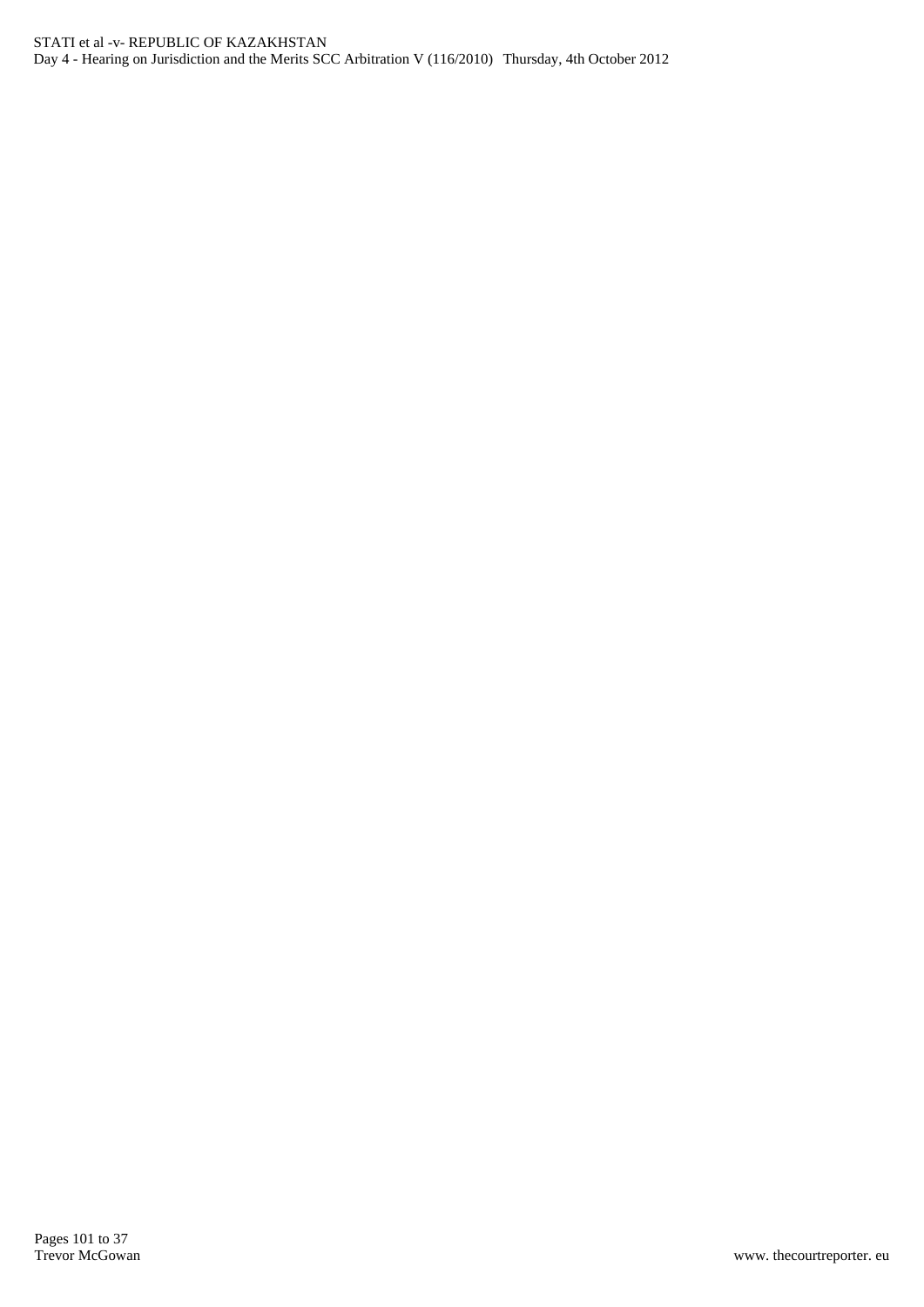| 10:31 1        | Q. Total was not legally obligated to respond to this      | 10:351<br>of June 16th (C-710).                                      |
|----------------|------------------------------------------------------------|----------------------------------------------------------------------|
| 2              | enquiry, was it?                                           | 2<br>Earlier, when you spoke of this email, you said that            |
| 3              | A. I don't know.                                           | 3<br>from your experience in the oil industry, you would have        |
| 4              | Q. Why didn't you simply respond that the information was  | considered it bad news. Is that correct?<br>4                        |
| 5              | confidential, and not provide the information that was     | 5<br>A. Mm-hm.                                                       |
| 6              | requested by the government?                               | MR HAIGH: Please answer "yes" or "no".<br>6                          |
| 7              | A. We thought that it was information we could share,      | A. Yes.<br>7                                                         |
| 8              | because it was a fact that we have not continued in the    | 8<br>MR HAIGH: And what I'm curious about is that it seems to me     |
| 9              | process.                                                   | 9<br>that it's still keeping the door open, in the sense that        |
| 10             | Q. Is it Total's practice to respond to any third-party    | it's asking for further information. Is that a --<br>10              |
| 11             | request regarding the events of its confidential           | A. Yes, it was basically -- that's exactly as you say, "If<br>11     |
| 12             | negotiations?                                              | you could provide us with more information overcoming<br>12          |
|                |                                                            | our doubt, we could continue assessing this exploration              |
| 13             | A. We were no longer in confidential negotiations; we were | 13                                                                   |
| 14             | out of the process. We explained how we had                | target." And we were never provided that information.<br>14          |
| 15             | discontinued the evaluation of the process.                | And probably Mallard at that time already knew that it<br>15         |
| 16             | Q. If you were asked by this Tribunal to turn over Total's | was impossible to get this kind -- to reach this level<br>16         |
| 17             | internal correspondence and documents related to its       | of confidence.<br>17                                                 |
| 18             | evaluation of these projects, would you have any           | 18 MR HAIGH: I don't know whether I can go along with your           |
| 19             | objection to that?                                         | speculation as to what Mr Mallard was really thinking,<br>19         |
| 20             | A. What kind of correspondence [do] you mean?              | but I see what he wrote in any event. He seemed to be<br>20          |
| 21             | Q. Your internal emails, internal correspondence regarding | 21<br>keeping the door open.                                         |
| 22             | Total's evaluation of these assets.                        | 22 A. To receive more information that would reduce his              |
| 23             | A. Yes, I think it would be a little bit messy to gather   | 23<br>doubts.                                                        |
| 24             | all that. But we would have no problem.                    | MR HAIGH: Do you know how long after June 16th the door<br>24        |
| 25             | This is what I'm telling you: these emails and all         | 25<br>closed?                                                        |
|                | Page 37                                                    | Page 39                                                              |
|                |                                                            |                                                                      |
| 10:33 1        | that, this is the story I'm telling you. You know, you     | 10:36 1<br>A. We sent a final letter in July. So I know that in July |
|                |                                                            |                                                                      |
| $\overline{c}$ | mentioned Philippe Mallard emails. I've got more emails    | Philippe Mallard made a final internal report explaining<br>2        |
| 3              | like that asking questions about Tabyl. So we could        | why the uncertainties were too high, and that he could<br>3          |
| 4              | have a more detailed image of all that. But at the end     | not recommend that internally.<br>4                                  |
| 5              | of the day it would be the same picture.                   | MR HAIGH: So between March 2009 and July 2009, would it be<br>5      |
| 6              | Q. A final question: if asked by this Tribunal, would you  | reasonable for Renaissance or the sellers to remain<br>6             |
| 7              | also disclose all of Total's communications with the       | 7<br>hopeful that you might still change your mind or you            |
| 8              | Ministry of Oil regarding this matter?                     | 8<br>might still be interested?                                      |
| 9              | A. It is here; you have it all.                            | A. I would say that until June it could remain<br>9                  |
| 10             | Q. We actually don't have the letter that Total received   | a possibility that we continue with the transaction; and<br>10       |
| 11             | from the Ministry of Oil.                                  | I would say that after mid-June, if Renaissance knew<br>11           |
| 12             | A. Okay. We have this letter; I have no problem sharing    | that they were not able to provide the comfort and the<br>12         |
| 13             | the letter.                                                | 13<br>answers asked by Philippe Mallard, it was more and more        |
| 14             | MR MOHR: Thank you. I pass the witness.                    | 14<br>doubtful.                                                      |
| 15             | THE CHAIRMAN: Thank you. Any questions from the            | 15 MR HAIGH: I know you said that you were not at the                |
| 16             | respondent's side at this stage?                           | management presentation in March 2009, at the same time<br>16        |
| 17             | DR NACIMIENTO: I have no questions, thank you.             | 17<br>when you made your enquiries before submitting your            |
| 18             | THE CHAIRMAN: Questions from my colleagues?                | witness statement. Did you understand that Mr Lebon or<br>18         |
| 19             | $(10.34 \text{ am})$                                       | 19<br>one of the other participants from Total indicated that        |
| 20             | Questions from MR HAIGH                                    | they were interested in speaking to the Kazakh<br>20                 |
| 21             | MR HAIGH: Thank you, Mr Chairman. I would like to ask      | Government after that presentation?<br>21                            |
|                | a couple of questions, if I might. I am going to refer     | A. No. I read that Louis Caillard was supposed to have<br>22         |
| 22             |                                                            |                                                                      |
| 23             | you to paragraph 2.6 of your witness statement,            | $23\,$<br>said that, and I've asked Louis Caillard yesterday, and    |
| 24             | Mr Chagnoux; and then, keeping that in mind, look at       | 24<br>he confirmed again, "I cannot remember saying that             |
| 25             | tab 4 of the binder in front of you, which is the email    | during such meeting."<br>25                                          |
|                | Page 38                                                    | Page 40                                                              |
|                |                                                            |                                                                      |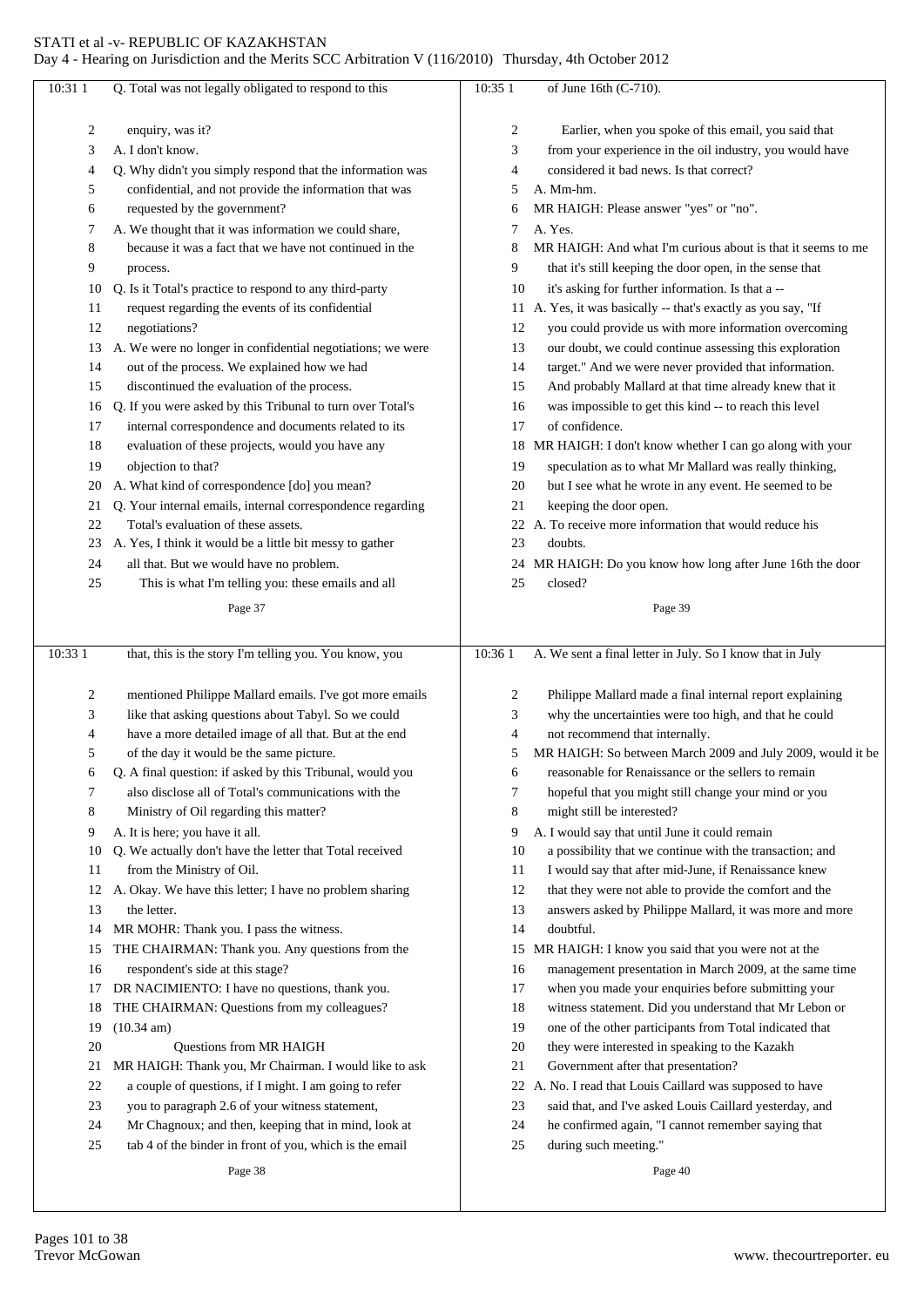| 10:38 1 | MR HAIGH: Alright. So does he deny it or does he just say,                                                | 10:49 1 | Office, where I have been working since 1996 for the                                                       |
|---------|-----------------------------------------------------------------------------------------------------------|---------|------------------------------------------------------------------------------------------------------------|
| 2       | "I don't remember"?                                                                                       | 2       | Prosecutor's Office of Kazakhstan, and I have been                                                         |
| 3       | A. He said basically, "I can't remember saying that."                                                     | 3       | through all the steps of a prosecutor's career. And                                                        |
| 4       | MR HAIGH: Thank you. Thank you, Mr Chairman.                                                              | 4       | last year I was appointed as Deputy General Prosecutor                                                     |
| 5       | THE CHAIRMAN: Thank you. Any questions from your side?                                                    | 5       | of Kazakhstan Republic.                                                                                    |
| 6       | And not from mine. So, thank you very much,                                                               | 6       | Q. Mr Kravchenko, could you describe the general functions                                                 |
| 7       | Mr Chagnoux.                                                                                              | 7       | of the General Prosecutor's Office and your specific                                                       |
| 8       | THE WITNESS: Thank you.                                                                                   | 8       | duties?                                                                                                    |
| 9       | THE CHAIRMAN: And for us it was, of course, helpful to hear                                               | 9       | A. The General Prosecutor's Office of Kazakhstan, on behalf                                                |
| 10      | all this in English.                                                                                      | 10      | of the state, carries out supervision on precise and                                                       |
| 11      | THE WITNESS: Okay.                                                                                        | 11      | uniform application of the constitution, of the laws, of                                                   |
|         | 12 THE CHAIRMAN: Because "lost in translation" is not only                                                | 12      | the presidential regulations and other normative acts,                                                     |
| 13      | a movie! Alright, thank you.                                                                              | 13      | on the compliance with law of the investigation                                                            |
| 14      | So we will have a five-minute break just to get the                                                       | 14      | activities, investigator's work, supports state prosecution and                                            |
| 15      | new witness, right?                                                                                       | 15      | represents the<br>interests of the state in court.                                                         |
|         | $16$ (10.39 am)                                                                                           | 16      | My duties contain the supervision in the social and                                                        |
| 17      | (A short break)                                                                                           | 17      | economic field, and since this is a very broad                                                             |
| 18      | $(10.47 \text{ am})$                                                                                      | 18      | definition we have certain priorities in our work,                                                         |
| 19      | MR ANDREY KRAVCHENKO (called)                                                                             | 19      | namely first of all we fight corruption; we fight                                                          |
| 20      | (Evidence interpreted)                                                                                    | $20\,$  | radical extremism and terrorism; we defend the rights of                                                   |
| 21      | THE CHAIRMAN: Good morning, Mr Kravchenko.                                                                | 21      | minors; we supervise labour legislation and its                                                            |
| 22      | THE WITNESS: Good morning.                                                                                | 22      | application; we protect the rights of entrepreneurs; and                                                   |
|         | 23 THE CHAIRMAN: Would you be kind enough to read out the                                                 | 23      | we protect social rights which are named in the                                                            |
| 24      | declaration on the table in front of you.                                                                 | 24      | constitution, social rights of the Kazakhstan citizens                                                     |
|         | 25 THE WITNESS: I am aware that in my testimony I have to tell                                            | 25      | which are named in the constitution. These are the main                                                    |
|         | Page 41                                                                                                   |         | Page 43                                                                                                    |
|         |                                                                                                           |         |                                                                                                            |
|         |                                                                                                           |         |                                                                                                            |
| 10:47 1 | the truth and nothing but the truth, and I am also aware                                                  | 10:51 1 | priorities.                                                                                                |
|         |                                                                                                           |         |                                                                                                            |
| 2       | that if I do not comply, I may face severe legal                                                          | 2       | Q. Thank you.                                                                                              |
| 3       | consequences. I do confirm.                                                                               | 3       | Turning to this specific case, did the Prosecutor's                                                        |
| 4       | THE CHAIRMAN: Thank you very much.                                                                        | 4       | Office receive complaints from KPM and TNG, or people                                                      |
| 5       | Respondent, please.                                                                                       |         | connected with them, during the course of the criminal                                                     |
| 6       | DR NACIMIENTO: Thank you, Mr Chairman.                                                                    | 6       | investigation?                                                                                             |
| 7       | $(10.48 \text{ am})$                                                                                      | 7       | A. When we were preparing for the arbitration proceedings, we                                              |
|         |                                                                                                           |         | looked through                                                                                             |
| 8<br>9  | Direct examination by DR NACIMIENTO<br>Q. Mr Kravchenko, you submitted two witness statements in          | 8<br>9  | and we tried to collect all the complaints which had to                                                    |
| 10      |                                                                                                           | 10      | do -- which were received from all the legal persons and                                                   |
| 11      | this arbitration. Do you confirm them, or is there                                                        | 11      | private persons, and we have obtained eight such                                                           |
|         | anything that you would like to add or to amend?<br>12 A. I confirm everything that I wrote in my witness | 12      | complaints. And besides, as I have learnt when<br>I already arrived to Paris, there was one more complaint |
| 13      | statements, and I have nothing to add or amend.                                                           | 13      | from Terra Raf and Ascom applied to the prosecutor's office of                                             |
|         |                                                                                                           |         | Western Kazakh region.                                                                                     |
| 14      | Q. Could you please describe very briefly your educational                                                | 14      | And to all the eight complaints that we found, we                                                          |
| 15      | background, your professional background and current                                                      | 15      | saw that all these eight complaints received respective                                                    |
| 16      | position?                                                                                                 | 16      | answers to these complaints; and if you like, I could                                                      |
|         | 17 A. I graduated from Kazakh State University and I am                                                   | 17      | list them as well. Besides, as I already said, here in                                                     |
| 18      | a lawyer by trade. I also graduated from the Moscow                                                       | 18      | Paris the claimants produced -- in the case materials --                                                   |
| 19      | Business School and obtained an MBA diploma.                                                              | 19      | produced an answer to a complaint of Ascom and                                                             |
| 20      | Prior to my graduation I worked as a secretary -- as                                                      | 20      | Terra Raf.                                                                                                 |
| 21      | a court clerk and enforcement officer at a court. After                                                   | 21      | Thus I believe that the Prosecutor's Office reacted                                                        |
| 22      | graduation, after obtaining my university degree,                                                         | $22\,$  | to all the cases when the Prosecutor's Office was                                                          |
| 23      | I worked as a lawyer for tax authorities, as a lawyer of                                                  | 23      | approached by the claimant or other parties represented                                                    |
| 24      | a large construction holding.                                                                             | 24      | by the claimant.                                                                                           |
| 25      | After that, I was invited to join the Prosecutor's<br>Page 42                                             | 25      | Q. Thank you.<br>Page 44                                                                                   |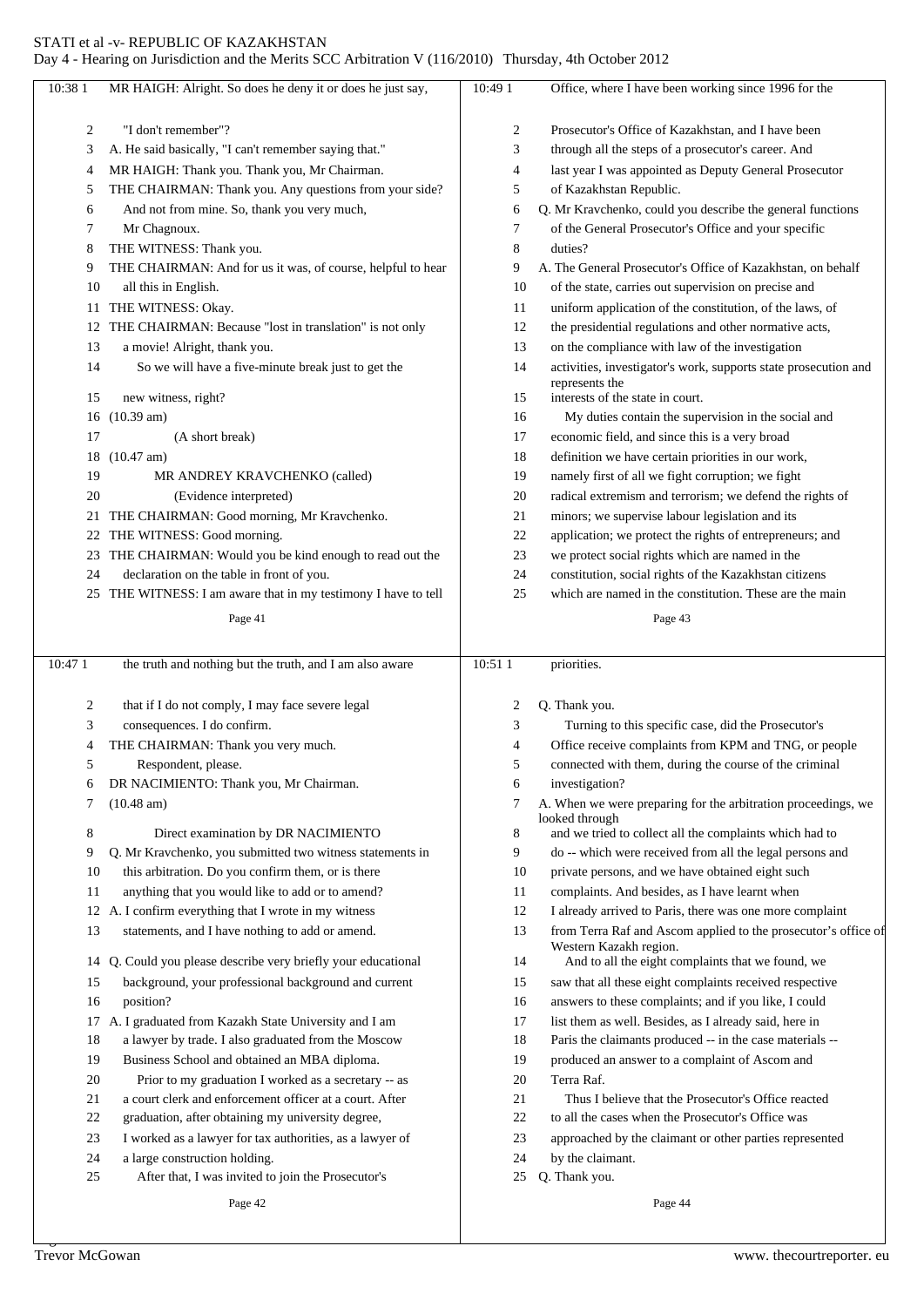| 10:53 1       | A question regarding the rights of a defendant. Is                                                       | 10:58 1 | started against the people who committed such illicit                        |
|---------------|----------------------------------------------------------------------------------------------------------|---------|------------------------------------------------------------------------------|
| 2             | there a limit on the amount of time that a defendant has                                                 | 2       | activities. They extracted such materials or copied                          |
| 3             | to review the criminal file and to prepare for his                                                       | 3       | such materials from the official sources and forwarded                       |
| 4             | defence before the trial?                                                                                | 4       | them to unknown third parties.                                               |
| 5             | A. I'm afraid I did not understand the question. Could you                                               | 5       | Q. Thank you. I would now like you to take a look at                         |
| 6             | please repeat?                                                                                           | 6       | Exhibits C-704 and R-315. It's the transcript of the                         |
| 7             | Q. Yes. The question relates to the rights of a defendant                                                | 7       | trial of Mr Cornegruta.                                                      |
| 8             | to prepare his trial. Is there a limit on the amount of                                                  | 8       | A. Would you like me to open where you marked it?                            |
| 9             | time that he has to prepare the trial, and to review the                                                 | 9       | Q. I have a question. Could you describe how transcripts                     |
| 10            | criminal file to prepare the trial?                                                                      | 10      | in general are created, and how this specific transcript                     |
| 11            | A. If we are speaking about whether there are any deadlines                                              | 11      | was created?                                                                 |
| 12            | or whether there are maximum limits for the defendant to                                                 | 12      | A. A transcript -- according to our code of criminal                         |
| 13            | get familiar with the materials of a criminal case,                                                      | 13      | procedure, a transcript of a trial is made in different                      |
| 14            | there are no limits, and the defendant may take his time                                                 | 14      | ways, or by different means. It can be handwritten, may be<br>made by typing |
| 15            | and take as much time as he believes he needs to become                                                  | 15      | in a computer or typing machine. It can also be                              |
| 16            | familiar to defend himself in the trial. So he takes                                                     | 16      | recorded, audio-recorded initially, or it can be                             |
| 17            | the time he needs for that.                                                                              | 17      | video-recorded, so it will be a video source, although                       |
| 18            | Q. Is it possible for a defendant to obtain further expert                                               | 18      | it is done by the secretary to the tribunal.                                 |
| 19            | evidence in addition to any expert evidence obtained by                                                  | 19      | And the secretary has, if this is done in writing,                           |
| 20            | the investigator?                                                                                        | 20      | or -- if it's a handwritten transcript, the secretary                        |
| 21            | A. If a person became suspected or accused in a criminal                                                 | 21      | must keep the handwritten text as very close to the                          |
| 22            | process, according to our procedural legislation, such                                                   | $22\,$  | words that the secretary hears in the trial when the                         |
| 23            | person remains entitled to make complaints or make                                                       | 23      | participants speak. As a rule, there are no                                  |
| 24            | applications throughout the entire criminal trial, which                                                 | 24      | transcript-makers or shorthand-takers in Kazakhstan, and                     |
| 25            | means prior to trial and during the trial as well, in                                                    | 25      | the secretaries at trials are not very professional. So                      |
|               | Page 45                                                                                                  |         | Page 47                                                                      |
|               |                                                                                                          |         |                                                                              |
|               |                                                                                                          |         |                                                                              |
| 10:55 1       | court. Such person may file applications requesting                                                      | 11:00 1 | they write down, hand-write what they hear, something                        |
| 2             |                                                                                                          | 2       | very close to what they hear.                                                |
| 3             | expert [reviews] of some kind, or any other measures,<br>any other applications that he deems necessary. | 3       | After the secretary has created such a draft                                 |
| 4             | Q. Mr Kravchenko, turning to some events in this                                                         | 4       | transcript, he brings this transcript to the chairman of                     |
| $\mathcal{L}$ | arbitration. (Pause)                                                                                     | 5       | the tribunal, and the chairman will look through the                         |
| 6             | It has been now confirmed in this arbitration by                                                         | 6       | transcript and can make some comments or corrections,                        |
| 7             | Mr Stati, and also by counsel for claimants, that                                                        | 7       | because the judge himself is a participant of the                            |
| 8             | internal documents from Kazakh authorities have been                                                     | 8       | criminal trial and leads the criminal trial, and knows                       |
| 9             | passed to third parties. Is this a violation of Kazakh                                                   | 9       | exactly what questions he posed and what answers he                          |
| 10            | law?                                                                                                     | 10      | received, and what procedural measures were taken in the                     |
| 11            | A. Yes, no doubt about that. This is a violation, at least                                               | 11      | process of trial.                                                            |
| 12            | a violation of the Law on Administrative Procedures.                                                     | 12      | If the secretary disagrees with the comments he                              |
| 13            | The law states that this information must be only used                                                   | 13      | received, the secretary will make objections in writing;                     |
| 14            | for service-related purposes, for official purposes.                                                     | 14      | and if the secretary agrees, he will insert the                              |
| 15            | Q. And will you be taking any steps in this regard?                                                      | 15      | corrections as suggested, and then the transcript or the                     |
| 16            | A. I think I have to; I think the Prosecutor's Office must.                                              | 16      | minutes will be signed by both the chairman and the                          |
| 17            | I think that we will have to forward the respective                                                      | 17      | secretary. After that, the minutes will be attached or                       |
| 18            | information to the state authorities whose documents                                                     | 18      | filed in the case materials for the criminal case.                           |
| 19            | have been produced here in arbitration, and the                                                          | 19      | Reading the minutes is something that you do                                 |
| 20            | documents which came from an unknown source, so that                                                     | 20      | directly in court. The participants of a trial have the                      |
| 21            | they can make official investigations.                                                                   | 21      | right to write out quotations from the minutes, but                          |
| 22            | If, as a result of such official investigations, it                                                      | 22      | until 2011 the parties in criminal trials could not copy                     |
| 23            | is revealed that these materials were obtained through                                                   | 23      | the entire minutes; they had no such possibility.                            |
| 24            | criminal activities, in this case most likely there will                                                 | 24      | In connection with preparation for this case, in                             |
| 25            | be criminal charges brought and criminal investigations<br>Page 46                                       | 25      | order to clear this up for myself, I made a call:<br>Page 48                 |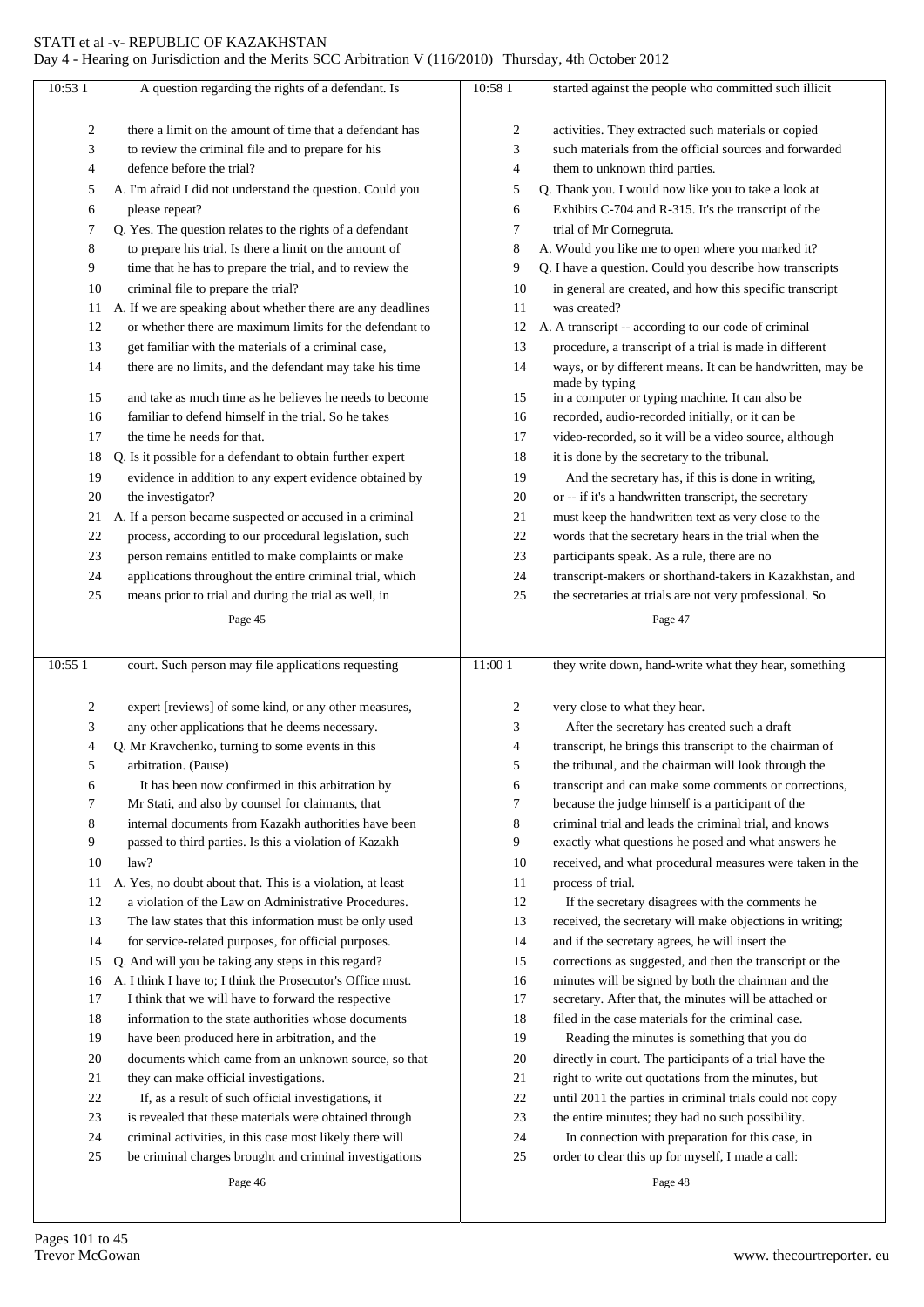| 11:02 1        | I called the judge who rendered the judgment in the           | 11:06 1 | MR FLEURIET: I don't think we've been given R-315.2, and                  |
|----------------|---------------------------------------------------------------|---------|---------------------------------------------------------------------------|
| $\overline{c}$ | criminal case of Mr Cornegruta. And this judge, she           | 2       | I'm not sure that you've provided a translation of the                    |
| 3              | explained to me that the minutes were made                    | 3       | transcript, other than just two or three pages. So it                     |
| 4              | electronically using a computer; that means that the          | 4       | would be nice to see what's he's been --                                  |
| 5              | secretary of the tribunal wrote it by hand                    | 5       | DR NACIMIENTO: That's right. We provided a partial                        |
| 6              | THE INTERPRETER: Pardon me.                                   | 6       | translation due to time constraints. This transcript                      |
| 7              | A. He typed it in the computer. I believe he did type         | 7       | was received only last week, it was among the new                         |
| 8              | THE INTERPRETER: The interpreter asks if it was handwritten   | 8       | documents submitted by claimant, and there was no time                    |
| 9              | or typed in there.                                            | 9       | to make a full translation. This is why we submitted                      |
|                | 10 A. I believe he typed. And after the minutes were signed,  | 10      | only a part of it translated into English, and this is                    |
| 11             | they were filed in the criminal case, and as far as           | 11      | what you should have before you.                                          |
| 12             | I know, the counsel or the lawyer read the minutes and        |         | 12 MR FLEURIET: That's right. You translated three or four                |
| 13             | did not make any comments in respect of the minutes.          | 13      | pages out of about 100, right?                                            |
| 14             | I reiterate that at that time, according to the               |         | 14 DR NACIMIENTO: That is right, because we received this                 |
| 15             | legislation for criminal procedure of Kazakhstan,             | 15      | document only a few days earlier.                                         |
| 16             | neither the parties nor any other participant of the          |         | 16 THE CHAIRMAN: The claimant still wants to take a look at               |
| 17             | criminal trial had the possibility to get a full copy of      | 17      | this?                                                                     |
| 18             | the minutes.                                                  |         | 18 MR FLEURIET: I'd like to look at whatever he is going to be            |
| 19             | Q. What is the procedure for the participants to become       | 19      | asked about. I don't think we've been provided with                       |
| 20             | aware of the transcript?                                      | 20      | R-315.2.                                                                  |
|                | 21 A. In order to -- speaking about specifically              |         | 21 DR NACIMIENTO: What I will do is give you my copy, and here            |
| 22             | Mr Cornegruta's case, the procedure was like that: you        | 22      | you have the full transcript and it's equally flagged.                    |
| 23             | would come directly to court and you can see the minutes      |         | 23 THE CHAIRMAN: I think it's fair enough. If it really                   |
| 24             | directly in the case materials, directly while being in       | 24      | becomes relevant, you can still pass things to us.                        |
| 25             | court.                                                        |         | 25 DR NACIMIENTO: Exactly. I've flagged the page that I'm                 |
|                | Page 49                                                       |         | Page 51                                                                   |
|                |                                                               |         |                                                                           |
|                |                                                               |         |                                                                           |
| 11:04 1        | Q. Are transcripts ever sent out of the court to the          | 11:08 1 | going to ask Mr Kravchenko to look at.                                    |
| 2              | participants?                                                 | 2       | Mr Kravchenko, in comparing those two pages, what is                      |
| 3              | A. No, not at that time. It wasn't done so, and it            | 3       | your observation?                                                         |
| 4              | couldn't possibly be done so because the law did not          | 4       | MR HAIGH: I'm sorry, counsel, I'm sorry to interrupt. When                |
| 5              | provide such an opportunity.                                  | 5       | you say "those two pages", could you be more specific?                    |
| 6              | Q. Can I ask you, Mr Kravchenko, to look at the page that     | 6       | I'm not sure I know exactly what he is comparing at the                   |
| 7              | I have flagged, and I have flagged that in every copy         | 7       | moment.                                                                   |
| 8              | for the Tribunal and for counsel for claimant.                | 8       | DR NACIMIENTO: What the witness has been asked to compare                 |
| 9              | I am asking the witness to compare the two versions:          | 9       | is two versions of the transcript of the trial of                         |
| 10             | one version submitted by claimant (C-704) and the             | 10      | Mr Cornegruta. We were provided with those documents on                   |
| 11             | original submitted by respondent (R-315.2).                   | 11      | 21st September. We then investigated with our client                      |
|                | 12 MR FLEURIET: Can you just clarify what the witness is      | 12      | and got the original of the transcript, and this is what                  |
| 13             | looking at? Because we were only handed a couple of           | 13      | we then submitted. And because there was not sufficient                   |
| 14             | pages and it appears he's got a large stack.                  | 14      | time, and we are speaking about a document of about                       |
|                | 15 DR NACIMIENTO: What we did is the following: we are asking | 15      | 100 pages, we submitted only parts of the translation.                    |
| 16             | the witness only to look at one page, and he has the          | 16      | I am asking the witness now to look at one page, and                      |
| 17             | full transcript, and we made copies for you. I could          | 17      | to compare those two pages. One is the exhibit                            |
| 18             | also offer to put it on the screen: it's basically what       | 18      | submitted by claimants, it's their version; and the                       |
| 19             | you have seen during the opening. And I have simply           | 19      | other one is the original transcript submitted by the                     |
| 20             | flagged the pages where he should look at and compare         | 20      | state. It is supposed to be the same transcript, and it                   |
| 21             | the versions.                                                 | 21      | was submitted by claimants as a true transcript.                          |
|                | 22 MR FLEURIET: Can you provide the page number or something? | 22      | MR HAIGH: Thank you for that. I just wanted to have some                  |
| 23             | DR NACIMIENTO: It's in Exhibit R-315.2, page 39, and it's     | 23      | precision on the record as to the pages that he is                        |
| 24             | in the PDF, because it seems that the transcript itself       | 24      | looking at.                                                               |
| 25             | does not have pages.<br>Page 50                               |         | 25 DR NACIMIENTO: You have our opening, and this is also where<br>Page 52 |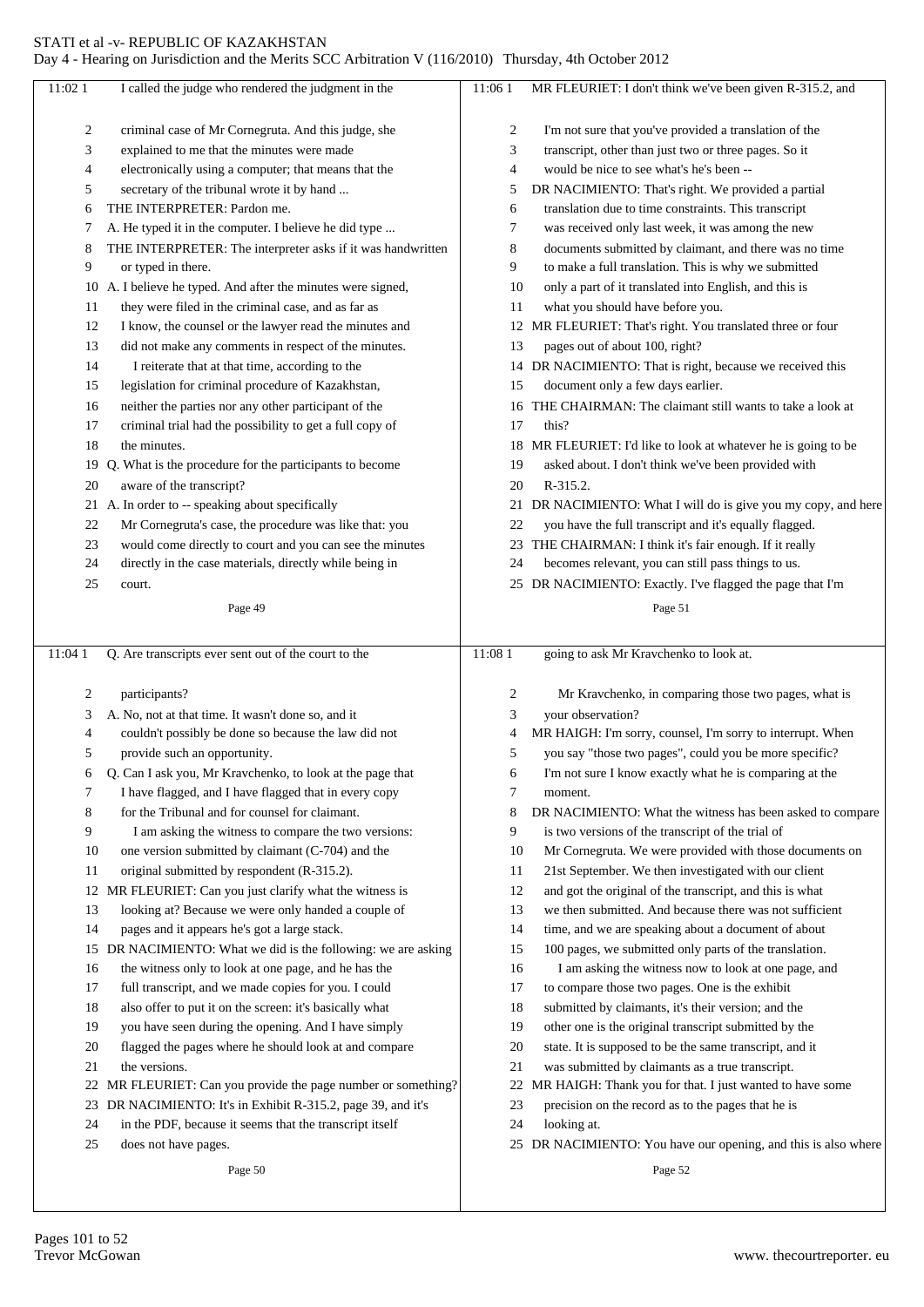| 11:101 | we put those pages (slides 31-35), and it is exactly the    | 11:13 1        | A. I believe this is a clear violation of procedural rules.               |
|--------|-------------------------------------------------------------|----------------|---------------------------------------------------------------------------|
| 2      | same page that we are asking Mr Kravchenko to look at       | 2              | I cannot say who exactly violated them. However, it is                    |
| 3      | now.                                                        | 3              | important to investigate this matter, and probably by                     |
| 4      | MR HAIGH: Thank you, that's helpful.                        | 4              | initiating a criminal case as well. It is quite clear                     |
| 5      | THE CHAIRMAN: And the comparison is on the flagged part of  | 5              | to me.                                                                    |
| 6      | the document?                                               | 6              | Q. Thank you.                                                             |
| 7      | DR NACIMIENTO: That is right. We are looking at one page.   | 7              | Mr Chairman, I am now going to ask the witness to                         |
| 8      | It is supposed to be the same page of a transcript which    | 8              | compare the contents. What we could do to make it                         |
| 9      | was submitted by claimants as the original transcript.      | 9              | quicker, we have flagged that in our opening and we                       |
| 10     | We submitted the original court transcript as received      | 10             | could just put it up on the screen now, if that is                        |
| 11     | from the state. And I am asking Mr Kravchenko to            | 11             | agreeable with you.                                                       |
| 12     | compare it and to tell us if there are any differences.     | 12             | THE CHAIRMAN: Go ahead. (Pause)                                           |
|        |                                                             |                |                                                                           |
| 13     | MR FLEURIET: Mr Chairman, just one quick point. Counsel     | 13             | DR NACIMIENTO: Mr Kravchenko, I am going to ask you to                    |
| 14     | a couple of times has said that we submitted this as the    | 14             | compare the versions. You could also look at the                          |
| 15     | "original transcript". We submitted this as a copy of       | 15             | versions in front of you.                                                 |
| 16     | the transcript that was provided -- as Mr Condorachi        |                | 16 THE CHAIRMAN: I am terribly sorry, it is rather small.                 |
| 17     | testified to us the other day -- by the court itself.       | 17             | Perhaps we could get our printed copies of that and you                   |
| 18     | We did not submit this as a signed official transcript;     | 18             | tell us the page.                                                         |
| 19     | we submitted the only thing that the court was able to      | 19             | DR NACIMIENTO: Yes. For you it would be slide 35 and                      |
| 20     | give our client.                                            | 20             | slide 33.                                                                 |
| 21     | THE CHAIRMAN: That came out in testimony yesterday, and we  | 21             | THE CHAIRMAN: This is the first?                                          |
| 22     | are aware of that.                                          | 22             | DR NACIMIENTO: Yes, on jurisdiction: slides 33 and 35. And                |
| 23     | DR NACIMIENTO: I think what was said yesterday is that it's | 23             | those slides refer to the translation of the document,                    |
| 24     | a draft that you submitted. But it was not submitted        | 24             | and other slides contain the Russian version.                             |
| 25     | within your documents, and it was not indicated by you      | 25             | Mr Kravchenko, could you please compare those two                         |
|        | Page 53                                                     |                | Page 55                                                                   |
|        |                                                             |                |                                                                           |
|        |                                                             |                |                                                                           |
| 11:111 | that it's a draft only. It was submitted as the             | 11:16 1        | versions and tell the Tribunal if there are any                           |
|        |                                                             |                |                                                                           |
| 2      | transcript of the trial.                                    | 2              | differences?                                                              |
| 3      | THE CHAIRMAN: I may be wrong, but my recollection was --    | 3              | A. At least I can see several paragraphs which are very                   |
| 4      | and please correct me -- that it was not submitted as       | $\overline{4}$ | different, totally different from each other. Do you                      |
| 5      | a draft, but as a document officially received from the     | 5              | want me to read them?                                                     |
| 6      | court on request.                                           | 6              | Q. Yes, please.                                                           |
| 7      | MR FLEURIET: That's correct. But I am happy to stipulate    | 7              | A. In the transcript which is not signed, what it says                    |
| 8      | that it is not a signed version.                            | 8              | $is -$                                                                    |
| 9      | THE CHAIRMAN: Yes, of course.                               | 9              | THE INTERPRETER: Just a second. The interpreter needs                     |
| 10     | MR FLEURIET: It is what was provided to our client.         | 10             | a reference too.                                                          |
| 11     | DR NACIMIENTO: We will come back to that at a later stage.  | 11             | A. Mr Cornegruta, answering the questions of the judge,                   |
|        | 12 THE CHAIRMAN: Okay, thank you.                           | 12             | answered:                                                                 |
| 13     | DR NACIMIENTO: Mr Kravchenko, looking at those two pages,   | 13             | "Question: Have you received illegal profits?                             |
| 14     | what is your first observation?                             | 14             | "Answer: I did not receive illegal profits;                               |
| 15     | A. First of all, the document to my right is signed both by | 15             | 21 billion is not my profit.                                              |
| 16     | the secretary and the judge, and this document also has     | 16             | "Question: But this is a profit of the legal                              |
| 17     | a mark that someone was made familiar or someone has        | 17             | entity, do you agree?                                                     |
| 18     | read this document and did not have any comments. The       | 18             | "Answer: Yes.                                                             |
| 19     | second document does not have any signatures, neither of    | 19             | "Question: Did you use the trunk pipeline without                         |
| 20     | the secretary nor of the judge.                             | 20             | permit?                                                                   |
| 21     | Q. You explained the procedure for creating such            | 21             |                                                                           |
| 22     |                                                             | $22\,$         | "Answer: I did not deal with oil production; I did<br>not obtain licence. |
| 23     | a transcript, and for informing the parties that the        | 23             |                                                                           |
| 24     | transcript has been created. What is your position in       | 24             | "Question: Does the above mean that you do not                            |
| 25     | regard to what you just heard regarding the existence of    | 25             | believe that the pipeline UKPN-TSB Opornaya registered                    |
|        | a non-signed copy in the hands of a participant?<br>Page 54 |                | with the balance sheet of Kazpolmunay is a trunk<br>Page 56               |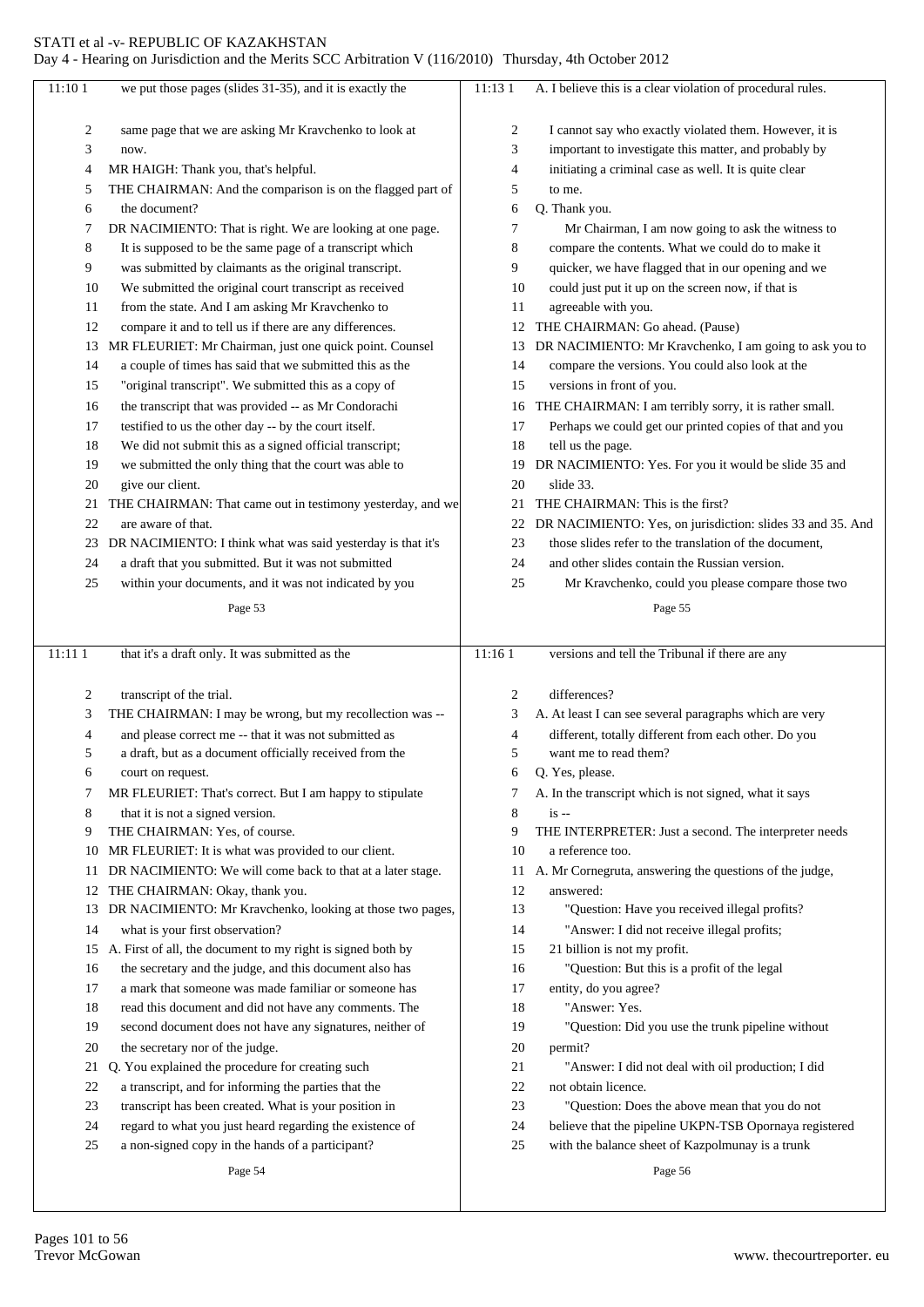| 11:181  | pipeline?                                                                               | 11:211  | technical and economical aspects.                                                                         |
|---------|-----------------------------------------------------------------------------------------|---------|-----------------------------------------------------------------------------------------------------------|
| 2       | "Answer:  "                                                                             | 2       | "Question: Why did Kazpolmunay ask the Ministry of                                                        |
| 3       | Q. Mr Kravchenko, maybe to speed this up, could I ask you                               | 3       | Energy to reissue the existing licences, specifying the                                                   |
| 4       | to read --                                                                              | 4       | type of activities being use of linear portion of the                                                     |
| 5       | THE CHAIRMAN: I'm sorry, we need the answer.                                            | 5       | trunk pipeline?                                                                                           |
| 6       | DR NACIMIENTO: I'm sorry, go ahead.                                                     | 6       | "Answer: This letter was sent to the competent                                                            |
| 7       | THE CHAIRMAN: Give us the answer.                                                       | 7       | authority due to the fact that the names of the                                                           |
| 8       | THE INTERPRETER: We continue translating the text.                                      | 8       | activities were changed, however, specifying the linear                                                   |
| 9       | A. "Answer: I do not believe that this pipeline is a trunk                              | 9       | part of the trunk pipeline is a mistake of the executive                                                  |
| 10      | pipe line according to the Law on Oil. Besides, the                                     | 10      | official, of the lawyers. I reiterate that Kazpolmunay                                                    |
| 11      | notion of trunk pipelines can be seen in the explanatory                                | 11      | does not have a trunk pipeline.                                                                           |
| 12      | dictionaries, specialised dictionaries and other                                        | 12      | "Question: Do you agree that this pipeline is used                                                        |
| 13      | reference literature on oil and gas.                                                    | 13      | to transport commercial oil to TSB?                                                                       |
| 14      | "Question: Have the licences available to                                               | 14      | "Answer: No, I disagree. Since at TSB the oil is                                                          |
| 15      | 'Kazpolmunay' been reissued and changed to the new                                      | 15      | being prepared in addition, this oil cannot be called                                                     |
| 16      | template of the licence according to the introduction of                                | 16      | a commercial oil yet."                                                                                    |
| 17      | the new law on licensing and changes of the licensee?                                   | 17      | "Question: Could you please tell us about your work                                                       |
| 18      | "Answer: To this question I cannot give an answer,                                      | 18      | experience?                                                                                               |
| 19      | Since" --                                                                               | 19      | "Answer: I graduated in 1979" --                                                                          |
| 20      | THE CHAIRMAN: I don't want to insist on the rest, but                                   | 20      | THE CHAIRMAN: Is it necessary to read that?                                                               |
| 21      | I thought the answer was relevant.                                                      | 21      | DR NACIMIENTO: No.                                                                                        |
| 22      | DR NACIMIENTO: No, I just tried to speed it up. But                                     | 22      | THE CHAIRMAN: Okay. Let's stop there.                                                                     |
| 23      | I think it is fine, we have it in the record.                                           | 23      | A. So the pieces we compared demonstrate that the signed                                                  |
| 24      | Just for clarification, which document were you                                         | 24      | record and the non-signed record differ. The non-signed                                                   |
| 25      | reading from right now: from the signed copy or from the                                | 25      | record deleted certain paragraphs with answers of                                                         |
|         | Page 57                                                                                 |         | Page 59                                                                                                   |
|         |                                                                                         |         |                                                                                                           |
| 11:19 1 | unsigned copy?                                                                          | 11:23 1 | Mr Cornegruta concerning the investigations that the                                                      |
|         |                                                                                         |         |                                                                                                           |
|         |                                                                                         |         |                                                                                                           |
| 2<br>3  | A. I was reading from the non-signed copy. I just read                                  | 2<br>3  | court made on the trunk pipeline, and for reasons                                                         |
| 4       | from the non-signed copy.<br>THE INTERPRETER: And the interpreter has one more line out | 4       | unknown to me or unclear to me, the paragraph was                                                         |
| 5       |                                                                                         | 5       | deleted concerning Kazpolmunay's approaching the<br>ministry in order to reissue the licences and stating |
| 6       | of this document to translate for the record, out of the<br>things the witness said.    | 6       | the types of activities related to the trunk pipeline.                                                    |
| 7       | A. Do you want me now to read the paragraph in the signed                               | 7       | DR NACIMIENTO: Thank you. I have no further questions.                                                    |
| 8       | version?                                                                                | 8       | THE CHAIRMAN: Thank you very much.                                                                        |
| 9       | Q. Yes, please.                                                                         | 9       | Questions from the claimant, or should we have                                                            |
| 10      | A. In the signed version we have totally different totally                              | 10      | a break? It would be a good time to have a break if you                                                   |
| 11      | different text. The first question:                                                     | 11      | have more than a few questions.                                                                           |
| 12      | "Question: Did you use a trunk pipeline?                                                | 12      | MR FLEURIET: I have more than a few questions.                                                            |
| 13      | "Answer: Kazpolmunay worked with oil production,                                        | 13      | THE CHAIRMAN: Okay, that settles the matter. So we'll meet                                                |
| 14      | [did not work, I believe this is wrong, record],                                        | 14      | at 11.45, please.                                                                                         |
| 15      | Kazpolmunay has a licence. But Kazpolmunay does not                                     | 15      | $(11.24 \text{ am})$                                                                                      |
| 16      | have a trunk pipeline, for this reason I did not obtain                                 | 16      | (A short break)                                                                                           |
| 17      | licence for this kind of activity.                                                      | 17      | $(11.45 \text{ am})$                                                                                      |
| 18      | "Question: Does the above mean that you do not deem                                     | 18      | THE CHAIRMAN: Alright, we come to cross-examination.                                                      |
| 19      | the pipeline UKPN-TSB Opornaya registered at the balance                                | 19      | Please.                                                                                                   |
| 20      | sheet of Kazpolmunay to be a trunk pipeline?                                            | 20      | Cross-examination by MR FLEURIET                                                                          |
| 21      | "Answer: I do not believe this pipeline is a trunk                                      | 21      | Q. Mr Kravchenko, good morning. My name is Ken Fleuriet,                                                  |
| $22\,$  | pipeline, according to the Law on Oil; besides, the                                     | 22      | and I will be asking you some questions today on behalf                                                   |
| 23      | definition of the trunk pipelines is to be found in the                                 | 23      | of the claimants in this case.                                                                            |
| 24      | explanatory dictionaries, specialised dictionaries and                                  | 24      | A. Good morning.                                                                                          |
| 25      | reference literature on oil and gas. It has legal,                                      | 25      | Q. As I understood your testimony on direct examination                                                   |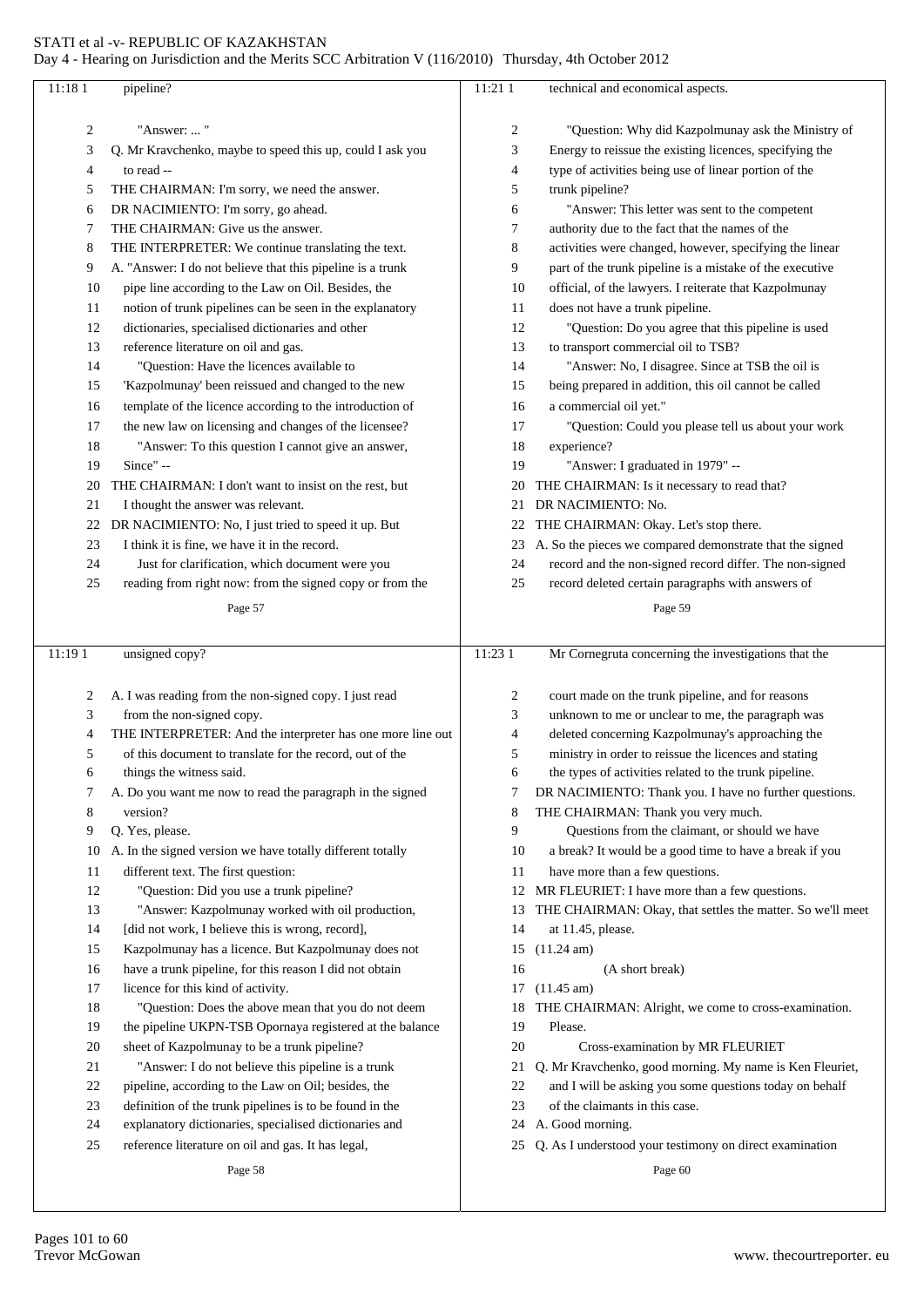| Day 4 - Hearing on Jurisdiction and the Merits SCC Arbitration V (116/2010) Thursday, 4th October 2012 |  |
|--------------------------------------------------------------------------------------------------------|--|
|--------------------------------------------------------------------------------------------------------|--|

| 11:46 1        | a few moments ago, you said that after the secretary --        | 11:51 1        | actions"                                                            |
|----------------|----------------------------------------------------------------|----------------|---------------------------------------------------------------------|
|                |                                                                |                |                                                                     |
| $\overline{c}$ | or whoever it is in the courtroom -- prepares the              | 2              | And I just wanted you to clarify that answer.                       |
| 3              | transcript, that the judge then later amends the               | 3              | A. No. In connection with this case, I don't know about             |
| 4              | transcript. Is that correct?                                   | 4              | any actions outside the framework of the law.                       |
| 5              | A. Yes, it is correct.                                         | 5              | Q. Okay. Let me ask you to turn to paragraph 13.8 and read          |
| 6              | Q. Do you know in this instance what period of time            | 6              | the first sentence to yourself. In the English                      |
| 7              | transpired between the preparation of the transcript and       | 7              | translation it says:                                                |
| 8              | the judge's alterations of the transcript?                     | 8              | "On 15 December 2008 the criminal proceedings were                  |
| 9              | A. No, I don't know.                                           | 9              | initiated in relation to KPM unlicensed activity, not in            |
| 10             | Q. You also testified, I believe, a moment ago that a party    | 10             | respect of any individual defendant."                               |
| 11             | cannot obtain a copy of a transcript. Is that correct?         | 11             | Correct?                                                            |
|                | 12 A. Yes, it is correct.                                      | 12             | A. Yes, it is correct.                                              |
| 13             | Q. So I presume a non-party to a case could also not obtain    | 13             | Q. And then in the second sentence of the very next                 |
| 14             | a copy of a transcript, right?                                 | 14             | paragraph you say:                                                  |
|                | 15 A. Yes, it is correct.                                      | 15             | "That is to say, the proceedings were only                          |
| 16             | Q. What was your position before you were appointed Deputy     | 16             | transferred to the court after a thorough investigation             |
| 17             | Prosecutor General of Kazakhstan last year?                    | 17             | and collection of evidence supporting the guilt of                  |
|                | 18 A. I held the position of head of department for observance | 18             | Mr Cornegruta."                                                     |
| 19             | of legality of activities in the social and economic           | 19             | Right?                                                              |
| 20             | spheres.                                                       | 20             | A. Yes, it is correct.                                              |
| 21             | Q. So that was a significant promotion you received last       | 21             | Q. In that second sentence in paragraph 13.9 you don't make         |
| 22             | year, was it not?                                              | 22             | any reference to KPM, do you?                                       |
| 23             | A. Yes, it is correct.                                         | 23             | A. Excuse me, are you talking about 13.8 or 13.9? We've             |
| 24             | Q. Just to clarify, you have submitted two witness             | 24             | been reading from 13.8 so far, and now you refer to                 |
| 25             | statements in this case; correct?                              | 25             | 13.9. I'm sorry, then I have to read it again, 13.9.                |
|                | Page 61                                                        |                | Page 63                                                             |
|                |                                                                |                |                                                                     |
| 11:48 1        | A. Yes.                                                        | 11:53 1        | Q. Please do. I'm referring to the first sentence of 13.8           |
|                |                                                                |                |                                                                     |
| 2              | Q. To make this easier, I am primarily today going to be       | 2              | and the second sentence of 13.9.                                    |
| 3              | referring to your second witness statement. If you             | 3              | A. Yes.                                                             |
| 4              | could keep that handy, I would appreciate it.                  | $\overline{4}$ | Q. If I understand these two sentences, you are saying that         |
| 5              | A. What I have received now, is this the second witness        | 5              | criminal proceedings were initiated in relation to the              |
| 6              | statement?                                                     | 6              | company, KPM, not an individual. But by the time it's               |
| 7              | Q. Those are some documents I will be asking you about.        | 7              | transferred to the court, this has become a case against            |
| 8              | I believe your witness statement should be on the left.        | 8              | an individual, not a company. Is that correct?                      |
| 9              | Now, in paragraph 13.1 of your second witness                  | 9              | A. No, this is not correct. Please note once again the              |
| 10             | statement you state that:                                      | 10             | first sentence in paragraph 13.8: it says that the                  |
| 11             | "All actions of law enforcement authorities were               | 11             | criminal proceedings were initiated not in relation to              |
| 12             | strictly within the frame[work] of the [Republic of            | 12             | KPM, but with reference to a fact of unlicensed                     |
| 13             | Kazakhstan's] legislation."                                    | 13             | activities of KPM. This is a substantial difference. That is, there |
| 14             | Does that remain your testimony today?                         | 14             | was a fact of<br>non-licensed activities which triggered a criminal |
| 15             | A. Yes, until I learn about any other actions outside the      | 15             | investigation, not with respect to a company.                       |
| 16             | legal framework.                                               | 16             | Q. Right. But in December 2008 the criminal proceedings             |
| 17             | Q. What actions would those be?                                | 17             | that were initiated were in relation to the activity of             |
| 18             | A. I have no idea.                                             | 18             | KPM; correct?                                                       |
| 19             | Q. Do you recall any such actions outside the legal            | 19             | A. Not in relation to the activities of KPM, but with               |
| 20             | framework?                                                     | 20             | respect to or in relation to the fact of non-licensed               |
| 21             | A. You mean in my own practice?                                | 21             | activities of KPM.                                                  |
| 22             | Q. Well, in relation to this case. I think I asked you         | 22             | Q. Okay. So in respect to the relation of non-licensed              |
| 23             | whether all actions of law enforcement authorities were        | 23             | activities of KPM, that's what's being initiated in                 |
| 24             | strictly within the framework, and you said:                   | 24             | December 2008. And my point is: by the time this is                 |
| 25             | "Answer:  until I learn about any other                        | 25             | transferred to the court, it has become a case against              |
|                | Page 62                                                        |                | Page 64                                                             |
|                |                                                                |                |                                                                     |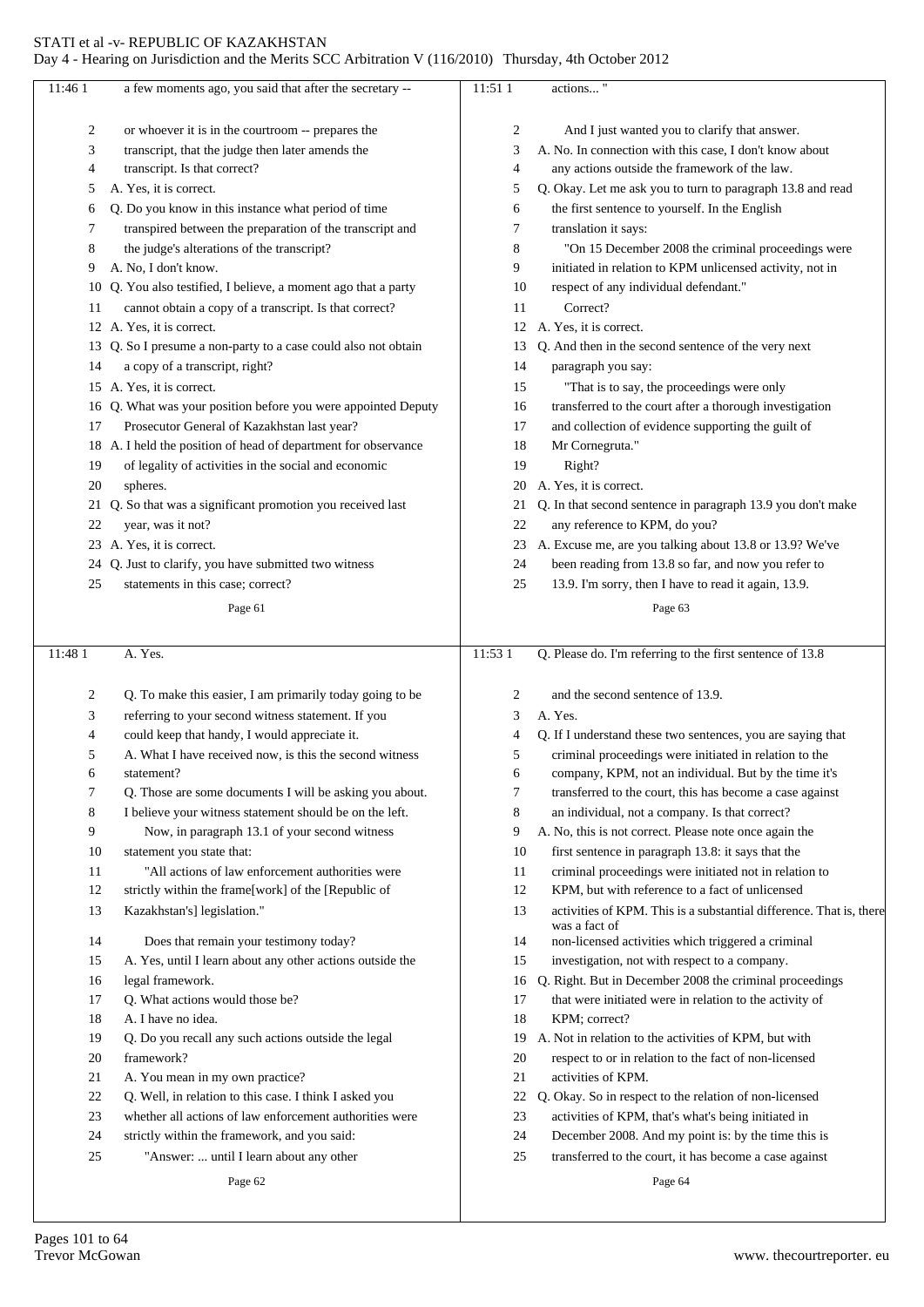| 11:56 1        | Mr Cornegruta, the individual, and not KPM, right?         | 12:01 1        | dropped?                                                   |
|----------------|------------------------------------------------------------|----------------|------------------------------------------------------------|
| $\overline{c}$ | A. The case was not transformed, but I think that you will | 2              | A. Yes, I know.                                            |
| 3              | get an answer from the subsequent witnesses on how the     | 3              | Q. There was one by the Western Regional Transport         |
| 4              | court developed a case against Cornegruta. I don't know    | $\overline{4}$ | Prosecutor's Office; correct?                              |
| 5              | all the circumstances, but my understanding is that        | 5              | A. I don't remember exactly now.                           |
| 6              | after the subject of a crime was discovered, identified,   | 6              | Q. Let me just ask you to turn to tab 38. This is where    |
| 7              | the criminal charges were brought against this subject,    | 7              | it's discussed by one of claimants' witnesses,             |
| 8              | and this criminal case was handed over to the court.       | 8              | Mr Condorachi, and it's going to be at paragraph 30.       |
| 9              | Q. And who was that subject?                               | 9              | A. I'm sorry, I have only the English text. I'm sorry,     |
| 10             | A. It was Mr Cornegruta.                                   | 10             | I am not as fluent in English as I am in Russian.          |
| 11             | Q. It was not KPM; correct?                                | 11             | Q. I believe that's because the original was submitted in  |
| 12             | A. Yes, it is correct.                                     | 12             | Romanian. Let me just read you the two sentences that      |
| 13             | Q. Let me on this subject refer you, please, to tab 11 in  | 13             | I am referring to. So Mr Condorachi says:                  |
| 14             | your binder. This is the indictment, which is at C-454     | 14             | "Actually, in late June 2009, the Western Regional         |
| 15             | in the record. I'm not sure if the Russian pages are       | 15             | Transport Prosecutor's Office initiated administrative     |
| 16             | numbered. In the English pages it's on page 24, which      | 16             | cases against KPM pursuant to Article 357-1, Paragraph 1   |
| 17             | is about two or three pages from the end. It's the last    | 17             | of the Kazakh Administrative Offence Code for              |
| 18             | section of the indictment, page 31 of the Russian,         | 18             | operating" --                                              |
| 19             | I believe.                                                 | 19             | THE CHAIRMAN: Read it slowly, because they have to         |
| 20             | That just shows that Serghey Cornegruta was the            | 20             | translate.                                                 |
| 21             | party who was indicted in this case, right?                | 21             | MR FLEURIET: Excuse me.                                    |
| 22             | A. Yes, it is correct.                                     | 22             | " Paragraph 1 of the Kazakh Administrative                 |
| 23             | Q. KPM is not named in this indictment, is it?             | 23             | Offence Code for operating 'main' pipelines without        |
| 24             | A. Yes, it is correct -- it may be. I think it is          | 24             | a license. In July 2009, the Financial Police initiated    |
| 25             | mentioned. As far as I can see it is mentioned, and on     | 25             | its own administrative cases against KPM and TNG on the    |
|                | Page 65                                                    |                | Page 67                                                    |
|                |                                                            |                |                                                            |
| 11:59 1        | many occasions. At least I am reading this text, and       | 12:03 1        | same legal grounds."                                       |
| $\overline{c}$ | even on the same page it is mentioned at least three       | 2              | Later in the paragraph he says:                            |
| 3              | times -- four times.                                       | 3              | "The administrative cases were illegal because             |
| 4              | Q. Right, it's mentioned in the description here. But in   | 4              | an administrative investigation cannot be initiated or     |
| 5              | terms of the party who is being indicted, the party who    | 5              | maintained if there is a criminal action."                 |
| 6              | is being indicted is Mr Cornegruta, right? Is that set     | 6              | Does that refresh your recollection regarding the          |
| $\tau$         | off in your Russian version as well?                       | 7              | two administrative cases that were commenced against       |
| 8              | A. I don't have any highlighting here, but you are right.  | 8              | KPM?                                                       |
| 9              | Q. Now, it's correct, is it not, that under Kazakhstan's   | 9              | A. Unfortunately I have no knowledge of this. I know that  |
| 10             | criminal law, only a sane natural person who has reached   | 10             | there were administrative cases, but who brought them      |
| 11             | the age of maturity is subject to criminal liability;      | 11             | exactly. And I know that the outcome of these cases was    |
| 12             | correct?                                                   | 12             | that nothing was imposed, no penalty was imposed on the    |
| 13             | A. Yes, it is so.                                          | 13             | company, and no decisions were made in these               |
| 14             | Q. It was actually not possible for KPM to be --           | 14             | administrative cases. This is all I know.                  |
| 15             | A. But not only these for certain crimes.                  | 15             | Q. Well, would you agree with me that in order to make KPM |
| 16             | Q. Does Article 14 of the Criminal Code of Kazakhstan not  | 16             | a party to a legal action, the proper way to have          |
| 17             | say that only a sane natural person who has reached the    | 17             | pursued this would have been the administrative route,     |
| 18             | age of maturity is subject to criminal liability?          | 18             | so that KPM actually could be named as a party?            |
| 19             | A. Yes, you are right.                                     | 19             | A. No, I don't agree. There are other routes. There is     |
| 20             | Q. So it was actually not possible for KPM to be charged   | 20             | civil law responsibility.                                  |
| 21             | with the crime that Mr Cornegruta was charged with,        | 21             | Q. Correct. Are you referring to a civil case within       |
| 22             | right?                                                     | 22             | a criminal proceeding? That's also a possibility;          |
| 23             | A. Not in the criminal process; that's correct.            | 23             | correct?                                                   |
| 24             | Q. And are you aware that Kazakhstan in fact brought       | 24             | A. Yes, civil law responsibility of a legal person may be  |
| 25             | administrative cases against KPM that were later           | 25             | taken up and reviewed within the framework of a criminal   |
|                | Page 66                                                    |                | Page 68                                                    |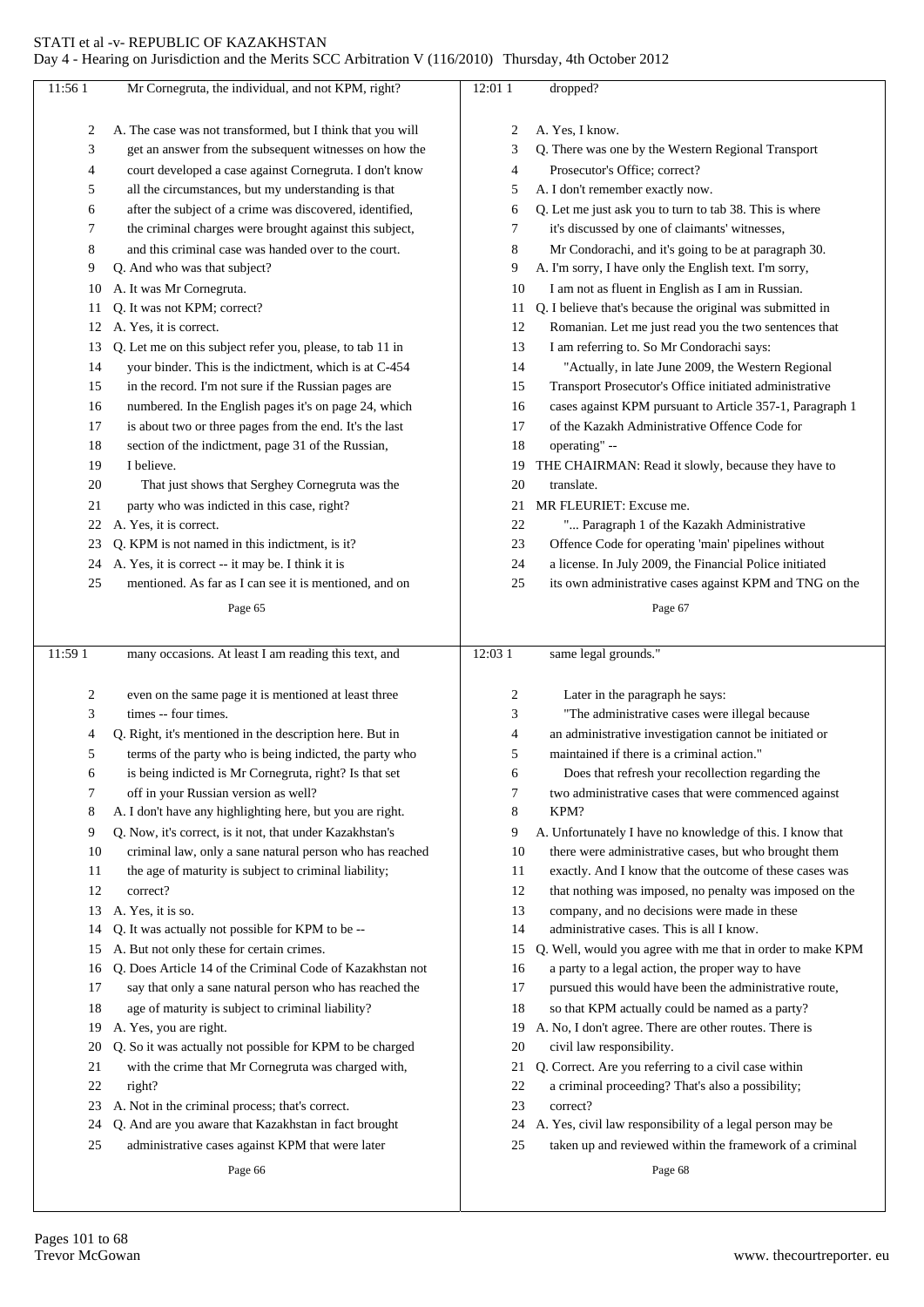| 12:051         | case.                                                                                                            | 12:101         |                                                                                                                    |
|----------------|------------------------------------------------------------------------------------------------------------------|----------------|--------------------------------------------------------------------------------------------------------------------|
|                |                                                                                                                  |                |                                                                                                                    |
| 2              | Q. Right. I will preface this by saying I am not a civil                                                         | 2              | I can say only that the case of Kazpolmunay was not                                                                |
| 3              | law lawyer, but I have lived in France long enough to                                                            | 3              | unusual for a Kazakhstan court; it was normal practice.                                                            |
| 4              | understand a little bit of it.                                                                                   | $\overline{4}$ | And I know about this practice. There was nothing                                                                  |
| 5              | If you would like to make a company a party in                                                                   | 5              | exceptional in this case.                                                                                          |
| 6              | a jurisdiction in which it's not possible to bring                                                               | 6              | Q. Is it your testimony that it's not exceptional for                                                              |
| 7              | a criminal action against a company, you would file                                                              | 7              | a criminal sentence to be levied against a non-party to                                                            |
| $\,8\,$        | a civil claim within the context of a criminal                                                                   | 8              | a case in Kazakhstan?                                                                                              |
| 9              | proceeding and name that company as a defendant to the                                                           | 9              | A. You are wrong in this situation, because the                                                                    |
| 10             | civil claim, or separately you would pursue                                                                      | 10             | representatives of Kazpolmunay, as far as I know -- and                                                            |
| 11             | an administrative action against a company; would you                                                            | 11             | I looked through the judgment -- participated in the                                                               |
| 12             | agree with that?                                                                                                 | 12             | court sessions in this court case, and they had                                                                    |
| 13             | A. Well, roughly it is probably so. But you don't even                                                           | 13             | an opportunity to file motions to the court and defend                                                             |
| 14             | need to file a separate claim within the framework of                                                            | 14             | their rights.                                                                                                      |
| 15             | a criminal case in Kazakhstan.                                                                                   | 15             | Q. Thank you, but that was not an answer to the question                                                           |
| 16             | Q. In order to name a company as a party, you do have to                                                         | 16             | I posed.                                                                                                           |
| 17             | file a civil claim, because a company, as you testified                                                          | 17             | My question was: would you agree that it is                                                                        |
| 18             | a moment ago, cannot be a party to a criminal                                                                    | 18             | exceptional for a criminal sentence to be levied against                                                           |
| 19             | proceeding, right?                                                                                               | 19             | a non-party to a case in Kazakhstan?                                                                               |
| 20             | A. I want to say that the practice of the Kazakhstan courts                                                      | 20             | A. You are formulating your question in such a way which<br>does not take into account the obvious elements of the |
| 21<br>22       | is that not necessarily a company is presented a claim<br>within the framework of a criminal case, because civil | 21<br>22       |                                                                                                                    |
| 23             | law responsibility of a company may follow or be                                                                 | 23             | situation I am talking about. So with your permission<br>I would like to ask you to reformulate your question;     |
| 24             | presupposed out of the criminal case itself.                                                                     | 24             | otherwise I will not be able to reply in the way you                                                               |
| 25             | Q. There is no provision of Kazakh law that formally                                                             | 25             | expect, because I know that KPM was actually                                                                       |
|                |                                                                                                                  |                |                                                                                                                    |
|                | Page 69                                                                                                          |                | Page 71                                                                                                            |
|                |                                                                                                                  |                |                                                                                                                    |
|                |                                                                                                                  |                |                                                                                                                    |
| 12:07 1        | provides for what you just said, is there?                                                                       | 12:12 1        | a participant of this case, of this process.                                                                       |
|                |                                                                                                                  |                |                                                                                                                    |
| 2              | A. No. Why? There is an explanation of the Supreme Court;                                                        | 2              | I am saying that in any --                                                                                         |
| 3              | unfortunately I can't give an exact reference now. But                                                           | 3              | Q. Let me stop you. Your counsel can come back to you in                                                           |
| $\overline{4}$ | it is mandatory that the civil law responsibility, if it                                                         | $\overline{4}$ | re-direct. Can you please just answer the question                                                                 |
| 5              | follows from a criminal case, should be taken up and                                                             | 5              | I posed.                                                                                                           |
| 6              | reviewed by a court.                                                                                             | 6              | Would you agree with me that in Kazakhstan it is                                                                   |
| $\tau$         | Q. Right. There's no provision of Kazakhstan's civil law                                                         | $\tau$         | exceptional for a criminal sentence to be rendered                                                                 |
| $\,8\,$        | or Kazakhstan's Criminal Code or Kazakhstan's Code of                                                            | 8<br>9         | against an entity that is not a party to a proceeding?                                                             |
| 9<br>10        | Criminal Procedure that enables what you just said;                                                              | 10             | A. Alright. If we don't mean this specific case, it is so;<br>it is an exceptional situation if a party was not    |
|                | right?<br>11 A. I think you are wrong, because I know the judicial                                               | 11             | a participant in the process.                                                                                      |
| 12             | practice. At least when I was preparing for these                                                                | 12             | Q. And of course by being a party and a participant in the                                                         |
| 13             | proceedings, I've seen certain court rulings, they came                                                          | 13             | process, important rights follow from that, right?                                                                 |
| 14             | into force, they've never been appealed against, so they                                                         | 14             | Including, for example, the right to have counsel?                                                                 |
| 15             | are in force, they remain in force.                                                                              | 15             | A. Yes, of course.                                                                                                 |
| 16             | Q. Those were tax cases, right?                                                                                  | 16             | Q. So in your view, who earned the illegal profit allegedly                                                        |
|                | 17 A. No, I've seen court rulings, and I have one of them with                                                   | 17             | at issue in this case: Mr Cornegruta or KPM?                                                                       |
| 18             | me actually, under Article 190. I think it concerned                                                             | 18             | A. In my opinion, you asked?                                                                                       |
| 19             | an enterprise by Mr Makhmadov in Zhambyl region.                                                                 | 19             | Q. Yes. In your view, in your understanding in this case,                                                          |
| 20             | Q. Case law is not authoritative in Kazakhstan under the                                                         | 20             | who earned the illegal profit that comprised part of the                                                           |
| 21             | civil law system that Kazakhstan has, is it?                                                                     | 21             | crime of illegal entrepreneurial activity in                                                                       |
|                | 22 A. Yes, it is correct. But the judicial practice is                                                           | 22             | an especially large amount: Mr Cornegruta or KPM?                                                                  |
| 23             | accumulated, and then it is summed up in the decisions                                                           | 23             | A. I think both; both persons. Initially it was KPM that                                                           |
| $24\,$         | made by the Supreme Court. And in some way the lower                                                             | 24             | was receiving illegal profits, and subsequently it was                                                             |
| 25             | courts react to these explanations by delivering corresponding                                                   | 25             | Mr Cornegruta, through his salary or some other material                                                           |
|                | rulings and judgments.<br>Page 70                                                                                |                | Page 72                                                                                                            |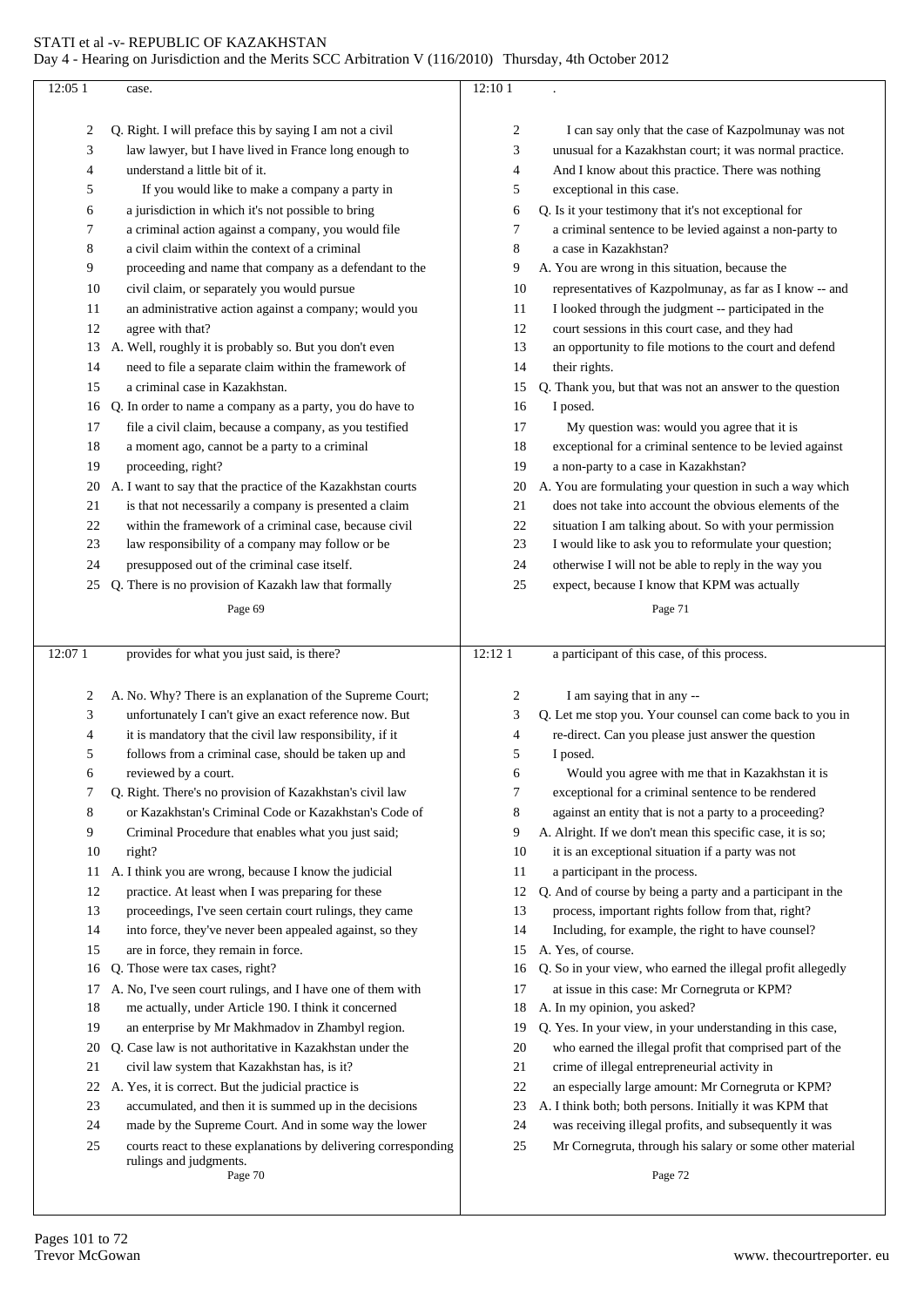| 12:15 1                 | benefits. It might be some social package, for example.    | 12:211 | My question is: do you agree with what Kazakhstan           |
|-------------------------|------------------------------------------------------------|--------|-------------------------------------------------------------|
|                         |                                                            |        |                                                             |
| $\overline{\mathbf{c}}$ | Q. Is it your testimony that they both received the        | 2      | says in that sentence, that the recovery is directly        |
| 3                       | US\$145 million? Or I can give you the amount in tenge,    | 3      | linked to the profit made?                                  |
| 4                       | but let's just call it 21 billion tenge for now. Is it     | 4      | A. I beg your pardon, it might be an incorrect translation, |
| 5                       | your testimony that they both received that amount?        | 5      | but I don't think we are speaking about profit; we are      |
| 6                       | A. My testimony is that possibly both persons received.    | 6      | speaking about revenue. We are speaking about the           |
| 7                       | But a more exact reply to this question is contained in    | 7      | revenue or the income due to illegal entrepreneurial        |
| 8                       | the ruling of the court which came into legal force.       | 8      | activity.                                                   |
| 9                       | Q. Let's turn to the ruling of the court. That's in your   | 9      | Q. So is it your testimony that you disagree with this      |
| 10                      | binder at tab 6. This is Exhibit C-117.                    | 10     | sentence in Kazakhstan's legal brief saying that the        |
| 11                      | Actually, let's start at the first page of the             | 11     | recovery "is directly linked to the profit made", and       |
| 12                      | court's decision. Do you see there, before you get to      | 12     | that that in fact should read "revenue"?                    |
| 13                      | the first heading, "Established the Following", in the     | 13     | A. That's correct, we should speak about revenue. Revenue   |
| 14                      | description of the case it says:                           | 14     | or income, but not profit.                                  |
| 15                      | " the criminal case pursuant to the criminal               | 15     | Q. Let me read -- actually, unfortunately it's not in your  |
| 16                      | charges of  "                                              | 16     | binder, but I am going to read you a sentence from          |
| 17                      | And then it lists Mr Cornegruta, and it says he is:        | 17     | paragraph 619 of Kazakhstan's rejoinder, the legal brief    |
| 18                      | " brought to trial under Article 190, part 2,              | 18     | I just read from. It says:                                  |
| 19                      | section 'b' of the Criminal Code of the Republic of        | 19     | "In principle, it is correct that income stemming           |
| 20                      | Kazakhstan "                                               | 20     | from legal activity has to be disregarded in calculating    |
| 21                      | Do you see that?                                           | 21     | the sum to be recovered."                                   |
| 22                      | A. Yes, of course.                                         | $22\,$ | Would you agree that "income stemming from legal            |
| 23                      | Q. There is no mention of KPM being a defendant or a party | 23     | activity has to be disregarded in calculating the sum to    |
| 24                      | in that description, is there?                             | 24     | be recovered"? Would you agree with that statement?         |
| 25                      | A. Of course. This is correct.                             | 25     | A. Income stemming out of legal activity should be          |
|                         | Page 73                                                    |        | Page 75                                                     |
|                         |                                                            |        |                                                             |
| 12:18 1                 | Q. Let me go back now to the issue of the 21 billion tenge | 12:241 | disregarded? That's what you are trying to say, right?      |
|                         |                                                            |        |                                                             |
| 2                       | sentence that was imposed. You mention this in your        | 2      | Q. That's right. That is what Kazakhstan has said in its    |
| 3                       | witness statement, I believe. You talk about the           | 3      | rejoinder. I am asking if you agree with that.              |
| 4                       | penalty that was imposed in paragraph 10.3 of your         | 4      | A. Yes, I agree with that, because we are speaking about    |
| 5                       | second witness statement, right? (Pause)                   | 5      | two opposite types.                                         |
| 6                       | A. I have read it. Everything is correct there.            | 6      | Q. Two opposite types of what?                              |
| 7                       | Q. And in the next paragraph, in paragraph 10.4, you refer | 7      | A. Well, you are speaking about legal income and I was      |
| 8                       | to the examinations that were carried out by the experts   | 8      | speaking about illegal income. Or we are speaking about     |
| 9                       | with special knowledge in the field, and you say:          | 9      | two types of income: legal and illegal.                     |
| 10                      | " there are no grounds not to trust the specified          | 10     | Q. Right. But it is the case, is it not, that in            |
| 11                      | expert opinions."                                          | 11     | Kazakhstan you would normally subtract any income           |
| 12                      | Right?                                                     | 12     | stemming from legal activity when you are calculating       |
| 13                      | A. That's correct.                                         | 13     | the sum to be recovered in a case such as this?             |
| 14                      | Q. Let me ask you to turn now to tab 39 in your binder.    | 14     | A. I believe you are mistaken because most likely you are   |
| 15                      | This is part of the legal brief that was filed by          | 15     | speaking about seizure, while in this particular case we    |
| 16                      | Kazakhstan in this case, part of Kazakhstan's rejoinder    | 16     | had a recovery, recovery of illegally earned income, and    |
| 17                      | (page 203). It's only in English, I don't have             | 17     | this is not the same as a seizure under Kazakhstan law.     |
| 18                      | a Russian version of it, but I will read you the           | 18     | If we talked about seizure in this criminal case,           |
| 19                      | sentence in question; I want to see if you agree with      | 19     | I would agree to your conclusion. But in this               |
| 20                      | it. Kazakhstan says here (paragraph 614):                  | 20     | particular case we had income stemming out of illegal       |
| 21                      | "The mechanism for the recovery of illegal income is       | 21     | activity, entrepreneurial activity.                         |
| 22                      | quite simple. The amount to be recovered is directly       | 22     | Q. In fact I was referring to earned income. Is it not the  |
| 23                      | linked to the profit made as a result of the criminal      | 23     | case that you would subtract any amounts that were          |
| 24                      | activity, so as to ensure that no unjust enrichment        | 24     | legally earned?                                             |
| 25                      | remains with the company."                                 | 25     | A. Alright, let me explain it one more time.                |
|                         | Page 74                                                    |        | Page 76                                                     |
|                         |                                                            |        |                                                             |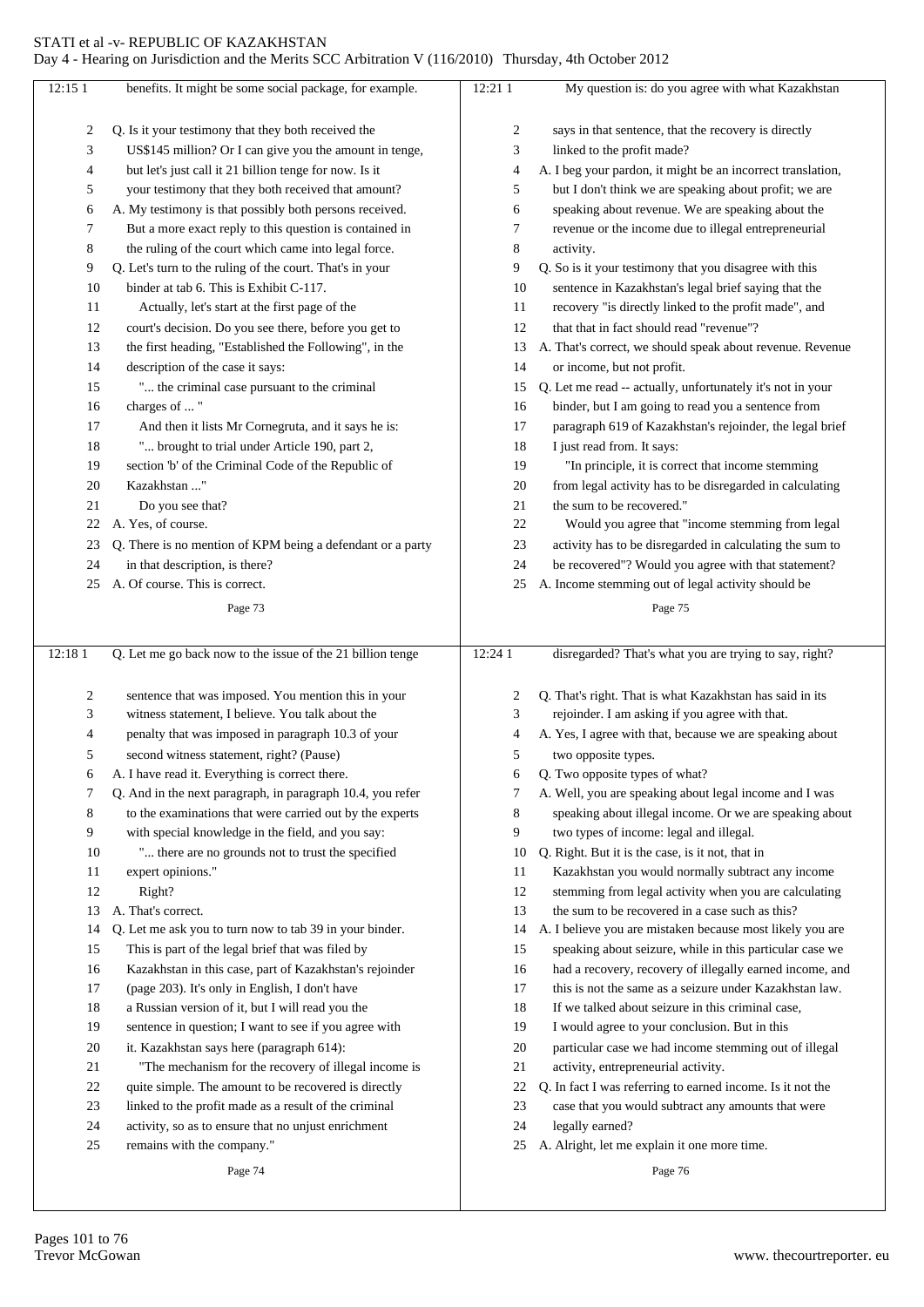|          |                                                            |          | We have a general provision saying the income                    |
|----------|------------------------------------------------------------|----------|------------------------------------------------------------------|
| 12:26 1  | Under the criminal law of Kazakhstan there is              | 12:30 1  |                                                                  |
| 2        | a separate sanction called confiscation or seizure:        | 2        | obtained by means of illegal entrepreneurial activity            |
| 3        | confiscation of the assets, of monies, of shares, any      | 3        | should be in full recovered into the state budget. And           |
| 4        | other things. And if the court would award as              | 4        | this is also law, and this law is higher than any                |
| 5        | additional sanction confiscation, in this case the court   | 5        | resolutions by the Supreme Court in the hierarchy.               |
| 6        | would deduct out of the amount to be confiscated           | 6        | Q. Just to clarify, what I am speaking about is, I believe,      |
| 7        | everything that was earned legally.                        | 7        | what you said at the beginning of your answer, which is          |
| 8        | In our case the court recovered the income that was        | 8        | how you determine whether or not an individual has               |
| 9        | stemming out of illegal activities, and in fact the        | 9        | committed a certain crime. And that's what this refers           |
| 10       | court recovered it by means of civil enforcement in        | 10       | to, right: how you would make that calculation?                  |
| 11       | a criminal case.                                           | 11       | A. Yes. Applying to Mr Cornegruta, I believe this is the         |
| 12       | These are two absolutely different things, and any         | 12       | case.                                                            |
| 13       | judge of Kazakhstan will agree with me.                    | 13       | Q. Let me just read the first sentence of Article 9:             |
| 14       | Q. Let me ask you to turn to tab 12 in your binder, which  | 14       | "Receipt of revenue in the meaning of Article 190 CC             |
| 15       | is Exhibit 2 to the report of Professor Malinovskiy in     | 15       | [Criminal Code] shall be construed as receipt of profits         |
| 16       | this case.                                                 | 16       | from illegal entrepreneurial activities excluding                |
|          | A. I am with you.                                          | 17       | expenses connected with performance of such activities           |
| 17       | Q. This is a regulatory resolution of the Supreme Court of | 18       | as well as with payment of taxes and performance of              |
| 18<br>19 | Kazakhstan dated June 2004, right?                         | 19       |                                                                  |
|          | A. That's right.                                           | 20       | other obligations."<br>Do you see that?                          |
| 20       | Q. Let me ask you to refer to Article 9, which in the      |          | A. Yes, of course.                                               |
| 21<br>22 | English is on the second page toward the top. In the       | 21<br>22 | Q. So in determining the amount of illegal profits, you          |
| 23       | second sentence of that article it says:                   | 23       | would deduct expenses, payment of taxes, and performance         |
| 24       | "Revenue received from the part of operations that         | 24       | of other obligations, right?                                     |
| 25       | are legal must be excluded from the calculation of         |          | 25 A. That's not correct. I'm afraid I failed to explain.        |
|          |                                                            |          |                                                                  |
|          | Page 77                                                    |          | Page 79                                                          |
|          |                                                            |          |                                                                  |
|          |                                                            |          |                                                                  |
| 12:28 1  | illegal profits."                                          | 12:32 1  | I don't really know how to explain this difference,              |
|          |                                                            |          |                                                                  |
| 2        | Do you see that?                                           | 2        | which to me seems to be apparent. I am speaking about            |
| 3        | A. Yes, I do see this.                                     | 3        | one kind of thing and you are speaking about a totally           |
| 4        | Q. That indicates, does it not, sir, that revenue from     | 4        | different kind of thing. I'm afraid I can't explain it           |
| 5        | a part of operations that are legal must be excluded       | 5        | better. How can I possibly explain this?                         |
| 6        | from a calculation of illegal profits?                     | 6        | You speak about the duty, what we should have done               |
| 7        | A. I believe they speak about the definition of a crime,   | 7        | in respect of Mr Cornegruta, qualifying his actions              |
| 8        | the definition of a crime under Article 190 concerning     | 8        | falling under Article 190; while I am telling you that           |
| 9        | the particular individual; while we are speaking -- and    | 9        | the income of the company stemming out of illegal                |
| 10       | I have to reiterate and get back to my earlier answer      | 10       | activities was recovered from the company by civil               |
| 11       | that we are speaking about a civil enforcement in the      | 11       | means, in the framework of a criminal trial. And this            |
| 12       | framework of a criminal process.                           | 12       | is why you cannot find anything about it in the                  |
| 13       | Q. Sir, in fact the Supreme Court here is directly         | 13       | resolution of the Supreme Court, because these are two           |
| 14       | addressing Article 190 of the Criminal Code, which is      | 14       | different things.                                                |
| 15       | the precise provision under which Mr Cornegruta was        | 15       | I'm very sorry if I failed to explain it better, but             |
| 16       | convicted; isn't that correct? Do you see the              | 16       | I can't see a better way.                                        |
| 17       | references to Article 190 in the first and third           | 17       | Q. You in fact did not pursue a civil claim in the context       |
| 18       | sentences of Article 9?                                    | 18       | of the criminal trial with regard to KPM, did you, sir?          |
| 19       | A. Yes, I do. But I reiterate that you are speaking about  |          | 19 A. Earlier I said that within the framework of a criminal     |
| 20       | qualifying a certain crime of a certain specific           | 20       | trial, it is common in courts that civil rights and              |
| 21       | individual, and this is what the Supreme Court is          | 21       | civil law obligations are enforced by the means that you         |
| 22       | describing here; while I am speaking about civil           | 22       | have seen used in the case of Mr Cornegruta. At least            |
| 23       | enforcement in the framework of                            | 23       | this is what I know of, and I know of this kind of               |
| 24       | a criminal trial. The Supreme Court does not say a word    | 24       | practice in courts. And I know that the courts have              |
| 25       | about that.<br>Page 78                                     | 25       | similar judgments, and there are no particular claims<br>Page 80 |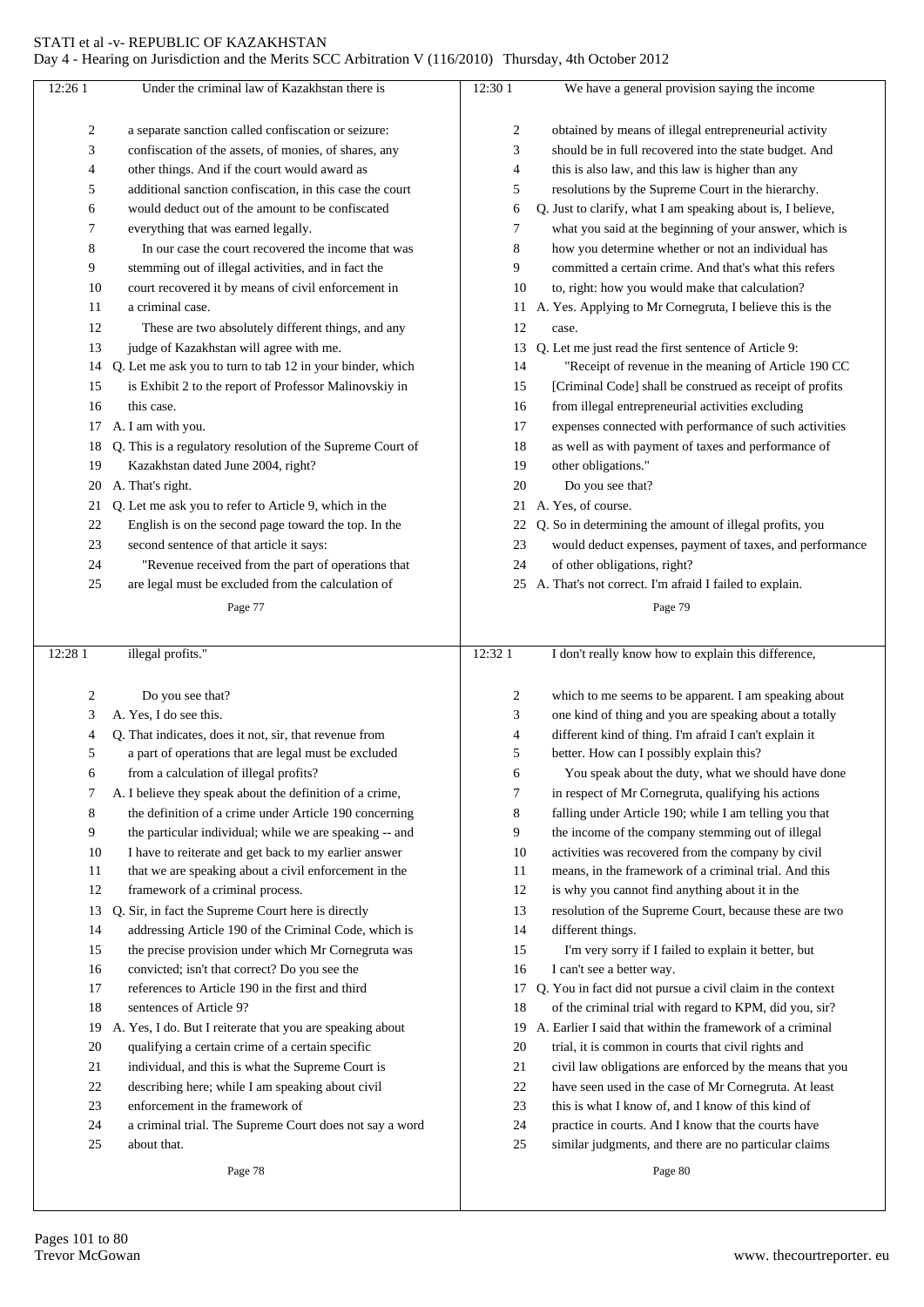| 12:35 1        | posed to particular companies.                              | 12:39 1        | examination found that the income derived from the         |
|----------------|-------------------------------------------------------------|----------------|------------------------------------------------------------|
| $\overline{c}$ | Q. I thought earlier you said that it would have been       | $\overline{c}$ | unauthorized activity of oil transportation and            |
| 3              | possible to have brought a civil claim or                   | 3              | subsequent sales through product pipeline belonging to     |
| 4              | an administrative action against KPM. Did                   | 4              | [KPM] amounted to [41.166 billion tenge]  "                |
| 5              | I misunderstand that?                                       | 5              | "And then in English it says "including", and there        |
| 6              | A. No, it was you who said so; I did not say it.            | 6              | is a colon:                                                |
| 7              | Q. Well, the transcript will reflect what it reflects on    | 7              | "Income from sales of the end product."                    |
| 8              | that point.                                                 | 8              | Do you see that?                                           |
| 9              | Let's go back to Mr Cornegruta, though. You would           | 9              | A. Yes. I say if you want me to see the difference in the  |
| 10             | agree that Article 9 -- as I understand your                | 10             | translation and the original, you should explain it.       |
| 11             | testimony -- of this regulatory resolution is relevant      | 11             | Q. Would you agree with me, sir, that a main pipeline      |
| 12             | to determining whether Mr Cornegruta committed the crime    | 12             | operator earns revenues, and ultimately profits, from      |
| 13             | of receipt of profits from illegal entrepreneurial          | 13             | transporting oil for third parties and being paid for      |
| 14             | activities, right?                                          | 14             | that service?                                              |
| 15             | A. That's correct.                                          | 15             | A. Yes, I would agree.                                     |
| 16             | Q. Is it your testimony that the court in Aktau properly    | 16             | THE INTERPRETER: Excuse me, sir. Did you heard the         |
| 17             | deducted expenses connected with activities such as         | 17             | previous answer of the witness? Being: "If you want me     |
| 18             | payment of taxes and performance of other obligations in    | 18             | to see any differences in the translation and the          |
| 19             | determining whether or not Mr Cornegruta had violated       | 19             | original, please specify." It is in the script, but        |
|                |                                                             |                |                                                            |
| 20             | Article 190 of the Criminal Code?                           | 20             | I don't believe it was on the right channel.               |
| 21             | A. Unfortunately I did not review this matter. But if you   | 21             | Q. Yes, feel free to clarify any differences in the        |
| 22             | like, we can look at it together.                           | 22             | translation; that would be fine.                           |
| 23             | Q. I would like to, and I'll take you up on your offer.     | 23             | Is there a difference in the translation you would         |
| 24             | You said there were no grounds not to trust the             | 24             | like to point out?                                         |
| 25             | specified expert opinions, in your witness statement.       | 25             | A. May I use the help of a lawyer on the side of           |
|                | Page 81                                                     |                | Page 83                                                    |
| 12:37 1        | You were specifically referring to the opinion that         | 12:42 1        | respondent?                                                |
|                |                                                             |                |                                                            |
| 2              | calculated the illegal revenues at 21.675 billion tenge.    | 2              | <b>O.</b> No.                                              |
| 3              | Do you recall that?                                         | 3              | A. Then it means -- I have a feeling that there is some    |
| 4              | A. Yes, of course I did say that I am not aware of anything | $\overline{4}$ | difference between the two texts. Unfortunately my         |
| 5              | else, and this is what I confirm.                           | 5              | English is not good enough to explain this difference.     |
| 6              | Q. Let me ask you to turn to tab 13, which is               | 6              | Q. I think I know what you may be referring to. Is there   |
| 7              | Exhibit C-452. There were actually three of these           | 7              | an issue with the words "transportation and subsequent     |
| 8              | reports, as mentioned in paragraph 10.3 of your             | 8              | sales"? Is that -- it really only refers to "sales"?       |
| 9              | statement, right? There was one dated                       | 9              | A. Yes.                                                    |
| 10             | November 28th 2008; there was another dated                 | 10             | Q. I'm not going to ask you anything relevant to that      |
| 11             | April 7th 2009; and then the third one was dated            | 11             | question. In fact the point I wanted you to confirm is     |
| 12             | May 18th 2009. I am referring to the dates in               | 12             | that what is listed in this first table is just the        |
| 13             | paragraph 10.3 of your statement.                           | 13             | sales of the end product of KPM, right? And this is        |
| 14             | A. I only have one expert opinion, dated                    | 14             | just a tally of invoices from the sales.                   |
| 15             | 28th November 2008.                                         | 15             | A. Apparently so.                                          |
| 16             | Q. Correct. Behind this tab there's only the first one,     | 16             | Q. Okay. Let me ask you now to turn to the second table.   |
| 17             | dated November 28th.                                        | 17             | A. Of the same document?                                   |
| 18             | A. Alright.                                                 | 18             | Q. Of the same document, yes, sir. Now, this table -- I am |
| 19             | Q. Here we have two different calculations that are being   | 19             | referring to the text, the sentence immediately before     |
| 20             | made. There are two different tables in this report;        | 20             | this table -- this table represents the revenues of KPM    |
| 21             | correct?                                                    | 21             | for "providing services of crude oil transportation to     |
| 22             | A. Right.                                                   | 22             | Tolkynneftegaz  through the oil pipeline belonging to      |
|                | Q. Let me refer you to the last several lines of text       | 23             | [KPM]", right?                                             |
| 23<br>24       | before the first table. It says:                            |                | A. It appears to be so, yes.                               |
|                | "The review of the documents presented for expert           | 24             | Q. Why was this distinction made, if you know, between the |
| 25             |                                                             | 25             |                                                            |
|                | Page 82                                                     |                | Page 84                                                    |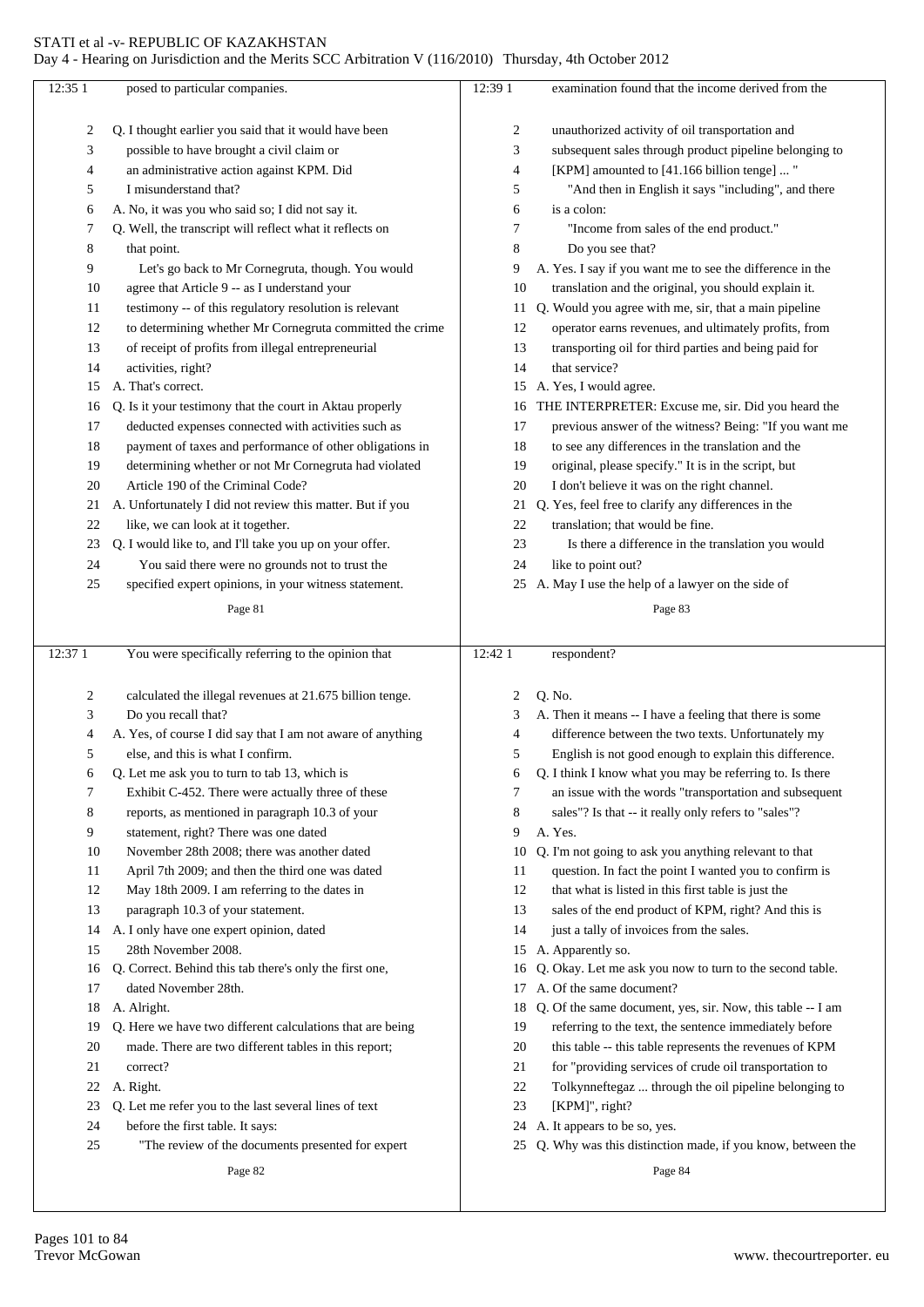| 12:44 1  | sales of KPMs product and the income that was earned                               | 12:49 1                  | all the circumstances of the work of the expert, the                                                |
|----------|------------------------------------------------------------------------------------|--------------------------|-----------------------------------------------------------------------------------------------------|
| 2        | from oil transportation through the pipeline?                                      | $\overline{c}$           | documents that he reviewed. Unfortunately what I can                                                |
| 3        | A. It's hard for me to answer this question because I was                          | 3                        | say is only that judging from this expert report, the                                               |
| 4        | not the one who carried out this expert review; I did                              | 4                        | expert apparently replied to the question posed to him,                                             |
| 5        | not study it, I did not talk to the experts. So I just                             | 5                        | and that's all.                                                                                     |
| 6        | don't know.                                                                        | 6                        | THE CHAIRMAN: May I just try to clarify what we just looked                                         |
| 7        | Q. That's fair enough.                                                             | 7                        | at, and if I understood the witness correctly. But                                                  |
| 8        | Would you agree with me that it's at least clear                                   | 8                        | I would ask the parties to pick that up, if I got                                                   |
| 9        | from this report that the distinction between sales of                             | 9                        | something wrong, at a later stage.                                                                  |
|          |                                                                                    |                          |                                                                                                     |
| 10       | oil by KPM and fees earned by KPM for transport was                                | 10                       | It is correct for an expert, of course, to look at                                                  |
| 11       | evident to those preparing this report?                                            | 11                       | what is the mandate -- we all do that -- and then he                                                |
| 12       | A. Possibly so.                                                                    | 12                       | tries to answer that. If you look at the first page of                                              |
| 13       | Q. Now, if you wanted to calculate the amount of income                            | 13                       | this, numbers 1 and 2, I notice that this mandate is                                                |
| 14       | earned by KPM for operating what was classified as                                 | 14                       | described:                                                                                          |
| 15       | a main pipeline, you would only look at the second                                 | 15                       | " to calculate the amount of income derived by                                                      |
| 16       | table; correct?                                                                    | 16                       | [KPM] from unauthorised activity of transportation and                                              |
| 17       | A. Quite possibly so. It's hard for me to compare the two                          | 17                       | subsequent sales "                                                                                  |
| 18       | tables immediately and tell you why the experts did what                           | 18                       | And the same appears actually in number 2.                                                          |
| 19       | they did and what questions were posed to these experts.                           | 19                       | So as far as the mandate for the expert was                                                         |
| 20       | Q. That's fair enough. I am not going to ask you what                              | 20                       | concerned, it seems to be clear that the expert was                                                 |
| 21       | questions were posed to the experts.                                               | 21                       | asked to calculate both. Whether that is a correct                                                  |
| 22       | I am just asking you: in your opinion -- because you                               | 22                       | calculation for our purposes is another matter,                                                     |
| 23       | have referred to this expert report and you say there is                           | 23                       | obviously. But the two tables seem to be explained by                                               |
| 24       | no grounds not to trust it -- would you agree with me                              | 24                       | the two aspects that are mentioned in the mandate.                                                  |
| 25       | that for one to calculate the income derived by KPM for                            | $25\,$                   | That was not really a question to the witness, but                                                  |
|          |                                                                                    |                          |                                                                                                     |
|          | Page 85                                                                            |                          | Page 87                                                                                             |
|          | providing crude oil transport services through pipeline                            | 12:51 1                  |                                                                                                     |
|          |                                                                                    |                          |                                                                                                     |
| 12:47 1  |                                                                                    |                          | to draw the attention of the parties to that. And if                                                |
| 2        | at issue, you would only look at the second table,                                 | 2                        | you have any further comments on that from either side,                                             |
| 3        | which, as I understand it, is the only table that                                  | 3                        | you can make them later. But perhaps you also want to                                               |
| 4        | relates to income derived from providing those services?                           | $\overline{\mathcal{A}}$ | pick it up with the witness.                                                                        |
| 5        | Would you accept that?                                                             | 5                        | MR FLEURIET: With respect to the first mandate, I asked the                                         |
| 6        | A. Frankly speaking, I think the answer is in the questions                        | 6                        | witness about that earlier, and I believe it was                                                    |
|          |                                                                                    |                          |                                                                                                     |
| 7        | that were put before the experts. So you can see it at                             | 7<br>8                   | established that none of those numbers in fact relates                                              |
| 8        | the beginning of this expert opinion.                                              |                          | to transportation at all; they only, exclusively, relate                                            |
| 9        | The expert is answering, in my opinion, to the                                     | 9                        | to sales. Because what you have here is just a list of                                              |
| 10       | following questions: first, this expert must calculate                             | 10                       | the invoices from KPMs sales of its product.                                                        |
| 11       | the income obtained by Kazpolmunay due to non-licensed                             | 11                       | If I understood that incorrectly, I'm happy for the                                                 |
| 12<br>13 | activity, namely<br>transportation and subsequent sale of oil through the pipeline | 12<br>13                 | witness to explain it again.<br>A. Well, honestly speaking, once again it is very difficult         |
| 14       | belonging to<br>Kazpolmunay; and the second table, which is the second             | 14                       | for me to provide any explanations with respect to                                                  |
|          | question, the amount of the                                                        |                          |                                                                                                     |
| 15       | income received by KPM due to such unlicensed activity,                            | 15                       | calculations made by an expert. It is the function of                                               |
| 16       | namely transportation of crude oil through the pipeline                            | 16                       | an expert, and I don't think I possess the necessary                                                |
| 17       | belonging to Kazpolmunay.                                                          | 17                       | competence in this situation to pronounce on what kind                                              |
| 18       | That is, if the second table is the answer to the                                  | 18                       | of documents the expert had at his disposal, and what                                               |
| 19       | second question, then your statement is correct, if your                           | 19                       | actually he was calculating.                                                                        |
| 20       | understanding is that the second question is the amount,                           | 20                       | What I understand from this document, I can see only                                                |
| 21       | total amount of income obtained by Kazpolmunay through                             | 21                       | one thing: the expert was replying to the questions                                                 |
| 22       | carrying out unlicensed activities.                                                | 22                       | posed to him by the investigator, not by investigator, by an<br>operative officer. And I think that |
| 23       | And in fact I don't know what you think about this,                                | 23                       | these questions in themselves are not difficult to                                                  |
| 24       | but any expert opinion, before one is able to provide                              | 24                       | understand, both the first and the second one. And here                                             |
| 25       | any comment on an expert opinion, one must at least know                           | 25                       | the expert says the first question, and then we have                                                |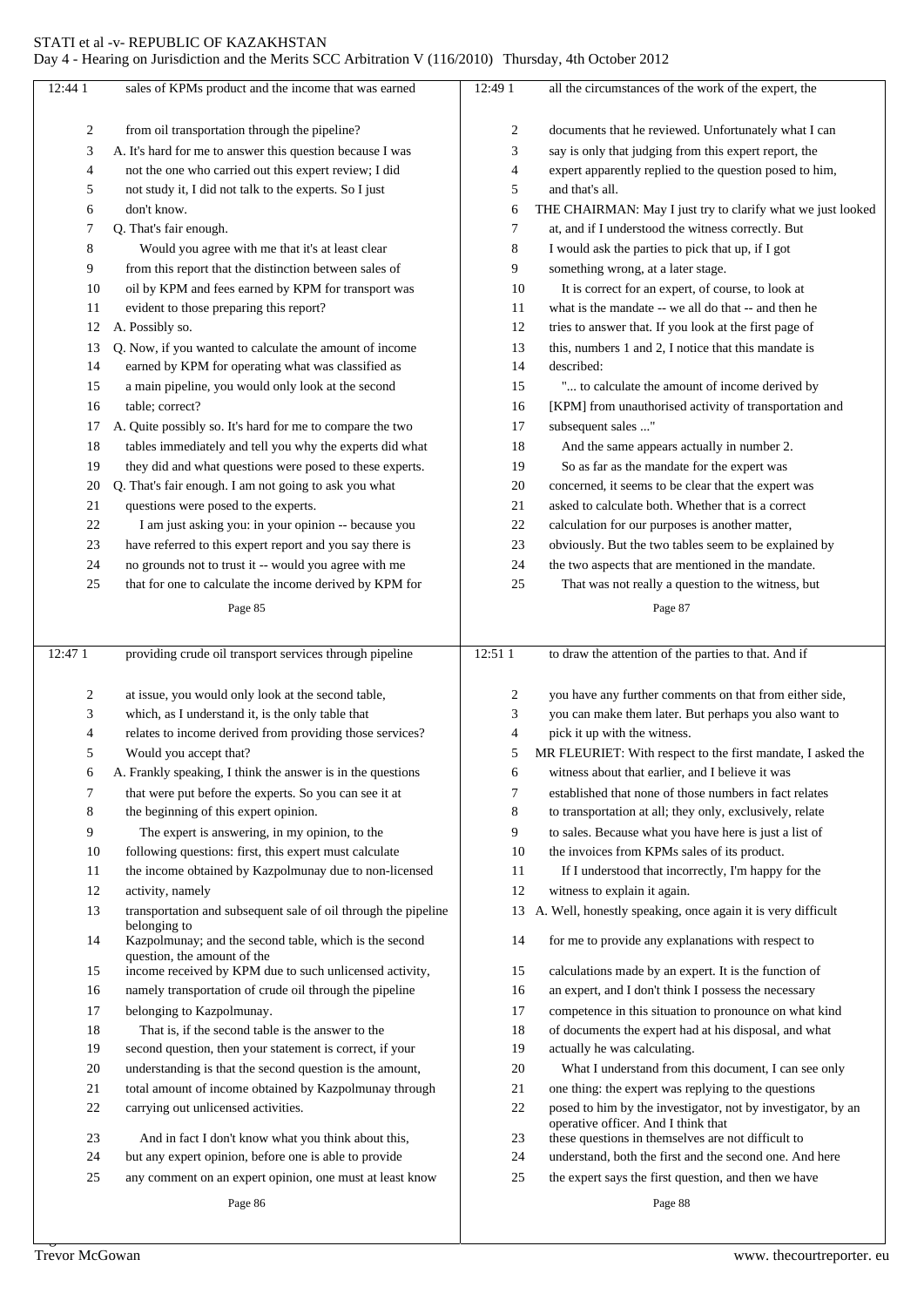| 12:53 1        | a table; the second question, and then we also have some                                                 | 12:57 1        | it only says "transportation". I think "and subsequent                                                                                                  |
|----------------|----------------------------------------------------------------------------------------------------------|----------------|---------------------------------------------------------------------------------------------------------------------------------------------------------|
|                |                                                                                                          |                |                                                                                                                                                         |
| 2              | explanations and a table.                                                                                | 2              | sales" under point 2 is a wrong translation.                                                                                                            |
| 3              | MR HAIGH: Mr Chairman, I regret having to ask a further                                                  | 3              | DR NACIMIENTO: Shall we check it?                                                                                                                       |
| 4              | supplemental question. I am wondering if I understood                                                    | 4              | MR FLEURIET: Certainly.                                                                                                                                 |
| 5              | the witness correctly, at least. But when he read the                                                    | 5              | DR NACIMIENTO: We could check that now; he could just read                                                                                              |
| 6              | two questions on the first page that appear to have been                                                 | 6              | it.                                                                                                                                                     |
| 7              | posed to the expert, I understood him to refer to                                                        | 7              | MR FLEURIET: That's fine. I think that was the distinction                                                                                              |
| 8              | calculating the amount of income derived by KPM from                                                     | 8              | he was making between 1 and 2.                                                                                                                          |
| 9              | unauthorised activity of transportation, but I didn't                                                    | 9              | THE CHAIRMAN: Alright. Continue, please.                                                                                                                |
| 10             | hear him say "and subsequent sales". And I wonder if                                                     | 10             | MR FLEURIET: Let me ask one follow-up question from that                                                                                                |
| 11             | I misheard that, or whether that's how he read it.                                                       | 11             | exchange; we've had several different answers on it.                                                                                                    |
| 12             | A. With respect to the first question, judging by this                                                   | 12             | Would you agree with me that immediately before the                                                                                                     |
| 13             | text, the expert was asked about transportation and                                                      | 13             | first table it says:                                                                                                                                    |
| 14             | subsequent sales of oil through oil product pipeline;                                                    | 14             | " income  41,166,014,544 [tenge], including:                                                                                                            |
| 15             | whereas the second question does indeed concern only                                                     | 15             | "Income from sales of the end product."                                                                                                                 |
| 16             | transportation of crude oil through the oil pipeline.                                                    | 16             | Does it say that in the Russian?                                                                                                                        |
| 17             | What is also difficult for me to understand, at this                                                     | 17             | A. So you refer to the first question, and the sentence                                                                                                 |
| 18             | point at least -- and I can't really say now what was                                                    | 18             | immediately after the heading for the first question?                                                                                                   |
| 19             | contained in the document submitted by the tax committee                                                 | 19             | Q. Excuse me. I am referring to the entry just above the                                                                                                |
| 20             | on 19th November, and why this tax opinion was subject                                                   | 20             | first table, which is at the bottom of page 2 on the                                                                                                    |
| 21             | of review by the expert -- I don't really understand                                                     | 21             | English version, and it says:                                                                                                                           |
| 22             | this, because the first question starts actually with                                                    | 22             | " amounted to [41.166 billion Kazakh tenge],                                                                                                            |
| 23             | the wording:                                                                                             | 23             | including:                                                                                                                                              |
| 24             | "Based on the received Opinion  of the Tax                                                               | 24             | "Income from sales of the end product."                                                                                                                 |
| 25             | Committee "                                                                                              | 25             | A. (Not interpreted) Da.                                                                                                                                |
|                | Page 89                                                                                                  |                | Page 91                                                                                                                                                 |
|                |                                                                                                          |                |                                                                                                                                                         |
|                |                                                                                                          |                |                                                                                                                                                         |
|                |                                                                                                          |                |                                                                                                                                                         |
| 12:55 1        | I would wish to assist you, but I'm afraid I can't                                                       | 13:00 1        | Q. There is no reference to transportation, right, at that                                                                                              |
| 2              | do this, because the circumstances of the expert's work                                                  | 2              | point of this text, is there?                                                                                                                           |
| 3              | apparently are not clear.                                                                                | 3              | A. No. In the Russian version we have this reference. In                                                                                                |
| $\overline{4}$ | So what I can explain is that apparently the expert                                                      | $\overline{4}$ | the Russian text we have: as a result of                                                                                                                |
| 5              | had the necessary competence, and he was independent of                                                  | 5              | an investigation of the document supplied for expert                                                                                                    |
| 6              | the investigating authority, and this is the centre for                                                  | 6              | examination, it was established that the amount of                                                                                                      |
| 7              | forensic expertise of the ministry.                                                                      | 7              | income obtained as a result of unlicensed activity,                                                                                                     |
| 8              | MR HAIGH: Mr Kravchenko, I was really just asking as to the                                              | 8              | namely transportation and subsequent sales of oil                                                                                                       |
| 9              | two questions that apparently were posed to the expert.                                                  | 9              | through the oil pipeline belonging to Kazpolmunay, constituted<br>the amount which                                                                      |
| 10             | I was listening to you read the text as it was                                                           | 10             | you say, 41 billion. The figures in the Russian text                                                                                                    |
| 11             | translated to us, and I understood that in the first                                                     | 11             | are not clear enough, but apparently it was this amount.                                                                                                |
| 12             | question, the question was posed in relation to                                                          | 12             | Q. Right. And what comes after that in the text?                                                                                                        |
| 13             | unauthorised activity of transportation and subsequent                                                   | 13             | A. And then we have the heading of the table: the amount of                                                                                             |
| 14             | sales of oil, and that's at least how it appears in the                                                  | 14             | income from the sales of final product.                                                                                                                 |
| 15             | English translation of the document in front of us. But                                                  | 15             | Q. Now, if you were to --                                                                                                                               |
| 16             | I didn't hear you say it when you read it, and I wonder                                                  | 16             | A. And I think that what we have here is apparently the                                                                                                 |
| 17             | if the phrase "and subsequent sales of oil" is in the                                                    | 17             | expert's answer to questions posed by the investigator                                                                                                  |
| 18             | mandate given to the expert in the first question as you                                                 | 18             | in connection with the opinion of the tax committee, and                                                                                                |
| 19             | look at the Russian text. That's all.                                                                    | 19             | probably they are looking into the difference against                                                                                                   |
| 20             |                                                                                                          | 20             |                                                                                                                                                         |
| 21             | A. Yes, in the Russian text in both cases we have<br>"unlicensed activities", but in the first case "and | 21             | the opinion of the tax committee, because we<br>have this opinion of the tax committee in the first question but<br>we don't have it in the second one. |
| 22             | subsequent sales of oil through the oil pipeline".                                                       | 22             | Q. Okay. Let me just ask you to focus on my questions.                                                                                                  |
| 23             | MR FLEURIET: Maybe I can state it more clearly. My                                                       | 23             | Please just provide an answer to the questions I ask.                                                                                                   |
| 24             | understanding is that under point 1 it does in fact say                                                  | 24             | Going back to the second table, which I believe does                                                                                                    |
| 25             | "transportation and subsequent sales", and under point 2                                                 | 25             | refer to services for crude oil transportation, the                                                                                                     |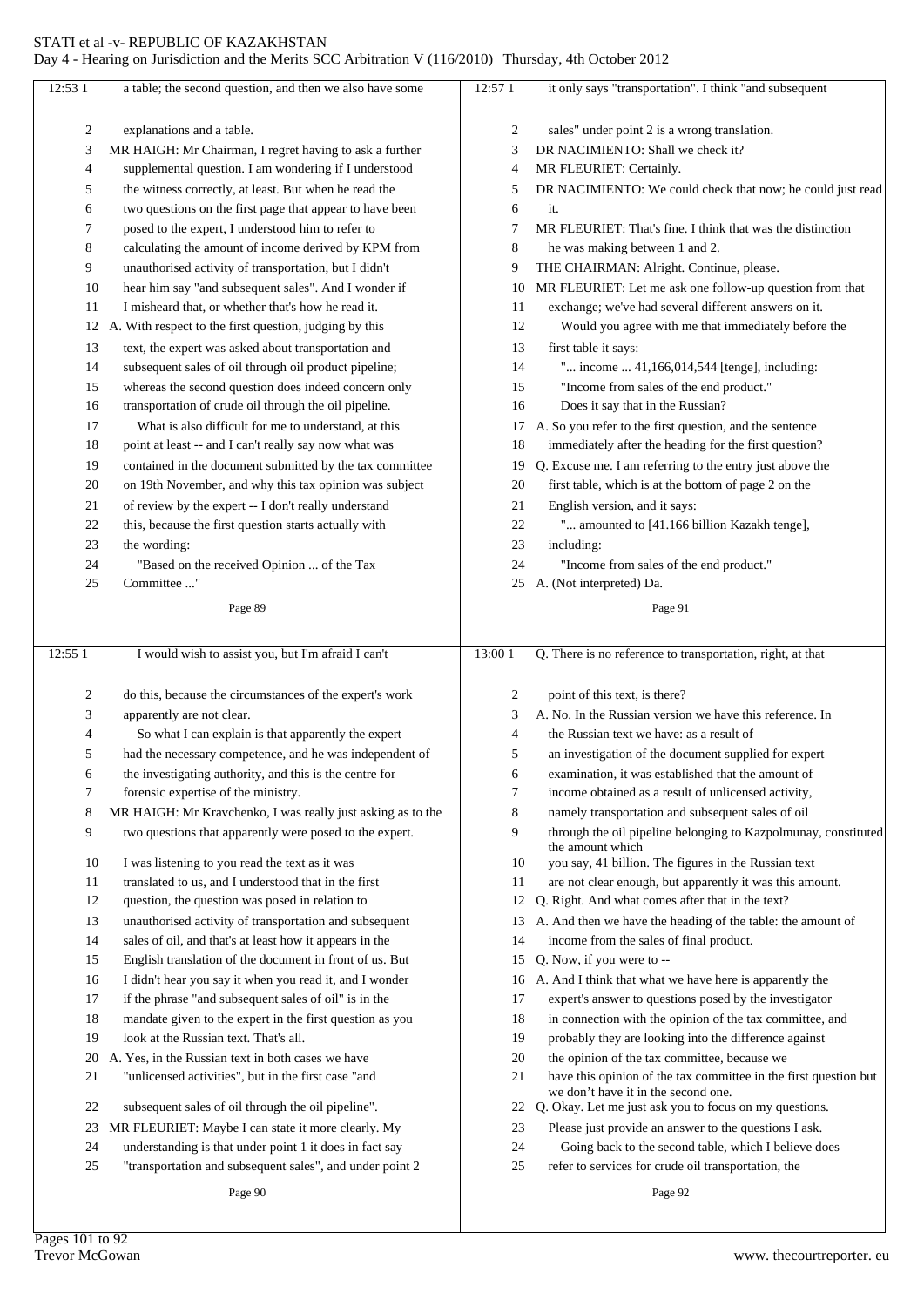| 13:02 1 | total here relates to the income derived by KPM from                                    | 13:08 1 | A. I can suppose that this was the period when             |
|---------|-----------------------------------------------------------------------------------------|---------|------------------------------------------------------------|
| 2       | that activity, right?                                                                   | 2       | Mr Cornegruta held the respective position.                |
| 3       | A. Yes, apparently.                                                                     | 3       | Q. I believe it's actually, in fact, the time periods      |
| 4       | Q. So if you wanted to calculate  Actually, let me ask                                  | 4       | during which different managers of KPM and TNG held        |
|         |                                                                                         |         |                                                            |
| 5       | a predicate question first.                                                             | 5       | their respective positions. But I am coming to that and    |
| 6       | The crime with which Mr Cornegruta was charged                                          | 6       | I will have a question for you about it.                   |
| 7       | required that he be convicted of gaining illegal                                        | 7       | The question is: do you know how the court in Aktau        |
| 8       | revenues in an especially large amount, right? That was                                 | 8       | got to the final figure of 21.675 billion tenge?           |
| 9       | the crime under Article 190 of the code?                                                | 9       | A. I don't know exactly, but I suppose that they proceeded |
| 10      | A. Yes. Or rather conjugate with derive of revenues, apparently.                        | 10      | from expert reports.                                       |
| 11      | The crime itself is illegal<br>entrepreneurial activity without the requisite licences. | 11      | Q. Yes, and I believe in fact it's this report.            |
| 12      | Q. Is it not an element of the crime, sir, that also                                    | 12      | Can you tell from your copy of the report that if          |
| 13      | illegal revenues in an especially large amount have been                                | 13      | you add up, under "Conclusions", paragraph 1.3, the        |
|         |                                                                                         |         | total there, 21.673, which is the amount of income from    |
| 14      | earned? That's an actual element of the crime,                                          | 14      |                                                            |
| 15      | isn't it?                                                                               | 15      | the March 7th 2007 to May 2008 period, and then you add    |
|         | 16 A. Yes.                                                                              | 16      | up the very last line of text under paragraph 2, which     |
| 17      | Q. So if you were to consider the amounts of income earned                              | 17      | is again for the March 7th 2007 to May 2008 period of      |
| 18      | from operation of this pipeline, and if you were to                                     | 18      | 1.935 million tenge, through the two of those, you         |
| 19      | carry out that consideration in the manner in which the                                 | 19      | arrive at the total amount of the fine that the court      |
| 20      | Supreme Court mandated in that regulatory resolution,                                   | 20      | imposed in this case of 21,675,854,578 tenge? Do you       |
| 21      | you would, from the figure on this table of                                             | 21      | see that?                                                  |
| 22      | 41.952 million tenge, you would then subtract anything                                  |         | 22 A. Mm-hm.                                               |
| 23      | related to legal activity, right, payment of taxes and                                  | 23      | Q. Now, this first amount of income, the 21.673 billion    |
| 24      | other services, as we saw before?                                                       | 24      | tenge in conclusion 1.3, that says it comes from "the      |
| 25      | A. Probably so, because this is what the Supreme Court                                  | 25      | transportation and further sale of oil and condensate".    |
|         |                                                                                         |         |                                                            |
|         | Page 93                                                                                 |         | Page 95                                                    |
| 13:05 1 | says.                                                                                   | 13:10 1 | But as we saw earlier, that's really just a figure that    |
|         |                                                                                         |         |                                                            |
| 2       | Q. Right. And by making those deductions, you would get to                              | 2       | represents KPMs sales, right? Or to put it                 |
| 3       | a profits figure rather than a revenue figure, right?                                   | 3       | differently, that relates to the first table we saw        |
| 4       | A. Yes, this is correct.                                                                | 4       | before; it's just now broken down into the period for      |
|         | Q. Now, let me ask you to turn to the third and last report                             |         | which Mr Cornegruta was a general director, right?         |
| 6       | of this expert: it's the May 18th 2009 report referred                                  | 6       | A. I don't really know what the matter is. I would like to |
| 7       | to in paragraph 10.3 of your opinion. You can find that                                 | 7       | explain. It's not that I don't wish to reply to            |
| 8       | behind the next tab, tab 14, and for the record it's                                    | 8       | questions, but I was not the supervising prosecutor;       |
| 9       | Exhibit C-184.                                                                          | 9       | I was not the investigator in this case, I was not         |
| 10      | A. Can you mention the date once again, please?                                         | 10      | an expert. And you put questions to me which would be      |
|         | Q. Yes, it's a report from May 18th 2009. It's behind                                   | 11      | properly addressed to the expert who carried out the       |
| 11      |                                                                                         |         |                                                            |
| 12      | tab 14 in your binder, and it's Exhibit C-184.                                          | 12      | expert review.                                             |
| 13      | A. Yes.                                                                                 | 13      | Frankly speaking, I can't even see at once what you        |
| 14      | Q. This is the third and final report of the economic                                   | 14      | are referring to.                                          |
| 15      | expert, Mr Askarov, right?                                                              | 15      | Q. Well, I would love to be able to put questions to the   |
| 16      | A. Yes, apparently so.                                                                  | 16      | expert who prepared this report and the others involved    |
| 17      | Q. Can you just take a moment to refamiliarise yourself                                 | 17      | in the case. But you are the witness who has testified     |
| 18      | with this report. (Pause)                                                               | 18      | in this case that everything happened appropriately,       |
| 19      | I'd refer you to what is on the top of the second                                       | 19      | right? Your testimony is that there are no grounds not     |
| 20      | page in the English version. There are four entries                                     | 20      | to trust the specified expert opinion; correct?            |
| 21      | that make references to different time periods. The                                     | 21      | A. Yes. And in this sense, if I need to further explain my |
| 22      | first one says "from April 2002 to May 2008"; do you see                                | 22      | witness testimony, I can do that. What I meant was that    |
| 23      | that?                                                                                   | 23      | expert reviews were carried out by the experts who had     |
| 24      | A. Mm-hm.                                                                               | 24      | the proper qualification, and carried out by a body        |
| 25      | Q. Do you know what those time periods correspond to?                                   | 25      | which was not related to the investigation, and it means   |
|         |                                                                                         |         |                                                            |
|         | Page 94                                                                                 |         | Page 96                                                    |
|         |                                                                                         |         |                                                            |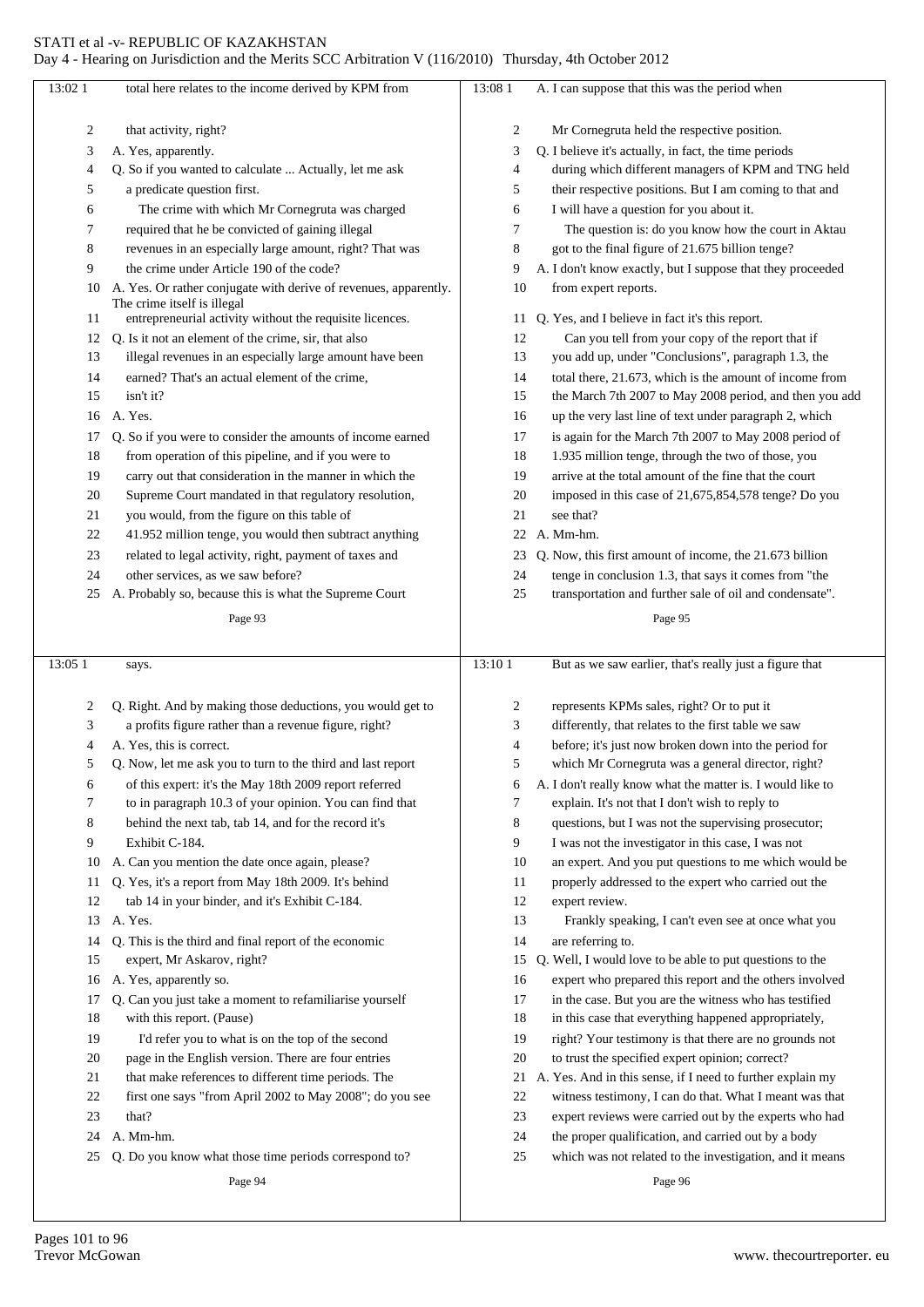| 13:12 1 | that this was the independent expert review envisaged in    | 13:17 1        | lunch break, so whenever is a convenient time.              |
|---------|-------------------------------------------------------------|----------------|-------------------------------------------------------------|
|         |                                                             |                |                                                             |
| 2       | the Kazakhstan law.                                         | 2              | MR FLEURIET: Certainly.                                     |
| 3       | Q. Let me ask you about the last entry on this report. Do   | 3              | THE CHAIRMAN: Would it be now or later?                     |
| 4       | you see where it says:                                      | 4              | MR FLEURIET: Let me just get through the end of this topic; |
| 5       | "-- from March 7, 2007 to May 2008 made up                  | 5              | it should be five or ten minutes.                           |
| 6       | 1 935 547 tenge."                                           | 6              | THE CHAIRMAN: Alright.                                      |
| 7       | Do you see that?                                            | 7              | MR FLEURIET: Behind tab 15, sir, is Exhibit R-58. These     |
| 8       | A. Yes, I see it.                                           | 8              | are the elements of the crime of illegal                    |
| 9       | Q. And this paragraph 2 refers to amounts for "providing    | 9              | entrepreneurship. Do you see at the bottom of the page,     |
| 10      | services  related to the transportation and further         | 10             | under note 1, the latter part of that note reads:           |
| 11      | sale of oil", right?                                        | 11             | " profit in an especially large amount."                    |
| 12      | A. Apparently so.                                           | 12             | That's what Mr Cornegruta was convicted of, correct:        |
| 13      | Q. Would you agree with me that if this expert report is    | 13             | having earned profits in an especially large amount?        |
| 14      | correct, then the amount of income earned for               | 14             | A. I'm sorry, the Russian text says not "profit" but        |
| 15      | transportation services through the pipeline in question    | 15             | "income".                                                   |
| 16      | would have been 1.935 million tenge?                        | 16             | Q. Well, I am reading the English translation that was      |
| 17      | A. I'm not sure. What the expert wrote here is apparently   | 17             | provided by Kazakhstan, and it says "profit". But we        |
| 18      | correct. But I can say only what I see here; and if         | 18             | will leave that to the side.                                |
| 19      | I see that it is written here, I can confirm it. But        | 19             | Do you see that it says:                                    |
| 20      | what actually were the premises of the expert's opinion,    | 20             | " profit in an especially large amount shall be             |
| 21      | what he was working with, I don't know. And I can't         | 21             | understood to mean income an amount of which exceeds        |
| 22      | even say on the basis of what documents this conclusion     | 22             | two thousand monthly assessment indices."                   |
| 23      | was made, what were the grounds for appointing this         | 23             | A. Yes.                                                     |
| 24      | expert review.                                              | 24             | Q. So in order to be convicted of this crime under its      |
| 25      | I can confirm that I see in fact what is written in         | 25             | subcategory of an "especially large amount", you had to     |
|         | Page 97                                                     |                | Page 99                                                     |
|         |                                                             |                |                                                             |
| 13:15 1 | this document. In paragraph 2 we have the period from       | 13:19 1        | show income or profit -- let's leave that aside right       |
| 2       | 7th March 2007 to May 2008: the income was 1,935,547        | 2              | now -- but the prosecution had to show a figure that        |
| 3       | tenge. So I can confirm that these figures are              | 3              | exceeded 2,000 monthly assessment indices, right?           |
| 4       | contained in this expert opinion.                           | $\overline{4}$ | A. Yes, correct.                                            |
| 5       | Q. That's right. And if you wanted to then get to a profit  | 5              | Q. Are you aware that in 2008 the monthly assessment index  |
| 6       | figure for the amount of money made for providing those     | 6              | was 1,168 tenge? Does that sound right?                     |
| 7       | services for the period in time during which                | $\overline{7}$ | A. Apparently you are right.                                |
| 8       | Mr Cornegruta was general director, you would, from that    | 8              | Q. So 2,000 of those monthly assessment indices would have  |
| 9       | 1.9 million tenge, subtract legal amounts, as we saw        | 9              | totalled 2.336 million tenge during the relevant time       |
| 10      | earlier in the Supreme Court's regulatory resolution;       | 10             | period in 2008, right?                                      |
| 11      | correct?                                                    | 11             | A. Well, I trust your calculations.                         |
|         | 12 A. It is difficult for me to say if anything has to be   | 12             | Q. If you go back one tab to the report we just saw, the    |
| 13      | deducted or not. What I know -- and I agreed with you       | 13             | final report from the economic expert dated                 |
| 14      | that it is correct -- [is] that in compliance with the      | 14             | May 18th 2009 (C-184), the last entry that we looked at,    |
| 15      | resolution of the Supreme Court, some deduction has to      | 15             | the total amount there of 1.935 million tenge that          |
| 16      | be made. But I don't know whether it is this amount or      | 16             | corresponds to providing the services of operation of       |
| 17      | not. I can't really say.                                    | 17             | this pipeline is less than the 2.336 million tenge          |
| 18      | Q. Do you know how many tenge the prosecution and the court | 18             | figure that was required to convict Mr Cornegruta of        |
| 19      | had to get to to convict Mr Cornegruta of the crime with    | 19             | illegal entrepreneurial activity in an especially large     |
| 20      | which he was charged?                                       | 20             | amount; correct?                                            |
| 21      | A. I don't remember exactly, but I think it was 20 billion? | 21             | A. Well, you made a conclusion in my place. If you mean     |
| 22      | Maybe I'm mistaken. We can check it out.                    | $22\,$         | that 1.9 billion is smaller than 2.3 billion-something,     |
| 23      | Q. Let's check it out briefly. Let me ask you to turn to    | 23             | it's correct. But I don't know whether I can accept the     |
| 24      | tab 15.                                                     | 24             | rest of your conclusion because I don't know what was       |
| 25      | THE CHAIRMAN: Mr Fleuriet, we are getting close to the      | 25             | meant by the expert in his expert opinion and I can't       |
|         | Page 98                                                     |                | Page 100                                                    |
|         |                                                             |                |                                                             |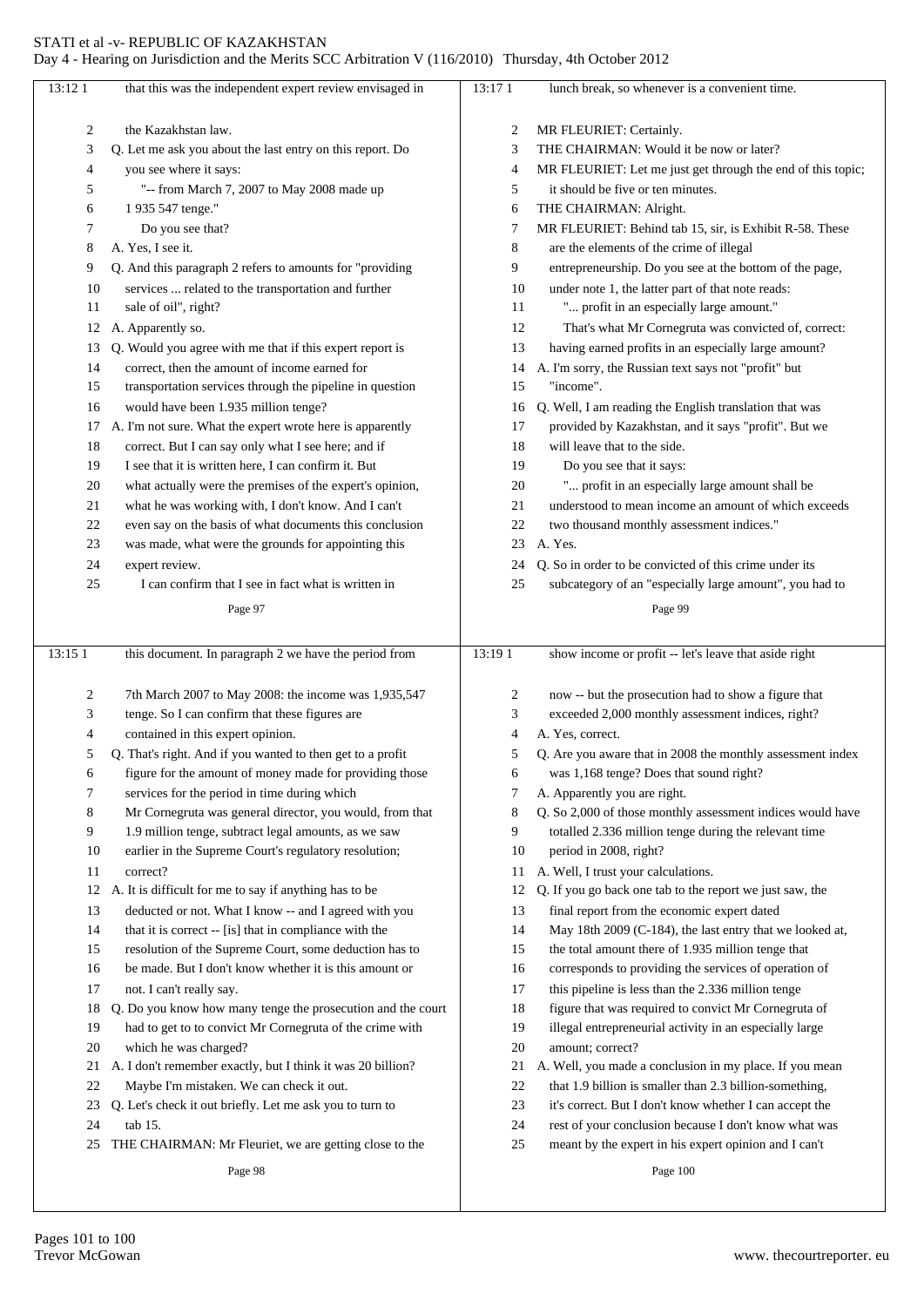| 13:21 1 interpret it in any exact fashion now.              | 13:26 1 A. If you mean that in order to calculate something, then |
|-------------------------------------------------------------|-------------------------------------------------------------------|
| Q. Well, the point, sir, is it not, is that had the court   | I can agree with you; if you mean that in order to                |
| 2                                                           | 2                                                                 |
| 3                                                           | indict someone, then I absolutely don't agree with you            |
| and the prosecution only relied on the amount of income     | 3                                                                 |
| generated by providing services in relation to operation    | because no one mentioned any specific amounts. There              |
| 4                                                           | 4                                                                 |
| 5                                                           | were calculations of independent experts, and for me              |
| of this pipeline, it would not have been possible to        | 5                                                                 |
| 6                                                           | there are no unclear moments.                                     |
| convict Mr Cornegruta of illegal entrepreneurial            | 6                                                                 |
| 7                                                           | MR FLEURIET: I am going to stop there. Thank you,                 |
| activity in an especially large amount, because the         | 7                                                                 |
| amount element of that crime was not satisfied, right?      | 8                                                                 |
| 8                                                           | Mr Chairman.                                                      |
| A. I think Mr Cornegruta would not have been sentenced be   | 9                                                                 |
| 9                                                           | THE CHAIRMAN: Alright. That fits very well. So we will            |
| it not for specific actions that he was indicted for,       | have a break to 2.30.                                             |
| 10                                                          | 10                                                                |
| namely performing entrepreneurial activities without the    | Mr Kravchenko, as you probably know by now, I will                |
| 11                                                          | 11                                                                |
| 12                                                          | 12                                                                |
| requisite licence.                                          | have to ask you not to discuss the testimony with the             |
| 13                                                          | 13                                                                |
| Q. What's the answer to my question, sir? Could             | parties during the break.                                         |
| Mr Cornegruta have possibly have been found guilty of       | THE WITNESS: Thank you.                                           |
| 14                                                          | 14                                                                |
| the crime of illegal entrepreneurial activity in            | 15                                                                |
| 15                                                          | $(1.37 \text{ pm})$                                               |
| an especially large amount had the prosecution and the      | 16                                                                |
| 16                                                          | (Adjourned until 2.30 pm)                                         |
| court only relied on the income generated through           | $(2.33 \text{ pm})$                                               |
| 17                                                          | 17                                                                |
| 18                                                          | THE CHAIRMAN: Alright, we have a full Tribunal and all the        |
| operation and providing services through this pipeline?     | 18                                                                |
| A. Maybe not in an especially large amount. This is from    | parties are present. That's a good start. We continue             |
| 19                                                          | 19                                                                |
| this amount, just to be precise, so that we have it         | with the examination, please.                                     |
| 20                                                          | 20                                                                |
| correct in the transcript. So out of the amount you         | MR FLEURIET: Thank you, Mr Chairman.                              |
| 21                                                          | 21                                                                |
| 22                                                          | Mr Kravchenko, could you briefly describe for me the              |
| mentioned, you are talking about 1.7 million or             | 22                                                                |
| 23                                                          | process of filing an appeal of a criminal judgment in             |
| something? I assume that your calculations of the           | 23                                                                |
| monthly indicators are correct.                             | Kazakhstan?                                                       |
| 24                                                          | 24                                                                |
| Q. Do you know how much 1.935 million tenge was in          | A. Well, I believe it's quite simple. For a judgment by           |
| 25                                                          | 25                                                                |
| Page 101                                                    | Page 103                                                          |
|                                                             |                                                                   |
|                                                             |                                                                   |
|                                                             |                                                                   |
| 13:24 1 US dollars in mid-2009? I calculate it as about     | 14:34 1 the criminal court which has not been enforced yet, you   |
| 2                                                           | have to file a complaint, an application, and there will          |
| US\$12,650. Does that sound about right?                    | 2                                                                 |
| A. It must be correct, yes.                                 | be a court of appeal. The tribunal, consisting of three           |
| 3                                                           | 3                                                                 |
| Q. Would you agree with me that in addition to falling      | members, will consider your appeal.                               |
| 4                                                           | 4                                                                 |
| below the threshold necessary to find Mr Cornegruta         | Q. And it's correct, is it not, that in a criminal case           |
| 5                                                           | 5                                                                 |
| 6                                                           | 6                                                                 |
| guilty of the crime charged, a fine of US\$12,650 would     | such as the one at issue here, the party appealing has            |
| 7                                                           | $\tau$                                                            |
| not have had much impact on KPM?                            | 15 days in which to file the appeal?                              |
| 8                                                           | A. That's correct, 15 days upon the judgment being                |
| A. Well, apparently one has to accept that this amount      | 8                                                                 |
| 9                                                           | 9                                                                 |
| would be less burdensome for KPM.                           | rendered.                                                         |
| Q. Dramatically less burdensome than the US\$145 million    | Q. So what happens on a practical level? I presume the            |
| 10                                                          | 10                                                                |
| fine, wouldn't you say?                                     | party gets a certified copy of the court judgment, and            |
| 11                                                          | 11                                                                |
| A. Yes.                                                     | 12                                                                |
| 12                                                          | then files an appeal to the appellate court; is that how          |
| Q. And to get to that \$145 million amount you have to look | 13                                                                |
| 13                                                          | it works?                                                         |
| at all the sales of oil through the pipeline, in            | A. That's right, exactly that way.                                |
| 14                                                          | 14                                                                |
| addition to the -- that makes up 99% of the figure          | Q. Kazakhstan law does not provide the ability for                |
| 15                                                          | 15                                                                |
| arrived at by the court, right?                             | a non-party to a case to file an appeal, does it?                 |
| 16                                                          | 16                                                                |
| A. No, it's not correct, and I don't really understand the  | A. That's right. That's exactly what it is.                       |
| 17                                                          | 17                                                                |
| 18                                                          | Q. Now, the judgment in Mr Cornegruta's case was rendered         |
| question. In order to reach this amount: why should one     | 18                                                                |
| 19                                                          | on September 18th 2009. Do you recall that being the              |
| reach an amount?                                            | 19                                                                |
| 20                                                          | 20                                                                |
| Q. Well, I am just referring to the first chart that we saw | date of the judgment?                                             |
| earlier in the expert report that referred only to          | A. Yes, I do recall it was approximately at this time that        |
| 21                                                          | 21                                                                |
| $22\,$                                                      | the judgment was rendered.                                        |
| sales. My point is simply: to get to \$145 million you      | 22                                                                |
| have to consider the sales of oil through the pipeline,     | 23                                                                |
| 23                                                          | Q. Okay, well, just accept my representation that the date        |
| 24                                                          | was September 18th. If that's correct, there would then           |
| in addition to any amounts that KPM earned by operating     | 24                                                                |
| 25                                                          | 25                                                                |
| the pipeline, right?                                        | have been a 15-day window for filing an appeal; correct?          |
| Page 102                                                    | Page 104                                                          |
|                                                             |                                                                   |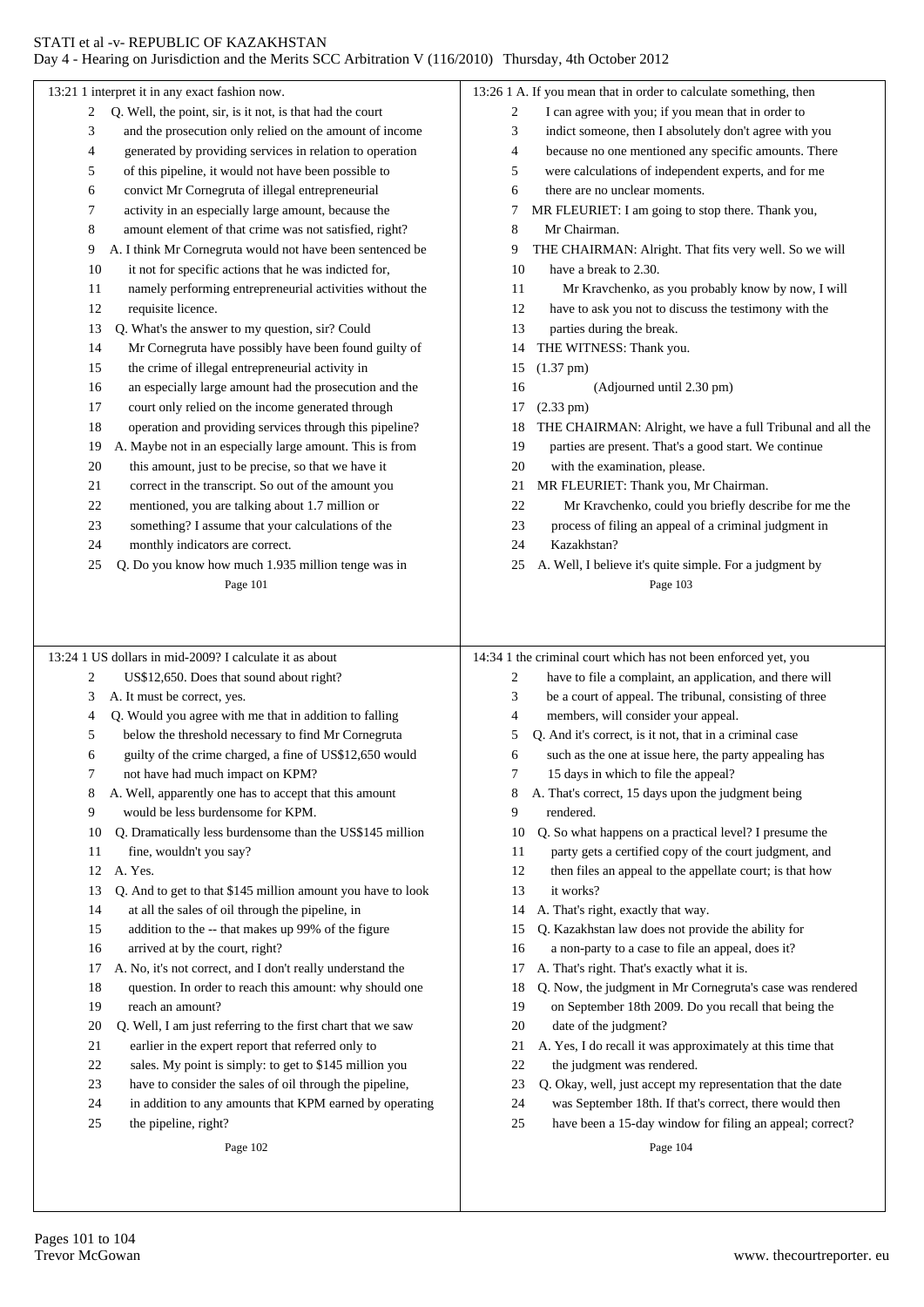### 14:36 1 A. That's right.

- Q. Are you aware that on September 22nd 2009, four days
- into that window, the non-party KPM requested
- a certified copy of the court judgment?
- A. I believe so, yes. I can agree, yes.
- Q. KPM was not provided a certified copy of the court
- 7 judgment until several months later; correct?
- A. I am not aware of that. I don't know exactly when KPM
- obtained a copy of the judgment.
- Q. Let's take this one step at a time. Let me refer you to
- 11 tab 17, which is Exhibit C-705. Do you see this is
- a copy of KPM s request for the certified copy of the
- 13 judgment?
- A. That's correct; it is indeed that.
- Q. Right. And this application is made on September 22nd;
- correct?
- A. That's correct.
- Q. You are not aware of any evidence to suggest that the
- copy of the judgment was sent to KPM in either October
- or November 2009, are you?
- A. That's correct.
- Q. Mr Cornegruta, who did have the official copy of the
- judgment, appealed the verdict in his case, right?
- A. That's correct.
- Q. And the judgment was upheld by the appellate court on

Page 105

- 14:39 1 November 12th 2009; do you recall that?
	- A. Well, probably so.
	- Q. And then on December 29th 2009 the writ of execution was
	- issued against KPM; correct? If you want to refer to
	- that briefly, it is at tab 19, Exhibit C-119.
	- A. I am with you.
	- Q. Do you recall that the court administrator then issued
	- the enforcement ruling against KPM on January 5th 2010?
	- A. He had to do so.

Pages 109 to 108

- Q. And if you look at tab 20, which is Exhibit C-566, you
- will see that KPM, on January 14th 2010, contested that
- ruling. And if you look with me on the first page, you
- will see that at this point KPM again requests
- a certified copy of the judgment dated
- September 18th 2009, right?
- A. That's -- exactly. I am looking at it, yes.
- Q. Would you agree with me, sir, that if it was not
- possible for a non-party such as KPM to obtain
- a certified copy of the judgment in order to raise its
- appeal, it was unfair for that appeal subsequently to be
- rejected on the basis that it was not filed timely?
- A. I would agree only in case two conditions are fulfilled:
- namely, first, if the representatives of KPM indeed did
- not take part in this trial; and second, if such
- representatives did not take part and the judge,

Page 106

14:43 1 according to their opinion, breached their rights and

did not provide them with a copy, and they have filed

- an appeal, they have challenged such a decision of the
- judge.
- Q. Are you referring to the witnesses who appeared at the
- trial? Who are these representatives of KPM that you
- are referring to?
- A. I know that at least -- well, I recall somewhere in the case materials of this arbitration I read that there was
- someone who was performing the functions of the head of
- the company of KPM -- I don't recall his name -- and
- this person participated in the trial. So this person
- was aware what it was all about during the trial. And
- I also know that -- I also think that there are other
- ways to find out what's going on in court proceedings.
- Q. Is it your testimony that a fact witness such as that
- would have had access to a certified copy of the court
- 18 judgment, as a non-party to the case?
- A. Well, it would be ridiculous to think that
- Mr Cornegruta, who was heading the company, could not
- share his copy of the judgment with the company that he
- was the head of.
- Q. He was sitting in a detention facility, was he not?
- A. As far as I recall, he had at least two lawyers.
- Q. Would you agree with me, sir, that if the evidence shows

## Page 107

- 14:45 1 that KPM requested a certified copy of the judgment
	- within the appeal deadline and that request was refused,
	- it was unfair for the appeal to later be rejected on the
	- basis that it was not timely filed?
	- A. Once again, yes, I would agree, but only if the decision to refuse to provide the copy, if such decision had been
	- challenged or appealed.
	- Q. Alright. Let me refer you now to section 7 of your
	- statement. Again, this is your second witness
	- statement. I believe this is where you discuss the
	- inspections in June and July 2010.
	- A. 2010? Are you speaking about 2010 or 2009?
	- Q. Yes, I am referring to section 7 of your second witness
	- statement entitled, "Inspections of KPM and TNG in June
	- and July 2010".
	- A. Thank you.
	- Q. The first four or five paragraphs of this section -- let
	- me ask you to briefly skim through or read the first
	- three to five paragraphs of this section, in which you
	- discuss the complaint that's been filed by Mr -- and
	- I apologise, I am going to mispronounce the names -22 Mr Sadyrbaev, Mr Makashev, Mr Esenov and Mr

 Q. As you say in paragraph 7.1, this complaint from these four citizens was received on June 28th 2010; correct?

Sagindikov.

Trevor McGowan www. thecourtreporter. eu

A. I am ready.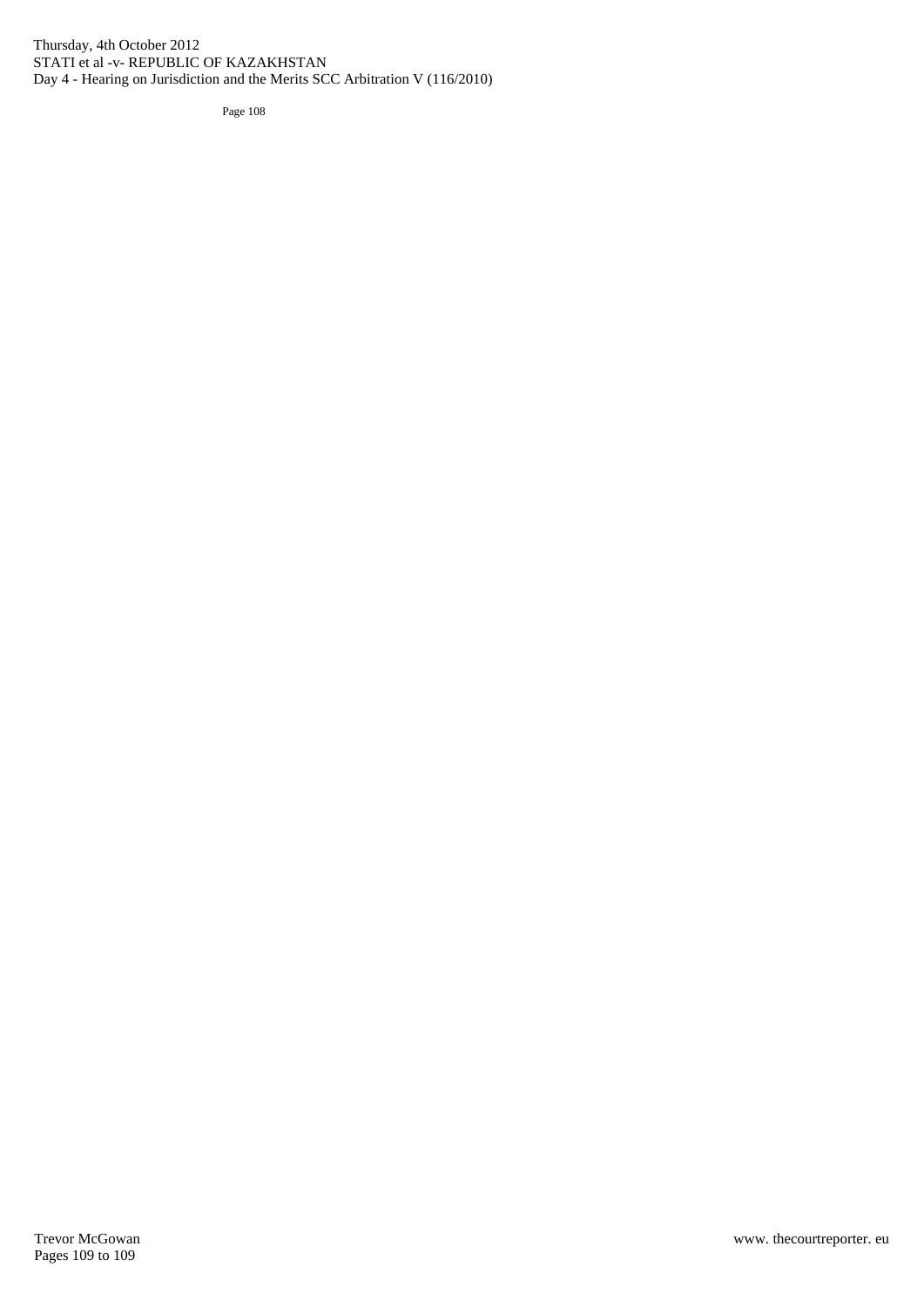| 14:48 1 | A. Indeed.                                                    | 14 |
|---------|---------------------------------------------------------------|----|
| 2       | Q. As you say, again in the same sentence, the complaint      |    |
| 3       | related to alleged:                                           |    |
| 4       | " non-payment of salaries, mass dismissal of                  |    |
| 5       | employees, failure to comply with environmental               |    |
| 6       | legislation and  the loss of deposits and                     |    |
| 7       | establishing] a stable social environment."                   |    |
| 8       | Is that accurate?                                             |    |
| 9       | A. That's correct.                                            |    |
| 10      | Q. Okay. And then if we move on to paragraph 7.6, you say:    |    |
| 11      | "Taking into account:                                         |    |
| 12      | "(a) available information on the facts of the delay          |    |
| 13      | in payment of salaries                                        |    |
| 14      | "(b) the previous record of complaints against KPM            |    |
| 15      | and TNG                                                       |    |
| 16      | "(c) the need for prompt resolution of complaints             |    |
| 17      | from [those four citizens],                                   |    |
| 18      | "the GPO "                                                    |    |
| 19      | That's you, I presume:                                        |    |
| 20      | " took a decision to initiate and conduct [these]             |    |
| 21      | full-scope inspections of KPM and TNG."                       |    |
| 22      | Right?                                                        |    |
| 23      | A. That's correct. Everything is correct.                     |    |
| 24      | Q. Okay. Now, with respect to $7.6(a)$ , there is no evidence |    |

- 
- in the record of this case, is there, concerning any

### Page 109

- 14:49 1 delays in payment of salaries to workers of TNG and KPM?
	- A. Frankly speaking, I don't know whether there are or not.
	- However, the fact that the salaries were delayed, I know
	- it for sure, and I am absolutely sure in this. There
	- were delays in early 2009, there were delays probably in
	- July/August 2009, and also in February/March 2010.
	- Q. But you've provided no evidence of any such delays; correct?
	- A. Alright, probably there are no such evidentiary
	- materials in the case materials, but it does not mean
	- 11 that there were no delays.
	- Q. Okay, and with respect to 7.6(b), you talk about a:
	- "... previous record of complaints against KPM and
	- TNG, including involvement in breaches of environmental
	- regulations in 2004 to 2008 relating to storage by the
	- subsoil users of drilling waste and [then] a separate
	- failure to pay salaries in February 2010 ..."
	- I believe we covered the salaries point a moment
	- ago. But would you agree with me there's also no
	- evidence in the record of this case regarding breaches
	- of environmental regulations between 2004 to 2008?
	- A. If you haven't seen such evidence, I am prepared to
	- agree with you that the materials of this trial do not
	- contain such evidence. But that does not mean that
	- there is no such fact, or there had been such fact.

Page 110

- 4:52 1 Q. But would you agree with me, with respect to  $7.6(c)$ , that these complaints from these four citizens played a significant role in your decision to commence these investigations? Is that accurate? A. Including the complaint from these persons; this was one of the factors. Q. Let's turn to that complaint, if we could. It's behind tab 40. I believe this was Exhibit 1 to your witness statement. Do you recall this complaint? A. Well, I believe so. The documents that we had were produced, and we also had some other documents. Q. I believe this document was submitted along with your witness statement. I hope you remember it. Do you remember it? A. Yes, I do. Q. Okay. Now, the Russian copy of this complaint consists of two handwritten pages; correct? A. Indeed.
	- Q. And it's not four separate complaints by four different
	- citizens; it's four citizens who are sending in one
	- complaint, right?
	- A. Correct.
	- Q. So your testimony is that based on this two-page
	- handwritten note from four citizens -- as well as what
	- you mention in paragraphs 7.6(a) and (b), of which there

#### Page 111

- 14:54 1 is no evidence in the record -- based on that, you sent
	- out instructions to a number of agencies to investigate
	- this complaint, right?
	- A. That's correct. That was it.
	- Q. Do you recall how many different agencies or ministries
	- you sent out in response to this complaint? You have
	- some of them listed here.
	- A. Well, some five or seven bodies. I don't recall
	- exactly.
	- Q. Actually in one of our briefs we had said it was
	- 14 different agencies, in our statement of claim at
	- paragraphs 200-202, but I don't know if it's worth
	- quibbling with you over the number. Would you agree
	- with me that it was at least seven agencies?
	- A. Alright, let's say seven.
	- Q. And it was the very same day, was it not, June 28th,
	- that you issued the instructions to the various agencies
	- to investigate KPM and TNG?
	- A. That's right. However, not investigations but
	- inspections.
	- Q. That's fine, inspections. And we will see that it is
	- the same day if we look at Exhibit C-174, which is
	- behind tab 26, I believe, in your binder.
	- A. It was the 29th.
	- Q. Well, actually, look at the second page where -- at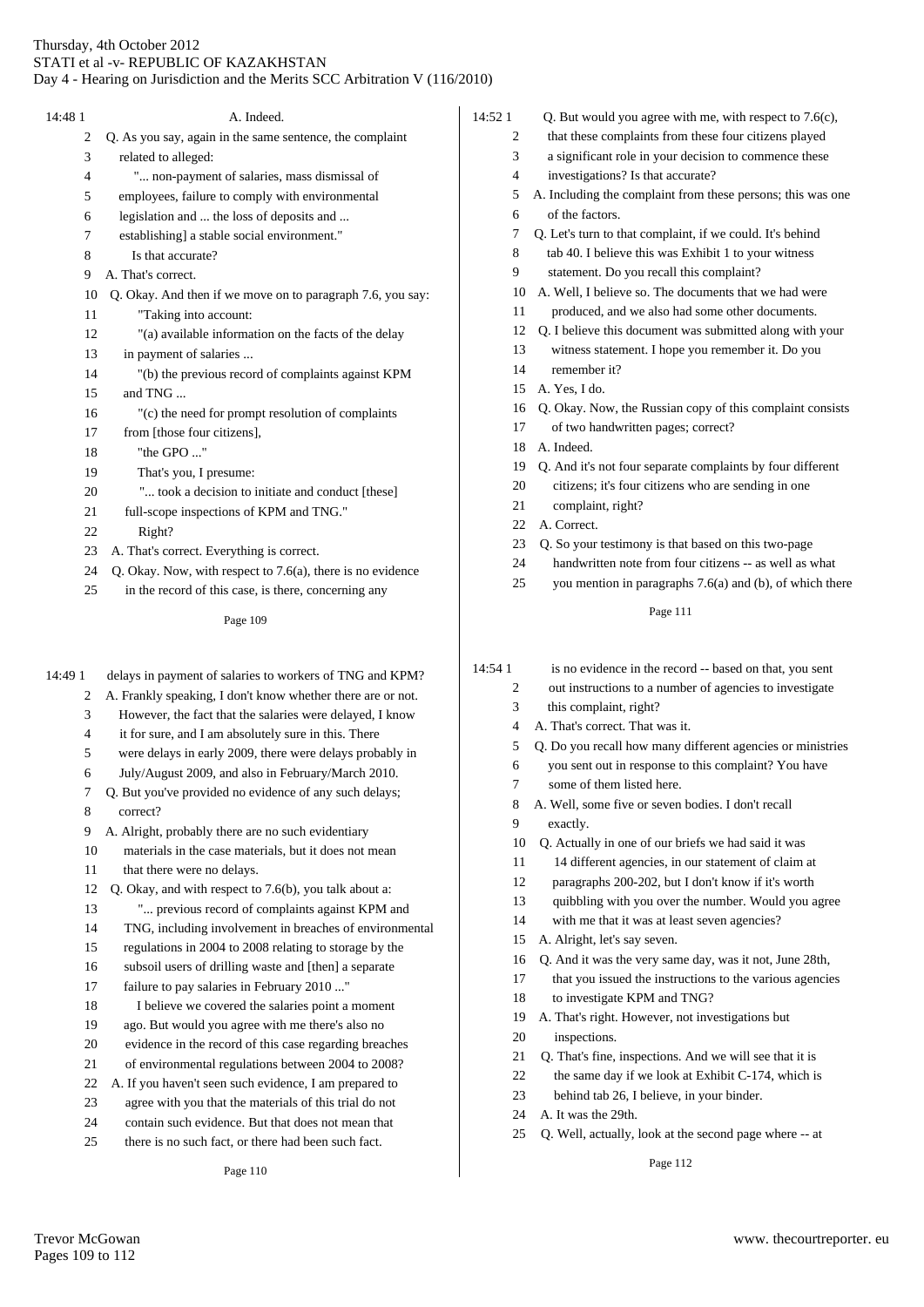- 14:57 1 least in my English version -- it says "stamp". I presume in the original there's an actual stamp. Can you see that it's been received by KPM on 28th June?
	- A. Yes, I see that. Probably so. They probably received it -- well, I don't know when they received it, but -6 Q. Well, I don't know. Let me refer to another document.
	- I am not trying to trick you on this; I'm just trying to
	- establish the date. Let me ask you to look at C-178,
	- which is behind tab 24.
	- 10 If I understand this correctly, again there should
	- be a stamp, this time from TNG, dated June 28th,
	- acknowledging its receipt of this letter from the
	- regional general prosecutor's office, which I presume
	- had received instructions from the principal office in
	- Astana. Is that accurate?
	- A. That's correct. That's true.
	- Q. So as I understand your testimony, you received this
	- two-page handwritten note from four unknown citizens,
	- and on the very same day you order at least seven
	- national agencies to inspect KPM and TNG. Is that your
	- testimony?
	- A. Absolutely right.
	- Q. Is that the way things normally work with your office in
	- Kazakhstan: you just get a complaint from some unknown
	- citizens, and the very same day you send out half the

## Page 113

- 14:59 1 government to check it out?
	- A. No, that's not the regular practice as such. However, what is regular practice is in this kind of complaint,
	- or in respect of this type of complaint, and complaints
	- received from this region.
	- Q. Before you sent out at least seven federal agencies to
	- investigate, wouldn't it have been prudent to spend
	- a little time looking into authors of this handwritten
	- note and their allegations?
	- A. When we received this complaint, we approached the
	- prosecutor's office in the region. Of course we did not
	- make any written instructions; we just made a call,
	- a call about what was going on at these two enterprises,
	- and we received some clarifications to the fact that the
	- situation was not that good, to put it mildly, and this
	- social tension was increasing among the employees; and
	- on top of which it was also noticed by other residents,
	- by the population of the region, and it could not be
	- excluded that such a social explosion could affect the entire region.
	- You do not know such a fact, but I could tell this
	- Tribunal the following: this is the region where, in the
	- end of 2011, due to some tensions between the employees
	- of oil enterprises, we had some mass disorder, mass
	- riots, and the employees of a number of enterprises -

Page 114

- 15:02 1 and I underline: of a number of different enterprises in
	- the same region -- were appalled by absence of
	- elementary labour rights.
	- Q. Can I just stop you there, because it's turning into
	- a very long answer. Your counsel can come back to it.
	- You're referring to the end of 2011, after the state
	- takeover; I am talking about 2010.
	- Is it your testimony, as I understand it now, to the
	- Tribunal that you get this handwritten note from four
	- citizens, you make one phone call, and then you send out
	- a minimum of seven national agencies to inspect these
	- companies all in the very same day? Is that your
	- testimony, sir?
	- A. At the very same time, approximately during the same
	- period of time, several enterprises of the same region were inspected in the same manner.
	- Q. Is that a "yes" answer to my question?
	- A. Yes.
	- Q. Mr Kravchenko, isn't it true that the real reason you
	- sent out half the government on June 28th is that you
	- had been instructed to do so by the Prime Minister on
	- June 25th?
	- A. We cannot receive any instructions from the
	- Prime Minister, except for recommendations or
	- applications, requests.

### Page 115

- 15:03 1 C. You cannot receive instructions from the Prime Minister
	- but you can receive recommendations from the
	- Prime Minister?
	- A. He may give us recommendations or he may request us to
	- do something, ask us to do something.
	- Q. And in fact on June 25th -7A. And such recommendations are not binding for us.
	- Q. In fact on June 25th he had in fact requested that these
	- inspections be carried out, and that, sir, is the real
	- reason they were carried out by your office three days
	- later; correct?
	- A. I would like to see if you could show me the document to
	- which you refer where the Prime Minister demanded from
	- us such actions.
	- Q. I will come to the document in a minute. But is it your
	- [recollection] that the Prime Minister had
	- recommended -- you would certainly recall
	- a recommendation from the Prime Minister, would you not?
	- A. Probably, yes. And it would remain somewhere in the
	- materials of the General Prosecutor's Office.
	- 21 Q. Is it your recollection that the Prime Minister, on or
	- about June 25th, instructed you to carry out inspections
	- of KPM and TNG, and that that in fact was the reason
	- 24 that you issued that instruction?
	- A. I cannot recollect that, because at least for two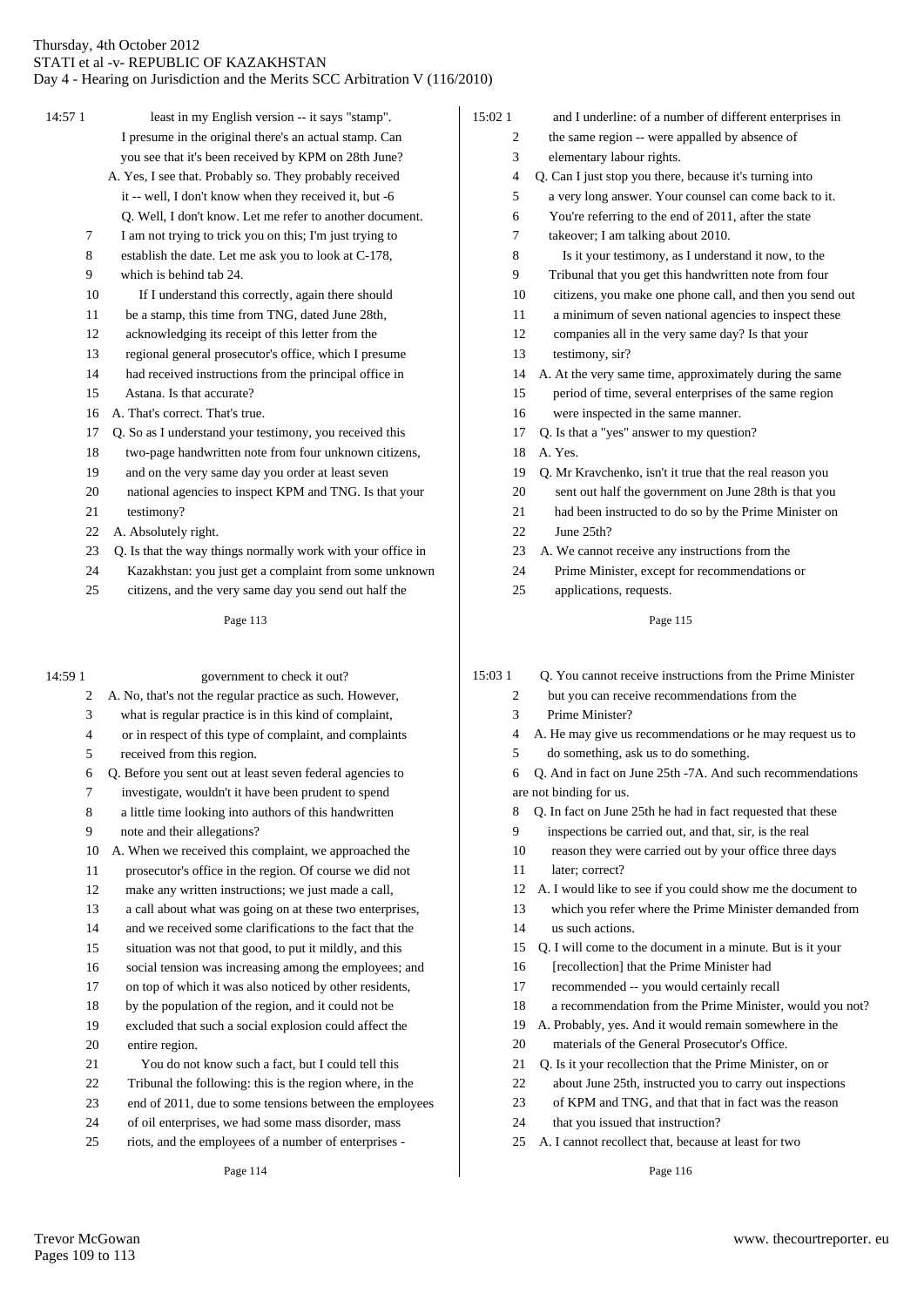| Treating on surfaction and the merits been from allow $\tau$ (110/2010) Thursday, 4th october 20                |                                                                   |
|-----------------------------------------------------------------------------------------------------------------|-------------------------------------------------------------------|
| 15:05 1 reasons: first, I am not aware of it; and second, the                                                   | 15:10 1 Q. Sir, let me get you to answer my question. My question |
| Prime Minister may not give any instructions to the                                                             | was: do you have a recollection of the order no. 250              |
| 2                                                                                                               | 2                                                                 |
| 3                                                                                                               | 3                                                                 |
| General Prosecutor. We have a constitution and we have                                                          | that is referenced in the second paragraph? Can you               |
| $\overline{\mathcal{L}}$                                                                                        | 4                                                                 |
| law on the General Prosecutor's Office, and you may see                                                         | please answer that specific question.                             |
| 5                                                                                                               | THE CHAIRMAN: Wait a minute. Let's get this organised.            |
| that.                                                                                                           | 5                                                                 |
| Q. Let me ask you to turn to tab 36, which is                                                                   | You ask the questions, and then give the witness the              |
| 6                                                                                                               | 6                                                                 |
| Exhibit C-711, and behind it C-711.1.                                                                           | 7                                                                 |
| 7                                                                                                               | time to answer. Okay.                                             |
| 8                                                                                                               | MR FLEURIET: My question, sir, was whether or not you             |
| Under the first paragraph of C-711.1 which at least                                                             | 8                                                                 |
| 9                                                                                                               | 9                                                                 |
| in the English -10 A. Pardon me, are you speaking about the                                                     | recall order no. 250, dated June 29th 2010, as well as            |
| report to the                                                                                                   | 10<br>the registration of that order in the Administration of     |
| chairman of the Agency for Fighting Economic Crimes and                                                         | Legal Statistics.                                                 |
| 11                                                                                                              | 11                                                                |
| Corruption? Is that the document you are referring to?                                                          | A. I do recall that there was an order. But as far as             |
| 12                                                                                                              | 12                                                                |
| 13                                                                                                              | I know, either the number or the date of this order               |
| The document signed, or allegedly signed, by                                                                    | 13                                                                |
| Mr Rakhimov?                                                                                                    | 14                                                                |
| 14                                                                                                              | has been changed                                                  |
| Q. Yes, I am referring to that report, and specifically to                                                      | 15                                                                |
| 15                                                                                                              | and both the number and the date of the registration has been     |
| the first paragraph, where it says:<br>16                                                                       | also changed.                                                     |
| 17                                                                                                              | Q. Would you agree with me, sir, that this report contains        |
| "I report that according to the protocol decision of                                                            | 16                                                                |
| $18\,$                                                                                                          | a considerable amount of very specific information that           |
| the Prime Minister of [the Republic of Kazakhstan] dated                                                        | 17                                                                |
| 25.06.2010 the General Prosecutor's Office and other                                                            | 18                                                                |
| 19                                                                                                              | would be very hard to make up?                                    |
| $20\,$                                                                                                          | A. Such as?                                                       |
| state bodies were ordered to perform onsite inspection                                                          | 19                                                                |
| 21                                                                                                              | Q. Such as these various order numbers and dates in the           |
| of the activity of companies 'Kazpolmunay' LLP and                                                              | 20                                                                |
| 22                                                                                                              | first two paragraphs; such as -- I guess I am reading             |
| "Tolkynneftegaz' LLP in the Mangystau Region  "                                                                 | 21                                                                |
| 23                                                                                                              | 22                                                                |
| And my question to you is: does that refresh your                                                               | from the English version; it may be difficult for you to          |
| 24                                                                                                              | follow along -- but such as the specific references to            |
| recollection regarding the fact that your office did in                                                         | 23                                                                |
| fact receive an instruction from the Prime Minister to                                                          | amounts of money, to certain individuals, various                 |
| 25                                                                                                              | 24                                                                |
| Page 117                                                                                                        | 25<br>figures about different amounts of tenge.                   |
|                                                                                                                 | Page 119                                                          |
|                                                                                                                 |                                                                   |
|                                                                                                                 |                                                                   |
|                                                                                                                 | 15:12 1 Are you really suggesting to the Tribunal that this       |
| A. No, I do not recall, because this document in my opinion                                                     | document is just made up?                                         |
| 2                                                                                                               | 2                                                                 |
| 3                                                                                                               | A. Once again, I think it is a forged document.                   |
| is falsified.                                                                                                   | 3                                                                 |
| Q. Are you aware that this report was accompanied by ten                                                        | Q. How is it that you recall an order such as that referred       |
| 4                                                                                                               | 4                                                                 |
| 15:08 1 carry out the inspections of June 28th?<br>other draft reports of the various inspections that you<br>5 | to in the second paragraph, regarding the allocation of<br>5      |
| 6                                                                                                               | 6                                                                 |
| had ordered, and that they were all contained in                                                                | the inspection, if that was not a follow-on to the                |
| 7                                                                                                               | 7                                                                 |
| an email that was sent out on July 9th?                                                                         | decision of the Prime Minister dated June 25th?                   |
| 8                                                                                                               | 8                                                                 |
| A. No, I am not aware, because I don't even know the source                                                     | A. You presented this document to the Tribunal. We looked         |
| 9                                                                                                               | 9                                                                 |
| of this document.                                                                                               | at it.                                                            |
| Q. In the second paragraph of this report it says:                                                              | Q. Let me ask you one last question about this letter. It         |
| 10                                                                                                              | 10                                                                |
| 11                                                                                                              | does indicate the involvement of the financial police at          |
| "Hence the General Prosecutor's Office of [the                                                                  | 11                                                                |
| 12                                                                                                              | 12                                                                |
| Republic of Kazakhstan] issued an order No. 250 dated                                                           | this point in time, end of June/early July 2010, in               |
| 29.06.2010 regarding allocation of inspection,                                                                  | these inspections; is that correct?                               |
| 13                                                                                                              | 13                                                                |
| registered in Administration of Legal Statistics  of                                                            | A. I'm sorry, could you say it once again, please?                |
| 14                                                                                                              | 14                                                                |
| 15                                                                                                              | 15                                                                |
| [the] Mangystau region under No. 217 as of                                                                      | Probably there was something wrong with the                       |
| 16                                                                                                              | 16                                                                |
| 29.06.2010"                                                                                                     | interpretation.                                                   |
| 17                                                                                                              | Q. I said: the letter does in fact indicate the involvement       |
| Do you have a recollection of that order, sir?                                                                  | 17                                                                |
| A. This report that you produced in the case material, it                                                       | of the financial police at this point in time with these          |
| 18                                                                                                              | 18                                                                |
| has been studied by us. And me personally, I have                                                               | 19                                                                |
| 19                                                                                                              | inspections at the end of June/beginning of July 2010;            |
| 20                                                                                                              | 20                                                                |
| requested the agency of financial police, I asked them                                                          | is that correct?                                                  |
| if they have this document among their correspondence                                                           | A. I do not deny that the financial police was involved.          |
| 21                                                                                                              | 21                                                                |
| $22\,$                                                                                                          | MR FLEURIET: Thank you. I have no further questions.              |
| and asked them to produce this document, and they gave                                                          | 22                                                                |
| $23\,$                                                                                                          | THE CHAIRMAN: Thank you very much. Re-direct?                     |
| me an ultimate answer that there is no such document in                                                         | 23                                                                |
| $24\,$                                                                                                          | DR NACIMIENTO: No questions from our side.                        |
| their correspondence.                                                                                           | 24                                                                |
| Moreover, they answered that the chief -                                                                        | THE CHAIRMAN: Thank you. Questions from our side?                 |
| 25                                                                                                              | 25                                                                |
| Page 118                                                                                                        | Page 120                                                          |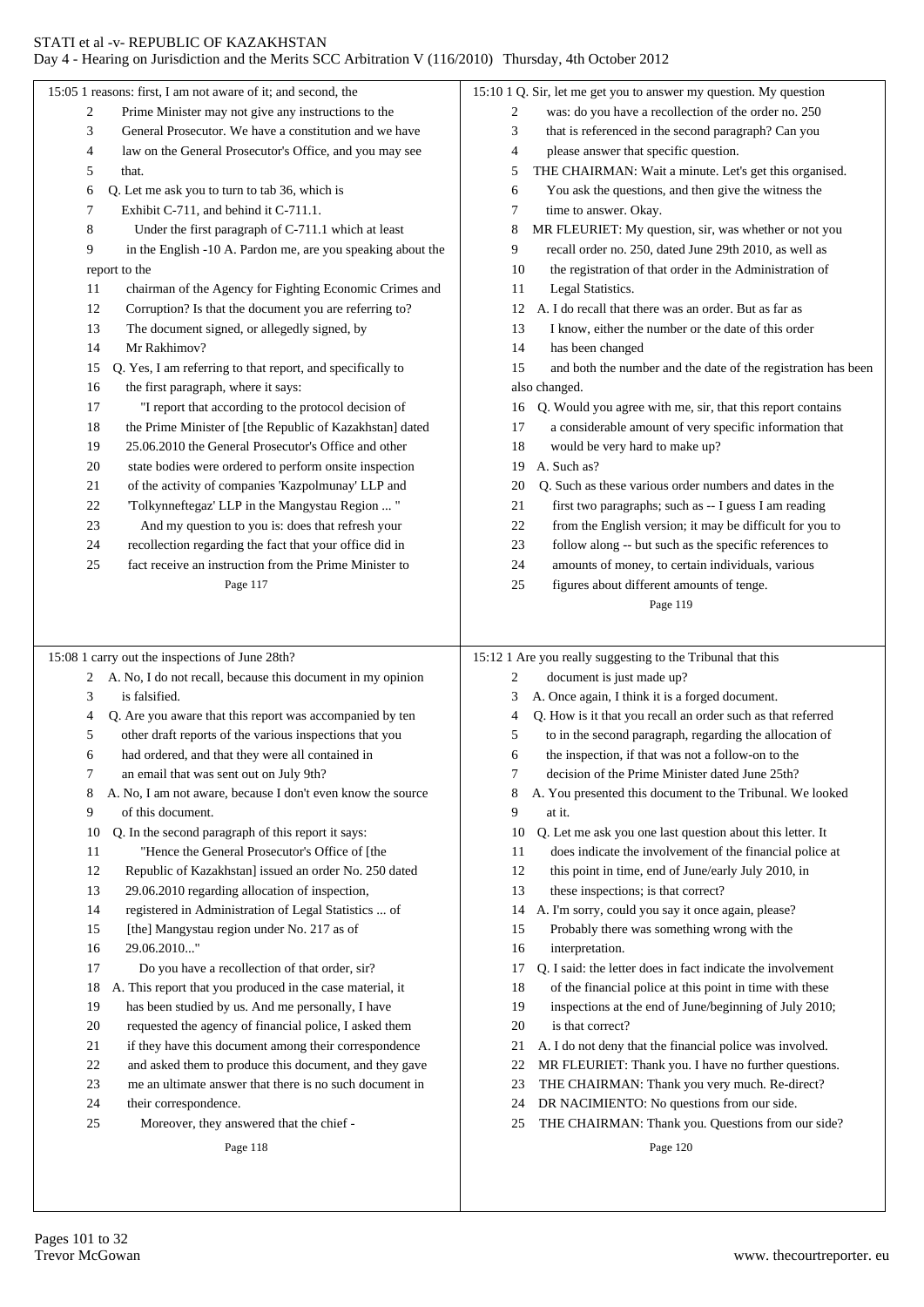| 15:151   | THE WITNESS: Your Honour, I would like to add some                                         | 15:28 1  | $(3.28 \text{ pm})$                                                                                          |
|----------|--------------------------------------------------------------------------------------------|----------|--------------------------------------------------------------------------------------------------------------|
|          |                                                                                            |          |                                                                                                              |
| 2        | additional explanations in respect of the last question.                                   | 2        | Direct examination by DR NACIMIENTO                                                                          |
| 3        | THE CHAIRMAN: I'm sorry, I think the testimony is over.                                    | 3        | Q. Mr Suleimenov, you have your witness statement in front                                                   |
| 4        | Of course, you can still feel you want to raise                                            | 4        | of you. Is there anything that you would like to add,                                                        |
| 5        | a question. But basically I think we have to stop it at                                    | 5        | amend or correct?                                                                                            |
| 6        | some stage.                                                                                | 6        | A. No.                                                                                                       |
| 7        | Mr Haigh?                                                                                  | 7        | Q. Could you briefly describe your education and                                                             |
| 8        | MR HAIGH: No, thank you.                                                                   | 8        | professional background and current position?                                                                |
| 9        | THE CHAIRMAN: I have one question.                                                         | 9        | A. I graduated from New York State University, majoring in                                                   |
| 10       | $(3.16 \text{ pm})$                                                                        | 10       | economics, (In English) minor business administration                                                        |
| 11       | Questions from THE CHAIRMAN                                                                | 11       | (Interpreted), in 1999.                                                                                      |
| 12       | THE CHAIRMAN: Still looking at this document under tab 36,                                 | 12       | After that, I had a traineeship with a US law firm                                                           |
| 13       | which you say was falsified -- and of course I take it                                     | 13       | in Virginia, McGuireWoods. Then for some time I worked                                                       |
| 14       | as you say that -- but if you look at the second                                           | 14       | at the Almaty office until 2001.                                                                             |
| 15       | paragraph, it deals with the inspections you ordered.                                      | 15       | In 2001 I moved to KazTransGaz. This was a new                                                               |
| 16       | And of course it's not disputed that you did order                                         | 16       | company at that time, and I worked there with the                                                            |
| 17       | inspections; what is disputed is why you did that, if                                      | 17       | acquisitions and management of assets.                                                                       |
| 18       | I may put it shortly like that.                                                            | 18       | In 2002 there was a reorganisation of this company.                                                          |
| 19       | " order No. 250 dated 29.06.2010 regarding                                                 | 19       | It was merged, two companies were merged, KazTransOil                                                        |
| 20       | allocation of inspection", and so on, could you say that                                   | 20       | and KazTransGaz, into an oil and gas holding, and                                                            |
| 21       | this identification is correct, or is it also something                                    | 21       | I moved to that new company as the manager of budgeting                                                      |
| 22       | different?                                                                                 | 22       | department.                                                                                                  |
|          | 23 A. In fact we did appoint such inspections. But as far as                               | 23       | After that, as the company relocated and merged with                                                         |
| 24       | I remember, and also having looked through dates and                                       | 24       | KazakhOil in 2002, I moved to Astana and joined                                                              |
| 25       | numbers, the dates and numbers did not coincide.                                           | 25       | KazMunaiGas in the capacity of a manager at the                                                              |
|          | Page 121                                                                                   |          | Page 123                                                                                                     |
|          |                                                                                            |          |                                                                                                              |
|          |                                                                                            |          |                                                                                                              |
|          |                                                                                            |          |                                                                                                              |
| 15:17 1  | I don't remember exactly what did not coincide, but                                        | 15:30 1  | department of budgeting and supervision of companies.                                                        |
|          |                                                                                            |          |                                                                                                              |
| 2<br>3   | I think we can provide a more detailed account of this.<br>I think the numbers were wrong. | 2<br>3   | In parallel I graduated from another university,                                                             |
| 4        | THE CHAIRMAN: Okay, that's all from me. Any more                                           | 4        | obtained a law degree at Kazakhstan University.                                                              |
| 5        | questions?                                                                                 | 5        | In 2004 I moved to joint stock company Exploration<br>& Production of KazMunaiGas, which emerged as a result |
| 6        | Alright. Thank you very much. You have been very                                           | 6        | of merger of two daughter companies of KazMunaiGas,                                                          |
| 7        | patient. That is the end of your testimony. Thank you.                                     | 7        | Exploration & Production KazMunaiGas is an operating                                                         |
| 8        | THE WITNESS: Thank you.                                                                    | 8        | company, which directly operates and had in 2004 mostly                                                      |
| 9        | THE CHAIRMAN: So we have a five-minute break before the                                    | 9        | two assets: the production in Mangystau region and Atyrau                                                    |
|          |                                                                                            |          | region. And at                                                                                               |
| 10       | next witness, right?                                                                       | 10       | this company, Exploration & Production, I worked at the                                                      |
| 11       | $(3.18 \text{ pm})$                                                                        | 11       | asset management department.                                                                                 |
| 12       | (A short break)                                                                            | 12       | One of the functions of our department was to                                                                |
|          | 13 (3.25 pm)                                                                               | 13       | conduct IPOs of the company, which was arranged in 2006.                                                     |
| 14       | MR MEDET SULEIMENOV (called)                                                               | 14       | And since the IPO a new strategy was approved for the                                                        |
| 15       | (Evidence interpreted)                                                                     | 15       | company under which we were about to expand by                                                               |
| 16       | THE CHAIRMAN: Alright, Mr Suleimenov. Welcome, sir. Would                                  | 16       | acquiring -- by acquisitions and explorations.                                                               |
| 17<br>18 | you be kind enough to read out to us the statement as<br>well, please?                     | 17       | Since that time I moved first to the position of                                                             |
|          | 19 THE WITNESS: I am aware that in my testimony I have to tell                             | 18<br>19 | deputy director of department, and then was promoted to                                                      |
| 20       | the truth and nothing but the truth. I am also aware                                       | 20       | the director of department, the department for new<br>projects. One of the functions of my department is     |
| 21       | that if I do not comply with this obligation, I may face                                   | 21       | looking for evaluation negotiations and accompanying all                                                     |
| 22       | severe legal consequences.                                                                 | 22       | transactions in the area of acquisitions or receiving                                                        |
| 23       | THE CHAIRMAN: Thank you very much.                                                         | 23       | new blocks.                                                                                                  |
| 24       | Respondent.                                                                                | 24       | Until now, this is my position: the director of                                                              |
| 25       | DR NACIMIENTO: Thank you.                                                                  | 25       | a department.                                                                                                |
|          | Page 122                                                                                   |          | Page 124                                                                                                     |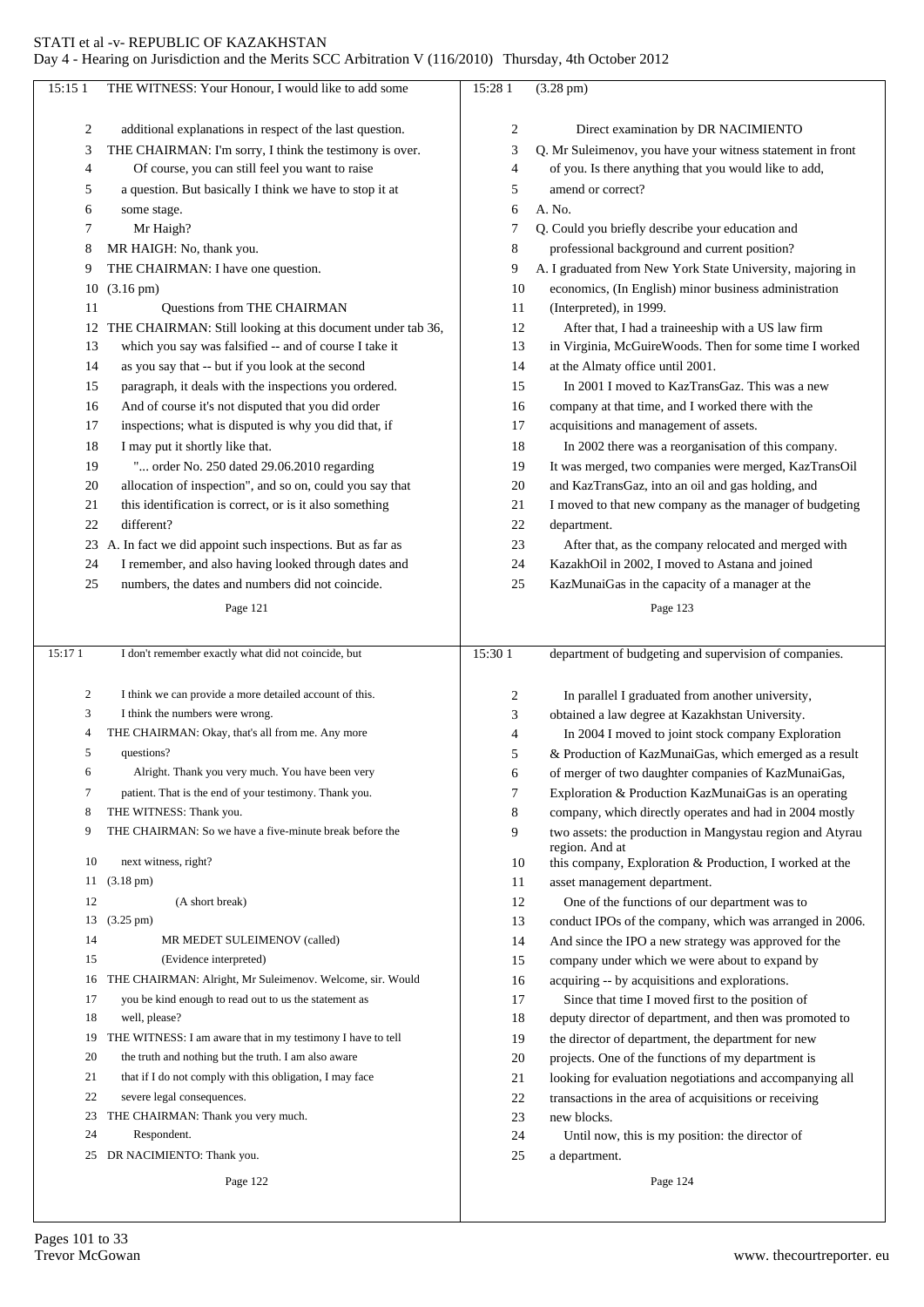| 15:33 1 Q. Thank you. There seems to be a little bit of confusion                                           | 15:38 1 regulations, before submitting a binding offer we had to |
|-------------------------------------------------------------------------------------------------------------|------------------------------------------------------------------|
| between KazMunaiGas EP and KazMunaiGas NC. Could you                                                        | carry out the due diligence, conduct negotiations on the         |
| 2                                                                                                           | $\overline{c}$                                                   |
| 3                                                                                                           | purchase agreement, and then only submit this package of         |
| explain briefly the difference?                                                                             | 3                                                                |
| A. Yes, of course. The national company is 100% owned by                                                    | documents to our board.                                          |
| 4                                                                                                           | 4                                                                |
| the state, it belongs to the Government of the Republic                                                     | As I remember, on 29th September we submitted our                |
| 5                                                                                                           | 5                                                                |
| 6                                                                                                           | proposals. After that, we expected that we would                 |
| through a national fund; whereas KazMunaiGas Exploration                                                    | 6                                                                |
| 7                                                                                                           | receive a reply within a week. However, there was no             |
| & Production is an operator of fields. Since 2006 this                                                      | 7                                                                |
| $\,8\,$                                                                                                     | 8                                                                |
| company, after the IPO, became public. It is listed at                                                      | reply. A few weeks passed since then, and we made some           |
| 9                                                                                                           | 9                                                                |
| Kazakhstan Stock Exchange, and its global depositary                                                        | enquiries: what was happening? Why had we not received           |
| notes are traded at the London Stock Exchange.                                                              | 10                                                               |
| 10                                                                                                          | anything? We contacted Mr Rusinov from Renaissance               |
|                                                                                                             |                                                                  |
| Our company is somewhat different from the national                                                         | Capital again, and after that we learnt that the company         |
| 11                                                                                                          | 11                                                               |
| 12                                                                                                          | had decided not to pursue the sales process.                     |
| company since we are more commercially oriented company,                                                    | 12                                                               |
| one may say. Everything we are doing is mostly                                                              | Q. Just to be clear, could you state again the amount of         |
| 13                                                                                                          | 13                                                               |
| producing oil; we have no other activities apart from                                                       | 14                                                               |
| 14                                                                                                          | the indicative offer in phase 1?                                 |
| 15                                                                                                          | A. \$754 million.                                                |
| production and sales of oil.                                                                                | 15                                                               |
| Q. Thank you. And KazMunaiGas EP made an indicative offer                                                   | Q. And is this equivalent to a fair market evaluation?           |
| 16                                                                                                          | 16                                                               |
| 17                                                                                                          | A. No, it does not correspond. This is not a market price;       |
| in the first phase of Project Zenith. Could you                                                             | 17                                                               |
| 18                                                                                                          | 18                                                               |
| describe to us your indicative offer?                                                                       | it is an indicator of the degree of interest, I would            |
| A. In 2008, sometime in July that year, we were contacted                                                   | put it this way. It is also an indicator to what extent          |
| 19                                                                                                          | 19                                                               |
| by a representative of the Renaissance Capital bank,                                                        | the potential buyer is prepared and serious in his               |
| 20                                                                                                          | 20                                                               |
| 21                                                                                                          | intentions to conduct negotiations concerning the                |
| Rusinov -- we knew him fairly well, because he                                                              | 21                                                               |
| 22                                                                                                          | acquisition of these assets.                                     |
| previously had worked at [ABN Amro bank], which                                                             | 22                                                               |
| 23                                                                                                          | 23                                                               |
| consulted us on the IPO -- and he addressed a proposal                                                      | That is, in order to determine the market price, one             |
| to us to participate in acquisition of the assets of TNG and                                                | needs more information, and as a rule the market price           |
| 24                                                                                                          | 24                                                               |
| 25                                                                                                          | 25                                                               |
| KPM. This was the first time that we learnt about this,                                                     | is something mutually negotiated, acceptable, and the            |
| Page 125                                                                                                    | Page 127                                                         |
|                                                                                                             |                                                                  |
|                                                                                                             |                                                                  |
|                                                                                                             |                                                                  |
|                                                                                                             |                                                                  |
| 15:35 1 and we displayed interest in principle.                                                             | 15:41 1 price which satisfies both parties. In order for the     |
| 2                                                                                                           | 2                                                                |
| We sent an email in response to that telephone call;<br>3<br>and in reply to our email, we received a draft | price to satisfy us, we requested to obtain more<br>3            |
| 4                                                                                                           | information with respect to geology, the production,<br>4        |
| confidentiality agreement. And after we signed this                                                         | with respect to the infrastructure, finance, taxes,              |
| 5                                                                                                           | 5                                                                |
| draft confidentiality agreement, we obtained two<br>6<br>documents: one of them was the                     | legal risks, et cetera.<br>6                                     |
|                                                                                                             | Q. And you then also participated in phase 2? Did you make       |
| $\tau$                                                                                                      | a binding offer in phase 2?                                      |
| information memorandum. And the other was a process                                                         | 7                                                                |
| 8                                                                                                           | 8                                                                |
| letter that is covering the process itself.                                                                 | A. No, our company didn't make a binding offer. After the        |
| 9                                                                                                           | 9                                                                |
| In compliance with this process letter, we were 10 expected                                                 | second phase, we obtained access to the data room in             |
| to submit before the end of September -11 I don't remember the exact                                        | 2009 in February, in February 2009. We reached<br>10             |
| date -- our offer, which                                                                                    | 11<br>an agreement that we would participate in the second       |
| 12                                                                                                          | 12                                                               |
| would be based on information contained in the                                                              | phase. In March we started retaining consultants,                |
| information memorandum.                                                                                     | PricewaterhouseCoopers, Squire Sanders as legal                  |
| 13                                                                                                          | 13                                                               |
| 14                                                                                                          | consultants, RBS Bank and SkyBridge Finance.                     |
| We carried out this work. Our indicative offer was                                                          | 14                                                               |
| in the amount US\$754 million. And observing certain                                                        | Our consultants carried out the work and the due                 |
| 15                                                                                                          | 15                                                               |
| 16                                                                                                          | 16                                                               |
| conditions, our indicative offer spelt out all the                                                          | diligence, produced reports on the results of these              |
| 17                                                                                                          | 17                                                               |
| conditions under which we would keep to this price. One                                                     | checks, and together with the bank that was expected to          |
| of the conditions was obtaining access to the data room                                                     | give us its opinion on the fairness of such transaction          |
| 18                                                                                                          | 18                                                               |
| 19                                                                                                          | for our board. So we carried out this valuation                  |
| containing information, among other things, on the                                                          | 19                                                               |
| $20\,$                                                                                                      | 20                                                               |
| financial status of the company, geological data of the                                                     | process, and the outcome of the due diligence and this           |
| enterprise, the technical condition of the entire                                                           | 21                                                               |
| 21                                                                                                          | valuation showed us that the price of the assets would           |
| $22\,$                                                                                                      | 22                                                               |
| infrastructure, marketing, and the legal risks involved,                                                    | be negative, and it made no sense to make further                |
| $23\,$                                                                                                      | 23                                                               |
| and other things. So all the standard aspects that are                                                      | offers.                                                          |
| $24\,$                                                                                                      | 24                                                               |
| requested in such cases.                                                                                    | Q. Could you explain why you said the price for the assets       |
| 25                                                                                                          | 25                                                               |
| And in addition, according to our corporate                                                                 | would be negative?                                               |
| Page 126                                                                                                    | Page 128                                                         |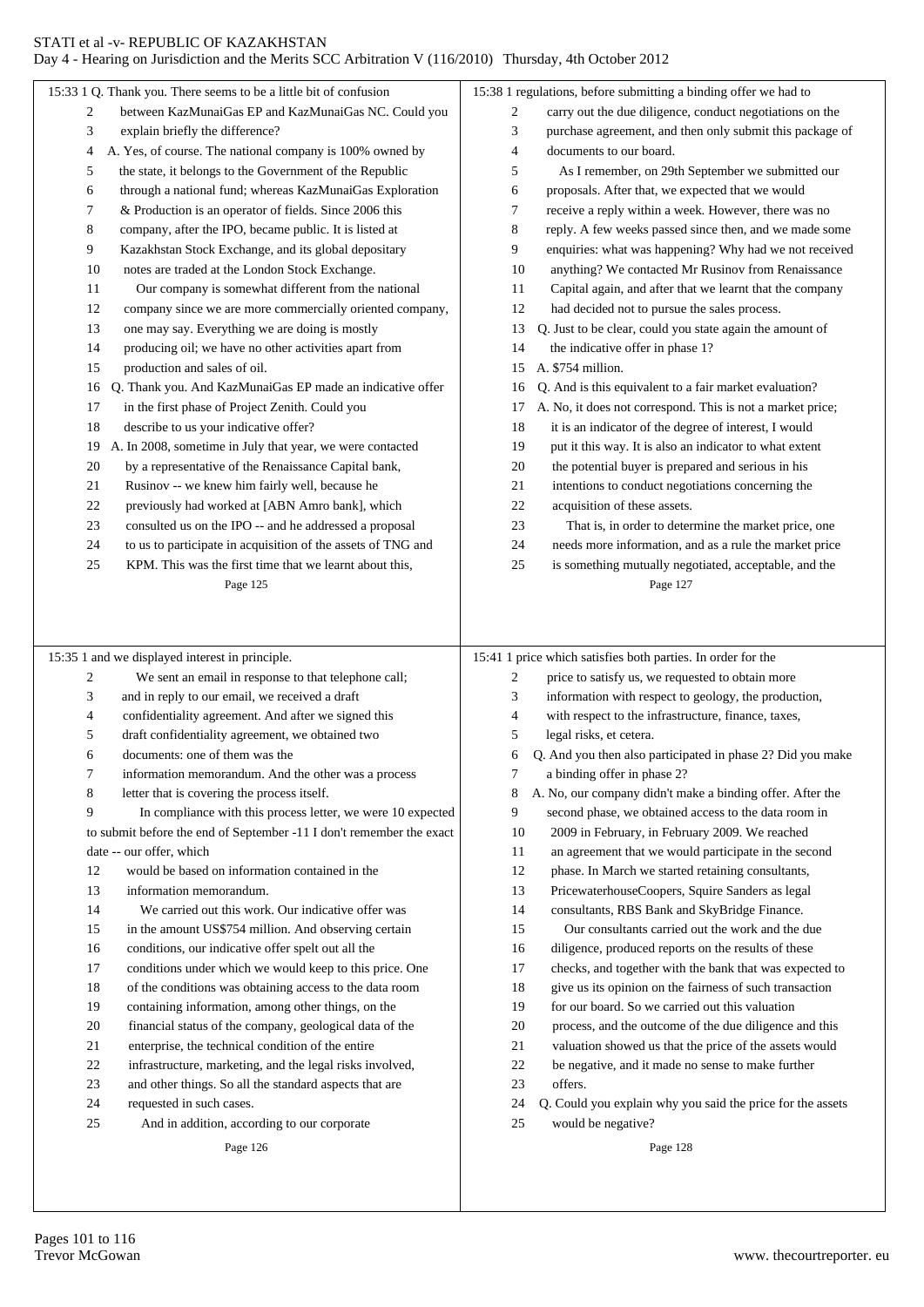|                     | 15:43 1 THE INTERPRETER: The interpreter missed something at the                                                    |          | 15:49 1 You were also involved after phase 2 was terminated              |
|---------------------|---------------------------------------------------------------------------------------------------------------------|----------|--------------------------------------------------------------------------|
| 2                   | end.                                                                                                                | 2        | and after you dropped out of the bidding process. Could                  |
| 3                   | A. We decided not to submit an offer because the price,                                                             | 3        | you describe your involvement?                                           |
| 4                   | according to our opinion, would be negative, and we did                                                             | 4        | A. Yes, in 2009 in July we informed the sellers and the                  |
| 5                   | not submit an offer because it made no sense, because                                                               | 5        | bank, Renaissance Capital, that we would not submit                      |
| 6                   | the seller would not accept it.                                                                                     | 6        | a binding offer because, in our assessment, the price                    |
| 7                   | Q. Was also the Tabyl block up for sale in that phase?                                                              | 7        | was below zero. However, we informed them that -- and                    |
| 8                   | A. The Tabyl block was excluded from the first phase, from                                                          | 8        | this was well known -- that TNG and KPM experienced                      |
| 9                   | the offered objects, but it was included at the second                                                              | 9        | serious problems; it might make sense for them to speak                  |
| 10                  | phase by the sellers. It was their condition. We did                                                                | 10       | to the national company at that time.                                    |
| 11                  | not carry out the valuation of this block because this                                                              | 11       | After that, the national company also -- according                       |
| 12                  | block was at the initial stages of prospecting and there                                                            | 12       | to the information we have, the management also                          |
| 13                  | were no premises to carry out evaluation because nothing                                                            | 13       | displayed a certain interest in acquiring these assets,                  |
| 14                  | specific was known about it; nothing much had been done                                                             | 14       | because everyone was fully aware that these two assets                   |
| 15                  | by that time, something that would indicate to us the                                                               | 15       | were in a complicated situation and it was necessary to                  |
| 16                  | value of this block.                                                                                                | 16       | do something with these companies in order to normalise                  |
| 17                  | Q. You mentioned that you received more information in the                                                          | 17       | the situation there.                                                     |
| 18                  | data room. Was there also information regarding the                                                                 | 18       | KazMunaiGas displayed its interest. They asked us                        |
| 19                  | level of production?                                                                                                | 19       | to assist them in familiarising themselves with the                      |
| 20                  | A. Yes, there was such information with respect to the                                                              | 20       | situation because we had dealt with the project, had                     |
| 21                  | level of production for previous years, and also planned                                                            | 21       | been working on it for more than a year. In August we                    |
| $22\,$              | production for the subsequent period. I think there was                                                             | 22       | made a brief presentation for KazMunaiGas, informed them                 |
| 23                  | a business plan. So the actual data plus the business                                                               | 23       | about the outcome of our work that had been carried out,                 |
| 24                  | plan.                                                                                                               | 24       | the due diligence. And I believe it was in August that                   |
| 25                  | Q. What was your observation regarding the levels of                                                                | 25       | the meeting took place between the national company and                  |
|                     | Page 129                                                                                                            |          | Page 131                                                                 |
|                     |                                                                                                                     |          |                                                                          |
|                     |                                                                                                                     |          |                                                                          |
|                     |                                                                                                                     |          |                                                                          |
|                     |                                                                                                                     |          |                                                                          |
| 15:46 1 production? |                                                                                                                     |          | 15:52 1 representatives of KPM and TNG, Mr Lungu, and the                |
| 2                   | A. Our specialists, technical specialists, also were                                                                | 2        |                                                                          |
| 3                   | involved in valuation of these companies. It was                                                                    | 3        | representatives of Renaissance Capital.                                  |
| 4                   |                                                                                                                     | 4        | Also after that, there was a second meeting which                        |
| 5                   | pointed out that in 2008 these two companies had                                                                    | 5        | took place in Amsterdam sometime in November, at the end<br>of November. |
| 6                   | a considerable increase in production: about 35%, if I'm<br>not mistaken. Within one year, the production increased | 6        | After that, my involvement in this project was                           |
| 7                   | by 35%. For such companies, for oil and gas companies,                                                              | 7        | finished.                                                                |
| 8                   |                                                                                                                     | 8        |                                                                          |
| 9                   | this is unusual, and there must be some serious reasons                                                             | 9        | DR NACIMIENTO: Thank you. I have no further questions.                   |
|                     | for such an increase. Therefore, for us it was                                                                      | 10       | THE CHAIRMAN: Alright. We come to cross-examination.                     |
| 10                  | a question: why did such increase occur?                                                                            |          | MR MOHR: Thank you, Mr Chairman.                                         |
| 11<br>12            | Q. And what is the impact of such a significant increase on<br>the oilfield?                                        | 11<br>12 | $(3.52 \text{ pm})$                                                      |
|                     |                                                                                                                     |          | Cross-examination by MR MOHR                                             |
| 13                  | A. One must clearly understand here why an increase takes                                                           | 13       | Q. Good afternoon, Mr Suleimenov. We've handed you some                  |
| 14                  | place. If this is a well-justified increase, then                                                                   | 14       | documents. I'll be asking you to refer to those today                    |
| 15                  | nothing bad would happen to the field. If the increase                                                              | 15       | during your examination.                                                 |
| 16                  | is not justified, but happens because of the actions of                                                             | 16       | One preliminary question: are you fluent in English?                     |
| 17                  | the operator, of the field operator -- as a rule, this                                                              | 17<br>18 | A. Yes, I am.                                                            |
| 18                  | can be achieved by just opening the valves, so to say,                                                              |          | Q. Most of these documents that are in your notebook are in              |
| 19                  | and then the well produces the hydrocarbons, gas and                                                                | 19<br>20 | English. So that will make it easier for us to review                    |
| 20                  | oil, and in this case there is a risk that the pressure                                                             |          | those documents together.                                                |
| 21                  | in the vicinity of the well will fall and there will be                                                             | 21       | Do you have your witness statement in front of you?                      |
| $22\,$              | a separation of oil and gas. As a result, oil will                                                                  | 22       | A. That's right.                                                         |
| 23                  | become more dense, and the flow of oil will seriously                                                               | 23       | Q. Please turn to paragraph 2.1. In the first two                        |
| 24                  | reduce, which will lead to lower production volumes.                                                                | 24       | sentences of this paragraph you state that KazMunaiGas                   |
| 25                  | Q. Thank you.                                                                                                       | 25       | National Company is a separate legal entity from your                    |
|                     | Page 130                                                                                                            |          | Page 132                                                                 |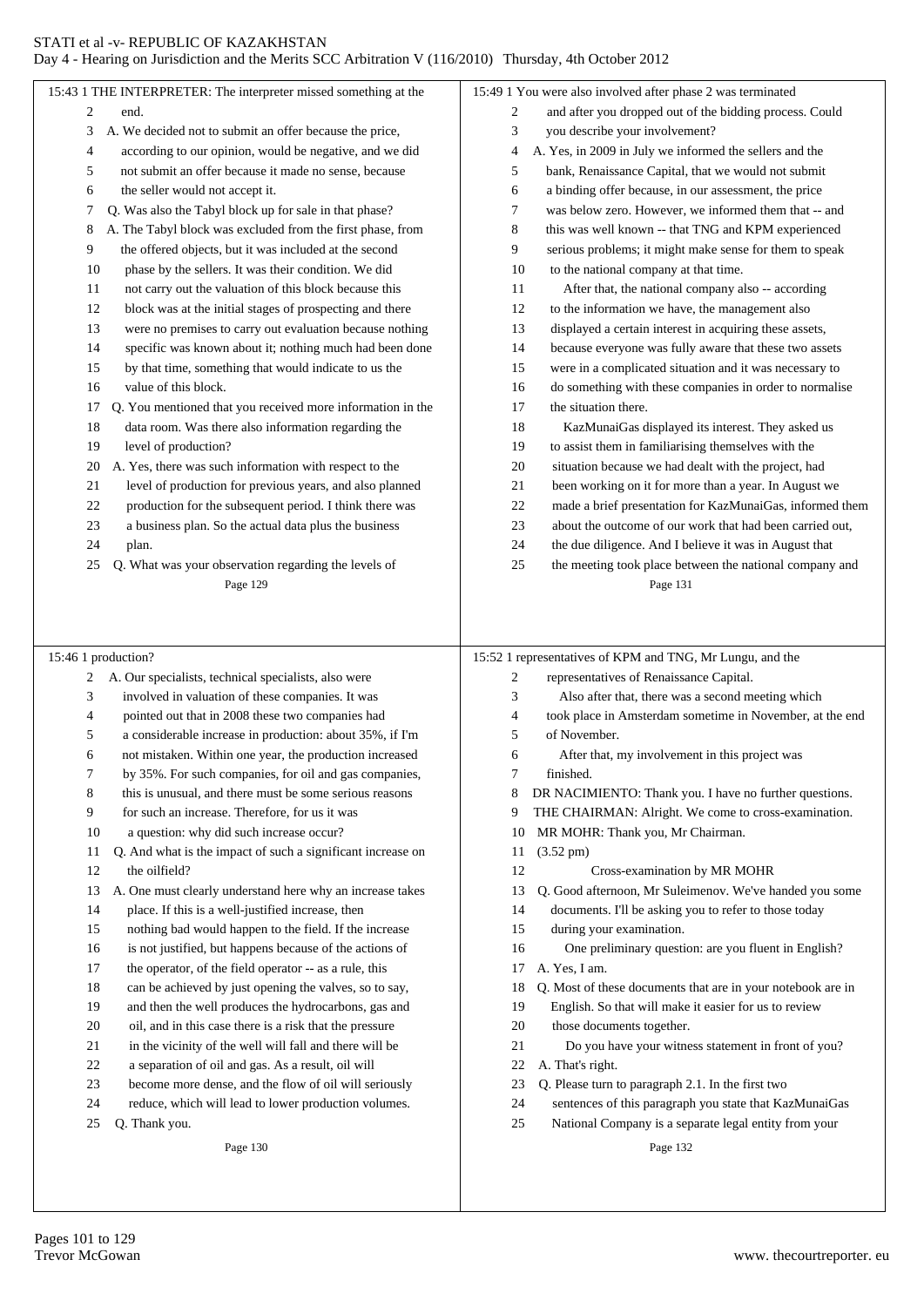| 15:53 1 | company, KazMunaiGas E&P correct?                                      | 15:58 1        | statement, an accurate description of the relationship                |
|---------|------------------------------------------------------------------------|----------------|-----------------------------------------------------------------------|
| 2       | A. That's correct.                                                     | 2              | between the two companies?                                            |
| 3       | Q. We are going to be referring to these companies quite               | 3              | A. As I understand, this was quoted from the teaser or                |
| 4       | a bit today, so I'll do my best to refer to KazMunaiGas                | 4              | memorandum, which lists facts. And the people who are                 |
| 5       | E&P as either "the E&P company" or "your company", okay?               | 5              | familiar with this document and people who are working                |
| 6       | And I will refer to the KMG National Company as "the                   | 6              | in the area of finance, they understand that the section              |
| 7       | national company", I think.                                            | 7              | called "Risk factors", which is the section I presume                 |
| 8       | So is it also your view, Mr Suleimenov, that your                      | 8              | this was quoting from, the purpose of this section is                 |
| 9       | company is not an agency of the state?                                 | 9              | the factors of risk listed in this section of the                     |
| 10      | A. KazMunaiGas Exploration & Production is not a state                 | 10             | Document. It's a portion of the document where they                   |
| 11      | body, no.                                                              | 11             | speak about all hypothetical possible risks. These kind               |
| 12      | Q. But the national company does own 62% of your company's             | 12             | of risks may be of different probability; they can be                 |
| 13      | shares, right?                                                         | 13             | basically improbable.                                                 |
| 14      | A. That's right. I might be not precise. Approximately.                | 14             | However, for the company to defend itself from any                    |
| 15      | It might be 63%. It depends which shares you speak                     | 15             | risks in the future, we wrote things like that in this                |
| 16      | about. There are placed shares, there are voting                       | 16             | document in order to protect the investors from                       |
| 17      | shares. So depending which shares you speak about, the                 | 17             | erroneously made conclusions or decisions to invest in our<br>shares. |
| 18      | figure might be different. But it is approximately                     |                | 18 Q. So you are referring now to the investor memorandum that        |
| 19      | 62-63%.                                                                | 19             | was circulated in connection with the IPO of your                     |
| 20      | Q. Are you familiar with an academic in Kazakhstan by the              | 20             | company's shares; is that right?                                      |
| 21      | name of Martha Brill Olcott? She works at the Carnegie                 |                | 21 A. I believe that this book is -- I don't see any                  |
| 22      | Endowment.                                                             | 22             | footnote -- referring to our document. But it is my                   |
| 23      | A. No, I am not.                                                       | 23             | understanding that since I worked on this memorandum and              |
| 24      | Q. She is actually one of the experts that has been                    | 24             | I was responsible for the memorandum, I believe that                  |
| 25      | retained by Kazakhstan in this case. Are you aware of                  | 25             | this is a quote from the memorandum, and this statement               |
|         | Page 133                                                               |                | Page 135                                                              |
|         |                                                                        |                |                                                                       |
| 15:55 1 | a book by the name of "KazMunaiGas: Kazakhstan's                       | 16:00 1        | has a certain -- well, a different -- this statement is               |
| 2       |                                                                        | 2              | of a different nature than what you present it for.                   |
| 3       | National Oil and Gas Company", published by the Carnegie<br>Endowment? | 3              | However, I can see actually a notice, there is                        |
| 4       | A. I am not familiar with that.                                        | $\overline{4}$ | a footnote, footnote 66, and there you see that this is               |
| 5       | O. We have the book behind tab 1. This is Exhibit 159 to               | 5              | from the information memorandum. So most likely this is               |
| 6       | the expert report of Scott Horton. Can you please turn                 | 6              | from the section called "Factors of risk", and in this                |
| 7       | to page 28. Do you see about two-thirds of the way down                | 7              | section you see the information produced in a negative                |
| 8       | the page, there is a heading "KazMunaiGas Exploration &                | 8              | manner or -- so that the investor wouldn't come to                    |
| 9       | Production's Relationship to KMG"? Do you see that?                    | 9              | erroneous decisions, so that the investor be ready for                |
| 10      | THE INTERPRETER: I will just repeat the question.                      | 10             | any outcome of any risks.                                             |
| 11      | A. Yes, I see.                                                         | 11             | You could see similar things in other similar                         |
| 12      | Q. That paragraph states:                                              | 12             | memoranda. In other teasers of American companies as                  |
| 13      | "NC KMG's share of KMG E and P will never drop below                   | 13             | well you could see similar kind of information, but                   |
| 14      | 60.1 percent, and because of this they will continue to                | 14             | respective countries.                                                 |
| 15      | be able to control the majority of votes at general                    | 15             | Q. I'm going to ask you to just answer the question that              |
| 16      | shareholder's meetings, which in turn will guarantee                   | 16             | I asked, which in this case was that you were referring               |
| 17      | their control over the Board of Directors of the                       | 17             | to the disclosure in connection with the IPO; correct?                |
| 18      | company. This, as noted in the global offering, will                   | 18             | That's right?                                                         |
| 19      | [ensure] that NC KMG is able to determine the timing and               |                | 19 THE CHAIRMAN: You have to say "yes" or "no", otherwise it's        |
| 20      | amount of dividends, to influence the hiring of all the                | 20             | not on the record.                                                    |
| 21      | key personnel positions in the company, and to enter                   | 21             | A. Very well. Yes, I understand.                                      |
| 22      | into mergers or make acquisitions that are deemed                      | 22             | MR MOHR: KazMunaiGas National Company is owned 100% by the            |
| 23      | important by the Government of Kazakhstan, but which may               | 23             | State of Kazakhstan through the Samruk-Kazyna fund;                   |
| 24      | be opposed by minority shareholders."                                  | 24             | isn't that right?                                                     |
| 25      | My question to you is: is that an accurate<br>Page 134                 |                | 25 A. Absolutely right.<br>Page 136                                   |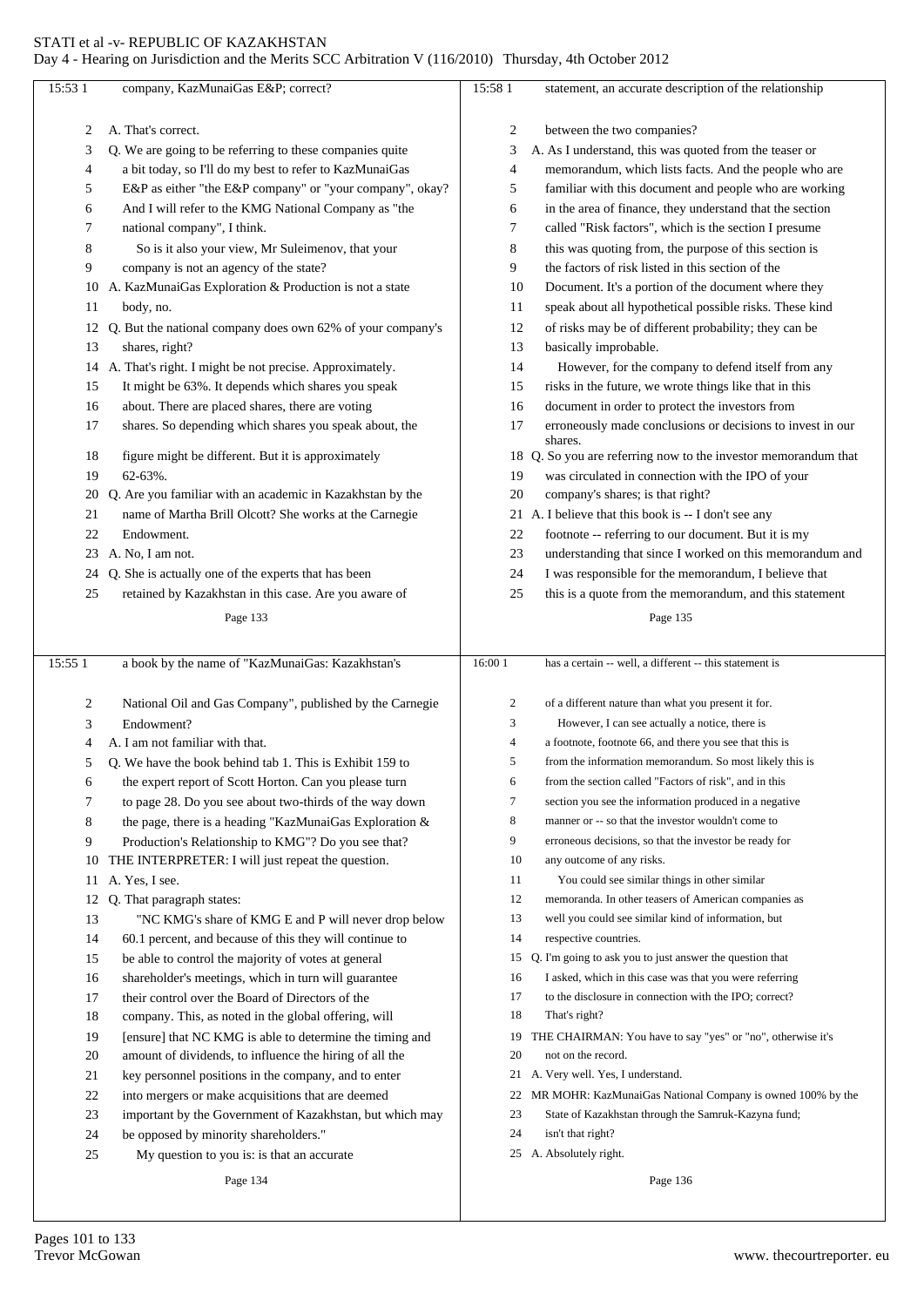| 1 Q. And would you agree that the relationship between the                                                    | 16:06 1 Q. It seems to me that that would give your company                                                                  |
|---------------------------------------------------------------------------------------------------------------|------------------------------------------------------------------------------------------------------------------------------|
| national company and the government is a very close one?                                                      | 2                                                                                                                            |
| 2                                                                                                             | a competitive advantage in acquiring subsoil rights                                                                          |
| A. Between the national company and the government?                                                           | 3                                                                                                                            |
| 3                                                                                                             | because you wouldn't need to be the highest bidder in                                                                        |
| 4                                                                                                             | 4                                                                                                                            |
| Q. Yes.                                                                                                       | a tender offer in order to enquire those rights; you                                                                         |
| 5                                                                                                             | 5                                                                                                                            |
| Why don't we turn to page 3 of the book that's in                                                             | could actually wait to see what happens in the tender                                                                        |
| 6                                                                                                             | 6                                                                                                                            |
| front of you? For the record, this book was published                                                         | offer process, and then after the bidding is done, if                                                                        |
| 7                                                                                                             | 7                                                                                                                            |
| in March 2007. Do you see in the second full paragraph                                                        | you like where the highest bid is, you could just                                                                            |
| 8                                                                                                             | 8                                                                                                                            |
| of page 3 it says:                                                                                            | acquire the company through the preemptive right.                                                                            |
| 9                                                                                                             | 9                                                                                                                            |
| "For now the relationship between KMG and the                                                                 | Do you agree with that?                                                                                                      |
| government of Kazakhstan is a very close one, as is the                                                       | A. Yes, we could do so.                                                                                                      |
| 10                                                                                                            | 10                                                                                                                           |
| relationship between the family of the president of                                                           | Q. Turn with me to page 30 of the book in front of you. In                                                                   |
| 11                                                                                                            | 11                                                                                                                           |
| Kazakhstan, Nursultan Nazarbayev, and the country's oil                                                       | the first full paragraph, the first sentence describes                                                                       |
| 12                                                                                                            | 12                                                                                                                           |
| 13                                                                                                            | 13                                                                                                                           |
| industry."                                                                                                    | what we just talked about. The second sentence in that                                                                       |
| 14                                                                                                            | 14                                                                                                                           |
| Is that an accurate statement?                                                                                | paragraph says:                                                                                                              |
| 15                                                                                                            | 15                                                                                                                           |
| A. I don't think this is a good comparison. It is                                                             | "The service agreement also gives KMG E and P the                                                                            |
| 16                                                                                                            | right to request [National Company] KMG [to] exercise                                                                        |
| incorrect.                                                                                                    | 16                                                                                                                           |
| 17                                                                                                            | its rights to enter into direct negotiations for                                                                             |
| Q. You don't believe that the relationship between the                                                        | 17                                                                                                                           |
| 18                                                                                                            | 18                                                                                                                           |
| KazMunaiGas National Company and the government is                                                            | exploration and production contracts for any unlicensed                                                                      |
| 19                                                                                                            | 19                                                                                                                           |
| a close relationship?                                                                                         | oil and gas acreage in Kazakhstan, without engaging in                                                                       |
| A. This relationship is built on current legislation and                                                      | 20                                                                                                                           |
| 20                                                                                                            | a tender process, and the right to acquire oil and gas                                                                       |
| 21                                                                                                            | 21                                                                                                                           |
| governed by the corporate law and current relations,                                                          | exploration contracts for such acreage."                                                                                     |
| 22                                                                                                            | $22\,$                                                                                                                       |
| current legislation.                                                                                          | Do you see that?                                                                                                             |
| Q. Kazakhstan has a preemptive right to acquire subsoil                                                       | A. I agree. But what I need to clarify: that this only                                                                       |
| 23                                                                                                            | 23                                                                                                                           |
| rights or shares in a subsoil user upon the existing                                                          | concerns the land surface of Kazakhstan. This is                                                                             |
| 24                                                                                                            | 24                                                                                                                           |
| subsoil user's transfer of those rights or shares; you                                                        | 25                                                                                                                           |
| 25                                                                                                            | limited to land surface.                                                                                                     |
| Page 137                                                                                                      | Page 139                                                                                                                     |
| 16:04 1 are aware of that, aren't you?                                                                        | 16:08 1 Q. It's limited to onshore as opposed to offshore projects;                                                          |
| A. Yes, I am aware, of course.                                                                                | 2                                                                                                                            |
| 2                                                                                                             | is that what you are saying?                                                                                                 |
| Q. When the state exercises that right, it typically does                                                     | A. That's right.                                                                                                             |
| 3                                                                                                             | 3                                                                                                                            |
| so through the KMG National Company, doesn't it?                                                              | Q. So if, for example, the Tabyl block that was part of the                                                                  |
| 4                                                                                                             | 4                                                                                                                            |
| A. According to the legislation, the preemptive right to                                                      | Project Zenith tender offer, at least during the early                                                                       |
| 5                                                                                                             | 5                                                                                                                            |
| 6                                                                                                             | 6                                                                                                                            |
| which the state is -- the preemptive right belongs to                                                         | part of 2009, was not under subsoil contract, then                                                                           |
| the national company, as well as to the national fund,                                                        | KazMunaiGas National Company or KazMunaiGas Exploration                                                                      |
| 7                                                                                                             | 7                                                                                                                            |
| 8                                                                                                             | 8                                                                                                                            |
| Blagosostoyanie Samruk-Kazyna, and this right is executed by                                                  | & Production Company would have been able to negotiate                                                                       |
| means of                                                                                                      | 9<br>directly with the government to acquire that interest                                                                   |
| 9                                                                                                             | 10                                                                                                                           |
| a decision of an interdepartmental commission at the                                                          | without having any competition from other bidders. Is                                                                        |
| 10                                                                                                            | that accurate?                                                                                                               |
| Ministry of Oil and Gas.                                                                                      | 11                                                                                                                           |
| Q. Are you familiar with the services agreement that<br>11                                                    | 12 A. I'm afraid I missed the beginning of your question. You                                                                |
| 12                                                                                                            | 13                                                                                                                           |
| governs the relationship between KazMunaiGas EP and the                                                       | say that if Tabyl block was not owned by anyone? What                                                                        |
| 13                                                                                                            | 14                                                                                                                           |
| national company?                                                                                             | do you mean?                                                                                                                 |
| A. Between Exploration & Production and national company,                                                     | Q. If the Tabyl block, for instance, had not been subject                                                                    |
| 14                                                                                                            | 15                                                                                                                           |
| 15                                                                                                            | to a subsoil contract, then the right that we just                                                                           |
| yes, I am aware.                                                                                              | 16                                                                                                                           |
| Q. And that services agreement gives the exploration and                                                      | 17                                                                                                                           |
| 16                                                                                                            | talked about would allow your company or the national                                                                        |
| 17                                                                                                            | 18                                                                                                                           |
| production company, your company, the right to request                                                        | company to negotiate for a block like that directly with                                                                     |
| 18                                                                                                            | 19                                                                                                                           |
| is that the state exercise its preemptive rights on                                                           | the government, without having to go through a tender                                                                        |
| 19                                                                                                            |                                                                                                                              |
| behalf of your company; isn't that right?<br>A. That's absolutely right. These terms are also stated in<br>20 | 20<br>process or compete with any other bidders, right?<br>A. If Tabyl block were not licensed, and if our company was<br>21 |
| 21                                                                                                            | 22                                                                                                                           |
| our memorandum and this is an open information.                                                               | interested, then yes.                                                                                                        |
| 22                                                                                                            | 23                                                                                                                           |
| Q. In fact, that's something that your company touts in its                                                   | Q. Okay. In paragraph 2.2 of your witness statement you                                                                      |
| 23                                                                                                            | 24                                                                                                                           |
| investor materials on its website as a competitive                                                            | state that:                                                                                                                  |
| 24                                                                                                            | $25\,$                                                                                                                       |
| advantage, isn't it?                                                                                          | "Mr Timur Kulibayev was never part of the management                                                                         |
| A. Absolutely right.<br>25                                                                                    |                                                                                                                              |
|                                                                                                               | Page 140                                                                                                                     |
|                                                                                                               |                                                                                                                              |
| Page 138                                                                                                      |                                                                                                                              |

 $\overline{a}$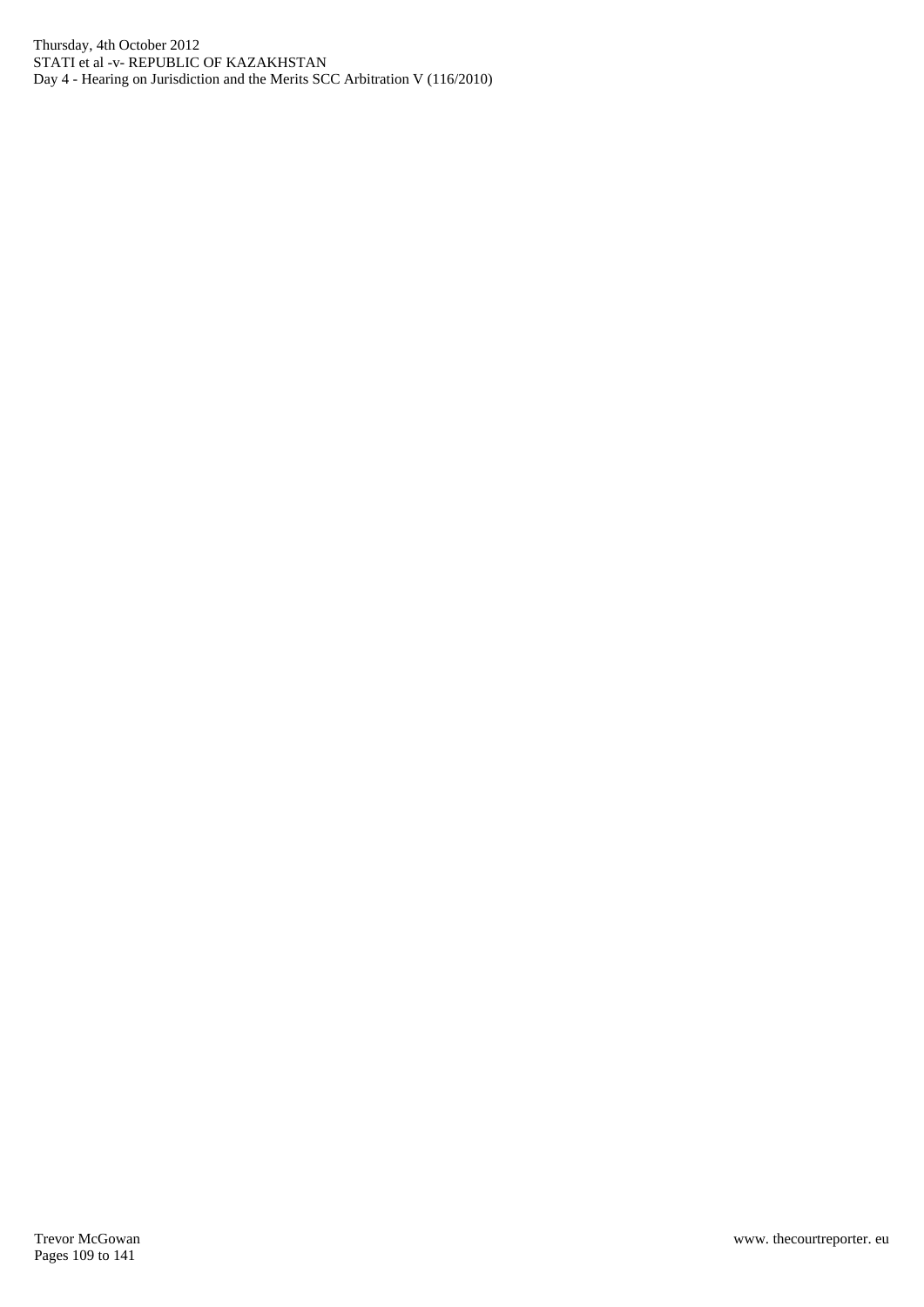# Thursday, 4th October 2012 STATI et al -v- REPUBLIC OF KAZAKHSTAN

|                               | Day 4 - Hearing on Jurisdiction and the Merits SCC Arbitration V (116/2010) |         |          |                    |                                                                                                           |
|-------------------------------|-----------------------------------------------------------------------------|---------|----------|--------------------|-----------------------------------------------------------------------------------------------------------|
| $16:10 \quad 1$<br>$\ldots$ " | of [KazMunaiGas Exploration & Production]                                   |         | 16:15    | $\!1$              | "Earlier in 2008 and 2009, we informed<br>[KazMunaiGas]                                                   |
|                               | Is that correct?<br>2                                                       |         | 2        |                    | National Company] about our participation in the tender                                                   |
| 3                             | A. That's correct.                                                          |         | 3        |                    | for the purchase of [the companies], but we did not                                                       |
| 4                             | Q. Do you know Mr Kulibayev?                                                |         | 4        |                    | receive any support from [the national company]."                                                         |
| 5                             | A. No, not personally.                                                      |         | 5        |                    | So you in fact did have communications with the                                                           |
|                               | Q. Are you generally familiar with his role within<br>6                     |         | 6        |                    | national company about your participation in this tender                                                  |
| 7                             | KazMunaiGas during the time period we are talking about,                    |         | 7        |                    | offer in 2008; correct?                                                                                   |
|                               | 2008/2009?<br>8                                                             |         | 8        |                    | A. Yes. As a rule, we have in our company the procedure of                                                |
|                               | A. I may be mistaken, but my recollection is he was<br>9                    |         | 9        |                    | obtaining agreement from the strategic committee                                                          |
| 10                            | a chairman of the board of KazMunaiGas, of the national                     |         | 10       |                    | attached to the board of directors, agreement to any                                                      |
| 11                            | company.                                                                    |         | 11       |                    | strategic initiatives, and this committee takes up any                                                    |
| 12                            | Q. Let's look at page 20 of tab 1 in front of you. Again,                   |         | 12       |                    | major decisions before we start looking more carefully                                                    |
| 13                            | this is Exhibit 159 to Scott Horton's report. Under the                     |         | 13       |                    | into potential objects of acquisition. That is, we                                                        |
| 14                            | heading "Organisational Structure of the Company", in                       |         | 14       |                    | inform the board of directors, and in particular the                                                      |
| 15                            | this report Ms Olcott states:                                               |         | 15       |                    | committee for strategies. And a member of the board of                                                    |
| 16                            | "The supervision of KMG is exercised by a five                              |         | 16       |                    | directors from KazMunaiGas is a member of the strategic                                                   |
| 17                            | person board of directors, which is headed by                               |         | 17       | committee.         |                                                                                                           |
| 18                            | Timur Kulibayev, President Nazarbayev's son-in-law, who                     |         | 18       |                    | Q. Look with me at paragraph 2.8 of your witness statement.                                               |
| 19                            | holds this post simultaneously with that of                                 |         | 19       |                    | In the second sentence you state:                                                                         |
| 20                            | Vice-Chairman of the 'Samruk' holding company."                             |         | 20       |                    | "I should explain that indicative pricing in                                                              |
| 21                            | And then a couple of sentences further down it says:                        |         | 21       |                    | a transaction is really no guide at all to fair market                                                    |
| $22\,$                        | "His presence likely serves as a way to protect the                         |         | $22\,$   |                    |                                                                                                           |
|                               |                                                                             |         | 23       |                    | value or even just the market price."                                                                     |
| 23                            | interest of the Kazakh president and his family. More                       |         |          |                    | So in your view the indicative offer in a two-phase                                                       |
| 24                            | than anything else, it helps [ensure] that Kulibayev is                     |         | 24       |                    | bidding process could actually be higher than the fair                                                    |
| 25                            | able to preserve and expand his own political position,<br>Page 141         |         | 25       |                    | market value of the assets you are bidding for; is that<br>Page 143                                       |
| $16:12 \quad 1$               | increasing his likelihood of being the next president of                    | 16:17 1 |          | right?             |                                                                                                           |
|                               | Kazakhstan."<br>2                                                           |         | 2        | A. Yes, it may be. |                                                                                                           |
|                               | 3<br>In your view, is that an accurate statement of                         |         | 3        |                    | Q. And is the inverse also true: that the fair market value                                               |
| 4                             | Mr Kulibayev's role and his relationship to KazMunaiGas?                    |         | 4        |                    | could be higher than the indicative offer that a company                                                  |
| 5                             | A. Well, the fact that he was at that moment -- and                         |         | 5        |                    | gives in a two-phase bidding process?                                                                     |
|                               | probably still is -- the son-in-law, this is something<br>6                 |         | 6        |                    | A. Yes, of course: it may be both higher or lower.                                                        |
|                               | 7<br>that is written about. I haven't seen the document                     |         | 7        |                    | Q. In the next paragraph, 2.9, you note that --                                                           |
|                               | 8<br>about it. But as far as I understand, he is the                        |         | 8        |                    | THE INTERPRETER: I'm sorry, sir, the interpreter didn't                                                   |
| 9                             | son-in-law of the President, and he is the husband of                       |         | 9        | hear what          |                                                                                                           |
| 10                            | the President's daughter, Dinara. He also was, prior to                     |         | 10       |                    | A. The indicative price may be both lower or higher,                                                      |
| 11                            | heading the board of directors of KazMunaiGas, prior to                     |         | 11       |                    | because it is not the market price.                                                                       |
| 12                            | that he had led [KazTransOil].                                              |         | 12<br>13 |                    | Q. In the next paragraph, 2.9, you note that individual<br>bidding strategy can affect how a company sets |
| 13                            | As for the conclusions why he is there and what are                         |         | 14       |                    | an indicative offer, and in the second sentence you                                                       |
| 14                            | the consequences, this is a personal opinion of the                         |         | 15       |                    | state that a bidder may bid relatively high in its                                                        |

- 15 author of this, and I frankly don't know, and I wouldn't 16 agree with this.
- 17 Q. You also say in that paragraph 2.2 that your company:
- 18 "... never received [any] instructions from
- 19 Mr Kulibayev with regard to the assessment and ...
- 20 purchase of KPM and TNG."
- 21 Did your company consult with anyone at the national
- 22 company regarding that potential purchase?
- 23 A. At what stage do you mean?
- 24 Q. Well, in paragraph 2.31 of your witness statement you
- 25 state:

Page 142

## tee. with me at paragraph 2.8 of your witness statement. econd sentence you state: uld explain that indicative pricing in ction is really no guide at all to fair market even just the market price." your view the indicative offer in a two-phase process could actually be higher than the fair

- may be.
- the inverse also true: that the fair market value
- e higher than the indicative offer that a company a two-phase bidding process?
- course: it may be both higher or lower.
- ext paragraph, 2.9, you note that --
- RERETER: I'm sorry, sir, the interpreter didn't
- iat ...
- licative price may be both lower or higher,
- it is not the market price.
- next paragraph, 2.9, you note that individual
- strategy can affect how a company sets
- eative offer, and in the second sentence you
- at a bidder may bid relatively high in its
- 16 indicative offer, and then try to knock the price down
- 17 during due diligence.
- 18 Doesn't that strategy risk wasting a lot of time and
- 19 money in due diligence if the amount that you are
- 20 actually willing to pay doesn't meet the seller's
- 21 expectations?
- 22 A. This depends on the strategy of each potential buyer.
- 23 Someone builds his strategy offering a high price, and
- 24 subsequently reducing this price as a result of some
- 25 supporting data. Someone, on the contrary, might first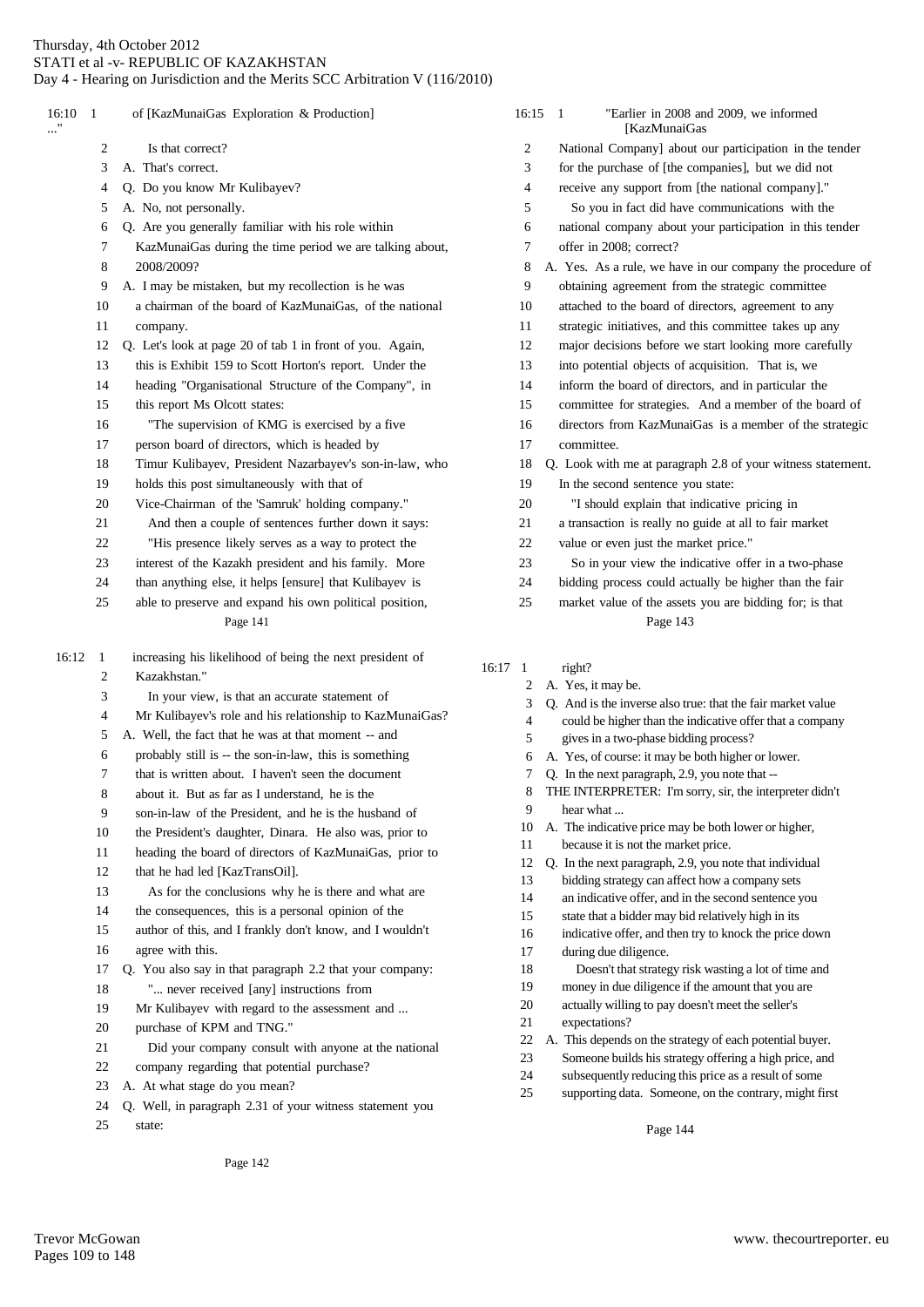#### 16:19 1 declare a lower price, so that the price will not

- 2 [decrease] so much in the second phase.
- Q. Okay. Let's look at your company's indicative offer in
- the first round of Project Zenith. It's behind tab 5.
- It's Exhibit C-19. On page 2, paragraph (c), this
- states that your company's indicative offer was
- US\$754 million on a debt-free and cash-free basis,
- described as the "enterprise value"; correct?
- A. Yes.
- Q. Debt-free, cash-fee basis means that you are essentially
- bidding US\$754 million to buy the assets, the productive
- assets of the company, but you would not be assuming the
- company's cash or assuming the company's debts and
- liabilities; is that right?
- A. This means that we do not take into account -- in this
- case we don't take into account the effect of the
- balance sheet of the two companies. They may have
- considerable debts, there may be considerable risks,
- liabilities; or, on the contrary, there might be large
- assets at the accounts. If the cash, for example, is
- greater, the cash assets are greater than the risks and
- liabilities, the price would increase; or if we have the
- opposite situation, that the debts are greater than the
- available cash, the price would decrease.
- Q. I think I understand, but let me just confirm.

### Page 145

| 16:22 1 | The US\$754 million offer essentially reflects the          | 16:27 1 |                |  |
|---------|-------------------------------------------------------------|---------|----------------|--|
| 2       | valuation for just the assets, and without the cash         |         | 2              |  |
| 3       | assets; is that a fair description of what's meant by       |         | 3              |  |
| 4       | debt-free, cash-free?                                       |         | $\overline{4}$ |  |
| 5       | A. This is the valuation of the assets as such if we, for   |         | 5              |  |
| 6       | example, bought not the shares but, let's say,              |         | 6              |  |
| 7       | a contract for subsoil use; or, for example, in             |         | 7              |  |
| 8       | particular the plant, the unfinished plant. But here        |         | 8              |  |
| 9       | one should add also that there are many other items here    |         | 9              |  |
| 10      | and these are also conditions for the indicative offer.     |         | 10             |  |
| 11      | Q. Now, in section (d), the indicative offer broke down the |         | 11             |  |
| 12      | valuation as US\$100 million for the Borankol field,        |         | 12             |  |
| 13      | US\$455 million for the Tolkyn field and US\$199 million    |         | 13             |  |
| 14      | for the LPG plant. Is that accurate?                        |         | 14             |  |
| 15      | A. Yes, quite right.                                        |         | 15             |  |
| 16      | Q. So this offer did not include TNG's exploration rights   |         | 16             |  |
| 17      | in the Tabyl block; correct?                                |         | 17             |  |
| 18      | A. Yes, that's quite right. This was the condition set      |         | 18             |  |
| 19      | forth by the sellers.                                       |         | 19             |  |
| 20      | Q. And then in the next section, section (e), that          |         | 20             |  |
| 21      | indicates that KazMunaiGas EP, your company, intended to    |         | 21             |  |

- pay for this transaction using its own assets, without
- resort to seeking financing from third parties. Was
- 24 that the intent at the time?
- A. Yes. The company had only completed its IPO and raised

Page 146

- 16:25 1 more than \$2 billion, so we had such capacity. Q. Look with me at paragraph 2.11 of your witness
	- statement. You talked about this some in your direct
	- examination: that you did not receive a response to your
	- indicative offer right away. And then about halfway
	- through this paragraph you say:
	- "In addition, by October 2008, the oil price had
	- practically halved in comparison to summer 2008. KMG EP
	- was therefore not entirely unhappy with the fact that
	- the process was not going ahead because in their offer,
	- the price forecasts for oil and gas were at higher
	- levels."
	- Can you tell me what you meant by that?
	- A. I don't know how much you remember, but back in 2008 the
	- oil prices were at a historical maximum of \$140
	- 16 per barrel, and there were forecasts by Goldman Sachs,
	- for example, that it would reach \$200. Therefore no one
	- knew at that time how far the prices would rise or go
	- down. It was fairly difficult to make a price forecast
	- in order to build a financial model for a period of
	- 21 10-15-20 years.
	- When this process was taking place, as you remember,
	- the financial crisis occurred, the Lehman Brothers
	- bankruptcy. The oil prices plummeted by losing several
	- percentage points every day. No one knew how long it

#### Page 147

| 16:271 | would go and what levels would be eventually reached.    |
|--------|----------------------------------------------------------|
| 2      | Many companies therefore were simply shocked; not only   |
| 3      | oil companies but even financial, law firms, all         |
| 4      | companies actually.                                      |
| 5      | Q. Okay. So, if I understand correctly, what you are     |
| 6      | saying is that because oil prices had dropped since the  |
| 7      | summer of 2008, you really weren't disappointed that the |
| 8      | process for this transaction wasn't going forward?       |
| 9      | A. Yes. If we had bought at the prices we initially      |
| 10     | planned, we would have definitely made a bad investment, |
| 11     | since no one knew how low the prices would go and how    |
| 12     | long the situation would continue. If we had done this   |
| 13     | purchase, it would be a bad investment.                  |
| 14     | But since the entire process had stopped, in             |
| 15     | principle we were not disappointed. We of course could   |
| 16     | understand the sellers, because they were also unaware   |
| 17     | of how long the prices would keep at the lower levels.   |
| 18     | So everything was understandable in principle.           |
| 19     | Q. Prices continued to drop after October 2008,          |
| 20     | didn't they?                                             |
| 21     | A. Yes, that's quite right.                              |
| 22     | Q. In the next paragraph, in paragraph 2.12, you state   |
| 23     | that:                                                    |
| 24     | "In February 2009 [your company] contacted               |

Renaissance Capital to enquire whether the sellers were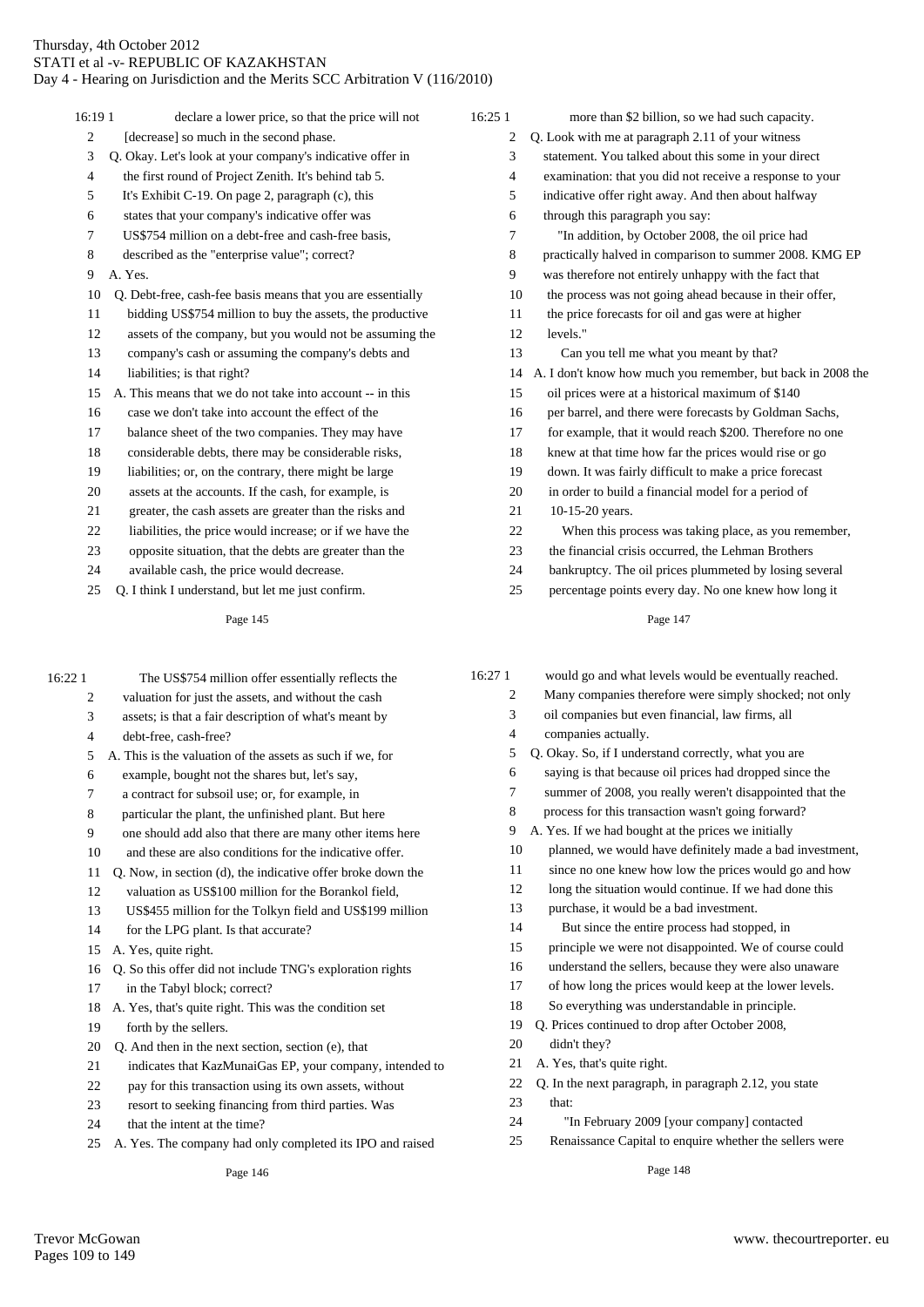| 16:29 1 still interested in disposing of the companies."                        | But as a rule there are two independent directors -2 I don't remember who exactly                                 |
|---------------------------------------------------------------------------------|-------------------------------------------------------------------------------------------------------------------|
| $\overline{c}$<br>Who suggested that idea of contacting                         | it was at that time, but -3 and one person from KazMunaiGas.                                                      |
| Renaissance Capital in February 2009?                                           | Q. You don't remember who the KazMunaiGas representative                                                          |
| 3                                                                               | 4                                                                                                                 |
| A. I think it was me.                                                           | was, the non-independent director on that committee?                                                              |
| 4                                                                               | 5                                                                                                                 |
| Q. If you had not been interested in pursuing the                               | A. I think it was the managing director of KazMunaiGas,                                                           |
| 5                                                                               | 6                                                                                                                 |
| transaction in October 2008 because of the decline of                           | Askar Balzhanov, but I may be mistaken; also a member of                                                          |
| 6                                                                               | 7                                                                                                                 |
| prices, why were you interested again in February 2009,                         | 8                                                                                                                 |
| 7                                                                               | the board of directors.                                                                                           |
| when prices had continued to go down?                                           | Q. In paragraph 2.12 you state that your company, on                                                              |
| 8                                                                               | 9                                                                                                                 |
| A. Our situation was unique in a sense, because our company                     | 10                                                                                                                |
| 9                                                                               | 24th March 2009:                                                                                                  |
| possessed considerable monetary assets, received after                          | 11                                                                                                                |
| 10                                                                              | " received an invitation from Renaissance to                                                                      |
| the IPO. And 2007 and 2008 were also very good years                            | participate in the second stage of the tender  "                                                                  |
| 11                                                                              | 12                                                                                                                |
| for us: we had about \$4 billion on our balance sheet                           | 13                                                                                                                |
| 12                                                                              | Was that invitation communicated in writing or                                                                    |
| available for investments. And if everything is                                 | 14                                                                                                                |
| 13                                                                              | orally?                                                                                                           |
| falling, it's a good time for acquisitions; that's                              | A. I think it was through email.                                                                                  |
| 14                                                                              | 15                                                                                                                |
| a normal situation.                                                             | Q. And then in paragraph 2.15 you state that after viewing                                                        |
| 15                                                                              | 16                                                                                                                |
| We looked at other assets and bought them. Because                              | the companies' data room, you concluded that the                                                                  |
| 16                                                                              | 17                                                                                                                |
| all the companies at that time found themselves in                              | 18                                                                                                                |
| 17                                                                              | companies had a negative worth, and you testified about                                                           |
| a fairly difficult situation: they had to comply with                           | this earlier.                                                                                                     |
| 18                                                                              | 19                                                                                                                |
| 19                                                                              | 20                                                                                                                |
| their obligations, which actually each company has, but                         | Negative by how much? What was your valuation in                                                                  |
| practically all of them suffered because of lack of cash                        | the spring of 2009?                                                                                               |
| 20                                                                              | 21                                                                                                                |
| at that time. And for us, as an oil company, it would                           | A. I don't remember specific figures, but it was below                                                            |
| 21                                                                              | 22                                                                                                                |
| 22                                                                              | 23                                                                                                                |
| be wrong to miss such a commercial opportunity not to                           | zero: minus 50 or minus 100 million, something like                                                               |
| 23                                                                              | 24                                                                                                                |
| buy assets.                                                                     | that.                                                                                                             |
| 24                                                                              | 25                                                                                                                |
| We looked at assets not only in Kazakhstan but                                  | Q. I take it that in this valuation you are referring to                                                          |
| 25<br>abroad as well.                                                           | Page 151                                                                                                          |
| Page 149                                                                        |                                                                                                                   |
|                                                                                 |                                                                                                                   |
| 16:32 1 Q. Had you heard, prior to your decision to recontact<br>$\overline{c}$ | the value of the company's assets minus its liabilities.<br>2<br>So this is a different valuation metric than the |
| Renaissance Capital in February 2009, that the sellers<br>3                     | 3                                                                                                                 |
| had decided to re-initiate the process and were in                              | cash-free, debt-free valuation we talked about earlier,                                                           |
| discussion with other oil companies?                                            | 4                                                                                                                 |
| 4                                                                               | right?                                                                                                            |
| A. No, I hadn't heard.                                                          | A. In addition to the debt and cash there are also risks                                                          |
| 5                                                                               | 5                                                                                                                 |
| Q. What was Renaissance Capital's response when you                             | linked to the activities of the company, which are not                                                            |
| 6                                                                               | 6                                                                                                                 |
| 7                                                                               | 7                                                                                                                 |
| contacted Renaissance in February?                                              | entered into the balance sheet but were discovered in                                                             |
| 8                                                                               | 8                                                                                                                 |
| A. They asked us to wait while they contacted the sellers                       | the due diligence process. They were identified and                                                               |
| and would discuss our proposal with them.                                       | 9                                                                                                                 |
| 9                                                                               | evaluated, with the assistance of our consultants, in                                                             |
| Q. Did you consult with anyone of the national company                          | 10                                                                                                                |
| 10                                                                              | monetary terms.                                                                                                   |
| about that decision to recontact Renaissance Capital in                         | Q. I see. Well, I want to make sure I understand what                                                             |
| 11                                                                              | 11                                                                                                                |
| 12                                                                              | 12                                                                                                                |
| February 2009?                                                                  | debts were included in the liability side of that                                                                 |
| A. No, I didn't.                                                                | 13                                                                                                                |
| 13                                                                              | valuation. Let's look at some of the different debts                                                              |
| Q. I should have asked you this earlier, but when you did                       | 14                                                                                                                |
| 14                                                                              | that you reference in your witness statement.                                                                     |
| interact with the national company regarding the                                | 15                                                                                                                |
| 15                                                                              | In paragraph 2.17 you reference \$531.1 million of                                                                |
| Project Zenith process, who was it at the company that                          | 16                                                                                                                |
| 16                                                                              | total debt on Tristan Oil notes. Was that included in                                                             |
| 17                                                                              | 17                                                                                                                |
| was your primary point of contact?                                              | the liability side of the negative valuation?                                                                     |
| A. I think I mentioned that it's not one person, but we                         | A. Yes, of course, and not only these figures.                                                                    |
| 18                                                                              | 18                                                                                                                |
| have a strategic committee at the board of directors                            | Q. So other debts that you discovered during the due                                                              |
| 19                                                                              | 19                                                                                                                |
| 20                                                                              | 20                                                                                                                |
| which comprises several persons, including our                                  | diligence process were included in the liability side of                                                          |
| 21                                                                              | 21                                                                                                                |
| independent directors.                                                          | that valuation; is that what you are testifying?                                                                  |
| Q. Who was on the strategic committee of the board of                           | 22                                                                                                                |
| 22                                                                              | A. Absolutely right.                                                                                              |
| 23                                                                              | 23                                                                                                                |
| directors at that time, 2008/2009, of the national                              | Q. Maybe we will see some of those in section 2.23 of your                                                        |
| company?                                                                        | $24\,$                                                                                                            |
| 24                                                                              | witness statement. You reference there, in 2.23(a):                                                               |
| A. I don't remember. I don't remember now specifically.                         | 25                                                                                                                |
| 25                                                                              | "A USD 1 billion claim by the Financial Police                                                                    |
| Page 150                                                                        | Page 152                                                                                                          |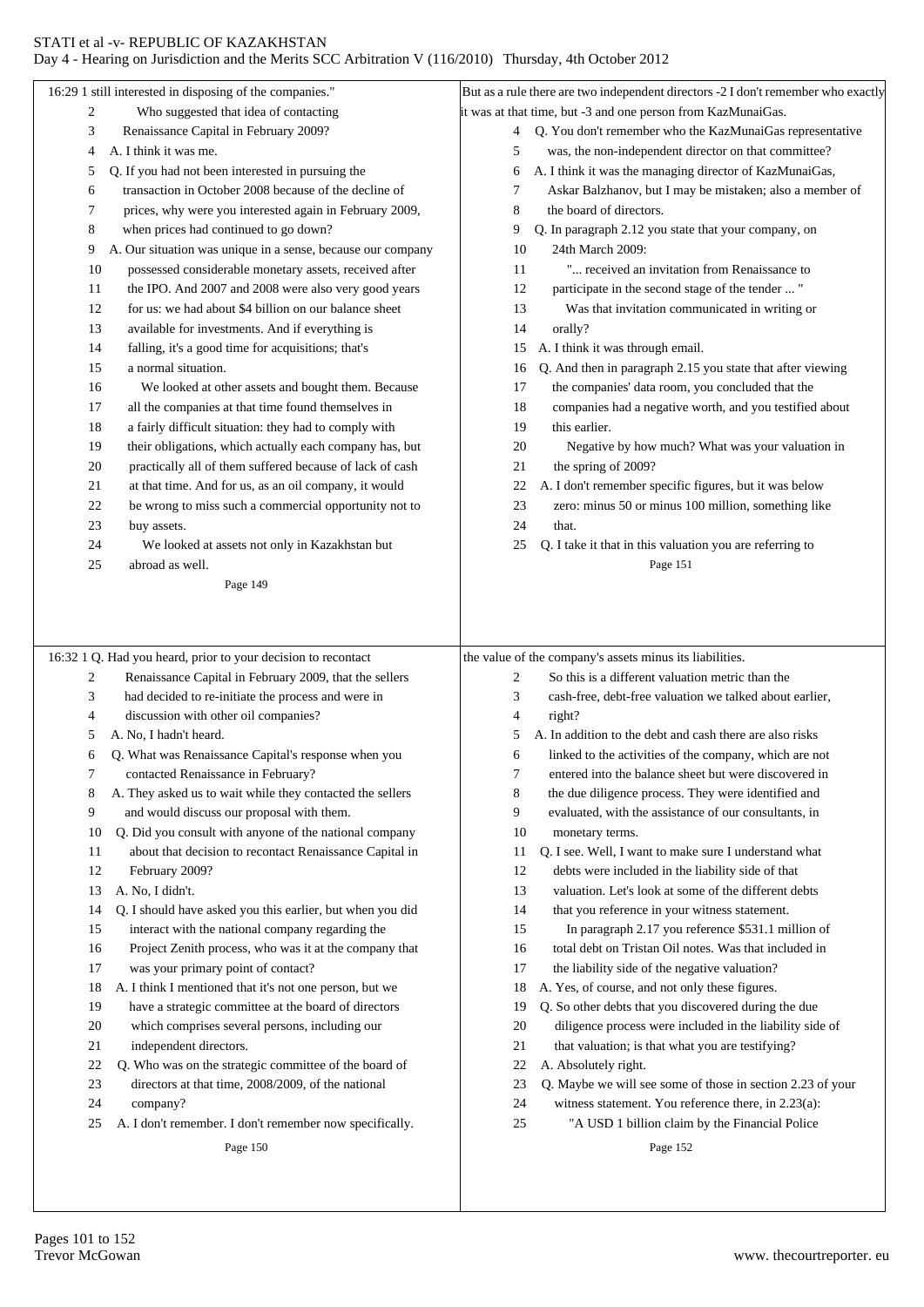| 16:39 1 | regarding the unlicensed operation of main oil and gas     | 16:43 1        | A. Yes, we were aware of the fact, but we were not aware of |
|---------|------------------------------------------------------------|----------------|-------------------------------------------------------------|
| 2       | pipelines "                                                | 2              | the details of these deeds, of the deeds containing         |
| 3       | Was that claim included in the liabilities side of         | 3              | quite significant obligations of the two companies, KPM     |
| 4       | that valuation?                                            | $\overline{4}$ | and TNG, on top of the information produced here.           |
| 5       | A. Absolutely.                                             | 5              | Q. If you look two paragraphs down, it says:                |
| 6       | Q. What about the "USD 87 million claim for additional tax | 6              | "Potential buyers should carefully read 'Indenture'         |
| 7       | payments" in 2.23(b): was that included in the             | 7              | sub-section on p. 67 in order to understand the             |
| 8       | liabilities side of that negative valuation?               | 8              | implications of an acquisition of the Assets under the      |
| 9       | A. Yes, it was.                                            | 9              | Indenture."                                                 |
| 10      | Q. What about the "USD 29 million claim for payments of    | 10             | I assume you would have read that before making the         |
| 11      | export duties" referenced in part (c): was that included   | 11             | indicative offer, so let's turn to page 67.                 |
| 12      | on the liabilities side of the balance sheet valuation     | 12             | Page 67 provides some information about the amounts         |
| 13      | that turned out to be negative in the spring of 2009?      | 13             | of the debts pursuant to the Tristan loan and the           |
| 14      | A. Yes, of course.                                         | 14             | interest rate and the maturity of the debts under           |
| 15      | Q. Is the same also true for the items referenced in       | 15             | table 45; you see that, right?                              |
| 16      | paragraph 2.23(d) and (e): the "USD 95 million loan        | 16             | A. Yes, I see.                                              |
| 17      | obtained by an affiliate company Montvale" and the         | 17             | Q. And then in the last paragraph of the page it states     |
| 18      | "USD 60 million loan obtained by the affiliated company    | 18             | that:                                                       |
| 19      | Laren"?                                                    | 19             | " under the Indenture, any sale of all or                   |
| 20      | A. That's right, both.                                     | 20             | substantially all of the properties or assets of KPM or     |
| 21      | Q. Let's go back to paragraph 2.16. You state in this      | 21             | TNG, or any  sale of more than 50% of the voting            |
| 22      | paragraph:                                                 | 22             | stock of KPM and TNG, constitutes a 'Change of Contro       |
| 23      | "One of the principal issues that we discovered            | 23             | under the Indenture."                                       |
| 24      | during the due diligence and that we were concerned        | 24             | And it goes ones to say that upon a change of               |
| 25      | about was the security in place between the bond holders   | 25             | control, the indenture requires that each note-holder       |

about was the security in place between the bond holders

## Page 153

16:41 1 and Tristan Oil whereby KPM and TNG were the security for approximately \$430 [million] worth of debt (at that time).'

> You were aware of that from reading the offering memorandum that was distributed in the summer of 2008, weren't you?

- A. Which memorandum do you mean?
- Q. Well, we can look at it. It's Exhibit C-70, and it's behind tab 6 in your binder. This is the offering memorandum that you received in connection with Project Zenith, right?

Turn to page 8, which has a "Transaction summary". If you look three paragraphs down, you will see this states:

"KPM and TNG are guarantors of the [10.5%] Senior Secured Notes due 2012 ... issued under the Indenture among Tristan Oil ... KPM, TNG and Wells Fargo Bank ... as Trustee, dated December 20, 2006 (the 'Indenture')." And it says that:

"There are currently US\$420 million principal amount of Notes outstanding under the Indenture."

So your company was aware of those notes and the fact that KPM and TNG were security for those notes at the time that it made the indicative offer in 2008; correct?

Page 154

 also, right? A. Yes, based on the information produced here.

Q. You state in paragraph 2.18 of your witness statement:

Page 155

16:45 1 would have to repurchase "all or any part of their Notes at a purchase price equal to 100% of the principal of the Notes repurchased plus accrued and unpaid interest." So you were aware of that provision of the indenture at the time that you made the indicative offer in 2008

- "The negative of TNG's and KPM's business was also
- confirmed by the value of the bonds of Tristan Oil on
- 11 the market in 2009."
- Right? And that's because at that time those bonds
- were trading at a discount: they were trading around 25%
- of their original face value. Is that right?
- A. Yes, these notes were in free circulation on the market
- and anyone could go on the website and see the current
- price of those notes. I don't recall exactly, but
- I believe that it was the lowest price at which they
- traded in early 2008 was approximately 18 dollar cents.
- Q. Wouldn't you agree that there are numerous factors that
- can affect the market price of securities that are
- traded on public markets, right?
- A. Yes, I do.
- Q. For example, in paragraph 2.24 you reference that in the
- spring of 2009, during your due diligence, you:

Page 156

Control'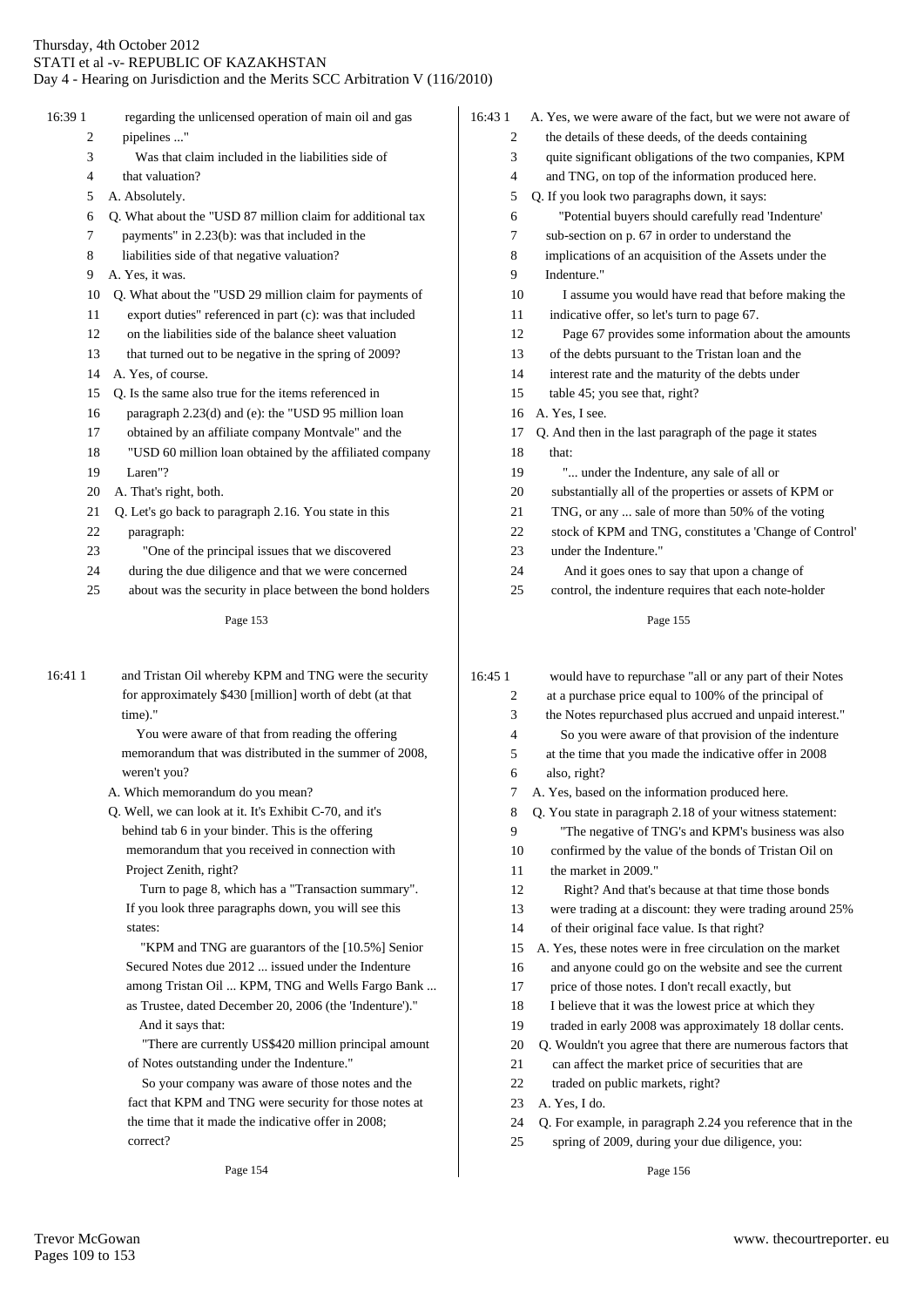|         |    | $\alpha$ and $\alpha$ is a subsequently the metric because the metric $\alpha$ |
|---------|----|--------------------------------------------------------------------------------|
| 16:48 1 |    | " became aware of some questions from the                                      |
|         | 2  | Ministry of Energy and Mineral Resources to the owners                         |
|         | 3  | of TNG and  KPM on the legality of obtaining the                               |
|         | 4  | rights in TNG and KPM.                                                         |
|         | 5  | Was that one of the risks that you factored into                               |
|         | 6  | your analysis of whether to pursue an acquisition of                           |
|         | 7  | those companies?                                                               |
|         | 8  | A. Yes, of course.                                                             |
|         | 9  | Q. So it stands to reason that that's also a risk that                         |
|         | 10 | holders of bonds or purchasers of bonds on the public                          |
|         | 11 | markets might take into consideration, and that might                          |
|         | 12 | affect the value of publicly traded bonds, right?                              |
|         | 13 | A. As you just said, any factors may affect the prices. So                     |
|         | 14 | I cannot deny that any kind of information that became                         |
|         | 15 | public -- or not even public -- any kind of information                        |
|         | 16 | may affect the price or does affect the price.                                 |
|         | 17 | Q. Okay. If you look back at paragraph 2.18, you state in                      |
|         | 18 | the last sentence:                                                             |
|         | 19 | "This relation  "                                                              |
|         | 20 | And I assume that you are referring to the trading                             |
|         | 21 | price of the bonds:                                                            |
|         | 22 | "This relation shows that when it comes to the bond                            |
|         | 23 | market, the real value of the underlying assets and the                        |
|         | 24 | risks associated with the redemption of the proposed                           |

value of the company was indeed very low at that

#### Page 157

#### 16:50 1 moment."

- In fact it could have been factors other than the
- real value of the underlying assets that was affecting
- the price of the bonds at that time, couldn't it? It
- could have been all the other risk factors that you
- identified in your witness statement, right?
- A. I'm afraid I did not understand the question.
- Q. Well, your witness statement seems to suggest that the
- bonds were trading at a discounted price because of the
- real value of the underlying assets. But isn't it
- possible that the reason why the bonds were trading at
- a discounted price was because of all the other kinds of
- risks that you disclosed and described in your witness
- statement that really didn't have anything to do with
- the physical assets of the companies?
- A. Well, I don't know what information was available to the
- owners of the notes, and for what reason they sold the
- notes with such a discount. But since we are speaking
- about something other than assets, about companies which
- have balance sheets and have risks, it is quite likely
- that they had information about the financial status of
- the companies.
- Q. If I understood your education and work background
- correctly, you really don't have a technical background
- in geology or petroleum engineering, right?

Page 158

- 16:52 1 A. I don't have any technical education.
	- Q. You make some statements in paragraphs 2.19, 2.20 and
	- 2.21 that are technical statements about the KPM and TNG
	- fields. I note that you use words like your company:
	- "... had the suspicion that TNG had dramatically
	- sped up ... extraction ... "
	- 7 In 2.21, in the last sentence, you say:
	- "This could have adversely affected the level of
	- recoverable reserves ... "
	- That's really just all based on what you've heard
	- from other people, right?
	- A. That's right. I am not alone in my work in the company;
	- we have a whole team of people working in the department
	- for development, and we have quite a few experienced
	- geologists and explorers and oil experts, and they may
	- 16 give relevant recommendations on the matter. But since
	- I've been working for quite some time as a user of such
	- conclusions, I understand what this is all about, and
	- I can understand the serious nature of one or the other
	- issue.
	- Q. You referenced earlier that in the course of your
	- analysis in the spring of 2009 you engaged some outside
	- consultants to assist you, and I think you mentioned
	- PricewaterhouseCoopers, Squires, Sanders & Dempsey and
	- RBS or Royal Bank of Scotland; correct?

#### Page 159

#### 16:54 1 **A. That's right.**

- Q. And you mentioned another one, but I'm not sure I caught
- the name. Was that SkyBridge Finance?
- A. The name of the company is -- yes, it might be SkyBridge
- Finance. It's a Kazakhstan investment bank. We only
- have three or four such banks, so ...
- Q. Turn with me to tab 10, which is Exhibit R-41. This is
- a letter from Mr A Aubakirov of your company to
- Mr Karimov of the national company, dated
- October 21st 2011; is that right?
- A. Yes. I am looking at the translation of our letter.
- Q. There is a Russian version behind, if you prefer to look
- at that one. Have you seen this letter before today?
- A. Yes, of course.
- Q. On the attachments line on the second page of this
- letter, this indicates that a legal due diligence report
- of 384 pages, a financial and tax due diligence report
- of 182 pages, a presentation on asset assessment as at
- September 2008 of 17 pages, and a presentation on asset
- assessment as at June 31st 2009 of 89 pages will be
- enclosed with this letter, actually sent in electronic
- format.
- Were those documents sent to KazMunaiGas National
- Company?
- A. Yes, of course.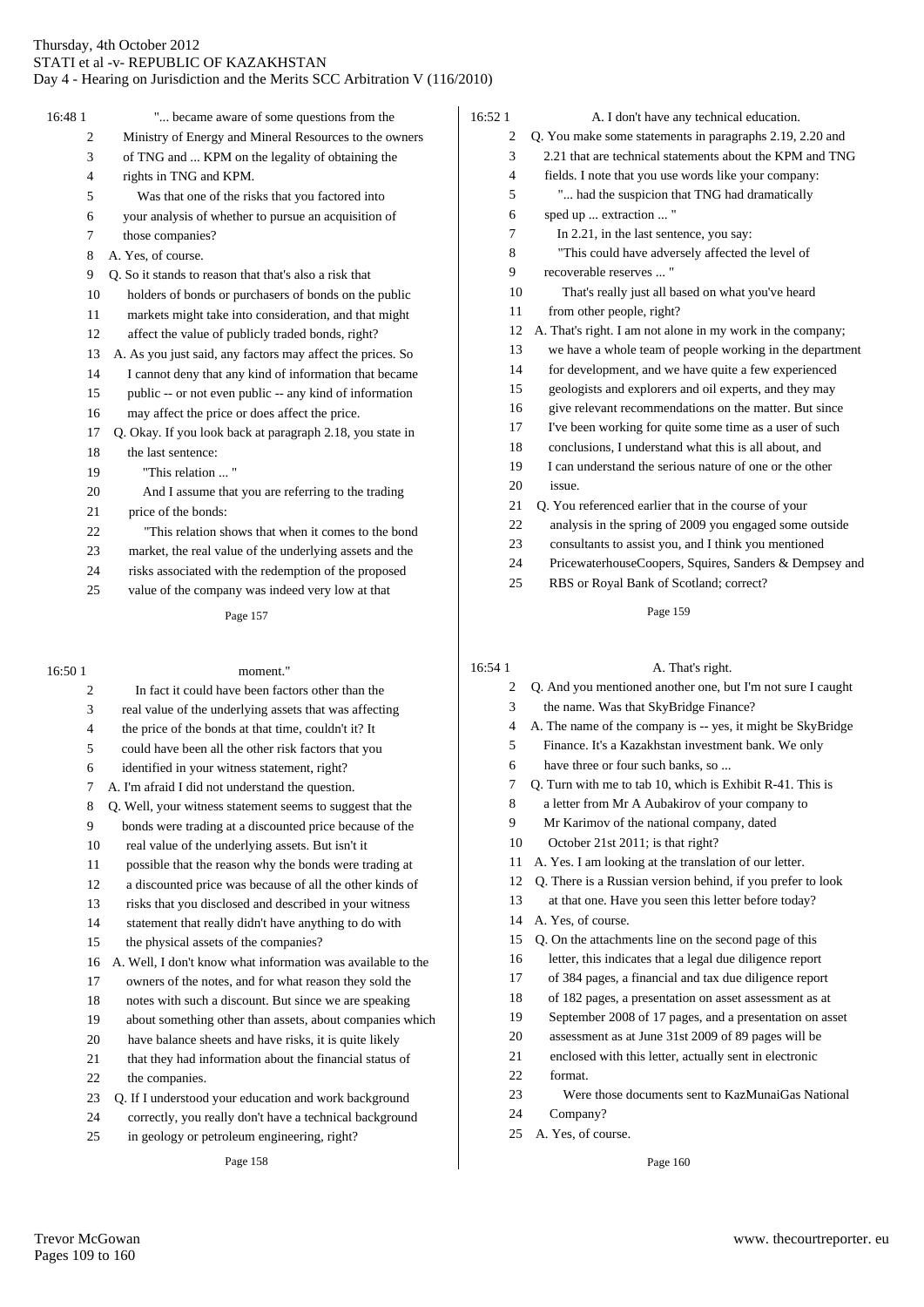| 16:57 1 | Q. Do you know if KazMunaiGas National Company shared those                                      | 17:02 1 | part of recommendations I recall that they recommended                                                           |
|---------|--------------------------------------------------------------------------------------------------|---------|------------------------------------------------------------------------------------------------------------------|
| 2       | documents with the Ministry of Energy and Mineral                                                | 2       | to either verify or they wanted to have some indemnities                                                         |
| 3       | Resources, or any other agencies of the Kazakhstan                                               | 3       | on behalf of the seller in case -- in certain                                                                    |
| 4       | Government?                                                                                      | 4       | situations.                                                                                                      |
| 5       | A. I don't know.                                                                                 | 5       | Q. When do you recall first being contacted by any                                                               |
| 6       | Q. Were you aware that the Tribunal has directed that those                                      | 6       | representatives of the government from the MEMR or the                                                           |
| 7       | documents be produced in this case, and that the                                                 | 7       | Ministry of Oil and Gas regarding this dispute?                                                                  |
| 8       | respondent has declined to produce them on the basis of                                          | 8       | A. As far as I remember, this was after the year 2010;                                                           |
| 9       | confidentiality?                                                                                 | 9       | probably 2011, early in 2011.                                                                                    |
| 10      | A. I don't know that.                                                                            | 10      | Q. And what did the government agency request that you                                                           |
| 11      | Q. For the record, that was an annex to Procedural Order                                         | 11      | provide?                                                                                                         |
| 12      | No. 2 of 3rd February 2012; item 12 in that order.                                               |         | 12 A. We received their request to provide information. The                                                      |
| 13      | What was the conclusion in the presentation on asset                                             | 13      | first request for information was declined. They called                                                          |
| 14      | assessment as at September 2008; do you recall?                                                  | 14      | and asked why.                                                                                                   |
| 15      | A. Well, it was a negative assessment. It was                                                    | 15      | Q. And what did you tell them?                                                                                   |
| 16      | a presentation for us, for our consultants. We looked                                            |         | 16 A. I told them when we received that request we had carried                                                   |
| 17      | through it and decided not to proceed with this project,                                         | 17      | out some work concerning confidentiality, and according                                                          |
| 18      | not to make any offers.                                                                          | 18      | to our confidentiality agreement with KPM and TNG, such                                                          |
| 19      | Q. Am I correct that you are now just referring to the                                           | 19      | reports could not be disclosed until June or July 2011,                                                          |
| 20      | asset assessment as of June 31st 2009?                                                           | 20      | when the confidentiality agreement would expire.                                                                 |
| 21      | A. Yes.                                                                                          | 21      | Q. Were you aware that when my clients' assets in                                                                |
| 22      | Q. I actually had asked what the valuation was in the                                            | 22      | Kazakhstan were seized in the summer of 2010, they were                                                          |
| 23      | presentation on asset assessment as of September 2008.                                           | 23      | put into trust management that was managed by                                                                    |
| 24      | Do you remember the valuation provided in that report?                                           | 24      | KazMunaiGas?                                                                                                     |
|         | 25 A. Yes, I do remember. The assessment was according to our                                    |         | 25 A. Maybe there was something not exact with the                                                               |
|         | Page 161                                                                                         |         | Page 163                                                                                                         |
|         |                                                                                                  |         |                                                                                                                  |
|         |                                                                                                  |         |                                                                                                                  |
| 16:59 1 | indicative offer.                                                                                | 17:06 1 | translation. Could you repeat the question, please?                                                              |
| 2       |                                                                                                  | 2       |                                                                                                                  |
| 3       | Q. Which outside consultant prepared that report?<br>A. Are you speaking about the presentation? | 3       | Q. Yes. Were you aware -- are you aware -- that in the<br>summer of 2010, when my clients' assets were seized by |
| 4       | Q. Yes, the September 2008 presentation.                                                         | 4       | the Government of Kazakhstan, they were put under the                                                            |
| 5       | A. It was our own presentation and our own assessment of                                         | 5       | control of KazMunaiGas or a subsidiary of KazMunaiGas?                                                           |
| 6       | our company.                                                                                     | 6       | Are you familiar with that?                                                                                      |
| 7       | Q. I take it the legal due diligence report was prepared by                                      | 7       | A. I've heard about this. I've heard such information.                                                           |
| 8       | Squire, Sanders & Dempsey?                                                                       | 8       | Q. Do you know what work has been done in the Borankol and                                                       |
| 9       | A. That's right.                                                                                 | 9       | Tolkyn fields since July 2010?                                                                                   |
| 10      | Q. What issues were Squire, Sanders $&$ Dempsey instructed to                                    | 10      | A. No.                                                                                                           |
| 11      | address?                                                                                         | 11      | Q. Do you know why KazMunaiGas has not paid any of the debt                                                      |
| 12      | A. The company was responsible for the legal portion of due                                      | 12      | or the interest obligations on the Tristan debt out of                                                           |
| 13      | diligence related to all the matters of contracts,                                               | 13      | the proceeds of the operations of those fields that are                                                          |
| 14      | property rights, legal risks, other risk disputes,                                               | 14      | being held in a trust account?                                                                                   |
| 15      | labour disputes; any other aspects of legal nature.                                              | 15      | A. I don't know.                                                                                                 |
| 16      | Q. Would that have included title issues?                                                        | 16      | MR MOHR: Thank you. I pass the witness. Thank you.                                                               |
| 17      | A. Naturally.                                                                                    | 17      | THE CHAIRMAN: Alright.                                                                                           |
| 18      | Q. When was that report prepared?                                                                | 18      | DR NACIMIENTO: No questions, thank you.                                                                          |
| 19      | A. I cannot give you the exact date, but I believe it was                                        | 19      | THE CHAIRMAN: No questions? That makes things easier, of                                                         |
| 20      | in June/July -- June most likely -- 2009.                                                        | 20      | course.                                                                                                          |
| 21      | Q. And did that report conclude that there were any title                                        | 21      | Any questions from my colleagues?                                                                                |
| 22      | or other legal issues that would preclude KazMunaiGas                                            |         | 22 MR HAIGH: No, thank you.                                                                                      |
| 23      | E&P from moving forward with an acquisition?                                                     | 23      | THE CHAIRMAN: No? Alright.                                                                                       |
| 24      | A. Normally a consultant produces a list of the facts that                                       | 24      | Thank you very much indeed.                                                                                      |
| 25      | were revealed and a list of recommendations, and in the                                          | 25      | We are a bit early. It depends a little bit what we                                                              |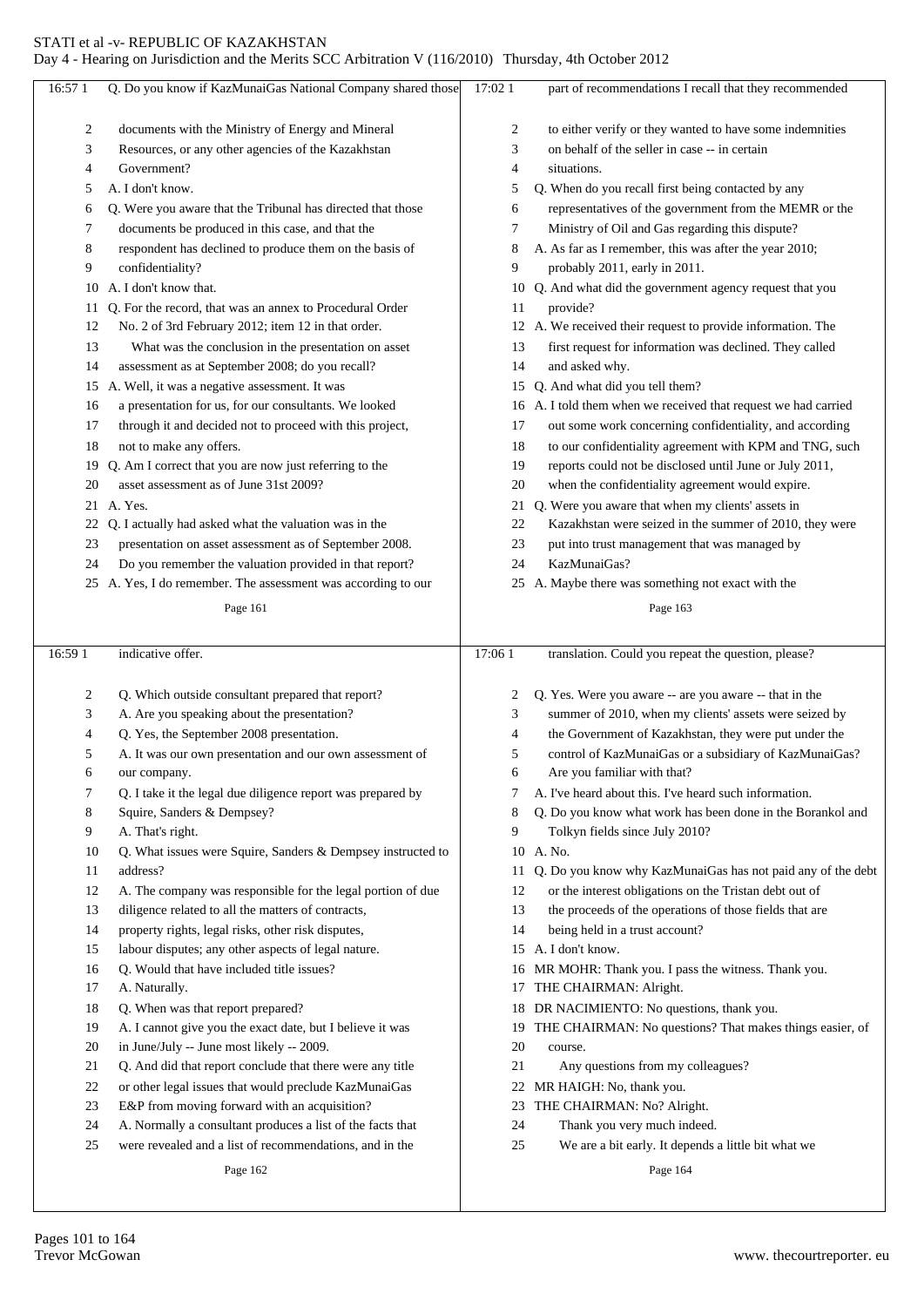|    | 17:08 1 could do with the next witness: if that takes longer, it | <b>INDEX</b>                            |
|----|------------------------------------------------------------------|-----------------------------------------|
| 2  | may make sense to start that tomorrow morning.                   | PAGE                                    |
| β  | I should perhaps tell you that I would be grateful               |                                         |
| 4  | if we tomorrow evening could finish at 5 o'clock sharp,          | Direct examination by DR NACIMIENTO 1   |
| 5  | because I have to catch a plane back to Germany for              | Cross-examination by MR MOHR 10         |
| 6  | a day, and I want to make sure that I get it. So half            |                                         |
| 7  | an hour early. Just to tell you what the planning is             | MR ANDREY KRAVCHENKO (called)  41       |
| 8  | for tomorrow.                                                    | Direct examination by DR NACIMIENTO 42  |
|    | MR SMITH: Mr Chairman, I think that will not be a problem.       |                                         |
| 10 | Because the respondent chose not to use all of its time,         | Questions from THE CHAIRMAN 121         |
| 11 | we have moved more rapidly than we had anticipated. So           | MR MEDET SULEIMENOV (called)  122       |
|    | we have been in consultation. Tomorrow I believe we can          |                                         |
| 12 |                                                                  | Direct examination by DR NACIMIENTO 123 |
| 13 | handle Mr Rakhimov and Mr Turganbayev. I believe the             | Cross-examination by MR MOHR 132        |
| 14 | other witnesses that remain for examination actually             |                                         |
| 15 | will not be present in Paris until Monday.                       |                                         |
| 16 | We also have worked with just looking at the                     |                                         |
| 17 | schedule, and have informed counsel for the respondent           |                                         |
| 18 | that we will decline to cross-examine Mr Akhmetov,               |                                         |
| 19 | Mr Smagulov and Mr Aldashev. So what that will leave us          |                                         |
| 20 | with for Monday is the video examination of Dr Kim. We           |                                         |
| 21 | have also agreed to conduct a video examination of the           |                                         |
| 22 | other Mr Rakhimov, rather than insisting that he travel          |                                         |
| 23 | to Paris because of visa issues.                                 |                                         |
| 24 | We also have then Mr Aubakirov, Mr Ongarbaev, and                |                                         |
| 25 | I will not attempt the pronunciation, but                        |                                         |
|    | Page 165                                                         |                                         |
|    |                                                                  |                                         |
|    |                                                                  |                                         |
|    |                                                                  |                                         |
|    | 17:09 1 THE CHAIRMAN: Mr Baymaganbetov, was that the one?        |                                         |
| 2  | MR SMITH: It was.                                                |                                         |
| 3  | THE CHAIRMAN: Okay. Alright. That means that we only have        |                                         |
|    | two witnesses available tomorrow, right?                         |                                         |
| 5  | MR SMITH: That is correct.                                       |                                         |
| 6  | THE CHAIRMAN: Is that correct, respondent?                       |                                         |
| 17 | DR NACIMIENTO: Yes.                                              |                                         |
| 8  | THE CHAIRMAN: Okay. And that will not mean that we have to       |                                         |
| 9  | go beyond 5 o'clock or so?                                       |                                         |
| 10 | MR SMITH: No, I think we will have run out of time if we do      |                                         |
| 11 | that. So we will not go beyond 5 o'clock.                        |                                         |
| 12 | THE CHAIRMAN: Yes, okay. Thank you very much. Alright.           |                                         |
| 13 | So that means that we can, without hesitation, stop              |                                         |
| 14 | now, slight early today, and we will see you at 9.30             |                                         |
| 15 | tomorrow morning. Thank you.                                     |                                         |
| 16 | $(5.11 \text{ pm})$                                              |                                         |
| 17 | (The hearing adjourned until 9.30 am the following day)          |                                         |
| 18 |                                                                  |                                         |
| 19 |                                                                  |                                         |
| 20 | 21 22                                                            |                                         |
| 23 |                                                                  |                                         |
| 24 |                                                                  |                                         |
| 25 |                                                                  |                                         |
|    |                                                                  |                                         |
|    | Page 166                                                         |                                         |
|    |                                                                  |                                         |
|    |                                                                  |                                         |
|    |                                                                  |                                         |
|    |                                                                  |                                         |
|    |                                                                  |                                         |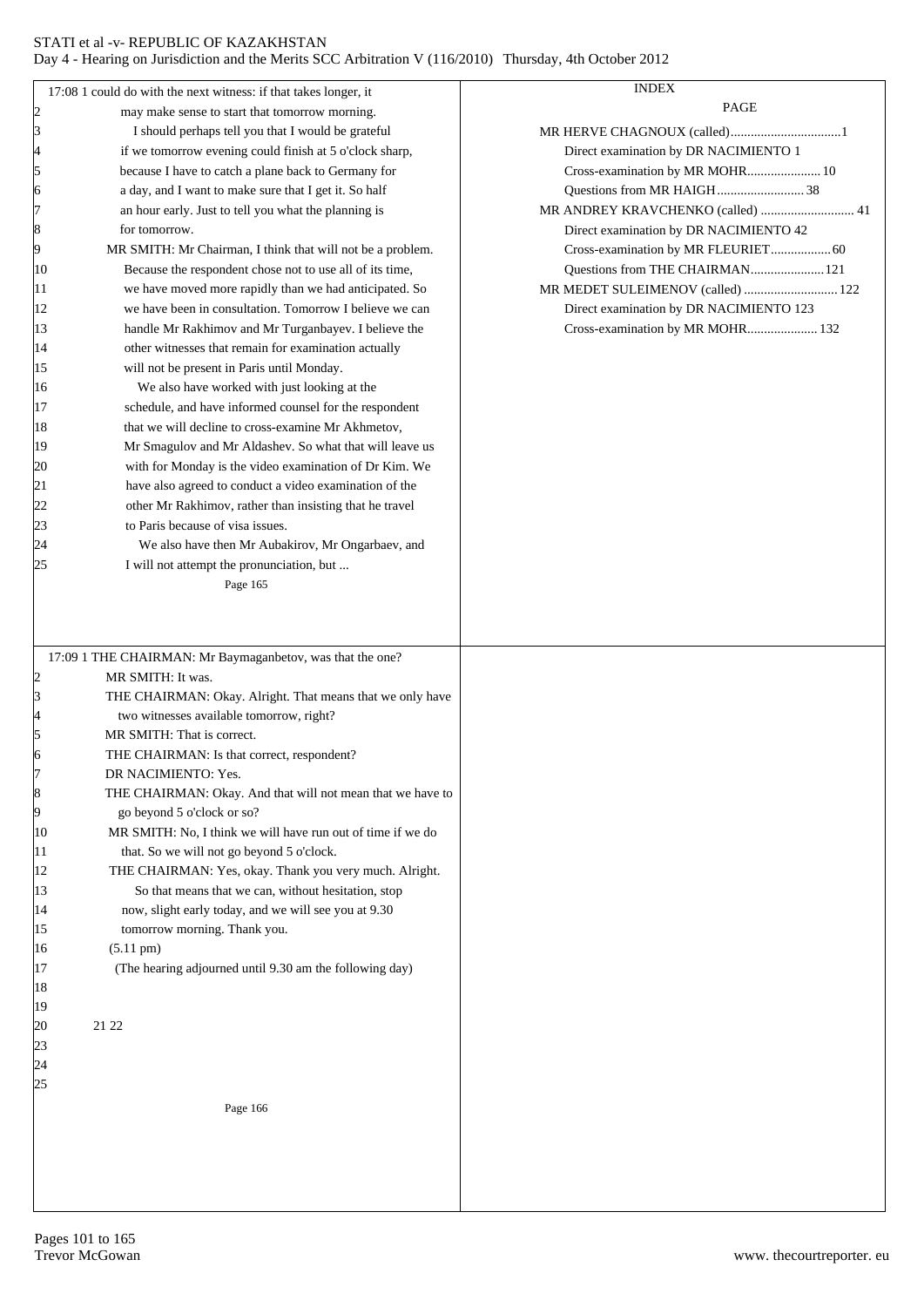**A \_\_\_\_ ability** 104:15 **able** 40:12 53:19 71:24 86:24 96:15 134:15,19 140:8 141:25 **ABN** 125:22 **about** 3:15 4:11 13:20 14:14 15:4 20:7,15 21:3,24 22:1,6,9 23:24 25:8 29:23 31:18 32:9 33:4 38:3 39:8 45:11 46:11 49:21 51:13 51:19 52:14,14 59:17 62:7,15,25 63:3,23 65:17 71:4 71:22 74:3 75:5,6,6 75:13 76:4,7,8,8,15 76:18 78:7,11,19,22 78:25 79:6 80:2,3,6 80:12 86:23 88:6 89:13 95:6 97:3 101:22 102:1,2 107:13 108:12 110:12 114:13 115:7 116:22 117:10 119:25 120:10 124:15 125:25 129:14 130:5 131:23 133:16,17 134:7 135:11 139:13 140:17 141:7 142:7 142:8 143:2,6 147:3 147:5 149:12 150:11 151:18 152:3 153:6,10,25 155:12 158:19,19 158:21 159:3,18 162:3 164:7 **above** 17:15 56:23 58:18 91:19 **abroad** 149:25 **absence** 115:2 **absolutely** 77:12 103:3 110:4 113:22 136:25 138:20,25 152:22 153:5 **abstained** 33:17 **academic** 133:20 **accept** 86:5 100:23 102:8 104:23 129:6 **acceptable** 127:25 **access** 3:20 5:4,19 6:4 6:8,18 14:11,14 16:5,21 20:8 21:1,8 23:8 24:14 27:11 107:17 126:18 128:9 **accompanied** 13:24 118:4 **accompanying** 124:21 **according** 45:22 47:12 49:14 57:10,16 58:22 107:1 117:17

126:25 129:4 131:11 138:5 161:25 163:17 **account** 71:21 109:11 122:2 145:15,16 164:14 **accounts** 145:20 **accrued** 156:3 **accumulated** 70:23 **accurate** 109:8 111:4 113:15 134:25 135:1 137:14 140:11 142:3 146:14 **accused** 45:21 **achieved** 130:18 **acknowledged** 36:23 **acknowledging** 113:12 **acquire** 137:23 139:8 139:20 140:9 **acquiring** 124:16 131:13 139:2 **acquisition** 29:14 125:24 127:22 143:13 155:8 157:6 162:23 **acquisitions** 123:17 124:16,22 134:22 149:14 **acreage** 139:19,21 **action** 68:5,16 69:7,11 81:4 **actions** 62:11,15,17,19 62:23 63:1,4 80:7 101:10 116:14 130:16 **activities** 43:14 46:24 47:2 59:4,8 60:6 61:19 64:13,14,19 64:21,23 77:9 79:16 79:17 80:10 81:14 81:17 86:22 90:21 101:11 125:14 152:6 **activity** 58:17 63:9 64:17 72:21 74:24 75:8,20,23,25 76:12 76:21,21 79:2 83:2 86:12,12,15 87:16 89:9 90:13 92:7 93:2,11,23 100:19 101:7,15 117:21 **acts** 43:12 **actual** 93:14 113:2 129:23 **actually** 2:6 19:22 32:8,17 33:6 38:10 66:14,20 67:14 68:18 70:18 71:25 73:11 75:15 82:7 87:18 88:19 89:22 93:4 95:3 97:20 112:10,25 133:24 136:3 139:5 143:24 144:20 148:4

149:19 160:21 161:22 165:14 **add** 1:24 8:7 28:20 42:11,13 95:13,15 121:1 123:4 146:9 **added** 17:25 **addition** 45:19 59:15 102:4,15,24 126:25 147:7 152:5 **additional** 26:3,6,8 27:14 28:3,18 77:5 121:2 153:6 **address** 18:8 36:13 162:11 **addressed** 96:11 125:23 **addressing** 78:14 **adjourned** 103:16 166:17 **administration** 118:14 119:10 123:10 **administrative** 46:12 66:25 67:15,17,22 67:25 68:3,4,7,10 68:14,17 69:11 81:4 **administrator** 106:7 **admit** 23:21 **advantage** 138:24 139:2 **adversely** 159:8 **Advocates** 1:22 **affect** 114:19 144:13 156:21 157:12,13 157:16,16 **affected** 159:8 **affecting** 158:3 **affiliate** 33:23  $34.123$ 34:20 153:17 **affiliated** 153:18 **affiliates** 34:10 **afraid** 45:5 79:25 80:4 90:1 140:12 158:7 **after** 3:9 4:24 7:14 8:10 10:1,11 19:25 26:3 27:9 33:19 39:24 40:11,21 42:21,22,25 48:3,17 49:10 61:1 63:16 65:6 91:18 92:12 115:6 123:12,23 125:8 126:4 127:6 127:11 128:8 131:1  $131.211132.36$ 139:6 148:19 149:10 151:16 163:8 **afternoon** 132:13 **again** 6:12  $14.2 16.17$ 23:15,22 27:17 35:25 40:24 63:25 64:9 88:12,13 94:10 95:17 106:13 108:5 108:9 109:2

113:10 120:3,14 127:11,13 141:12 149:7 **against** 47:1 64:7,25 65:4,7 66:25 67:16 67:25 68:7 69:7,11 70:14 71:7,18 72:8 78:23 81:4 92:19 106:4,8 109:14 110:13 **age** 66:11,18 **agencies** 112:2,5,11,14 112:17 113:20 114:6 115:11 161:3 **agency** 117:11 118:20 133:9 163:10 **ages** 36:5 **ago**  $61 \cdot 1, 1069 \cdot 18$ 110:19 **agree** 16:3,18 17:23 18:20 22:23 27:25 32:11 56:17 59:12 68:15,19 69:12 71:17 72:6 74:19 75:1,22,24 76:3,4 76:19 77:13 81:10 83:11,15 85:8,24 91:12 97:13 102:4 103:2,3 105:5 106:17,22 107:25 108:5 110:19,23 111:1 112:13 119:16 137:1 139:9 139:23 142:16 156:20 **agreeable** 55:11 **agreed** 98:13 165:21 **agreement** 3:7,10 23:20 24:6,13 35:5 36:1 126:4,5 127:3 128:11 138:11,16 139:15 143:9,10 163:18,20 **agrees** 48:14 **ahead** 55:12 57:6 147:10 **Akhmetov** 165:18 **Aktau** 81:16 95:7 **ALAN** 2:11 **Aldashev** 165:19 **ALEXANDRA** 1:18 **ALEXANDRE** 2:23 **allegation** 33:15 **allegations** 114:9 **alleged** 109:3 **allegedly** 72:16 117:13 **allocation** 118:13 120:5 121:20 **allow** 140:17 **allowed** 3:20 **Almaty** 123:14 **alone** 159:12 **along** 15:16 39:18 111:12 119:23 **already** 8:23 14:19 16:15 25:24 26:21 32:1 39:15 44:12,17 **Alright** 41:1,13 60:18 72:9 76:25 82:18 91:9 99:6 103:9,18 108:8 110:9 112:15 122:6,16 132:9 164:17,23 166:3,12

**alterations** 61:8 **although** 21:10 47:17 **altogether** 4:3 **AMAN** 2:13 **amend** 2:2 42:11,13 123:5 **amends** 61:3 **American** 136:12 **among** 51:7 114:16 118:21 126:19 154:17 **amount** 3:12 4:22 5:2 10:24 11:4 16:20 20:1  $45.2872.227335$ 74:22 77:6 79:22 85:13 86:14 86:20,21 87:15 89:8 92:6,9,11,13 93:8 93:13 95:14,19,23 97:14 98:6,16 99:11 99:13,20,21,25  $100.15,20,101.3,7,8$ 101:16,19,20,21 102:8,13,18,19 119:17 126:15 127:13 134:20 144:19 154:20 **amounted** 83:4 91:22 **amounts** 76:23 93:17 97:9 98:9 102:24 103:4 119:24,25 155:12 **Amro** 125:22 **Amsterdam** 132:4 **AMY** 1:18 **analysis** 30:13 157:6 159:22 **ANASTASIA** 2:8 **ANATOLIE** 1:12 **ANDREY** 41:19 167:7 **angry** 19:25 **annex** 161:11 **announcing** 35:5 **another** 3:21 4:2 8:16 9:4 21:20 82:10 87:22 113:6 124:2 160:2 **answer** 30:4,4 32:22 39:6 44:19 56:14,18 56:21 57:2,5,7,9,18 57:18,21 58:13,21 59:6,14,19 62:25 63:2 65:3 71:15 72:4 78:10 79:7 83:17 85:3 86:6,18 87:12 92:17,23 101:13 115:5,17 118:23 119:1,4,7 136:15 **answered** 31:9 56:12 118:25 **answering** 56:11 86:9 **answers** 40:13 44:16 48:9 59:25 91:11 **anticipated**  $165:11$ <br>**anyone**  $140:13$ anyone  $142.21$ 150:10 156:16 **anything** 1:23 15:4 20:7 42:11 80:12 82:4 84:10 93:22

98:12 123:4 127:10 141:24 158:14 **anywhere** 33:6 **apart** 125:14 **apologise** 108:21 **appalled** 115:2 **apparent** 80:2 **apparently** 84:15 87:4 90:3,4,9 92:11,16 93:3,10 94:16 97:12 97:17 100:7 102:8 **appeal** 103:23 104:3,4  $104.7, 12, 16, 25$ 106:20,20 107:3 108:2,3 **appealed** 70:14 105:23 108:7 **appealing** 104:6 **appear** 89:6 **appeared** 1:19,22 107:5 **APPEARING** 2:1 **appears** 33:12 50:14 84:24 87:18 90:14 **appellate** 104:12 105:25 **application**  $43:11,22$ 104:2 105:15 **applications** 45:24 .<br>46:1,3 115:25 **Applying** 79:11 **appoint** 121:23 **appointed** 43:4 61:16 **appointing** 97:23 **appreciate** 15:23 62:4 **approached** 44:23 114:10 **approaching** 60:4 **appropriately** 96:18 **approval** 7:11,12,13 20:1 **approved** 124:14 **approximately** 35:16 35:18 104:21 115:14 133:14,18 154:2 156:19 **April** 82:11 94:22 **arbitration** 1:1,1,2 10:10 22:3 23:4 42:10 46:5,6,19 107:9 **area** 32:18 124:22 135:6 **around** 156:13 **arranged** 124:13 **arrive** 95:19 **arrived** 44:12 102:16 **article** 66:16 67:16 70:18 73:18 77:21 77:23 78:8,14,17,18 79:13,14 80:8 81:10 81:20 93:9 **ascertain** 34:5 **Ascom** 1:13 2:5 44:13 44:19 **aside** 100:1 **Askar** 151:7 **Askarov** 94:15 **asked** 21:7 22:16

Page 1

Trevor McGowan www.thecourtreporter. eu

32:9 37:16 38:6 40:13,23 51:19 52:8

 $62.22$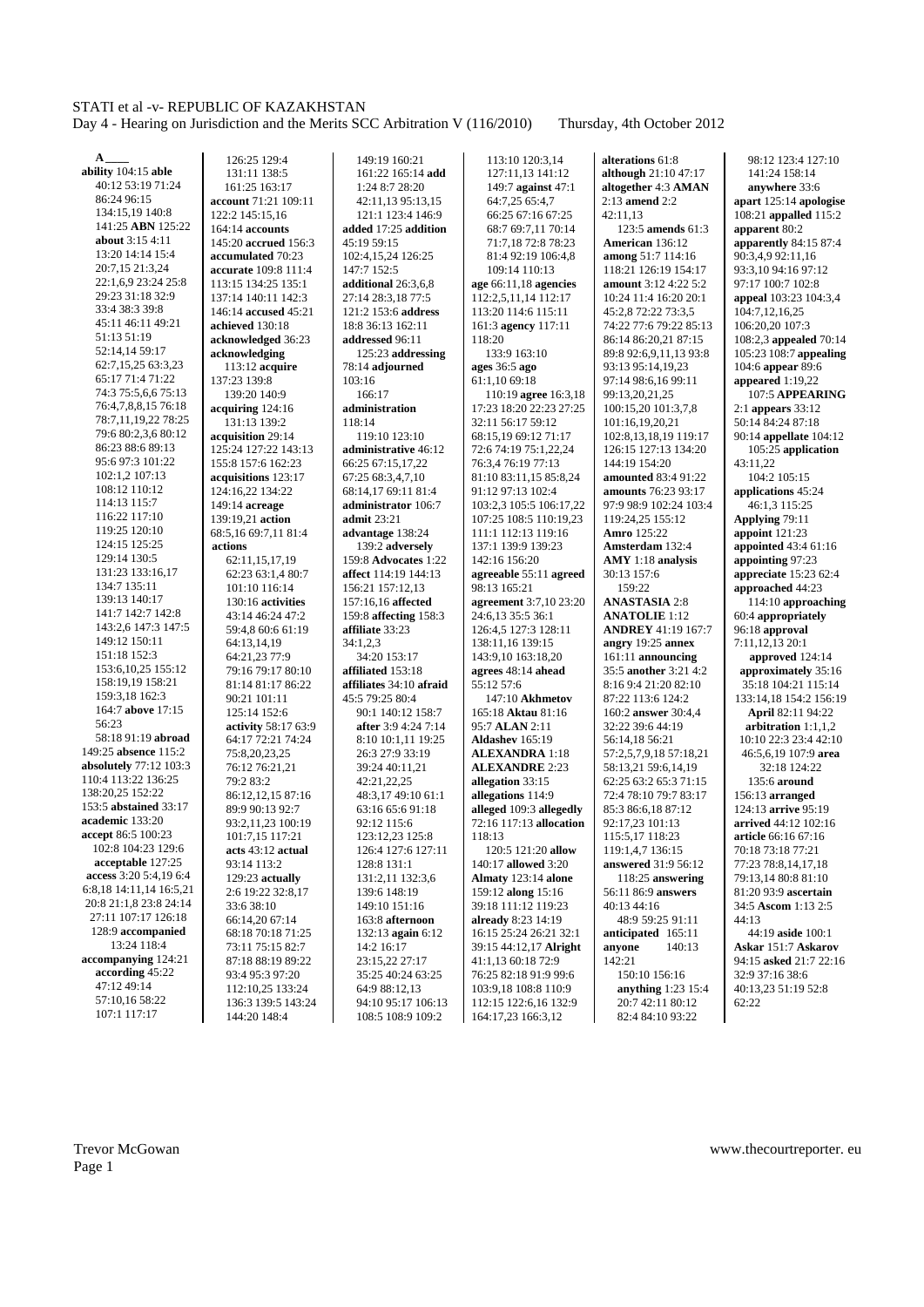| 72:18 87:21 88:5                        | authorities 10:11                         | became 24:19,20                         | 91:8 110:21 114:23                              | both 26:4,19,19 27:12                          | 76:12 88:19 89:8                               |
|-----------------------------------------|-------------------------------------------|-----------------------------------------|-------------------------------------------------|------------------------------------------------|------------------------------------------------|
| 89:13 118:20,22                         | 28:24 29:2,9,12                           | 45:21 125:8 157:1                       | 125:2 131:25 135:2                              | 48:16 54:15 72:23                              | calculation 77:25 78:6                         |
| 131:18 136:16                           | 31:19 33:18 34:6,18                       | 157:14                                  | 137:1,3,9,11,17                                 | 72:23 73:2,5,6                                 | 79:10 87:22                                    |
| 150:8,14 161:22                         | 35:2 42:23 46:8,18                        | become 45:15 49:19                      | 138:12,14 153:25                                | 87:21 88:24 90:20                              | calculations 82:19                             |
| 163:14                                  | 62:11,23                                  | 64:7,25 130:23                          | <b>beyond</b> 166:9,11                          | 119:15 128:1 144:6                             | 88:15 100:11                                   |
| asking 4:21 10:19 33:5                  | authority 59:7 90:6                       | becomes 51:24                           | bid 15:15 16:4 18:16                            | 144:10 153:20                                  | 101:23 103:5                                   |
| 33:10 38:3 39:10                        | authors 114:8                             | <b>before</b> 1:8 7:9 34:20             | 18:18 139:7 144:15                              | <b>bottom 8:20 91:20</b>                       | call 2:16 3:1 19:18                            |
| 50:9,15 52:16 53:2                      | available 11:21 26:3                      | 40:17 45:451:11                         | bidder 16:4,18 139:3                            | 99:9                                           | 20:14 30:20 48:25                              |
| 53:11 60:22 62:7<br>76:3 85:22 90:8     | 57:14 109:12<br>145:24 149:13             | 61:16 73:12 82:24                       | 144:15<br>bidders 14:15 18:14                   | bought 146:6 148:9<br>149:16                   | 73:4 114:12,13<br>115:10 126:2                 |
| 132:14                                  | 158:16 166:4                              | 84:19 86:7,24 91:12<br>93:24 96:4 114:6 | 140:10,20                                       | breached 107:1                                 | called 1:5 2:4 41:19                           |
| asks 49:8                               | avenue 1:4                                | 122:9 126:10 127:1                      | <b>bidding</b> 11:16 13:25                      | <b>breaches</b> 110:14,20                      | 49:1 59:15 77:2                                |
| aspects 59:1 87:24                      | award 77:4                                | 143:12 155:10                           | 14:1 131:2 139:6                                | <b>break</b> 41:14,17 60:10                    | 122:14 135:7 136:6                             |
| 126:23 162:15                           | aware 1:13,15 24:19                       | 160:13                                  | 143:24,25 144:5,13                              | 60:10,16 99:1                                  | 163:13 167:3,7,11                              |
| assess $21:10$                          | 24:20 29:9,20 33:20                       | beg 75:4                                | 145:11                                          | 103:10,13 122:9,12                             | calls 19:19,20                                 |
| assessing 39:13                         | 34:16 41:25 42:1                          | beginning $1:11$ $2:25$                 | big 4:25 9:13 10:8                              | breakdown 18:11                                | came 46:20 53:21                               |
| assessment 4:7 29:7                     | 49:20 53:22 66:24                         | 79:7 86:8 140:12                        | 15:19 32:6 33:12                                | brief 74:15 75:10,17                           | 70:13 73:8                                     |
| 99:22 100:3,5,8                         | 82:4 100:5 105:2,8<br>105:18 107:13       | begins $27:10$<br>behalf 1:19,22 43:9   | <b>billion</b> 4:3 8:8,8 14:8                   | 131:22                                         | capacity 123:25 147:1                          |
| 131:6 142:19<br>160:18,20 161:14        | 117:1 118:4,8                             | 60:22 138:19 163:3                      | 16:25 17:3,16 20:7<br>20:11 56:15 73:4          | <b>briefly</b> 2:8 42:14<br>98:23 103:22 106:5 | Capital 3:2,15,184:9<br>5:23 10:24 14:10,22    |
| 161:15,20,23,25                         | 122:19,20 131:14                          | <b>behind</b> 18:3 32:9                 | 74:1 82:2 83:4                                  | 108:18 123:7 125:3                             | 14:25 18:21,24 19:2                            |
| 162:5                                   | 133:25 138:1,2,15                         | 82:16 94:8,11 99:7                      | 91:22 92:10 95:8,23                             | <b>briefs</b> 112:10                           | 19:23 21:25 24:4                               |
| assessments 7:8                         | 154:4,22 155:1,1                          | 111:7 112:23 113:9                      | 98:21 100:22 147:1                              | bright 5:20                                    | 25:18 125:20                                   |
| asset 2:17 124:11                       | 156:4 157:1 161:6                         | 117:7 134:5 145:4                       | 149:12 152:25                                   | <b>Brill</b> 2:17 133:21                       | 127:11 131:5 132:2                             |
| 160:18,19 161:13                        | 163:21 164:2,2                            | 154:9 160:12                            | <b>billions</b> 35:23,24                        | bring $69:6$                                   | 148:25 149:3 150:2                             |
| 161:20,23                               | away 147:5                                | <b>being</b> 12:11 19:24                | billion-something                               | brings 48:4                                    | 150:11                                         |
| assets 3:3,16 4:7,11                    |                                           | 21:3,16 23:12 49:24                     | 100:22                                          | <b>broad</b> 43:17                             | Capital's 150:6                                |
| 8:10,14 17:1 18:12<br>18:15 28:21 37:22 | B<br><b>b</b> 73:19 109:14 111:25         | 59:4,15 64:23 66:5<br>66:6 72:12 73:23  | <b>binder</b> 27:1 32:10<br>35:3 38:25 65:14    | broke 11:15 146:11<br>broken 11:10 27:22       | career 2:11,13 43:3                            |
| 77:3 123:17 124:9                       | back 18:3 20:2 54:11                      | 82:19 83:13,17                          | 73:10 74:14 75:16                               | 96:4                                           | carefully 143:12 155:6<br>Carnegie 2:17 133:21 |
| 125:24 127:22                           | 72:3 74:1 78:10                           | 104:8,19 142:1                          | 77:14 94:12 112:23                              | <b>Brothers 147:23</b>                         | 134:2                                          |
| 128:21,24 131:13                        | 81:9 92:24 100:12                         | 163:5 164:14                            | 154:9                                           | <b>brought</b> 46:25 65:7                      | carried 74:8 85:4                              |
| 131:14 143:25                           | 115:5 147:14                              | <b>BEKETAYEV 2:9</b>                    | <b>binding</b> 7:19 19:11                       | 66:24 68:10 73:18                              | 96:11,23,24 116:9                              |
| 145:11,12,20,21                         | 153:21 157:17                             | <b>believe</b> 13:11,19 22:20           | 27:6 33:17 116:7                                | 81:3                                           | 116:10 126:14                                  |
| 146:2,3,5,22 149:10                     | 165:5                                     | 23:17 44:21 49:7,10                     | 127:1 128:7,8 131:6                             | budget 79:3                                    | 128:15,19 131:23                               |
| 149:16,23,24 152:1                      | background 2:8,10                         | 55:1 56:24 57:9                         | bit 6:18 37:23 69:4                             | budgeting 123:21                               | 163:16                                         |
| 155:8,20 157:23                         | 42:15,15 123:8<br>158:23,24               | 58:14,21 61:10 62:8                     | 125:1 133:4 164:25<br>164:25                    | 124:1<br><b>build</b> 147:20                   | carries 43:10<br>carry 93:19 116:22            |
| 158:3,10,15,19<br>163:21 164:3          | bad 16:12 39:4 130:15                     | 65:19 67:11 74:3<br>76:14 78:7 79:6,11  | <b>BITENOV 2:16</b>                             | builds $144:23$                                | 118:1 127:2 129:11                             |
| assist 90:1 131:19                      | 148:10,13                                 | 83:20 88:6 92:24                        | Blagosostoyanie                                 | <b>built</b> 137:20                            | 129:13                                         |
| 159:23                                  | <b>balance</b> 56:25 58:19                | 95:3,11 103:25                          | 138:8                                           | <b>bullet</b> 32:11                            | carrying 86:22                                 |
| assistance 152:9                        | 145:17 149:12                             | 105:5 108:10                            | blessing $7:9,15$                               | burdensome 102:9,10                            | case 7:12 8:18 13:11                           |
| associated 9:18                         | 152:7 153:12                              | 110:18 111:8,10,12                      | block 7:22 12:4,11                              | <b>business</b> $2:14,183:4$                   | 14:3 23:22 44:3.18                             |
| 157:24                                  | 158:20                                    | 112:23 131:24                           | 25:17,21,21 26:9                                | 5:12 8:5 10:6 16:6                             | 45:13 46:24 48:18                              |
| assume 101:23 155:10                    | Balzhanov 151:7                           | 135:21,24 137:17                        | 27:10 33:4 129:7,8                              | 28:8 29:18 30:25                               | 48:18,24 49:2,11,22                            |
| 157:20<br>assuming 145:12,13            | bank 3:11 4:17 6:14<br>10:4 14:17 125:20  | 156:18 162:19<br>165:12,13              | 129:11,12,16 140:4<br>140:13,15,18,21           | 34:9,11 42:19<br>123:10 129:23,23              | 49:24 55:4 60:23<br>61:13,25 62:22 63:3        |
| Astana 113:15 123:24                    | 125:22 128:14,17                          | believed 21:13                          | 146:17                                          | 156:9                                          | 64:7,25 65:2,4,8,21                            |
| attach 12:22                            | 131:5 154:17                              | believes 45:15                          | <b>blocks</b> 25:23 124:23                      | businessperson 8:1                             | 68:21 69:1,15,22,24                            |
| attached 11:5 17:8                      | 159:25 160:5                              | belonging $83:384:22$                   | board 7:11 127:4                                | buy 8:8 145:11 149:23                          | 70:5,20 71:2,5,8,12                            |
| 19:11 48:17 143:10                      | bankers 6:13                              | 86:13,17                                | 128:19 134:17                                   | buyer 14:21 15:8,11                            | 71:19 72:1,9,17,19                             |
| attachments 160:15                      | bankruptcy 147:24                         | belongs 125:5 138:6                     | 141:10,17 142:11                                | 15:13,18,20,24 21:9                            | 73:14,15 74:16                                 |
| attempt $165:25$                        | banks $160:6$                             | <b>below</b> 18:9 102:5                 | 143:10,14,15                                    | 127:20 144:22                                  | 76:10,13,15,18,20                              |
| attend 14:18 25:11                      | <b>barrel</b> 147:16                      | 131:7 134:13                            | 150:19,22 151:8                                 | buyers 15:3 155:6                              | 76:23 77:5,8,11,16                             |
| attention $30:2,4,6,7$<br>88:1          | based 3:13 4:8,14 17:1<br>25:8 29:7 89:24 | 151:22<br>benefits 73:1                 | <b>bodies</b> 112:8 117:20<br>body 96:24 133:11 | <b>BOCKSTIEGEL 1:9</b>                         | 79:12 80:22 90:21<br>95:20 96:9,17,18          |
| attorney-client 22:22                   | 111:23 112:1                              | <b>Bernard</b> 8:22 25:14               | <b>bond</b> 153:25 157:22                       | $\mathbf C$                                    | 104:5,16,18 105:23                             |
| 22:24                                   | 126:12 156:7                              | besides 44:11,17                        | <b>bonds</b> 156:10,12                          | c 109:16 145:5 153:11                          | 106:22 107:9,18                                |
| attractive 14:21                        | 159:10                                    | 57:10 58:22                             | 157:10,10,12,21                                 | Caillard 3:18,24 19:1                          | 109:25 110:10,20                               |
| attributable 28:1                       | <b>basic 31:21</b>                        | <b>best</b> 22:18 133:4                 | 158:4,9,11                                      | 19:4, 16, 24 20:6, 14                          | 118:18 130:20                                  |
| <b>Aubakirov 160:8</b>                  | <b>basically</b> 3:13 9:7,21              | <b>better</b> 8:15 26:20                | <b>book</b> 134:1,5 135:21                      | 20:23 25:12 30:8                               | 133:25 136:16                                  |
| 165:24                                  | 33:10 39:11 41:3                          | 28:19 34:15,25 80:5                     | 137:5,6 139:11                                  | 40:22,23                                       | 145:16 161:7 163:3                             |
| audibly 32:22                           | 50:18 121:5 135:13                        | 80:15,16                                | <b>Borankol</b> 8:10,12                         | Caillard's 20:17                               | cases 44:22 66:25                              |
| audio-recorded 47:16                    | <b>basis</b> 4:4,6 22:24                  | <b>between</b> 1:11 5:22                | 11:11 12:8,11 17:18                             | calculate 85:13,25                             | 67:16,25 68:3,7,10                             |
| <b>August</b> 12:20 27:3<br>131:21,24   | 97:22 106:21 108:4<br>145:7,10 161:8      | 17:24 22:25 23:6<br>29:8 30:1731:18     | 18:12 25:23 26:6,18<br>26:23 27:13,19,23        | 86:10 87:15,21 93:4<br>102:1 103:1             | 68:11,14 70:16<br>90:20 126:24                 |
| author 142:15                           | Baymaganbetov                             | 34:6 35:5 36:1 40:5                     | 28:7,17 146:12                                  | calculated 82:2                                | cash 145:13,20,21,24                           |
| authoritative 70:20                     | 166:1                                     | 61:7 84:4,25 85:9                       | 164:8                                           | calculating 75:20,23                           | 146:2 149:20 152:5                             |
|                                         |                                           |                                         |                                                 |                                                |                                                |

Trevor McGowan<br>Page 2

www.thecourtreporter. eu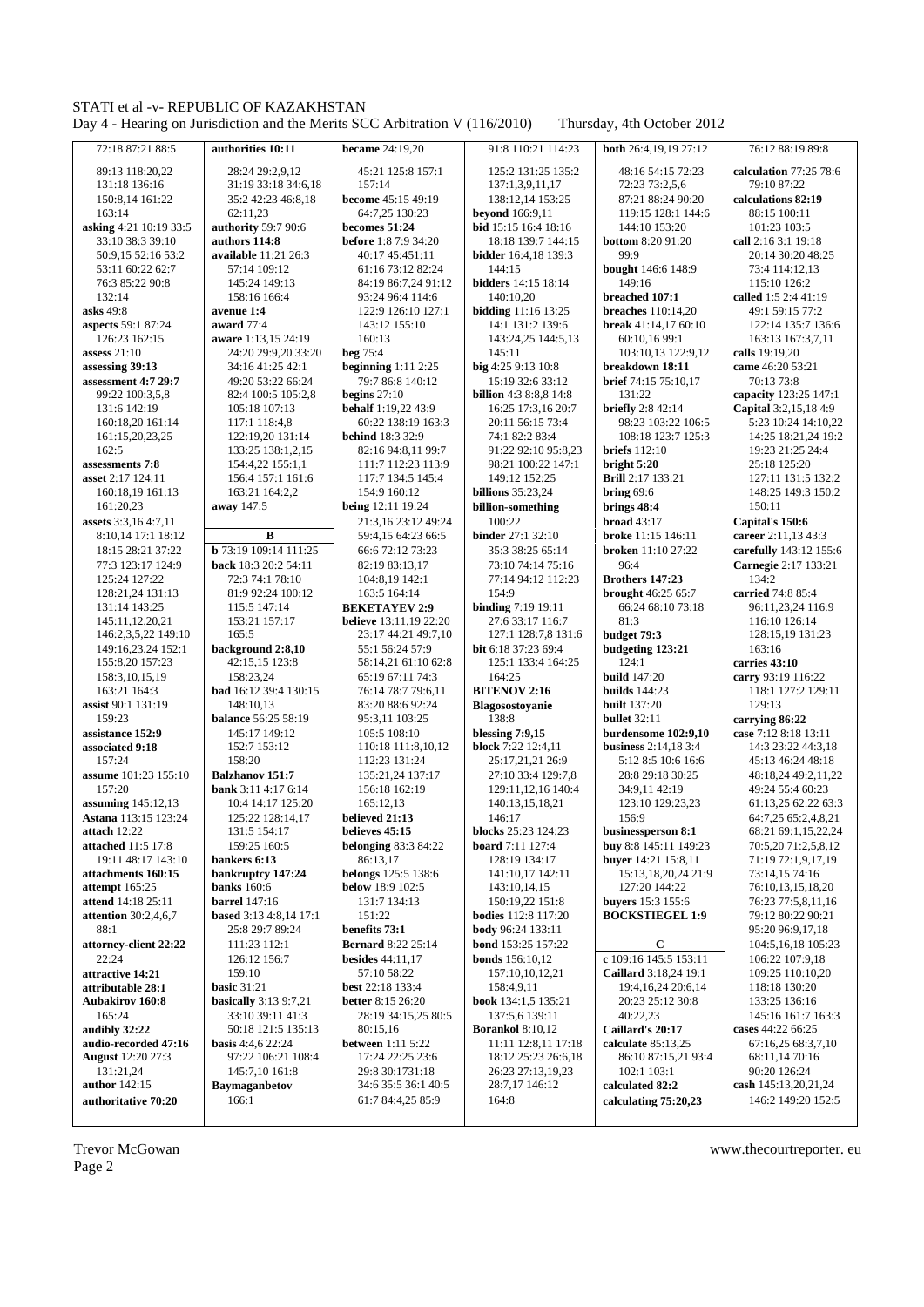**Chagnoux** 1:5,6,10,22 **charge** 3:17 8:20,22

**cash-fee 145:10 citizens** 43:24 108:25 **commercial 59:13,16 comparison 53:5 confidentiality 3:6,10** 57:8 91:9 103:19 119:24 126:15 112:11 152:25 143:17 150:19.22 complaint 44:12.19 **clarify** 50:12 61:24 **closure** 9:11 32:13,18 **cumstances 65:5 compared** 28:21 59:23 35:21 36:23 37:5,11 21:10,11 29:6 32:6 104:5,8,24,25 105:1<br>87:19 87:19 34:25 39:13 40:10 105:14.16.17.21.24 **Commerce 1:2** comparing 52:2,6

**145:3,6,13,13 152:1** 

**cash-free** 145:7 146:4 109:17 111:2,20,20 149:22 137:15 147:8 23:19 24:5,12 126:4 134:14 148:12 **CC** 79:14 69:8,10,17,22 70:4 79:9 81:12 **competent 59:6** 30:10,23 42:3,10,12 **competent 51:6** 30:10,23 42:3,10,12 **contraction 140:10** 82:5 84:11 97:19 25 105:6,12 106:14,19 **claimants** 1:14,19 2:2 19:16,17 20:9,13 **complaints** 44:4,8,11 48:24 63:3 92:18 **convict** 98:19 100:18 51:16,23 53:5,13,21 **clear** 4:13 48:25 55:1 **comply** 1:15 42:2 **consideration 18:11** 54:3,9,12 55:1,12 55:4 85:8 87:20 **149:1,17** 150:4 **consideration 18:11 consideration 18:11** 117:11 119:5 **clients** 163:21 164:3 69:21,23 74:25 80:9 **computer** 47:15 49:4 **constituted 92:9 chance 10:5 colleague** 7:23 19:2 138:4,7,13,14,17,17 151:17 151:17 128:15 152:9 **change** 40:7 155:22.24 **colleagues 23:23** 138:19.22 139:1.8 **conclusion** 9:6 31:1.13 159:23 161:16 **comfort 40:12** 157:25 159:4,12 146:10 98:4 118:6 126:12<br> **comfort 40:12** 160:4 8.9.24 161:1 **Condorachi 53:16** containing 126:19

152:3 111:24 113:18,25 **commercially 125:12 compete** 140:20 126:5 161:9 163:17 **continued** 37:8 148:19 **catch** 165:5 115:10 **commission 138:9 competence 88:17** 163:18,20 149:8 **commission 138:9 committed** 7:13 47:1 90:5 **confirm** 1:24 2:1 13:9 **continuing 36:5 c c c civil** 68:20,21,24 69:2 **committed** 7:13 47:1 **committed** 7:13 47:1 **confirm** 1:24 2:1 13:9 **continuing 36:5 cc** 79:14 **continuing 36:5 cc** 79:14 **continuing 36:5 continuing 36:5 continuing 36:5 co competition 140:10**<br> **commetitive 138:23**<br> **contracts** 139:18.21<br> **contracts** 139:18.21 **cents** 156:19 78:22 80:10,17,20 30:19,20,21,21,23 **competitive 138:23** 98:3 145:25 **contracts** 136:19 **contracts** 139:2 **continued** 40:24 46:6 162:13 **chain** 21:18 24:12 80:21 81:3 80:21 81:3 31:2,2,13,14,17 139:2 **confirmed** 40:24 46:6 162:13<br>43:18 59:25 66:15 **claim** 69:8,10,14,17 32:2 89:19.25 92:18 **competitor's 16:21** 156:10 **aim** 69:8,10,14,17 32:2 89:19,25 92:18 **competitor's 16:21** 156:10<br> **complaining 20:15 confiscated 77:6** 145:19 70:13 78:20,20 79:9 69:21 80:17 81:3 92:20 143:9,11,15 **complaining 20:15 confiscated 77:6** 145:19 131:13 136:1 163:3 155:22,25 164:5 153:3,6,10 151:5 104:2 108:20,24 **confusion 125:1** 155:22,25 164:5 **certainly** 91:4 99:2 **claimant** 44:23,24 **common** 80:20 109:2 111:5,7,9,16 **connected** 44:5 79:17 **controlled** 9:12 32:13<br>11:21 11:21 11:23,6 81:17 **convenient 99:1** 116:17 50:8,10 51:8,16 **communicated 151:13** 111:21 112:3,6 81:17 **convenient 99:1**<br> **communication 19:10** 113:24 114:3.4.10 **connection 30:13.16 conversation 34:19 certified** 104:11 105:4 60:9 **communication 19:10** 113:24 114:3,4,10 **connection 30:13,16 conversation 34:19**<br>105:6.12 106:14.19 **connection 31:14.19** 2:2 19:16,17 20:9.13 **complaints** 44:4,8,11 48:24 63:3 92:18 **convict** 107:17 108:1 33:15 44:18 46:7 21:6 44:14.15.16 45:23 135:19 136:17 101:6 **cetera** 128:5 52:18,21 53:9 60:23 **communications 31:3** 109:14,16 110:13 154:10 **convicted** 78:16 93:7<br> **Chagnoux** 1:5.6,10,22 67:7 13:5 111:2,19 114:4 **consequences 1:17** 99:12,24 10:17 24:3 38:24 **claims** 31:23 80:25 **companies** 2:11 4:18 **complete 7:4** 42:3 122:22 142:14 **convinced 14:20**  41:7 167:3 **clarification 57:24** 4:19 7:3 16:7 22:5 **completed 146:25 consequently 144:24 Cooperation 2:10 chairman** 1:6,9,18,19 **clarifications 114:14 compliance** 2:12,12,14 **consider** 15:10 35:21 **copied** 19:4,6 47:2<br>10:14 **22:23 23:2,21 copies** 50:17 55:17 24:18 38:15,18,21 63:2 79:6 83:21 124:1,6 130:3,4,7,7 126:9 **considerable 119:17 copy** 12:22 48:22 41:4,5,9,12,21,23 87:6 139:23 131:16 133:3 135:2 **complicated 5:25** 130:5 145:18,18 49:17 50:7 51:21 42:4,6 48:4,5,16 **classified 85:14** 136:12 143:3 131:15 149:10 149:10 53:15 54:25 57:25<br>51:16,23 53:5,13,21 **clear** 4:13 48:25 55:1 145:17 148:2,3,4 **comply** 1:15 42:2 **consideration 18:11** 58:1,2,3 61:11,14 55:16,21 57:5,7,20 90:3 92:11 127:13 151:17,18 155:3 149:18 **considerations 7:21** 105:6,9,12,12,19,22 59:20,22 60:8,13,18 **clearly** 90:23 130:13 157:7 158:15,19,22 **complying 20:7 considered** 20:4 39:4 106:14,19 107:2,17 67:19 87:6 89:3 **clerk** 42:21 **company** 14:18 15:10 **comprehensive 5:25 consisting 104:3** 107:21 108:1,6 91:9 98:25 99:3,6 **client** 52:11 53:20 **consists 111:16 comprised 72:20 consists 111:16 consists 111:16 consists 111:16 consists 111:16 consists 111:16 consists 111:16 consists 111:16 consists 111:16 co** 103:10 69:5,7,9,11,16,17 **comprises 150:20 Constantin** 9:5,21,23 **Cornegruta** 47:7 49:2<br> **constantin** 9:5,21,23 **Corregruta** 47:7 49:2<br> **constantin** 9:5,21,23 **Corregruta** 47:7 49:2 120:23,25 121:3,9 **close** 47:21 48:2 98:25 80:10 107:11,20,21 49:7 **constitutes 155:22** 63:18 65:1,4,10,20<br>121:11,12 122:4,9 137:2,10,19 123:16,18,21,23 **concern 89:15 constitution 43:11,24** 66:6,21 72:17,22.25 constitution 43:11,24 122:16,23 132:9,10 **closed** 9:15 39:25 124:4,8,10,13,15 **concerned 70:18** 136:19 141:10 **closure** 9:11 32:13,18 125:4,8,11,12,12 87:20 153:24 **constraints 51:6** 80:7,22 81:9,12,19 164:17,19,23 165:9 33:1 126:20 127:11 **concerning 60:1,4 construction 42:24** 93:6 95:2 96:5 98:8 166:1,3,6,8,12 **code** 47:12 66:16 128:8 131:10,11,25 78:8 109:25 127:21 **construed 79:15** 98:19 99:12 100:18 167:10 67:17,23 70:8,8 132:25 133:1,5,5,6 163:17 **consult** 23:23 142:21 101:6,9,14 102:5 **challenged 107:3** 73:19 78:14 79:15 133:7,9,12 134:2,18 **concerns 139:24** 150:10 105:22 107:20<br>134:21 135:14 **conclude 162:21 conclude 162:21 consultant 162:2.24 concernita's 49:** 108:7 81:20 93:9 134:21 135:14 **conclude 162:21** consultant 162:2,24 **concerta**'s 49:22<br> **Chamber 1:2** concide 121:25 122:1 136:22 137:2.3.18 **concluded** 33:7.36:2 **Chamber 1:2** coincide 121:25 122:1 136:22 137:2,3,18 **concluded** 33:7 36:2 **consultants 128:12,14** 104:18 **concluded** 33:7 36:2 **consultants 128:12,14** 104:18 **concluded** 33:7 36:2 **consultants 128:15** 128:15 152:9 **corpo change** 40:7 155:22,24 **colleagues 23:23** 138:19,22 139:1,8 **conclusion** 9:6 31:1,13 159:23 161:16 137:21<br>**changed** 57:15 59:8 34:13 38:18 164:21 139:16 140:7,8,17 76:19 95:24 97:22 **consultation 165:12 correct** 10 **consultation 165:12 correct** 10:25 11:13,17 **consultation 165:12 consultation 165:12 consultation 165:12 consultation 165:12 consultation 165:12 consultation 165:12 consultation 165:12 consultation 165:12** 119:14 **collect 44:8** 140:18,21 141:11 100:21,24 161:13 **consulted 125:23** 12:20 13:17 17:9,21 **changes 57:17 collection 63:17** 141:14,20 142:17 **conclusions 95:13 contact** 24:21 150:17 20:13,20 24:6 25:10 **channel 83:20 collegium 1:22** 142:21,22 143:2,4,6 135:17 142:13 **contacted 125:19** 25:25 26:24 27:3<br> **colon** 83:6 143:8 144:4,13 159:18 127:10 148:24 33:4 36:17.24 39:4 25:12 30:7 **come** 10:14 49:23 145:12 146:21,25 **condensate 95:25** 150:7,8 163:5 54:4,7 61:4,5,11,12<br> **arged** 66:20.21 93:6 54:11 60:18 72:3 148:24 149:9,19,21 **condition 126:21 contacting 149:2** 61:15.23.25 63:11 **charged** 66:20,21 93:6 54:11 60:18 72:3 148:24 149:9,19,21 **condition 126:21** contacting 149:2 61:15,23,25 63:11<br>98:20 102:6 115:5 116:15 132:9 150:10.15.16.24 129:10 146:18 **contain** 43:16 55:24 63:12.20 64:8.9.18 98:20 102:6 115:5 116:15 132:9 150:10,15,16,24 129:10 146:18 **contain** 43:16 55:24 53:12,20 64:8,9,18 **charges** 46:25 65:7 136:8 153:18 151:9 152:6 153:17 **conditions 106:22** 110:24 65:11,12,22,24 66:9<br>153:18 154:22 126:16,17,18 **contained** 73:7 89:19 66:12,23 67:4 68:21 **comes** 92:12 95:24 153:18 154:22 126:16,17,18 **contained** 73:7 89:19 **contained** 157:22 157:22 157:22 157:22 157:22 157:22 157:22 157:22 157:22 159:4,12 **check** 91:3,5 98:22,23 **comfort 40:12** 160:4,8,9,24 161:1 **Condorachi 53:16 containing 126:19** 74:6,13 75:13,19 **comfortable 9:14** 162:6,12 | 67:8,13 | 155:2 78:16 79:25 81:15 **checking** 2:3 34:13 **coming** 8:3 95:5 **company's 13:20 conduct** 109:20 **contains** 13:20 119:16 82:16,21 85:16 **commence 111:3** 133:12 135:20 124:13 127:2.21 **contents** 12:25 55:8 8 86:19 87:10,21 **checks** 128:17 **commence 111:3 commence 111:3** 133:12 135:20 124:13 127:2,21 **contents** 12:25 55:8 86:19 87:10,21 94:4<br> **commenced 68:7** 145:3.6.13,13 152:1 165:21 **contested 106:11** 96:20 97:14.18 **chose** 165:10 **comment** 22:4,17 **compare** 50:9,20 52:8 **confidence** 24:9 39:17 **context** 69:8 80:17 98:11,14 99:12 **circulated 135:19 circulated 135:19 confidential 12:18 confidential 12:18 continue** 3:8 5:10,14 100:4,20,23 101:21 **circulation 156:15 comments** 48:6.12 55:25 85:17 16:6 23:7 24:15 15:19.22 17:4 20:12 101:24 102 **circulation 156:15** comments 48:6,12 55:25 85:17 16:6 23:7 24:15 15:19,22 17:4 20:12 101:24 102:3,17<br> **circumstances 65:5** 49:13 54:18 88:2 compared 28:21 59:23 35:21 36:23 37:5,11 21:10,11 29:6 32:6 104:5,8,24,25 105:7

95:12 104:11 105:4

Page 3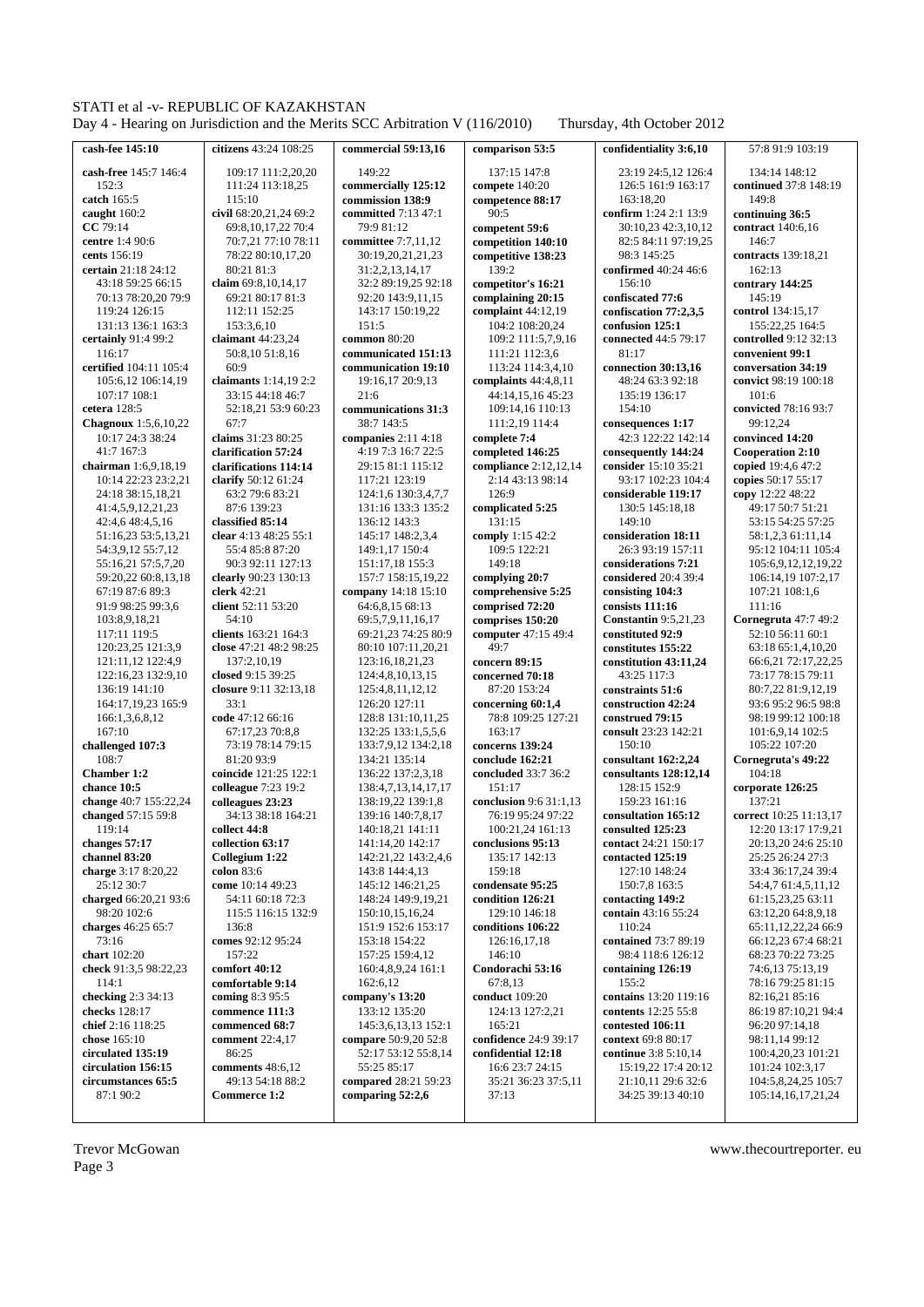Page 4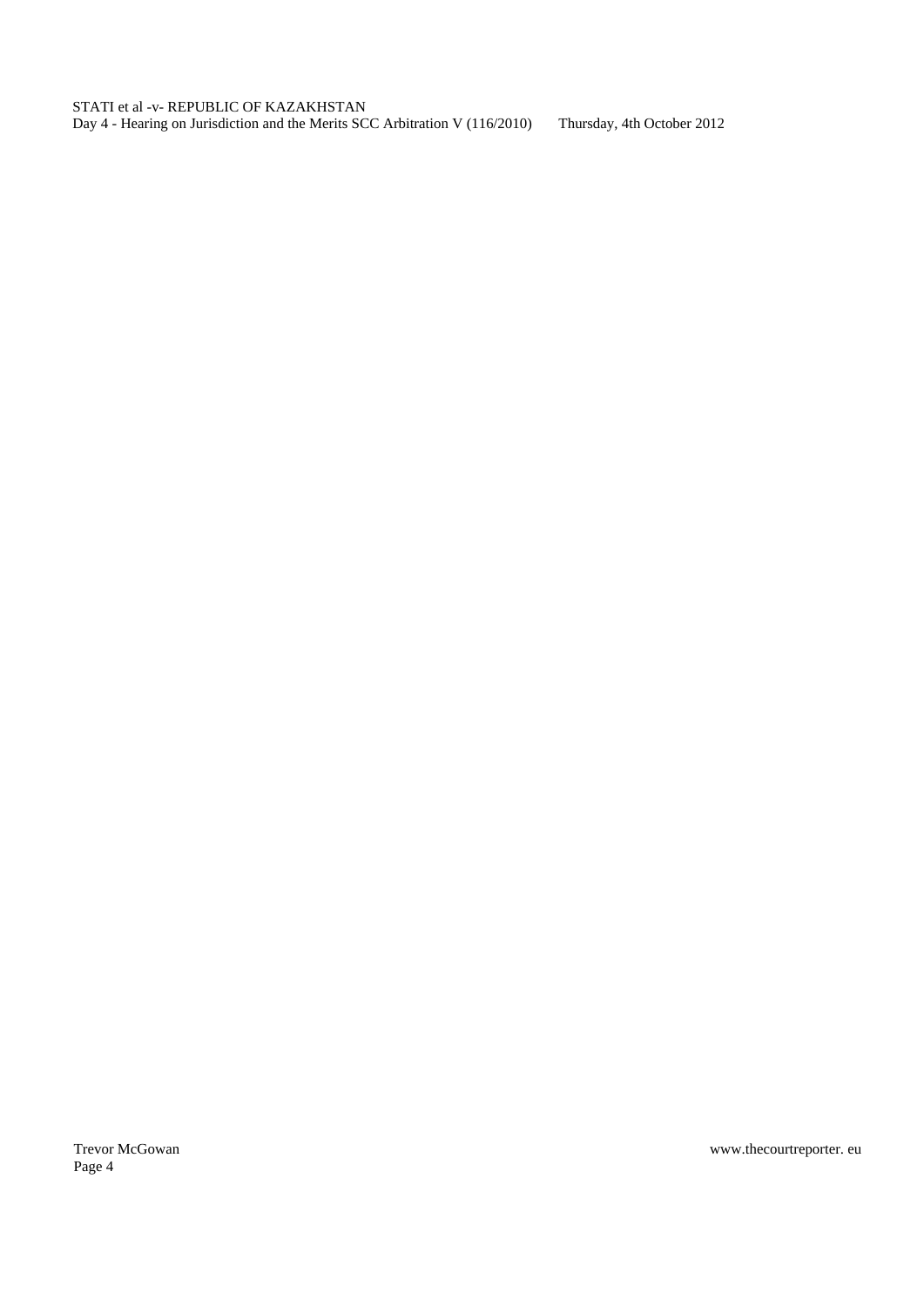| 106:4 108:25 109:9                          | created 47:10,11 48:3                        | 151:17                                | defence 45:4                        | differences 53:12 56:2                | dishonest 21:3,16                            |
|---------------------------------------------|----------------------------------------------|---------------------------------------|-------------------------------------|---------------------------------------|----------------------------------------------|
| 109:23,23 110:8                             | 54:23                                        | date 11:3 94:10                       | defend 43:20 45:16                  | 83:18,21                              | disingenuous 16:3                            |
| 111:17,22 112:4                             | creating 54:21                               | 104:20,23 113:8                       | 71:13 135:14                        | different 47:13,14                    | dismissal 109:4                              |
| 113:16 116:11                               | crime 65:6 66:21                             | 119:13,15 126:11                      | defendant $45:1,2,7,12$             | 56:4,4 58:10,11                       | disorder 114:24                              |
| 120:13,20 121:21                            | 72:21 78:7,8,20                              | 162:19                                | 45:14,18 63:10 69:9                 | 77:12 80:4,14 82:19                   | displayed 126:1                              |
| 123:5 133:1,2                               | 79:9 81:12 93:6,9                            | dated 35:9 77:19 82:9                 | 73:23                               | 82:20 91:11 94:21                     | 131:13,18                                    |
| 136:17 141:2,3                              | 93:10,12,14 98:19                            | 82:10,11,14,17                        | definitely 148:10                   | 95:4 111:19 112:5                     | disposal 88:18                               |
| 143:7 145:8 146:17                          | 99:8,24 101:8,15                             | 100:13 106:14                         | definition 43:18 58:23              | 112:11 115:1                          | disposing 149:1                              |
| 154:25 159:25                               | 102:6                                        | 113:11 117:18                         | 78:7,8                              | 119:25 121:22                         | <b>dispute</b> 13:14 14:6                    |
| 161:19 166:5,6                              | crimes 66:15 117:11<br>criminal 44:5 45:3.10 | 118:12 119:9 120:7                    | degree 42:22 124:3                  | 125:11 133:18                         | 163:7                                        |
| corrected 19:11 25:2<br>corrections 48:6,15 | 45:13,21,24 46:24                            | 121:19 154:18<br>160.9                | 127:18<br>delay 109:12              | 135:12 136:1,2<br>152:2,13            | disputed $121:16,17$<br>disputes $162:14,15$ |
| correctly 87:7 89:5                         | 46:25.25 47:12 48:8                          | dates 82:12 119:20                    | delayed 110:3                       | differently 96:3                      | disregarded 75:20,23                         |
| 113:10 148:5                                | 48:8, 18, 22 49:2, 11                        | 121:24,25                             | delays 110:1,5,5,7,11               | difficult 20:2 21:11                  | 76:1                                         |
| 158:24                                      | 49:15,17 55:4 63:8                           | daughter 124:6                        | deleted 59:25 60:4                  | 88:13,23 89:17                        | distinction 84:25 85:9                       |
| correspond 94:25                            | 64:5, 11, 14, 16 65: 7                       | 142:10                                | demanded 14:10                      | 98:12 119:22                          | 91:7                                         |
| 127:17                                      | 65:8 66:10,11,16,18                          | <b>DAVID</b> 1:10                     | 116:13                              | 147:19 149:18                         | distributed 154:5                            |
| correspondence 37:17                        | 66:23 68:5,22,25                             | day 1:6 20:15 38:5                    | demonstrate 59:23                   | difficulties 29:12                    | divestment 6:21                              |
| 37:20,21 118:21,24                          | 69:7,8,15,18,22,24                           | 53:17 112:16,22                       | Dempsey 159:24                      | diligence 30:15 127:2                 | dividends 134:20                             |
| corresponds 100:16                          | 70:5,8,9 71:7,18                             | 113:19,25 115:12                      | 162:8,10                            | 128:16,20 131:24                      | division $2:11,13$ $2:17$                    |
| corruption 43:19                            | 72:7 73:15,15,19                             | 147:25 165:6                          | dense 130:23                        | 144:17,19 152:8,20                    | <b>document</b> 4:10 13:1                    |
| 117:12                                      | 74:23 76:18 77:1,11                          | 166:17                                | deny 41:1 120:21                    | 153:24 156:25                         | 51:15 52:14 53:6                             |
| cost 6:3                                    | 78:12,14,24 79:15                            | days 51:15 104:7,8                    | 157:14                              | 160:16,17 162:7,13                    | 54:5,15,16,18,19<br>55:23 57:24 58:5         |
| costs $13:21$<br>counsel 22:6,9,14,19       | 80:11,18,19 81:20<br>103:23 104:1,5          | 105:2 116:10<br>deadline 108:2        | department 2:10,12<br>2:14,16 61:18 | <b>Dinara</b> 142:10<br>diploma 42:19 | 84:17,18 88:20                               |
| 22:25 23:6,10,12,18                         | crisis $147:23$                              | deadlines 45:11                       | 123:22 124:1,11,12                  | direct 1:21 42:8 60:25                | 89:19 90:15 92:5                             |
| 24:15,21 32:8 46:7                          | cross $10:14$                                | deal 8:9,21 17:6 24:1                 | 124:18,19,19,20,25                  | 123:2 139:17 147:3                    | 98:1 111:12 113:6                            |
| 49:12 50:8 52:4                             | crossing 9:19 22:20,21                       | 29:18 32:3 56:21                      | 159:13                              | 167:4,8,12                            | 116:12,15 117:12                             |
| 53:13 72:3,14 115:5                         | cross-examination                            | deals 121:15                          | depending 133:17                    | directed 161:6                        | 117:13 118:2,9,21                            |
| 165:17                                      | 10:16 60:18,20                               | dealt 34:17 131:20                    | depends $133:15$                    | directly 48:20 49:23                  | 118:22,23 120:2,3,8                          |
| countries 136:14                            | 132:9,12 167:5,9,13                          | debt 152:5,16 154:2                   | 144:22 164:25                       | 49:24,24 74:22 75:2                   | 121:12 135:5,10,10                           |
| country's 137:12                            | cross-examine 165:18                         | 164:11,12                             | depositary 125:9                    | 75:11 78:13 124:8                     | 135:16,22 142:7                              |
| couple 38:22 50:13                          | crude 84:21 86:1,16                          | debts 145:13,18,23                    | deposits 109:6                      | 140:9,18                              | <b>documents</b> 10:19 22:4                  |
| 53:14 141:21                                | 92:25                                        | 152:12,13,19                          | depth $31:23$                       | director 2:10 96:5                    | 22:4,14,18 24:20                             |
| course 2:1 3:3 10:20                        | curious 39:8                                 | 155:13,14                             | deputy 2:9 43:4 61:16               | 98:8 124:18,19,24                     | 30:12,15 31:4,12                             |
| 12:17 23:9 41:9<br>44:5 54:9 72:12,15       | current 2:9 42:15                            | debt-free $145:7,10$<br>146:4 152:3   | 124:18<br>derived 83:1 85:25        | 151:5,6<br>directors 134:17           | 37:17 46:8,18,20<br>51:8 52:10 53:25         |
| 73:22,25 79:21 82:4                         | 123:8 137:20,21,22<br>156:16                 | December 29:20 63:8                   | 86:4 87:15 89:8                     | 141:17 142:11                         | 62:7 82:25 87:2                              |
| 87:10 114:11 121:4                          | currently 154:20                             | 64:16,24 106:3                        | 93:1                                | 143:10,14,16                          | 88:18 97:22 111:10                           |
| 121:13,16 125:4                             | $C-11773:10$                                 | 154:18                                | describe 2:23 42:14                 | 150:19,21,23 151:1                    | 111:11 126:6 127:4                           |
| 138:2 144:6 148:15                          | $C-119$ 106:5                                | decide $15:15$                        | 43:6 47:9 103:22                    | 151:8                                 | 132:14,18,20                                 |
| 152:18 153:14                               | $C-174$ 112:22                               | decided 6:20 27:6                     | 123:7 125:18 131:3                  | disagree 14:5 59:14                   | 160:23 161:2,7                               |
| 157:8 159:21                                | C-178 113:8                                  | 127:12 129:3 150:3                    | described 2:21 87:14                | 75:9                                  | doing 16:14 18:20                            |
| 160:14,25 164:20                            | C-184 94:9,12 100:14                         | 161:17                                | 145:8 158:13                        | disagrees 48:12                       | 125:13                                       |
| court 1:25 42:21,21                         | $C-19$ 145:5                                 | decision 28:25 29:6                   | describes 139:12                    | disappears 10:9                       | dollar 156:19                                |
| 43:15 46:1 48:20                            | C-303 14:2 18:4                              | 73:12 107:3 108:5,6                   | describing 13:25                    | disappointed 26:4                     | dollars 102:1                                |
| 49:23,25 50:1 53:10                         | $C-45282:7$                                  | 109:20111:3                           | 78:22                               | 27:12 148:7,15                        | done 16:10 28:17                             |
| 53:17,19 54:6 60:2                          | $C-45465:14$                                 | 117:17 120:7 138:9                    | description 66:4 73:14              | disappointment 26:17                  | 47:18,19 50:3,4                              |
| 63:16 64:7,25 65:4                          | $C-53535:4$<br>$C-566$ 106:10                | 150:1,11                              | 73:24 135:1 146:3<br>detail 2:2     | 26:23 27:18 28:6<br>disclose 38:7     | 80:6 129:14 139:6<br>148:12 164:8            |
| 65:8 70:2,6,13,17<br>70:24 71:1,3,12,12     | $C-70$ 13:6 154:8                            | decisions 68:13 70:23<br>135:17 136:9 | detailed 38:4 122:2                 | disclosed 158:13                      | door 39:9,21,24                              |
| 71:13 73:8,9 77:4,5                         | $C-704$ 47:6 50:10                           | 143:12                                | details 8:2 13:2 31:6               | 163:19                                | doubt 39:13 46:11                            |
| 77:8, 10, 18 78: 13, 21                     | $C-705$ 105:11                               | declaration 1:11                      | 155:2                               | disclosure 136:17                     | doubtful 40:14                               |
| 78:24 79:5 80:13                            | C-710 7:22 32:10 39:1                        | 41:24                                 | detention 107:23                    | discontinued 37:15                    | doubts 9:10 39:23                            |
| 81:16 93:20,25 95:7                         | $C-711$ 117:7                                | declare 145:1                         | determine 79:8                      | discount 156:13                       | down 11:10,15 27:9                           |
| 95:19 98:15,18                              | $C-711.1117:7,8$                             | decline 149:6 165:18                  | 127:23 134:19                       | 158:18                                | 27:22 48:1 96:4                              |
| 101:2,17 102:16                             |                                              | declined 161:8 163:13                 | determining 79:22                   | discounted 158:9,12                   | 134:7 141:21                                 |
| 104:1,3,11,12 105:4                         | D                                            | decrease 145:2,24                     | 81:12,19                            | discovered 30:20 65:6                 | 144:16 146:11                                |
| 105:6,25 106:7                              | d 18:10,11 146:11                            | deduct 77:6 79:23                     | develop 2:18                        | 152:7,19 153:23                       | 147:19 149:8                                 |
| 107:15,17                                   | Da 91:25                                     | deducted 81:17 98:13                  | developed 65:4                      | discuss $3:6$ 34:18                   | 154:13 155:5                                 |
| courtroom 61:2                              | data 3:21 5:5,19,23                          | deduction 98:15                       | development 3:4 34:9                | 103:12 108:10,20                      | downs 36:12                                  |
| courts 23:3,3 69:20<br>70:25 80:20,24,24    | 6:4,5,5,6,19 9:2,12<br>9:14,24 14:11,15,18   | deductions 94:2<br>deeds $155:2,2$    | 159:14<br>dictionaries 57:12,12     | 150:9<br>discussed 67:7               | Dr 1:21 1:19,21 10:13<br>22:20,22 23:15      |
| court's 73:12 98:10                         | 15:21 16:6,21 17:5                           | deem 58:18                            | 58:24,24                            | discussing 9:5                        | 24:17 38:17 42:6,8                           |
| cover 18:23 32:17                           | 20:8 21:2,9 26:5,24                          | deemed 134:22                         | differ 59:24                        | discussion 1:3 4:1 8:3                | 50:15,23 51:5,14,21                          |
| covered 23:15 110:18                        | 27:12 33:13 126:18                           | deems $46:3$                          | difference 5:22,24                  | 33:18,20 34:5 35:1                    | 51:25 52:8,25 53:7                           |
| covering 126:8                              | 126:20 128:9                                 | deeper 26:14                          | 17:24 80:1 83:9,23                  | 150:4                                 | 53:23 54:11,13                               |
| create 8:15                                 | 129:18,23 144:25                             | defects 5:20                          | 84:4,5 92:19 125:3                  | discussions 23:6                      | 55:13,19,22 57:6,22                          |
|                                             |                                              |                                       |                                     |                                       |                                              |
|                                             |                                              |                                       |                                     |                                       |                                              |

Page 5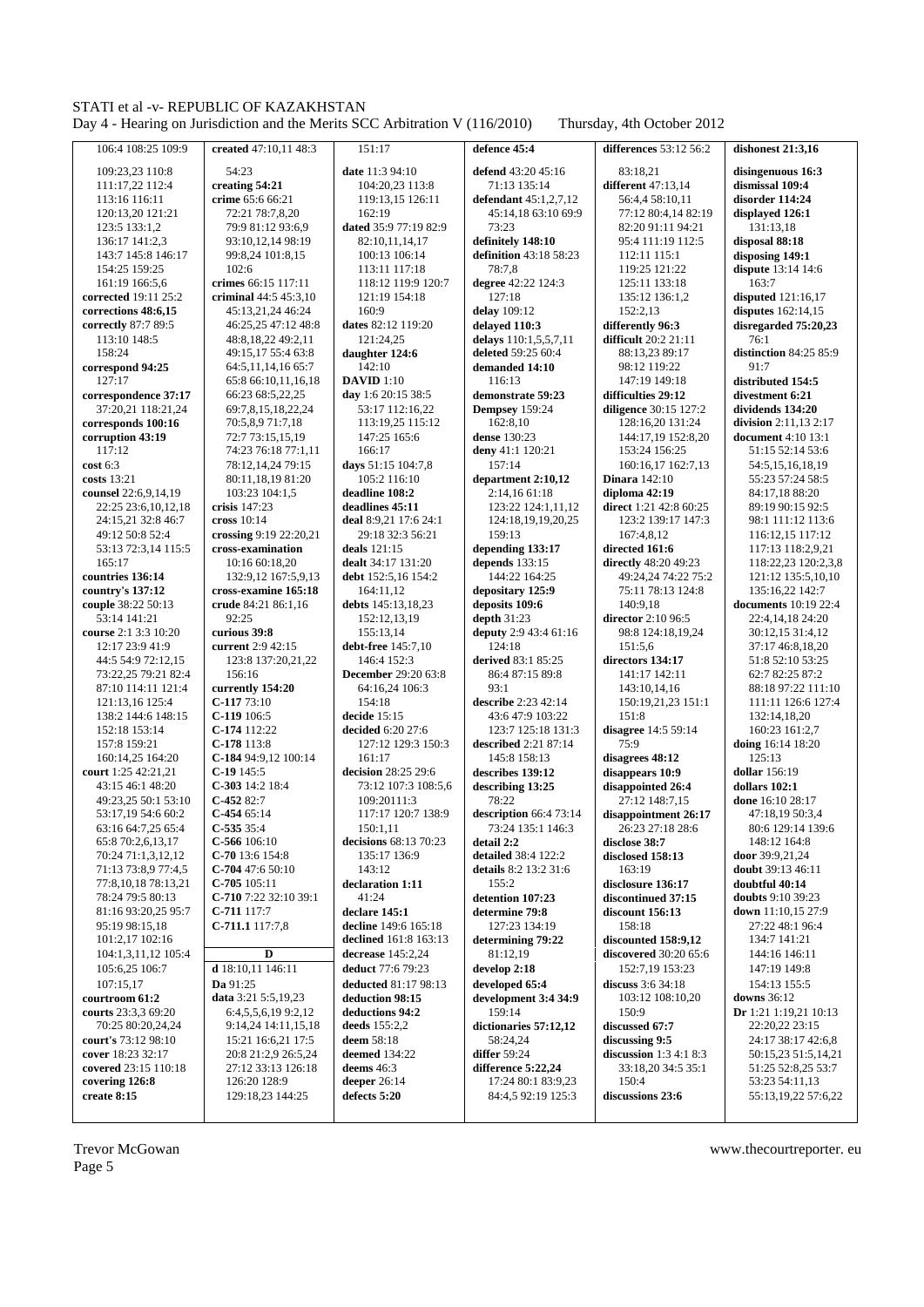Page 6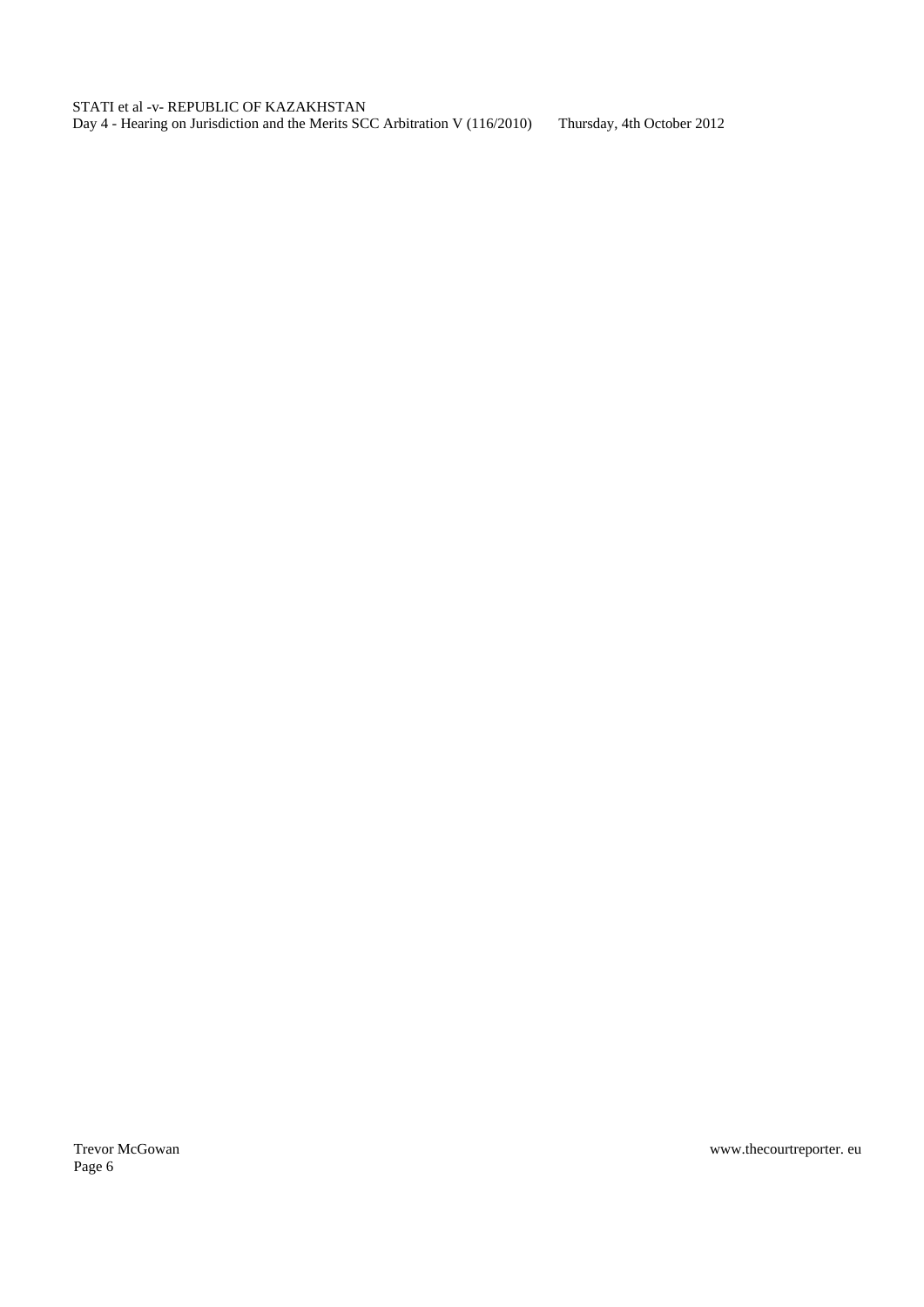| 59:21 60:7 91:3.5                       | economists 30:9                               | 126:21 145:8          | everybody 34:23                       | 26:5, 13, 16, 17, 21, 24               | external 12:15              |
|-----------------------------------------|-----------------------------------------------|-----------------------|---------------------------------------|----------------------------------------|-----------------------------|
| 120:24 122:25                           | education 123:7                               | enterprises 114:13,24 | everyone 131:14                       | 27:13,18 28:6,21                       | extracted 47:2              |
| 123:2 132:8 164:18                      | 158:23 159:1                                  | 114:25 115:1,15       | everything $25:742:12$                | 32:25 59:3 137:24                      | extraction 159:6            |
| 165:20 166:7 167:4                      | educational 42:14                             | entire 45:24 48:23    | 74:6 77:7 96:18                       | exists 9:8                             | extremism 43:20             |
| 167:8,12                                | effect 145:16                                 | 114:20 126:21         | 109:23 125:13                         | expand 124:15 141:25                   | <b>Exxon</b> 2:12           |
| draft 48:3 53:24 54:1                   | eight 44:10,14,15                             | 148:14                | 148:18 149:13                         | expect $71:25$                         | E&P 2:18 34:4 133:1         |
| 54:5 118:5 126:3,5                      | either 15:15 30:19                            | entirely 12:14 29:7   | evidence 13:11 14:3                   | expectations 15:14,25                  | 133:5,5 162:23              |
|                                         | 88:2 105:19 119:13                            | 34:12 147:9           |                                       | 144:21                                 |                             |
| dramatically 102:10                     |                                               |                       | 41:20 45:19,19                        |                                        |                             |
| 159:5                                   | 133:5 163:2                                   | entitled 45:23 108:14 | 63:17 105:18                          | expected 24:8 28:18                    | $\bf F$                     |
| draw 23:5 88:1                          | electronic 160:21                             | entity 56:17 72:8     | 107:25 109:24                         | 126:10 127:6                           | face $1:1642:2122:21$       |
| dream 8:25 9:7,22                       | electronically 49:4                           | 132:25                | 110:7,20,22,24                        | 128:17                                 | 156:14                      |
| 10:7                                    | element 93:12,14                              | entrepreneurial 72:21 | 112:1 122:15                          | expenses 79:17,23                      | face-saving 21:22           |
| drilling 28:19 110:16                   | 101:8                                         | 75:7 76:21 79:2,16    | evident 85:11                         | 81:17                                  | facility 107:23             |
| driver 8:9                              | elementary 115:3                              | 81:13 93:11 100:19    | evidentiary 110:9                     | experience 5:7 33:8                    | fact 15:2 34:6 37:8         |
| <b>DRO</b> 30:20                        | elements 7:6 21:21                            | 101:6,11,15           | exact 70:3 73:7 101:1                 | 39:3 59:18                             | 59:7 64:12,13,20            |
| drop 134:13 148:19                      | 22:16 71:21 99:8                              | entrepreneurs 43:22   | 126:11 162:19                         | experienced 131:8                      | 66:24 75:12 76:22           |
| <b>dropped</b> 67:1 131:2               | email 7:23,24 8:3 10:5                        | entrepreneurship      | 163:25                                | 159:14                                 | 77:9 78:13 80:17            |
| 148:6                                   | 18:23 19:4,7,9,17                             | 99:9                  | exactly 15:23 20:10                   | expert 2:16 45:18,19                   | 84:11 86:23 88:7            |
| due 30:15 51:6 59:7                     | 19:18 20:7,17 32:8                            | entries 94:20         | 39:11 48:9 51:25                      | 46:2 74:11 81:25                       | 90:24 95:3,11 97:25         |
| 75:7 86:11,15                           | 32:12 33:6,9 38:25                            | entry 91:19 97:3      | 52:6 53:1 55:2 67:5                   | 82:14,25 85:4,23                       | 107:16 110:3,25,25          |
| 114:23 127:2                            | 39:2 118:7 126:2,3                            | 100:14                | 68:11 95:9 98:21                      | 86:8,9,10,24,25                        | 114:14,21 116:6,8,8         |
| 128:15,20 131:24                        | 151:15                                        | environment 109:7     | 104:14,17 105:8                       | 87:1,3,4,10,19,20                      | 116:23 117:24,25            |
| 144:17,19 152:8,19                      | emails 30:17 37:21,25                         | environmental 2:12    | 106:16 112:9 122:1                    | 88:15,16,18,21,25                      | 120:17 121:23               |
| 153:24 154:16                           | 38:2,2                                        | 2:14 109:5 110:14     | 151:2 156:17                          | 89:7,13,21 90:4,9                      | 138:22 142:5 143:5          |
| 156:25 160:16,17                        | emerged 124:5                                 | 110:21                | examination 1:21 42:8                 | 90:18 92:5,21 94:6                     | 147:9 154:23 155:1          |
| 162:7,12                                | emphasise 27:17                               | envisaged 97:1        | 60:25 83:1 92:6                       | 94:15 95:10 96:10                      | 158:2                       |
| duration 24:12                          | employees 109:5                               | EP 125:2,16 138:12    | 103:20 123:2                          | 96:11,12,16,20,23                      | factor 9:11 31:22           |
| during $40:25\,44:5$                    | 114:16,23,25                                  | 146:21 147:8          | 132:15 147:4                          | 97:1,13,17,24 98:4                     | factored 157:5              |
| 45:25 50:19 95:4                        | enables 70:9                                  | equal 156:2           | 165:14,20,21 167:4                    | 100:13,25,25                           | factors 111:6 135:7,9       |
| 98:7 100:9 103:13                       | enclosed 160:21                               | equally 51:22         | 167:8,12                              | 102:21 134:6                           | 136:6 156:20                |
| 107:13 115:14                           | end 9:6 10:2,4 38:4                           | equivalent 127:16     | examinations 74:8                     | expertise 90:7                         | 157:13 158:2,5              |
| 132:15 140:5 141:7                      | 65:17 83:7 84:13                              | erroneous 136:9       | example 72:1473:1                     | experts 25:15 74:8                     | facts 6:9 31:21 109:12      |
| 144:17 152:19                           | 91:15,24 99:4                                 | erroneously 135:17    | 140:4 145:20 146:6                    | 85:5,18,19,21 86:7                     | 135:4 162:24                |
| 153:24 156:25                           | 114:23 115:6                                  | escaped 9:16          | 146:7 147:17                          | 96:23 103:5 133:24                     | failed 79:25 80:15          |
| duties 43:8,16 153:11                   | 120:12,19 122:7                               | <b>Esenov</b> 108:22  | 156:24                                | 159:15                                 | <b>failure</b> 109:5 110:17 |
| duty $80:6$                             | 126:10 129:2 132:4                            | especially 72:22 93:8 | exceeded 100:3                        | expert's 90:2 92:17                    | fair 4:12 23:20 51:23       |
|                                         | <b>Endowment 2:17</b>                         | 93:13 99:11,13,20     | exceeds 99:21                         | 97:20                                  | 85:7,20 127:16 143:21,24    |
| E                                       | 133:22 134:3                                  | 99:25 100:19 101:7    | except 115:24                         | expire 163:20                          | 144:3 146:3                 |
| e 134:13 139:15                         | <b>Energy 59:3 157:2</b>                      | 101:16,19             | exceptional 71:5,6,18                 | explain 2:8 7:21,24,25                 |                             |
| 146:20 153:16                           | 161:2                                         | essentially 145:10    | 72:7,10                               | 27:5 76:25 79:25                       | fairly 125:21 147:19        |
| each 18:11,15 56:4                      | enforced 80:21 104:1                          | 146:1                 | exchange 91:11 125:9                  | 80:1,4,5,15 83:10                      | 149:18                      |
| 144:22 149:19                           | enforcement 42:21                             | establish 113:8       | 125:10                                | 84:5 88:12 90:4                        | fairness 128:18             |
| 155:25                                  | 62:11,23 77:10                                | established 27:21     | excluded 77:25 78:5                   | 96:7,21 125:3                          | <b>fall</b> 12:7 130:21     |
| earlier 13:19 14:7                      | 78:11,23 106:8                                | 73:13 88:7 92:6       | 114:19 129:8                          | 128:24 143:20                          | <b>falling 80:8 102:4</b>   |
| 21:13,24 27:21                          | engaged 159:22                                | establishing 109:7    | excluding 79:16                       | explained 3:7 11:1                     | 149:14                      |
| 36:23 39:2 51:15                        | engaging 139:19                               | estimate 4:14 5:17.21 | exclusively 88:8                      | 29:5 37:14 49:3                        | falsified 118:3 121:13      |
| 78:10 80:19 81:2                        | engineering 158:25                            | estimates 18:17       | <b>Excuse</b> 63:23 67:21             | 54:21 87:23                            | familiar 12:25 45:13        |
| 88:6 96:1 98:10                         | <b>English</b> 1:8,9,12 41:10                 | et 128:5              | 83:16 91:19                           | explaining 9:21 25:19                  | 45:16 54:17 133:20          |
|                                         |                                               | evaluate 8:5          |                                       |                                        | 134:4 135:5 138:11          |
| 102:21 143:1<br>150:14151:19            | 51:10 63:6 65:16<br>67:9,10 74:17 77:22       | evaluated 152:9       | executed 138:8<br>execution 106:3     | 28.940.2<br>explanation 20:24          | 141:6 164:6                 |
| 152:3 159:21                            | 83:5 84:5 90:15                               | evaluating 29:13 30:8 | executive 7:11,12 59:9                | 70:2                                   | familiarising 131:19        |
| early 4:1 110:5 140:5                   | 91:21 94:20 99:16                             | evaluation 4:12 6:7   | exercise 138:18                       | explanations 70:25                     | family 137:11 141:23        |
| 156:19 163:9                            | 113:1 117:9 119:22                            | 7:5,16 8:13 16:9,25   | 139:16                                | 88:14 89:2 121:2                       | far 31:11 49:11 63:24       |
| 164:25 165:7                            | 123:10 132:16,19                              | 31:4 32:7 35:20       | exercised 141:16                      | explanatory 57:11                      | 65:25 71:10 87:19           |
| 166:14                                  | enhanced 26:15                                | 37:15,18,22 124:21    | exercises 138:3                       | 58:24                                  | 107:24 119:12               |
| earned 72:16,20 76:16                   | enough 32:2 41:23                             | 127:16 129:13         | exhibit 7:22 13:6 14:2                | exploration 8:21 9:1,7                 | 121:23 142:8                |
| 76:22,24 77:7 85:1                      | 51:23 69:3 84:5                               | even 7:10 17:3 29:24  | 18:4 27:1 32:10                       | 9:22.25 10:6 25:13                     | 147:18 163:8                |
|                                         |                                               |                       |                                       | 25:21 30:20 32:4,5                     |                             |
| 85:10,14 93:14,17<br>97:14 99:13 102:24 | 85:7,20 92:11<br>122:17                       | 34:15,15,25 66:2      | 35:4 36:15 50:23<br>52:17 73:10 77:15 |                                        | <b>Fargo</b> 154:17         |
|                                         |                                               | 69:13 96:13 97:22     |                                       | 39:13 124:4,7,10                       | fashion 101:1               |
| earns 83:12                             | enquire 139:4 148:25<br>enquiries 40:17 127:9 | 118:8 143:22 148:3    | 82:7 94:9,12 99:7                     | 125:6 133:10 134:8<br>138:14,16 139:18 | fast 6:13 29:19             |
| easier 62:2 132:19                      |                                               | 157:15                | 105:11 106:5,10                       |                                        | faults 9:19                 |
| 164:19                                  | enquiry 37:2                                  | evening 165:4         | 111:8 112:22 117:7                    | 139:21 140:7 141:1                     | <b>February</b> 2:6 6:19    |
| economic 43:17 61:19                    | enrichment 74:24                              | event 39:20           | 134:5 141:13 145:5                    | 146:16                                 | 25:2 29:11 110:17           |
| 94:14 100:13                            | ensure 74:24 134:19                           | events 37:11 46:4     | 154:8 160:7                           | explorations 124:16                    | 128:10,10 148:24            |
| 117:11                                  | 141:24                                        | eventually 4:1 148:1  | <b>Exhibits 47:6</b>                  | explorers 159:15                       | 149:3,7 150:2,7,12          |
| economical 59:1                         | enter 134:21 139:17                           | ever 50:1             | exist 33:1,7                          | explosion 114:19                       | 161:12                      |
| economics $2:107:5$                     | entered 152:7                                 | every 1:10 50:7       | existence 54:24                       | export 153:11                          | <b>February/March</b>       |
| 123:10                                  | enterprise 70:19                              | 147:25                | existing 8:14,22 25:14                | extent 21:18 127:19                    | 110:6                       |

Page 7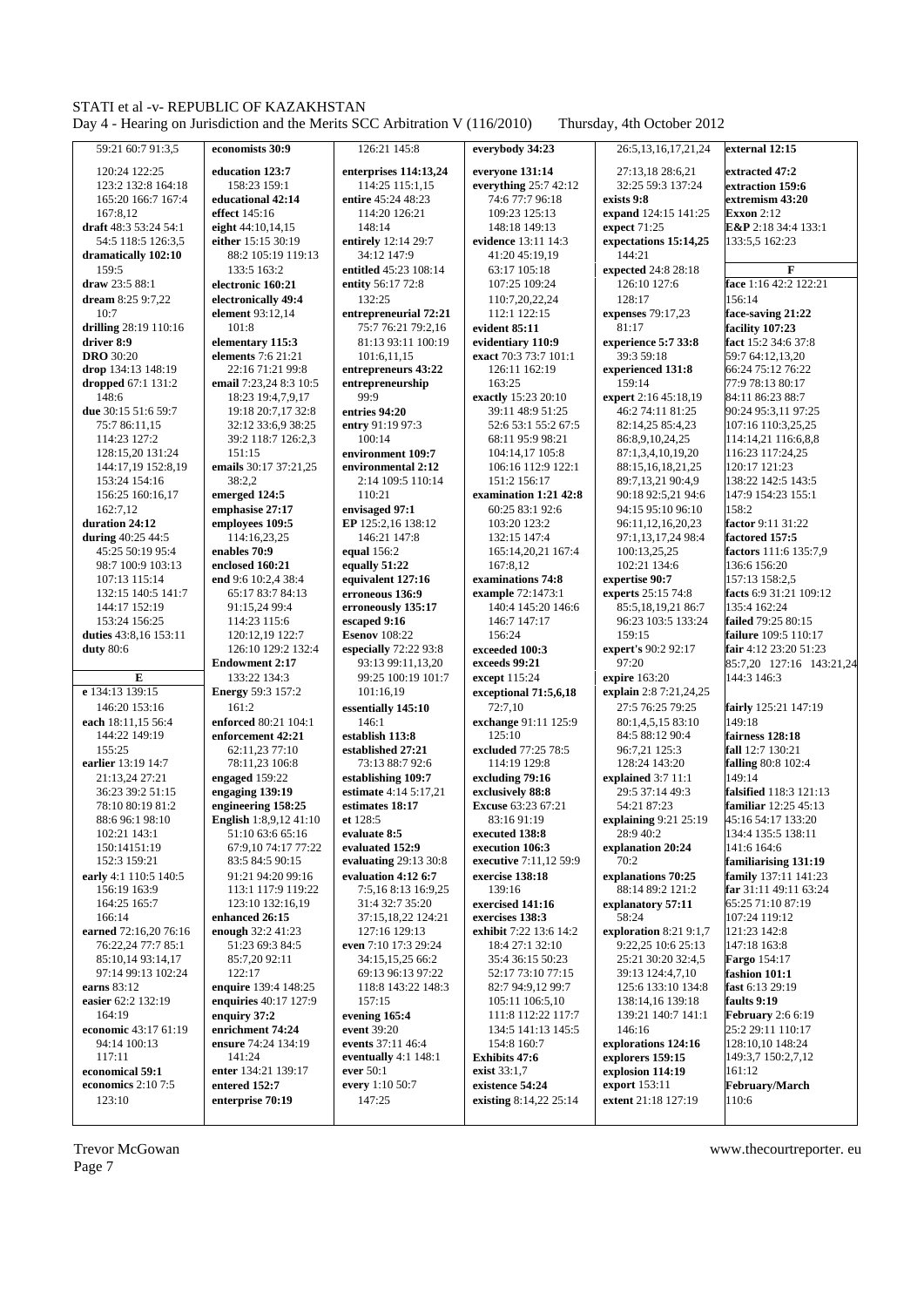**federal** 114:6 **feel** 8:14 23:5 26:13 83:21 121:4 **feeling** 16:12 84:3 **fees** 85:10 **felt**  $17:4$ **few** 51:15 60:11,12 61:1 127:8 159:14 **field** 8:22 11:11,12 17:18,19 18:12,12 26:5,6,13,17,23 27:13,18 28:1,16,17 35:6,14,20 43:17 74:9 130:15,17 146:12,13 **fields** 25:15,24 26:16 26:20 125:7 159:4 164:9,13 **fight** 43:19,19 **Fighting** 117:11 **figure** 4:25 5:13 11:2 14:10 16:16 18:21 20:3,5 21:1,21 93:21 94:3,3 95:8 96:1 98:6 100:2,18 102:15 133:18 **figures** 4:11 6:9 22:5 24:19,21 30:10 34:11 92:10 98:3 119:25 151:22 152:18 **file** 45:3,10 46:1 69:7 69:14,17 104:2,7,16 **filed** 48:18 49:11 74:15 106:21 107:2 108:4,20 **files** 2:3 13:8 104:12 **filing** 103:23 104:25 **final** 38:6 40:1,2 92:14 94:14 95:8 100:13 **finalised** 29:18 **Finally** 36:13 **finance** 12:14 30:8 128:4,14 135:6 160:3,5 **finances** 13:21 **financial** 2:10 7:6 29:14,18 67:24 118:20 120:11,18 120:21 126:20 147:20,23 148:3 152:25 158:21 160:17 **financing** 12:16 146:23 **find** 8:6,16 19:11 26:13 28:10,10,12 28:22 31:11 33:11 80:12 94:7 102:5 107:15 **fine** 57:23 83:22 91:7 95:19 102:6,11 112:21 **finish** 165:4 **finished** 132:7 **firm** 6:22,24 7:8,9,10 7:17 28:25 29:5 123:12 **firms** 148:3 **first** 2:12 4:2,6 9:3 11:1,5,9,19 12:7 17:13,24 18:15 23:14 27:9 29:9 34:8 35:25 43:19 54:14,15 55:21 58:11 63:6 64:1,10 73:11,13 78:17 79:13 82:16,24 84:12 86:10 87:12 88:5,24,25 89:6,12 89:22 90:11,18,21 91:13,17,18,20 92:21 93:5 94:22

95:23 96:3 102:20 106:12,23 108:17 108:18 117:1,8,16 119:21 124:17 125:17,25 129:8 132:23 139:12,12 144:25 145:4 163:5 163:13 **firsthand** 19:22 **fits** 103:9 **five** 99:5 108:17,19 112:8 141:16 **five-minute** 41:14 122:9 **flagged** 50:7,7,20 51:22,25 53:5 55:9 **Fleuriet** 1:18 50:12,22 51:1,12,18 53:13 54:7,10 60:12,20,21 67:21 88:5 90:23 91:4,7,10 98:25 99:2,4,7 103:7,21 119:8 120:22 167:9 **flow** 130:23 **fluent** 67:10 132:16 **focus** 92:22 **focused** 30:2,5 **follow** 24:22 29:14 69:23 72:13 119:23 **following** 6:19 19:10 20:9 21:5 50:15 73:13 86:10 114:22 166:17 **follows** 70:5 **follow-on** 120:6 **follow-up** 91:10 **footnote** 135:22 136:4 136:4 **force** 70:14,15,15 73:8 **forecast** 147:19 **forecasts** 147:11,16 **forensic** 90:7 **forged** 120:3 **form** 13:12 14:3 18:5 **formal** 10:3 **formally** 69:25 **format** 160:22 **formulating** 71:20 **forth** 146:19 **forward** 7:18 46:17 148:8 162:23 **forwarded** 47:3 **found** 19:7 21:20 22:5 44:14 58:23 83:1 101:14 149:17 **four** 51:12 66:3 94:20 105:2 108:17,25 109:17 111:2,19,19 111:20,24 113:18 115:9 160:6 **framework** 62:16,20 62:24 63:4 68:25 69:14,22 78:12,23 80:11,19 **frame[work** 62:12 **France** 69:3 **frankly** 86:6 96:13 110:2 142:15 **free** 83:21 156:15 **FREY** 1:18 **Friday** 19:10 20:10 21:6 **from** 12:14 15:3 19:1 19:17 23:10,18 25:9 28:3 31:10 33:8,17 36:1738:11,15,18

38:20 39:3 40:19 41:5,6 42:17,18 44:4,9,13 46:8,20 47:3 48:21 53:11 54:5 56:4 57:25,25  $57.2558.2360.9$ 63:24 65:3,17 70:5 71:1 72:13 75:16,18 75:20,22 76:12 77:24,25 78:4,6 79:16 80:10 81:13 83:1,7,12 84:14 85:2,9 86:4 87:3,16 88:2,10,20 89:8 91:10,15,24 92:14 93:1,18,21 94:11,22 95:10,12,14,24 97:5 98:1,8 100:13 101:19 108:24 109:17 111:2,5,24 113:11,12,14,18,24 114:5 115:9,23  $116.171318$ 117:25 119:22 120:24,25 121:11 122:4 123:9 124:2 125:11,14 127:10 129:8,8 132:25 135:3,8,14,16,25 136:5,6 140:10 142:18 143:4,9,16 146:23 151:3,11 154:4 157:1 159:11 160:8 162:23 163:6 164:21 167:6,10 **front** 1:22 38:25 41:24 55:15 90:15 123:3 132:21 137:6 139:11 141:12 **fulfilled** 106:22 **full** 49:17 50:17 51:9 51:22 79:3 103:18 137:7 139:12 **fully** 131:14 **full-scope** 109:21 **function** 88:15 **functions** 43:6 107:10 124:12,20 **fund** 125:6 136:23 138:7 **funds** 14:19 **further** 10:13 39:10 45:18 60:7 88:2 89:3 95:25 96:21 97:10 120:22 128:22 132:8 141:21 **future** 135:15  **\_\_\_\_\_\_\_\_ G \_\_\_\_\_\_\_\_\_ GABRIEL** 1:13 **gain** 16:5,21 20:8 **gaining** 93:7 **game** 23:20 **GANI** 2:16 **gas** 7:3 27:3 36:14,17 36:19 57:13 58:25 123:20 130:7,19,22 134:2 138:10 139:19,20 147:11 153:1 163:7 **gather** 37:23 **gave** 118:22 **general**

2:13,15 31:9 43:4,6,7,9

98:8 113:13 116:20 117:3,4,19 118:11 134:15 **generally** 5:7 141:6 **generated** 101:4,17 **geological** 126:20 **geologist** 8:1 **geologists** 159:15 **geology** 128:3 158:25 **geophysicist** 7:25 **geoscience** 28:18 30:19 **geoscientist** 25:13,14 **geoscientists** 7:18 8:21 30:10,18,24 **geotechnical** 8:2 **Germany** 165:5 **gets** 104:11 **getting** 19:25 98:25 **give** 1:11 35:22 51:21 53:20 57:7,18 70:3 73:3 116:4 117:2 119:6 128:18 139:1 159:16 162:19 **given** 8:23 11:22 21:1 22:16 51:1 90:18 **gives** 138:16 139:15 144:5 **giving** 5:12 **global** 6:8  $125.9$ 134:18 **go** 8:2 15:21 20:2 27:9 39:18 55:12 57:6 74:1 81:9 100:12 140:19 147:18 148:1,11 149:8 153:21 156:16 166:9,11 **goes** 33:3 155:24 **going** 4:23 19:6 26:20 33:13 34:16 38:22 51:18 52:1 55:7,13 62:2 67:8 75:16 84:10 85:20 92:24 103:7 107:15 108:21 114:13 133:3 136:15 147:10 148:8 **Goldman** 147:16 **good** 1:6,9 8:12 10:17 15:18,20 16:15 17:5 33:9 41:21,22 60:10 60:21,24 84:5 103:19 114:15 132:13 137:15 149:11,14 **governed** 137:21 **government** 37:6 40:21 114:1 115:20 125:5 134:23 137:2 137:3,10,18 140:9 140:19 161:4 163:6 163:10 164:4 **governs** 138:12 **GPO** 109:18 **graduated** 42:17,18 59:19 123:9 124:2 **graduation** 42:20,22 **grateful** 165:3 **greater** 145:21,21,23 **grounds** 68:1 74:10 81:24 85:24 96:19 97:23 **Group** 1:13 2:5 **guarantee** 134:16 **guarantors** 154:15 **guess** 119:21 **guide**

47:10 61:17 79:1 96:5

143:21 **guilt** 63:17 **guilty** 101:14 102:6

 **\_\_\_\_\_\_\_\_ H \_\_\_\_\_\_\_\_ Haigh** 1:10 38:20,21 39:6,8,18,24 40:5 40:15 41:1,4 52:4 52:22 53:4 89:3 90:8 121:7,8 164:22 167:6 **half** 29:9 113:25 115:20 165:6 **halfway** 147:5 **halved** 147:8 **hand** 49:5 **handed** 13:3 50:13 65:8 132:13 **handing** 10:19 **handle** 165:13 **hands** 54:25 **handwritten** 47:20,21 49:8 111:17,24 113:18 114:8 115:9 **handy** 62:4 **hand-write** 48:1 **happen** 130:15 **happened** 96:18 **happening** 6:17 127:9 **happens** 8:13 104:10 130:16 139:5 **happy** 54:7 88:11 **hard** 3:18 9:2  $85.3,17$ 119:18 **having** 29:12 89:3 99:13 121:24 140:10,19 **head** 2:11 2:16 34:12 61:18 107:10,22 **headed** 141:17 **heading** 18:5 73:13 91:18 92:13 107:20 134:8 141:14 142:11 **heads** 35:5 **hear** 23:22, 41:9, 48:1, 2 89:10 90:16 144:9 **heard** 10:10 25:9 54:24 83:16 150:1,5 159:10 164:7,7 **hearing** 1:4,7 166:17 **hears** 47:22 **held** 2:6  $31.261.18$ 95:2,4 164:14 **help** 33:13 83:25 **helpful** 41:9 53:4 **helps** 141:24 **Hence** 118:11 **HERVE** 1:18 1:5 167:3 **hesitation** 166:13 **hierarchy** 79:5 **high** 5:9,12 20:1,3 40:3 144:15,23 **higher** 15:3 17:3 20:4 21:4 79:4  $143.24$   $144.46$  10 147:11 **highest** 14:15 139:3,7 **highlighting** 66:8 **him** 8:24 16:14 87:4 88:22 89:7,10 125:21 **himself** 24:18 45:16 48:7 **hiring** 134:20 **historical** 147:15 **history** 13:22 **Hmm** 19:3,15 22:8 27:16

**holding** 42:24 123:20 141:20 **holds** 141:19 **HOLM** 2:23 **honestly** 88:13 **Honour** 121:1 **hope** 111:13 **hopeful** 40:7 **horizon** 26:14 **Horton** 134:6 **Horton's** 141:13 **hour** 165:7 **huge** 9:1,7,22 **husband** 142:9 **hydrocarbon** 9:13 **hydrocarbons** 9:15 130:19 **hypothetical** 135:11 **HELOISE** 1:18  **\_\_\_\_\_\_\_\_\_ I \_\_\_\_\_\_\_\_ ICC** 1:4 **idea** 6:1 8:11 15:1 28:16 62:18 149:2 **identification** 121:21 **identified** 65:6 152:8 158:6 **IGOR** 1:22 **illegal** 56:13,14 68:3 72:16,20,21,24 74:21 75:7 76:8,9 76:20 77:9 78:1,6 79:2,16,22 80:9 81:13 82:2 93:7,10 93:13 99:8 100:19 101:6,15 **illegally** 76:16 **illicit** 47:1 **image** 38:4 **immediately** 84:19 85:18 91:12,18 **impact** 31:23 102:7  $130.11$ **implications** 155:8 **important** 28:10 55:3  $72.13134.23$ **imposed** 68:12,12 74:2,4 95:20 **impossible** 39:16 **impression** 29:24 **improbable** 135:13 **improper** 14:14 15:4 16:3,18 **improve** 8:13 **include** 7:5  $12.14$ 20:23 146:16 **included** 12:12 18:22 25:17,19 129:9 152:12,16,20 153:3 153:7,11 162:16 **including** 19:12 20:18 72:14 83:5 91:14,23 110:14 111:5 150:20 **income** 74:21 75:7,14 75:19,22,25 76:7,8 76:9,11,16,20,22 77:8 79:1 80:9 83:1 83:7 85:1,13,25 86:4,11,15,21 87:15 89:8 91:14,15,24 92:7,14 93:1,17 95:14,23 97:14 98:2 99:15,21 100:1 101:3,17 **incorrect** 75:4 137:16

**holders** 153:25 157:10

Page 8

Trevor McGowan www.thecourtreporter. eu

**incorrectly** 88:11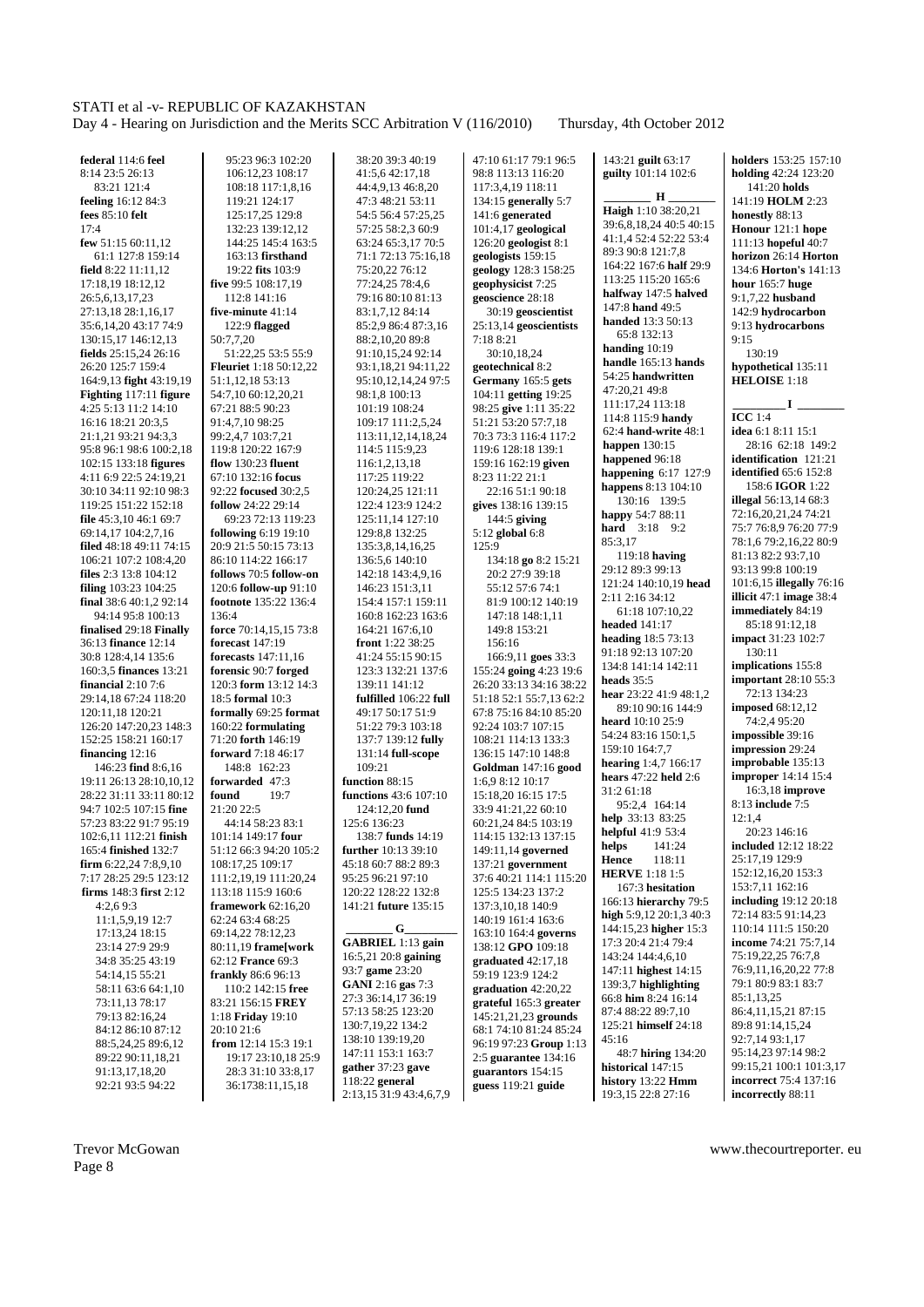**increase** 5:2 8:17 15:5 15:15 18:21 21:21 26:12,15 28:19 130:5,9,10,11,13,14 130:15 145:22 **increased** 11:4 20:18 20:23 130:6 **increasing** 21:1 114:16 142:1 **indeed** 89:15 105:14 106:23 109:1 111:18 157:25 164:24 **indemnities** 163:2 **indented** 27:9 **indenture** 154:16,18 154:21 155:6,9,19 155:23,25 156:4 **independent** 90:5 97:1 103:5 150:21 151:1 **index** 100:5 167:1 **indicate** 32:25 120:11 120:17 129:15 **indicated** 14:7 17:15 40:19 53:25 **indicates** 11:9 78:4 146:21 160:16 **indicating** 13:5 **indication** 6:8 **indicative** 4:4,6 5:7 14:24 16:19 17:11 18:5,8 21:25 23:13 24:4 125:16,18 126:14,16 127:14 143:20,23 144:4,10 144:14,16 145:3,6 146:10,11 147:5 154:24 155:11 156:5 162:1 **indicator** 127:18,19 **indicators** 101:24 **indices** 99:22 100:3,8 **indict** 103:3 **indicted** 65:21 66:5,6 101:10 **indictment** 65:14,18 65:23 **individual** 63:10 64:6 64:8 65:1 78:9,21 78:23 79:8 144:12 **individuals** 119:24 **industry** 33:8 39:3 137:13 **influence** 134:20 **info** 3:10,14 4:9 6:1 **Infomemo** 19:13 20:19 **inform** 35:19 143:14 **information**

3:14 4:8 4:15 5:17,18 6:1 11:21 12:19,22 13:6 13:12,16,20,24 16:15 17:1 23:13,17 23:19 24:8 26:4 27:11 31:8,18 32:2 33:4 36:20 37:4,5,7 39:10,12,14,22 46:13,18 109:12 119:17 126:7,12,13 126:19 127:24 128:3 129:17,18,20 131:12 136:5,7,13 138:21 155:4,12 156:7 157:14,15 158:16,21  $163 \cdot 12$ 163:13 164:7 **informed** 131:4,7,22 143:1 165:17 **informing** 15:5 54:22 **infrastructure** 126:22 128:4 **initial** 129:12 **initially** 47:16 72:23 148:9 **initiate** 109:20 **initiated** 63:9 64:5,11 64:17,23 67:15,24 68:4 **initiating** 55:4 **initiatives** 143:11 **insert** 48:14 **insist** 57:20 **insisting** 165:22 **inspect** 113:20 115:11 **inspected** 115:16 **inspection** 117:20 118:13 120:6 121:20 **inspections** 108:11,14 109:21 112:20,21 116:9,22 118:1,5 120:13,19 121:15 121:17,23 **instance** 61:6 140:15 **Instead** 6:7 **Institute** 1:2 **instructed** 11:16 18:14 115:21 116:22 162:10 **instruction** 116:24 117:25 **instructions** 11:16 112:2,17 113:14 114:12 115:23 116:1 117:2 142:18 **intended**

12:14 146:21 **intent** 146:24 **intentions** 127:21 **interact**  $150.15$ **interdepartmental** 138:9 **interest** 5:11 15:13 28:14 35:17 126:1 127:18 131:13,18 140:9 141:23 155:14 156:3 164:12 **interested** 3:5 12:10 40:8,20 140:22 149:1,5,7 **interests** 43:15 **internal** 7:7 31:3,4 37:17,21,21 40:2 46:8 **internally** 40:4 **international** 2:10,17 23:3 **interpret** 101:1 **interpretation** 120:16 **interpreted** 41:20 91:25 122:15 123:11 **interpreter** 2:23,23 49:6,8,8 56:9,9 57:8 58:4,4 83:16 129:1 129:1 134:10 144:8  $144.8$ **INTERPRETERS**  2:22 **interrupt** 52:4 **introduction** 57:16 **inverse** 144:3 **investigate** 31:22 55:3 112:2,18 114:7 **investigated** 9:9 52:11 **investigating** 90:6 **investigation** 43:13 44:6 63:16 64:15 68:4 92:5 96:25 **investigations** 46:21 46:22,25 60:1 111:4 112:19 **investigator** 45:20 88:22 92:17 96:9 **investigator's** 43:14 **investment** 148:10,13 160:5 **investments** 149:13 **investor** 135:18 136:8 136:9 138:23 **investors** 135:16 **invitation** 151:11,13 **invited** 42:25 **invoices** 84:14 88:10 **involved**

96:16 120:21 126:22 130:3 131:1 **involvement** 110:14 120:11,17 131:3 132:6 **IPO** 124:14 125:8,23 135:19 136:17 146:25 149:11 **IPOs** 124:13 **irritating** 15:22 **issue** 72:17 74:1 84:7 86:2 104:6 159:20 **issued** 70:25 106:4,7 112:17 116:24 118:12 154:16 **issues** 153:23 162:10 162:16,22 165:23 **item** 161:12 **items** 146:9  $153.15$  **\_\_\_\_\_\_\_\_ J \_\_\_\_\_\_\_\_ January** 17:17 106:8 106:11 **join** 42:25 **joined** 2:12 123:24 **joint** 124:4 **JOSEPH** 1:21 **judge** 48:7 49:1,2 54:16,20 56:11 61:3 77:13 106:25 107:4 **judge's** 61:8 **judging** 87:3 89:12 **judgment** 49:1 71:11 103:23,25 104:8,11 104:18,20,22  $105.4$ 105:7,9,13,19,23,25 106:14,19 107:18 107:21 108:1 **judgments** 80:25 **judicial** 70:11,22 **July** 10:3 40:1,1,5 67:24 108:11,15 118:7 120:12,19 125:19 131:4 163:19 164:9 **July/August** 110:6 **June** 10:3 36:9 39:1 39:24 40:9 67:14 77:19 108:11,14,25 112:16 113:3,11 115:20,22 116:6,8 116:22 118:1 119:9 120:7 160:20 161:20 162:20 163:19 **June/beginning**  120:19 **June/early** 120:12 **June/July** 162:20 **junior** 4:19 **jurisdiction** 1:7 55:22 69:6

**just** 4:20 15:22 16:5 16:20,23 17:4 18:20 19:24 20:23 30:3 41:1,14 50:12 51:3 52:22 53:13 54:24 55:10 56:9 57:22,24 58:2 61:24 63:2 65:20 67:6,12 70:1 70:9 72:4 73:4 75:18 79:6,13 84:12 84:14 85:5,22 87:6 87:6 88:9 90:8 91:5 91:19 92:22,23 94:17 96:1,4 99:4 100:12 101:20 102:20 104:23 113:7,24 114:12 115:4 120:2 127:13 130:18 134:10 136:15 139:7,13 140:16 143:22 145:25 146:2 157:13 159:10 161:19 165:7,16 **Justice** 2:9,9,16 **justified** 32:4 130:16 **justify** 9:6  **\_\_\_\_\_\_\_\_ K \_\_\_\_\_\_\_ Karimov** 160:9 **KARL-HEINZ** 1:9 **Kashagan** 35:13,20 **KATHERINE** 2:20 **Kazakh** 10:11 28:24 29:2,8 31:19 33:18 34:18 35:1 40:20 42:17  $46.8967176722$ 69:25 91:22 141:23 **KazakhOil** 123:24 **Kazakhstan** 1:16 3:3 3:4 14:20 33:22 34:2,4,6,14 35:12 43:2,5,9,24 47:24 49:15 61:17 66:16 66:24 69:15,20 70:20,21 71:3,8,19 72:6 73:20 74:16,20 75:1 76:2,11,17 77:1,13,19 97:2 99:17 103:24 104:15 113:24 117:18 118:12 124:3 125:9 133:20 133:25 134:23 136:23

137:10,12 137:23 139:19,24 142:2 149:24 160:5 161:3 163:22 164:4 **Kazakhstan's** 62:13 66:9 70:7,8,8 74:16 75:10,17 134:1 **KazMunaiGas** 35:6 36:1,3,9 123:25 124:5,6,7 125:2,2,6 125:16 131:18,22  $132.24$  133 $\cdot14,10$ 134:1,8 136:22 137:18 138:12 140:7,7 141:1,7,10 142:4,11 143:1,16 146:21 151:3,4,6 160:23 161:1 162:22  $163.24$   $164.5$  5 11 **Kazpolmunay** 56:25 57:15 58:13,15,15 58:20 59:2,10 71:2 71:10 86:11,14,17 86:21 117:21 **Kazpolmunay's** 60:4 **KazTransGaz**  $123.15$ 123:20 **KazTransOil**  $123.19$  $142.12$ **keen** 3:4 **keep** 6:15 47:21 62:4 126:17 148:17 **keeping** 38:24 39:9,21 **Ken** 60:21 **KENNETH** 1:18 **kept** 5:2,4 **KEVIN** 1:18 **key** 134:21 **Khvalynskoye** 35:6,8 36:6 **kill** 32:3 **killing** 9:11 31:22 **Kim** 165:20 **kind** 5:25 7:7 28:12 31:7 34:10 37:20 39:16 41:23 46:2 58:17 80:3,4,23 88:17 114:3 122:17 135:11 136:13 157:14,15 **kinds** 158:12 **King** 1:19 2:4,4 **Kleber** 1:4 **KMG** 133:6 134:9,13 134:19 137:9

138:4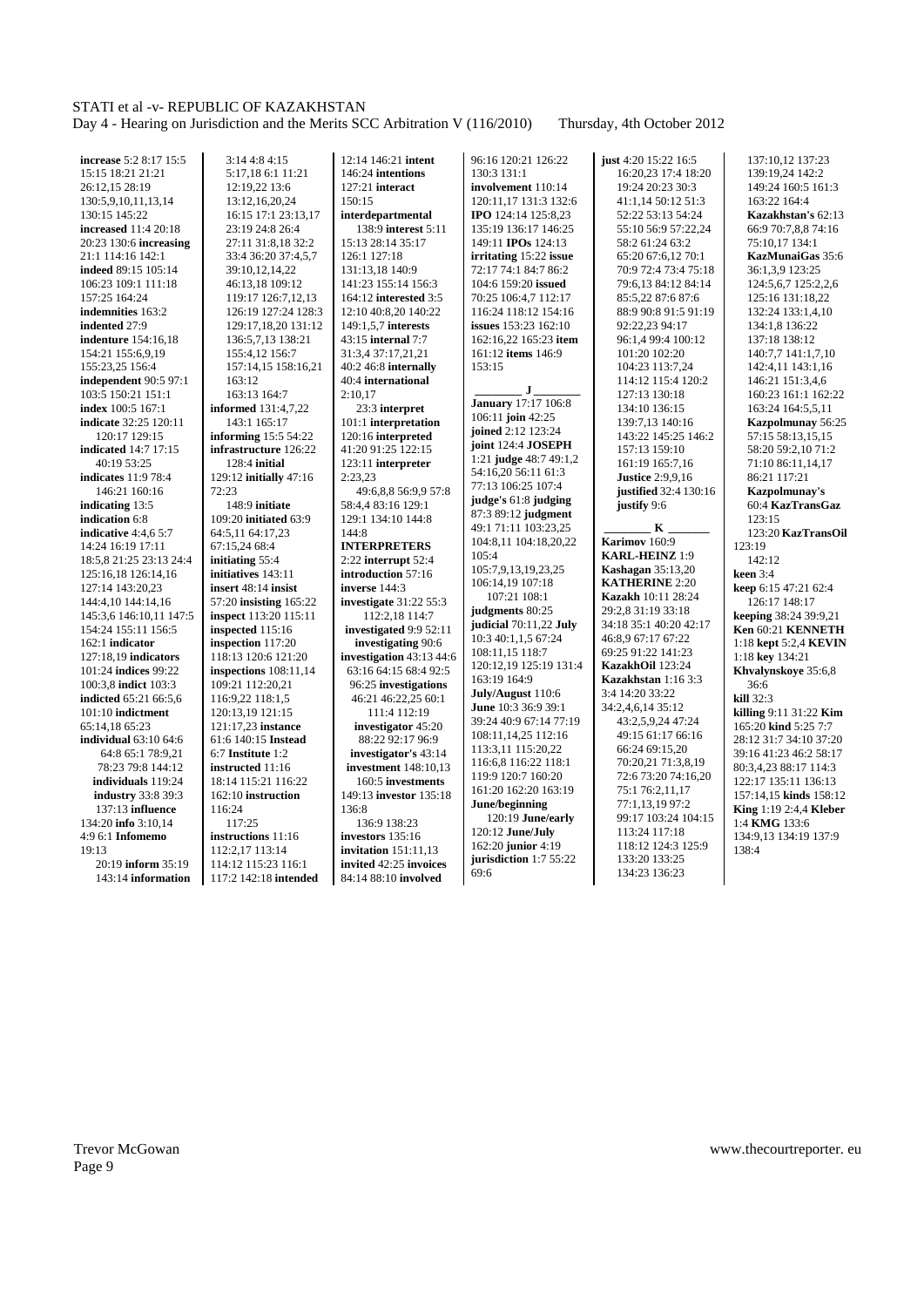| 139:15,16 141:16                         | Kulibayev 140:25                            | 73:8 74:15 75:10,17                          | 49:22 51:18 69:5                     | 121:12 124:21                                | <b>Makhmadov 70:19</b>                  |
|------------------------------------------|---------------------------------------------|----------------------------------------------|--------------------------------------|----------------------------------------------|-----------------------------------------|
| 147:8                                    | 141:4,18,24 142:19                          | 75:20,22,25 76:7,9                           | 71:23 81:22,23                       | 143:12 160:11                                | making 4:4 7:19 33:17                   |
| <b>KMG's 134:13</b>                      | Kulibayev's 142:4                           | 76:12 77:25 78:5                             | 83:24 96:6 116:12                    | 165:16                                       | 91:8 94:2 155:10                        |
| knew $3:15$ 15:18,18                     |                                             | 93:23 98:9 118:14                            | 121:1,18 123:4                       | losing $147:24$                              | Malinovskiy 77:15                       |
| 19:6 26:19 31:11                         | L                                           | 119:11 122:22                                | 135:15 139:7                         | loss 109:6                                   | <b>Mallard</b> 7:23 8:19,20             |
| 32:1 34:16 39:15                         | labour 43:21 115:3                          | 126:22 128:5,13                              | 140:18 151:23                        | lost $41:12$                                 | 8:25 9:4 10:7 25:13                     |
| 40:11 125:21                             | 162:15                                      | 132:25 160:16                                | 159:4                                | lot 30:17 144:18                             | 32:5 33:3 38:2                          |
| 147:18,25 148:11                         | lack 149:20                                 | 162:7, 12, 14, 15, 22                        | likelihood 142:1                     | <b>Louis</b> $3:18,24$ $19:1,24$             | 39:15,19 40:2,13                        |
| knock 144:16                             | land 139:24,25                              | legality 61:19 157:3                         | <b>likely</b> 46:24 76:14            | 20:14 25:12 30:8                             | <b>MALTSEVA 2:8</b>                     |
| know $4:106:177:25$                      | <b>LANGE 1:21</b>                           | legally 37:1 76:24                           | 136:5 141:22                         | 40:22,23                                     | managed 34:12                           |
| 14:24 15:13,25                           | <b>Laren</b> 153:19                         | 77:7                                         | 158:20 162:20                        | love 96:15                                   | 163:23                                  |
| 16:14 19:22 20:25<br>21:5 28:8 33:8      | large 4:22 14:18 33:11<br>42:24 50:14 72:22 | legislation $2:12,12,14$<br>2:15 43:21 45:22 | limit $45:2.8$<br>limited 1:14 17:7  | low 148:11 157:25<br><b>lower</b> 5:21 70:24 | management 2:4,17<br>3:23 4:21 7:9,14   |
| 35:16,18 36:6 37:3                       | 93:8,13 99:11,13,20                         | 49:15 62:13 109:6                            | 26:18 27:19 28:13                    | 130:24 144:6,10                              | 9:25 19:25 20:2                         |
| 38:1 39:18,24 40:1                       | 99:25 100:19 101:7                          | 137:20,22 138:5                              | 139:25 140:1                         | 145:1 148:17                                 | 25:1 29:10 31:17                        |
| 40:15 49:12 52:6                         | 101:16,19 145:19                            | Lehman $147:23$                              | limiting 14:14                       | lowest 156:18                                | 32:1 33:19 40:16                        |
| 61:6,9 63:3 65:4                         | last 2:3 10:5 11:8                          | less $100:17$ $102:9,10$                     | limits $45:12,14$                    | LPG 11:22 12:1 17:20                         | 123:17 124:11                           |
| 67:2 68:9,11,14                          | 19:10 20:9 21:6                             | let $63:565:1367:6,12$                       | line 13:9,9 17:14                    | 17:25 18:12,16,17                            | 131:12 140:25                           |
| 70:11 71:4,10,25                         | 22:13 30:3,4 36:13                          | 72:3 74:1,14 75:15                           | 22:20,21,22 57:10                    | 18:19 19:12 20:19                            | 163:23                                  |
| 80:1,23,23,24 84:6                       | 43:4 51:7 61:17,21                          | 76:25 77:14,21                               | 58:4 95:16 160:15                    | 21:14,17,23 146:14                           | manager 123:21,25                       |
| 84:25 85:6 86:23,25                      | 65:17 82:23 94:5                            | 79:13 82:6,23 84:16                          | linear $59:4,8$                      | Ltd $1:25$                                   | managers 95:4                           |
| 94:25 95:7,9 96:6                        | 95:16 97:3 100:14<br>120:10 121:2           | 91:10 92:22 93:4<br>94:5 97:3 98:23          | lines 23:5 32:25 82:23               | lunch 99:1                                   | managing 151:6<br>mandate 87:11,13,19   |
| 97:21 98:13,16,18<br>100:23,24 101:25    | 155:17 157:18                               | 99:4 105:10 108:8                            | <b>linked</b> 74:23 75:3,11<br>152:6 | <b>Lungu</b> $132:1$                         | 87:24 88:5 90:18                        |
| 103:11 105:8 107:8                       | 159:7                                       | 108:17 113:6,8                               | list 44:17 88:9 162:24               | $\mathbf{M}$                                 | mandated 93:20                          |
| 107:14 110:2,3                           | late 67:14                                  | 117:6 119:1 120:10                           | 162:25                               | machine 47:15                                | mandatory 70:4                          |
| 112:12 113:5,6                           | later 16:1 54:11 61:3                       | 145:25                                       | listed 84:12 112:7                   | made 6:24 12:7 24:3                          | Mangystau 117:22                        |
| 114:21 118:8 141:4                       | 66:25 68:2 87:9                             | letter 4:2,3,13,25 10:3                      | 125:8 135:9                          | 24:15 29:10 33:15                            | 118:15 124:9                            |
| 142:15 147:14                            | 88:3 99:3 105:7                             | 11:1,2,5,8,9 12:3                            | listening 90:10                      | 34:9,10 40:2,17                              | manner 93:19 115:16                     |
| 158:16 161:1,5,10                        | 108:3 116:11                                | 13:25 14:4 18:3,14                           | lists 73:17 135:4                    | 47:13,14 48:25 49:3                          | 136:8                                   |
| 164:8,11,15                              | latter 99:10                                | 19:1 25:18 27:2.5                            | literature 57:13 58:25               | 50:17 54:17 60:2                             | many 2:15 36:7,7 66:1                   |
| knowledge 68:9 74:9                      | law $2:11$ 43:13 46:10                      | 27:17 36:14,16,16                            | little 3:15 6:18 30:1                | 68:13 70:24 74:23                            | 98:18 112:5 146:9                       |
| known 129:14 131:8                       | 46:12,13 50:4 57:10                         | 38:10,12,13 40:1                             | 37:23 69:4 114:8                     | 75:3,11 82:20 84:25                          | 148:2                                   |
| knows $48:8$<br><b>Korean</b> 15:10      | 57:17 58:22 62:11<br>62:23 63:4 66:10       | 59:6 113:12 120:10<br>120:17 126:8,9         | 125:1 164:25<br><b>lived</b> 69:3    | 88:15 97:5,23 98:6<br>98:16 100:21           | map 9:19<br><b>MARAT 2:9</b>            |
| <b>KOTLYACHKOVA</b>                      | 68:20,24 69:3,23,25                         | 160:8, 11, 13, 16, 21                        | LLP 1:22 2:8,8 117:21                | 105:15 114:12                                | March 2:7 25:3 29:11                    |
| 1:18                                     | 70:4,7,20,21 76:17                          | <b>let's</b> 32:8 59:22 73:4,9               | 117:22                               | 120:2 125:16 127:8                           | 40:5,16 95:15,17                        |
| KPM 2:23 28:24                           | 77:1 79:4,4 80:21                           | 73:11 81:9 98:23                             | loan 153:16,18 155:13                | 128:22 129:5                                 | 97:5 98:2 128:12                        |
| 31:18 44:4 63:9,22                       | 97:2 104:15 117:4                           | 100:1 105:10 111:7                           | locally 33:22                        | 131:22 135:17                                | 137:7 151:10                            |
|                                          |                                             |                                              | located 32:13                        | 148:10 154:24                                |                                         |
| 64:6, 12, 13, 18, 19, 21                 | 123:12 124:3                                | 112:15 119:5                                 |                                      |                                              | margin $28:20$                          |
| 64:23 65:1,11,23                         | 137:21 148:3                                | 141:12 145:3 146:6                           | <b>London</b> $125:10$               | 156:5                                        | mark 54:17                              |
| 66:14,20,25 67:16                        | laws $43:11$                                | 152:13 153:21                                | long 9:16 13:16 29:17                | magnitude 35:22                              | marked 47:8                             |
| 67:25 68:8,15,18                         | lawyer 42:18,23,23                          | 155:11                                       | 36:11,12 39:24 69:3                  | mail 8:20 9:3,4                              | market 4:12 5:8 11:21                   |
| 71:25 72:17,22,23                        | 49:12 69:3 83:25                            | level 7:14 17:6 39:16                        | 115:5 147:25                         | main 9:11 43:25 67:23                        | 127:16,17,23,24                         |
| 73:23 80:18 81:4                         | lawyers 59:10 107:24                        | 104:10 129:19,21                             | 148:12,17                            | 83:11 85:15 153:1                            | 143:21,22,25 144:3                      |
| 83:4 84:13,20,23                         | <b>lead</b> 130:24                          | 159:8                                        | longer 31:20 36:10                   | maintained 24:9 68:5                         | 144:11 156:11,15                        |
| 85:10,10,14,25<br>86:15 87:16 89:8       | leads $48:8$<br>learn $22:162:15,25$        | levels 129:25 147:12<br>148:1,17             | 37:13 165:1<br>look 10:20 12:3 16:14 | major 143:12<br>majoring 123:9               | 156:21 157:23<br>marketing 126:22       |
| 93:1 95:4 102:7,9                        | <b>learnt</b> 21:24 44:11                   | levied 71:7,18                               | 32:8 38:24 47:5                      | majority 134:15                              | markets 156:22                          |
| 102:24 105:3,6,8,19                      | 125:25 127:11                               | liabilities 145:14,19                        | 48:5 50:6,16,20                      | Makashev 108:22                              | 157:11                                  |
| 106:4,8,11,13,18,23                      | least 9:4 46:11 56:3                        | 145:22 152:1 153:3                           | 51:16,18 52:1,16                     | make 3:8 4:12,18,22                          | <b>Martha 2:17 133:21</b>               |
| 107:6,11 108:1,14                        | 66:1,2 70:12 80:22                          | 153:8,12                                     | 53:2 55:14 81:22                     | 5:24 6:22 7:9 8:6,7                          | <b>MASON 2:4</b>                        |
| 109:14,21 110:1,13                       | 85:8 86:25 89:5,18                          | liability 66:11,18                           | 85:15 86:2 87:10,12                  | 8:9,9 16:4,19 17:6                           | mass 109:4 114:24,24                    |
| 112:18 113:3,20                          | 90:14 107:8,24                              | 152:12,17,20                                 | 90:19 102:13                         | 18:18 21:11 27:6                             | material 72:25 118:18                   |
| 116:23 125:25                            | 112:14 113:1,19<br>114:6 116:25 117:8       | licence $9:1\,56:22$                         | 106:10,12 112:22                     | 28:25 29:5 30:10,24                          | materials $23:844:18$                   |
| 131:8 132:1 142:20<br>154:1,15,17,23     | 140:5                                       | 57:16 58:15,17<br>101:12                     | 112:25 113:8<br>121:14 141:12        | 31:7 45:23,23 46:21<br>48:6,13 49:13 51:9    | 45:13 46:23 47:2,3<br>48:18 49:24 107:9 |
| 155:3,20,22 157:3,4                      | leave 14:22 99:18                           | licenceless 86:12                            | 143:18 145:3 147:2                   | 55:8 62:2 63:21                              | 110:10,10,23                            |
| 159:3 163:18                             | 100:1 165:19                                | licences 57:14 59:3                          | 152:13 154:8,13                      | 68:15 69:5 71:13                             | 116:20 138:23                           |
| <b>KPM's 85:1 88:10</b>                  | <b>LEBEDEV 1:9</b>                          | 60:5 93:11                                   | 155:5 157:17                         | 79:10 88:3 94:21                             | matter 1:1 30:8 38:8                    |
| 96:2 105:12 156:9                        | Lebon 8:22 25:14                            | license 67:24                                | 160:12                               | 114:12 115:10                                | 55:3 60:13 81:21                        |
| Kravchenko 41:19,21                      | 40:18                                       | licensed 140:21                              | looked 44:7 71:11                    | 119:18 128:6,8,22                            | 87:22 96:6 159:16                       |
| 42:9 43:6 46:4 50:6                      | led 142:12                                  | licensee 57:17                               | 87:6 100:14 120:8                    | 131:9 132:19                                 | matters 18:9 162:13                     |
| 52:1,2 53:2,11                           | left 8:11 10:1,10 34:24                     | licensing 57:17                              | 121:24 149:16,24                     | 134:22 147:19                                | maturity $66:11,18$                     |
| 54:13 55:13,25 57:3<br>60:21 90:8 103:11 | 62:8                                        | like $1:23,24$ 2:25 4:10<br>4:25 13:8 23:22  | 161:16<br><b>looking</b> 28:8 50:13  | 152:11 159:2<br>161:18 165:2,6               | 155:14<br><b>MAX</b> 1:21               |
| 103:22 115:19                            | legal 2:10 1:16 42:2<br>44:9 56:16 58:25    | 31:12 36:13 38:3,21                          | 52:24 53:7 54:13                     | makes 14:17 102:15                           | maximum 45:12                           |
| 167:7                                    | 62:16,19 68:1,16,24                         | 42:11 44:16 47:5,8                           | 92:19 106:16 114:8                   | 164:19                                       | 147:15                                  |

Trevor McGowan<br>Page 10

www.thecourtreporter. eu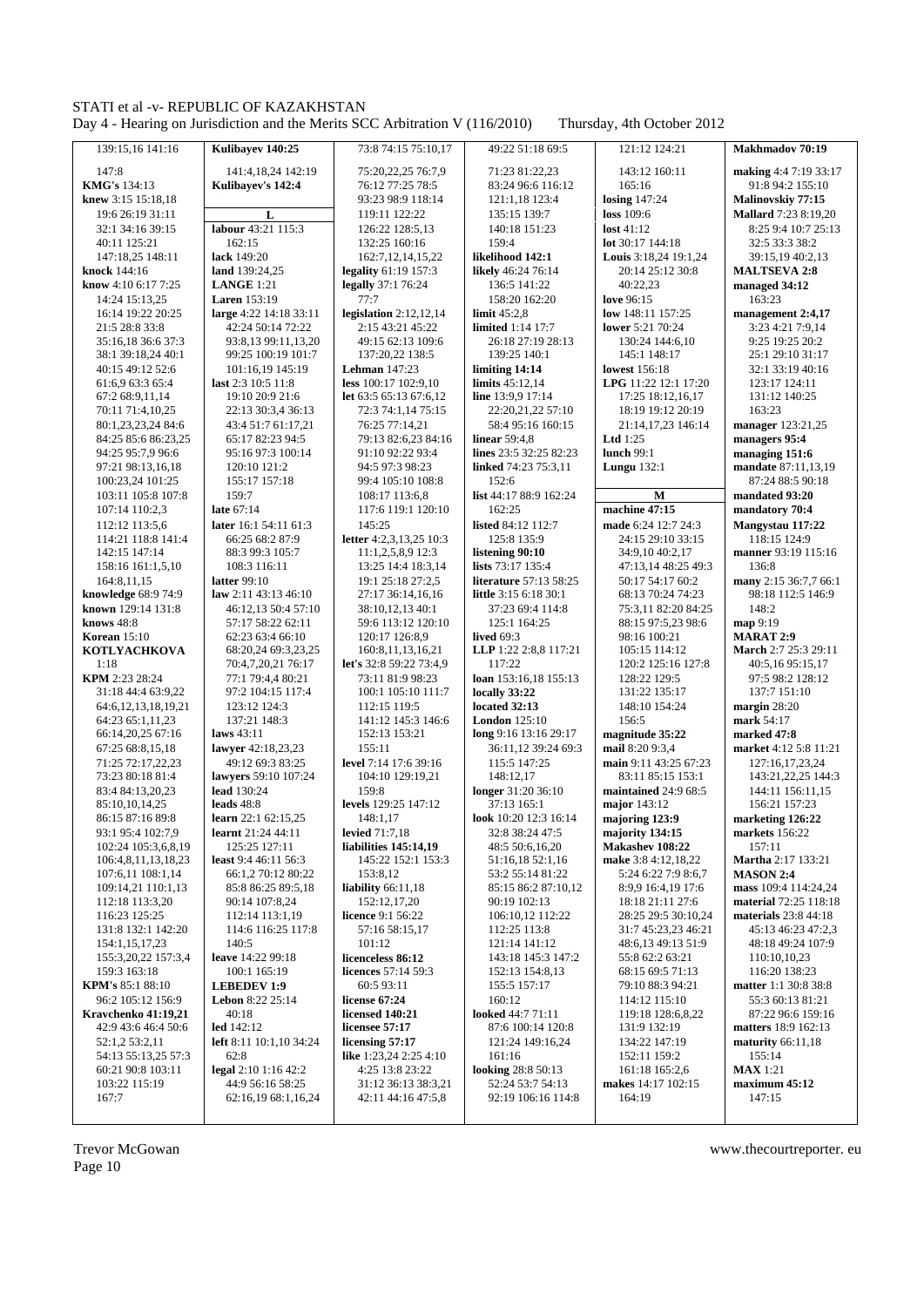Day 4 - Hearing on Jurisdiction and the Merits SCC Arbitration V (116/2010) Thursday, 4th October 2012

165:15,20 **monetary**

**may** 1:16 36:5 42:2 45:14 46:1 54:3 65:24 68:24 69:23 82:12 83:25 84:6 87:6 94:6,11,22 95:15,17 97:5 98:2 100:14 116:4,4 117:2,4 119:22 121:18 122:21 125:13 134:23 135:12 141:9 144:2 144:6,10,15 145:17 145:18 151:7 157:13,16 159:15  $165.2$ **maybe** 8:25 9:8 23:22 25:15 28:11 31:9 57:3 90:23 98:22 101:19 152:23 163:25 **MBA** 42:19 **McGowan** 1:24 **McGuireWoods** 123:13 **mean** 4:6,13 30:7 31:9 37:20 56:23 58:18 62:21 72:9 99:21 100:21 103:1,2 110:10,24 140:14 142:23 154:7 166:8 **meaning** 7:24 79:14 **means** 5:11 20:10 21:6 45:25 47:14 49:4 77:10 79:2 80:11,21 84:3 96:25 138:8 145:10,15 166:3,13 **meant** 30:6 96:22 100:25 146:3 147:13 **measures** 46:2 48:10 **mechanism** 74:21 **MEDET** 122:14 167:11 **meet** 15:14,25 60:13 144:20 **meeting** 2:4 22:12 25:5,8,11 29:25 31:13,17 32:2 40:25 131:25 132:3 **meetings** 22:6,9,12,12 134:16 **member** 143:15,16 151:7 **members** 104:4 **memo** 3:10,14 4:9 6:1 **memoranda** 136:12 **memorandum** 5:22 12:19,22 13:7,12,16 13:20,24  $126:713$ 135:4,18,23,24,25 136:5 138:21 154:5 154:7,10 **memories** 30:1 **memory** 31:10 36:11 **MEMR** 29:21 163:6 **mention** 73:23 74:2 94:10 111:25 **mentioned** 2:5 23:4 29:4,10,24 38:2 65:25,25 66:2,4 82:8 87:24 101:22 103:4 129:17 150:18 159:23  $160.2$ 

**merged** 123:19,19,23 **merger** 124:6 **mergers** 134:22 **Merits** 1:7 **messy** 18:20 37:23 **metric** 152:2 **mid-June** 40:11 **mid-2009** 102:1 **might** 33:22 38:22 40:7,8 73:1 75:4 131:9 133:14,15,18 144:25 145:19 157:11,11 160:4 **MIHAIL** 2:5 **mildly** 114:15 **million** 3:13,19 4:2,3 4:25 5:16 10:24 11:2,4,10,11,12 17:17,18,19,25 18:18 21:17 27:22 27:22,23 73:3 93:22 95:18 97:16 98:9 100:9,15,17 101:22 101:25 102:10,13 102:22 126:15 127:15  $145.711$ 146:1,12,13,13 151:23 152:15 153:6,10,16,18 154:2,20 **mind** 38:24 40:7 **mine** 41:6 **Mineral** 157:2 161:2 **minimum** 18:8 115:11 **Minister** 2:9 115:21 115:24 116:1,3,13 116:16,18,21 117:2 117:18,25 120:7 **ministries** 112:5 **ministry** 2:9,16 27:2 36:14,17,19 38:8,11 59:2 60:5 90:7 138:10 157:2 161:2 163:7 **minor** 123:10 **minority** 134:24 **minors** 43:21 **minus** 151:23,23 152:1 **minute** 116:15 119:5 **minutes** 48:16,17,19 48:21,23 49:3,10,12 49:13,18,23 99:5 **misheard** 89:11 **mispronounce** 108:21 **miss** 149:22 **missed** 129:1 140:12 **mistake** 59:9 **mistaken** 76:14 98:22 130:6 141:9 151:7 **misunderstand** 81:5 **Mm** 32:21 **Mm-hm** 11:25 17:22 18:6 24:7 27:4 28:5 32:16,19 35:15 39:5 94:24 95:22 **model** 147:20 **Mohr** 1:18 10:16 22:21,24 23:8,15,17 24:2,23 38:14 132:10,12 136:22 164:16 167:5,13 **moment** 52:7 61:10 69:18 94:17 110:18 142:5 158:1 **moments** 61:1 103:6 **Monday**

149:10 152:10 **money** 4:22  $15.17$ 98:6 119:24 144:19 **monies** 77:3 **monthly** 99:22 100:3 100:5,8 101:24 **months** 6:14 105:7 **Montvale** 153:17 **more** 8:16 9:24 10:3 21:11 26:14 27:11 28:13,17 33:4,13 34:24 38:2,4 39:12 39:22 40:13,13  $44.125255584$ 60:11,12 73:7 76:25 90:23 122:2,4 125:12 127:24 128:2 129:17 130:23 131:21 141:23 143:12 147:1 155:21 165:11 **Moreover** 118:25 **morning** 1:6 10:17,20 12:18 41:21,22 60:21,24 165:2 166:15 **Moscow** 1:22 42:18 **most** 7:3 46:24 76:14 132:18 136:5 162:20 **mostly** 124:8 125:13 **move** 6:13 7:18 15:16 24:23 109:10 **moved** 123:15,21,24 124:4,17 165:11 **movie** 41:13 **moving** 34:24 162:23 **much** 1:18 10:14 28:16 41:6 42:4 45:15 60:8 101:25 102:7 120:23 122:6 122:23 129:14 145:2 147:14 151:20 164:24 166:12 **must** 23:21 46:13,16 47:21 77:25 78:5 86:10,25 102:3 130:8,13 **mutually** 127:25 **myself** 48:25 **M&A** 3:11 4:16 **N NACIMIENTO** 1:21 1:19,21 10:13 22:20 22:22 23:15 24:17 38:17 42:6,8 50:15 50:23 51:5,14,21,25 52:8,25 53:7,23 54:11,13 55:13,19 55:22 57:6,22 59:21 60:7 91:3,5 120:24 122:25 123:2 132:8 164:18 166:7 167:4 167:8,12 **name** 34:3 60:21 69:9 69:16 107:11 133:21 134:1 160:3 160:4 **named** 43:23,25 65:23 68:18 **namely** 43:19

86:12 86:16 92:8 101:11 106:23 **names** 59:7 108:21 **NATALIA** 2:8 **NATALY** 2:23 **national** 15:10 113:20 115:11 125:4,6,11 131:10,11,25 132:25 133:6,7,12 134:2 136:22 137:2 137:3,18 138:4,7,7 138:13,14 139:16 140:7,17 141:10 142:21 143:2,4,6 150:10,15,23 160:9 160:23 161:1 **natural** 66:10,17 **Naturally** 162:17 **nature** 31:23 136:2 159:19 162:15 **Nazarbayev** 137:12 **Nazarbayev's** 141:18 **NC** 125:2 134:13,19 **necessarily** 69:21 **necessary** 46:3 59:20 88:16 90:5 102:5 131:15 **need** 57:5 69:14 96:21 109:16 139:3,23 **needed** 15:5 **needs** 45:15,17 56:9 127:24 **negative** 18:17 21:14 128:22,25 129:4 136:7 151:18,20 152:17 153:8,13 156:9 161:15 **neglected** 28:11 **negotiate** 140:8,18 **negotiated** 127:25 **negotiation** 2:14 36:6 **negotiations** 36:3,8,20 36:24 37:12,13 124:21 127:2,21 139:17 **negotiator** 2:15 3:17 25:12 **negotiators** 2:18 4:19 **neither** 49:16 54:19 **never** 6:24,24 7:16 10:12 30:22,25 31:2 31:10 33:9 34:17 39:14 70:14 134:13 140:25 142:18 **new** 2:14,16 41:15 51:7 57:15,17 123:9 123:15,21 124:14 124:19,23 **news** 33:9 39:4 **next** 3:6 11:19 15:16 63:13 74:7 94:8 122:10 142:1 144:7 144:12 146:20 148:22 165:1 **nice** 51:4 **NIKIFOROVA 2:8 non** 19:11 **none** 88:7 **non-binding** 3:8,12,22 4:21 20:1 **non-independent**  151:5 **non-licensed 64:14,20**  64:22 86:11 **non-party** 61:13 71:7 71:19 104:16 105:3 106:18 107:18

**non-signed** 54:25 58:2 58:3 59:24,24 **normal** 71:3 149:15 **normalise** 131:16 **normally** 5:9,18 6:12 6:13 24:12 76:11 113:23 162:24 **normative** 43:12 **Norton** 1:21 2:8,8 **note** 64:9 99:10,10 111:24 113:18 114:9 115:9 144:7 144:12 159:4 **notebook** 13:3 132:18 **noted** 134:18 **notes** 125:10 152:16 154:16,21,22,23 156:1,3,15,17 158:17,18 **note-holder** 155:25 **nothing** 1:14 14:14 42:1,13 68:12 71:4 122:20 129:13,14 130:15 **notice** 87:13 136:3 **noticed** 114:17 **notion** 57:11 **November** 82:10,15 82:17 89:20 105:20 106:1 132:4,5 **nowhere** 33:13 **number** 6:2 33:3 50:22 87:18 112:2 112:13 114:25 115:1 119:13,15 **numbered** 65:16 **numbers** 87:13 88:7 119:20 121:25,25 122:3 **numerous** 156:20 **Nursultan** 137:12 **O object** 23:25 24:17 **objection** 37:19 **objections** 48:13 **objects** 129:9 143:13 **obligated** 37:1 **obligation** 1:16 122:21 **obligations** 79:19,24 80:21 81:18 149:19 155:3 164:12 **observance** 61:18 **observation** 52:3 54:14 129:25 **observing** 126:15 **obtain** 45:18 56:22 58:16 61:11,13 106:18 128:2 **obtained** 42:19 44:10 45:19 46:23 79:2 86:11,21 92:7 105:9 124:3 126:5 128:9 153:17,18 **obtaining**  $42.22$ 126:18 143:9 157:3 **obvious** 71:21 **obviously** 5:9 28:15 87:23 **occasions** 66:1 **occur** 22:12 130:10 **occurred** 25:8 33:22 34:6 147:23

**non-payment** 109:4

**October** 1:6 1:1 4:1

11:3 14:9 35:9 36:2 105:19 147:7 148:19 149:6 160:10 **off** 1:3 66:7 **Offence** 67:17,23 **offer** 3:8,12,22 4:4,6 4:21 6:22,22,24 7:9 7:10,19 10:23 12:1 12:4,7,14 14:8,9,16 15:5,24 16:8,19,19 16:22 17:8,11,16,24 17:24 18:5,8,18,23 19:11 20:1,18,23 21:4,16 24:4,5 27:6 27:21 28:1,4 29:1,5 33:18 50:18 81:23 125:16,18 126:11 126:14,16 127:1,14 128:7,8 129:3,5 131:6 139:4,6 140:5 143:7,23 144:4,14 144:16 145:3,6 146:1,10,11,16 147:5,10 154:24 155:11 156:5 162:1 **offered** 129:9 **offering** 21:17 134:18 144:23 154:4,9 **offers** 5:7 14:24 15:2 21:25 23:13 24:15 128:23 161:18 **office** 2:13,15 20:15 34:12 43:1,2,7,9 44:4,21,22 46:16 67:4,15 113:13,14 113:23 114:11 116:10,20 117:4,19 117:24 118:11 123:14 **officer** 42:21 **official** 31:12 46:14,21 46:22 47:3 53:18 59:10 105:22 **officially** 54:5 **offshore** 140:1 **often** 5:21 **oil** 2:11 7:3 15:10 27:2 33:8 36:14,17,19 38:8,11 39:3 56:21 57:10,13 58:13,22 58:25 59:13,14,15 59:16 83:2,13 84:21 84:22 85:2,10 86:1 86:13,16 89:14,14 89:16 90:14,17,22 90:22 92:8,9,25 95:25 97:11 102:14 102:23 114:24 123:20 125:14,15 130:7,20,22,22,23 134:2 137:12 138:10 139:19,20 147:7,11,15,24 148:3,6 149:21 150:4 152:16 153:1 154:1,17 156:10 159:15 163:7 **oilfield** 130:12 **okay** 1:13 19:9 24:1 38:12 41:11 54:12 59:22 60:13 63:5 64:22 84:16 92:22 104:23  $109.10,24$ 110:12111:16 119:7 122:4 133:5 140:23

Page 11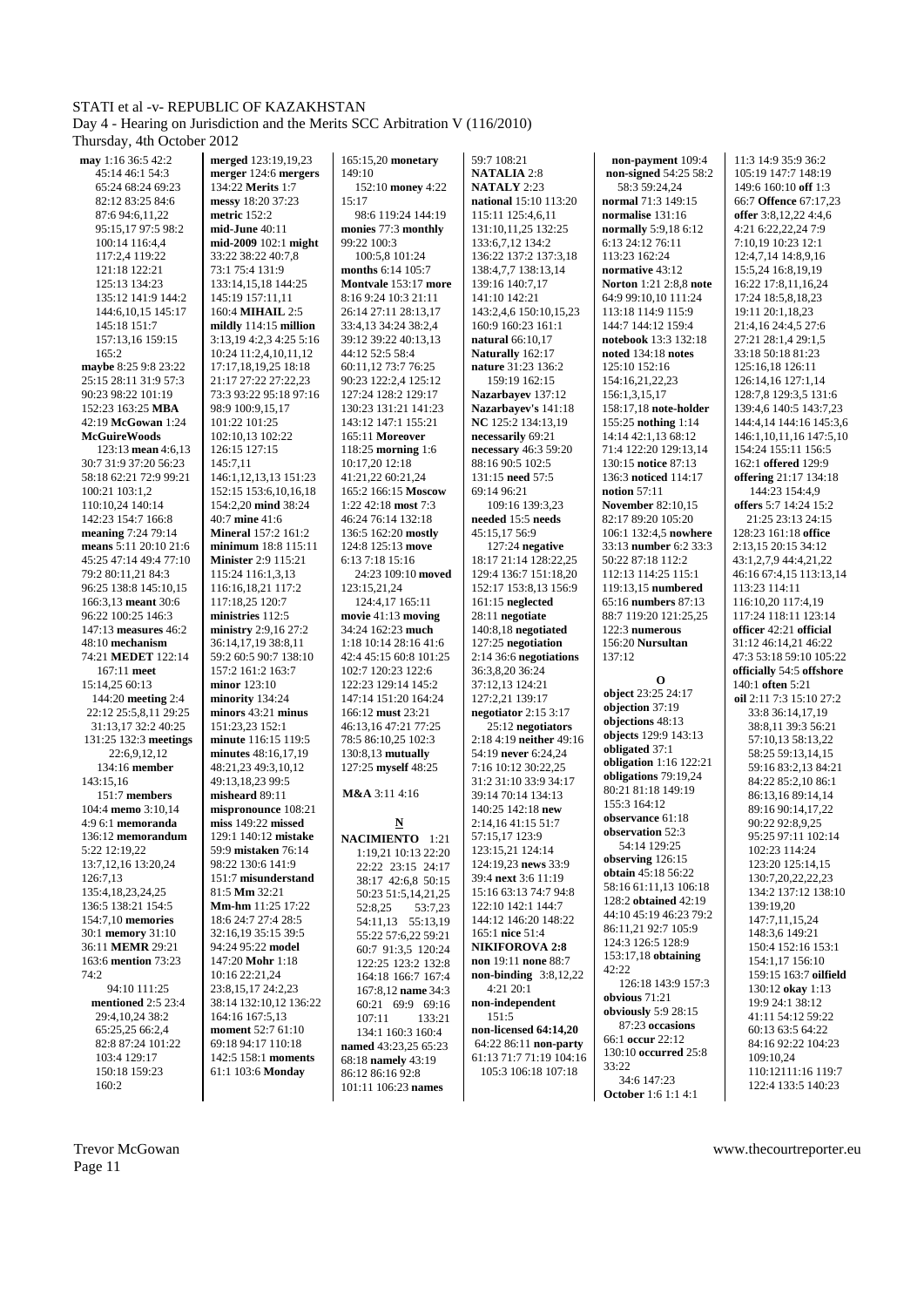145:3 148:5 157:17 166:3,8,12 **Olcott** 2:17 133:21 141:15 **once** 64:9 88:13 94:10 96:13 108:5 120:3 120:14 **one** 8:11 13:5 15:17 20:25 40:19 44:12 50:10,16 52:16,17 52:19 53:7,13 58:4 67:3,7 70:17 76:25 80:3 82:9,11,14,16 85:4,25 86:24,25 88:21,24 91:10 94:22 100:12 102:8 102:18 103:4 104:6  $105:10111:520$ 112:10 115:10 120:10 121:9 124:12,20 125:13 126:6,17 127:23 130:6,13 132:16 133:24 137:2,10 146:9 147:17,25 148:11 150:18 151:3 153:23 157:5 159:19 160:2,13 166:1 **ones** 155:24 **Ongarbaev** 165:24 **only** 5:19 6:19 11:3 12:8 17:23 20:17,25 21:22 41:12 46:13 50:13,16 51:7,10,15 52:15 53:19 54:1 63:15 66:10,15,17 67:9 71:2 74:17 82:14,16 84:8  $85.1586.2387.3$ 88:8,20 89:15 91:1 97:18 101:3,17 102:21 106:22 108:5 127:3 139:23 146:25 148:2 149:24 152:18 160:5 166:3 **onshore** 140:1 **onsite** 117:20 **open** 13:3 39:9,21 47:8 138:21 **opening** 50:19 52:25 55:9 130:18 **operates** 124:8 **operating** 67:18,23 85:14 102:24 124:7 **operation** 93:18  $100.16$  101:4,18 153:1 **operational** 13:21 **operations** 77:24 78:5 164:13 **operator** 83:12 125:7 130:17,17 **opinion** 72:18 82:1,14 85:22 86:8,9,24,25 89:20,24 92:18,20 92:21 94:7 96:20 97:20 98:4 100:25 107:1 118:2 128:18 129:4 142:14 **opinions** 74:11 81:25 **Opornaya** 56:24 58:19 **opportunity** 4:23 5:12 8:5 10:6 15:19

21:10 28:9 29:6 30:21,25 34:11 50:5 71:13 149:22 **opposed** 134:24 140:1 **opposite** 76:5,6 145:23 **orally** 151:14 **order** 14:11 35:22 48:25 49:21 60:5 68:15 69:16 99:24 102:18  $103.1,2106.19$ 113:19 118:12,17 119:2,9 119:10,12,13,14,20 120:4 121:16,19 127:23 128:1 131:16 135:16 139:4 147:20 155:7 161:11,12 **ordered** 117:20 118:6 **121:15 organisation 34:9 Organisational**  141:14 **organised** 119:5 **oriented** 125:12 **original** 27:21 28:4 50:11 52:12,19 53:9 53:10,15 67:11 83:10,19 113:2 156:14 **other** 8:11 14:24 15:2 15:3,8 20:22 21:21 21:25 22:5 23:8,13 24:15 25:15 40:19 43:12 44:23 46:2,3 49:16 51:3 52:19 53:17 55:24 56:4 57:12 62:15,25 68:19  $72.2577.4$ 79:19,24 81:18 93:24 107:14 111:11 114:17 117:19 118:5 125:14 126:6,7,19 126:23 136:11,12 140:10,20 146:9 149:16 150:4 152:19 158:2,5,12 158:19 159:11,19 161:3 162:14,15,22 165:14,22 **others** 25:9 34:6 96:16 **otherwise** 3:15 9:15 71:24 136:19 **out** 1:12 3:22 8:6 14:22 18:9 19:7 20:11 33:11 34:8 37:14 41:23 43:10 48:21 50:1 51:13 53:21 58:4,5 69:24 74:8 75:25 76:20 77:6,9 80:9 83:24 85:4 86:22 93:19 96:11,23,24 98:22

98:23 101:21

107:15 112:2,6 113:25 114:1,6 115:10,20 116:9,10 116:22 118:1,7 122:17 126:14,16 127:2 128:15,19 129:11,13 130:4 131:2,23 153:13 163:17 164:12 166:10 **outcome** 68:11 128:20 131:23 136:10 **outrageous** 21:21 **outside** 9:12 16:4,20 16:22 32:14 62:15 62:19 63:4 159:22 162:2 **outstanding** 154:21 **over** 2:11,12,14,14 27:25 31:3 36:11 37:16 65:8 112:13 121:3 134:17 **overcoming** 39:12 **own** 7:5 12:15 14:19 62:21 67:25 133:12 141:25 146:22 162:5,5 **owned** 125:4 136:22 140:13 **owners** 157:2 158:17 **ownership** 29:22 **o'clock** 165:4 166:9,11  **P\_\_\_\_ p** 134:13 139:15 155:7 **package** 73:1 127:3 **page** 11:9,19,20 13:9,9 17:13,14 18:4 35:11 35:25 50:6,16,22,23 51:25 52:16 53:2,7 53:8 55:18 65:16,18 66:2 73:11 74:17 77:22 87:12 89:6 91:20 94:20 99:9 106:12 112:25 134:7,8 137:5,8 139:11 141:12 145:5 154:12 155:11,12,17 160:15 167:2 **pages** 13:16 22:15 50:14,20,25 51:3,13 52:2,5,15,17,23 53:1 54:13 65:15,16 65:17111:17 160:17,18,19,20 **paid** 83:13 164:11 **paragraph** 10:18,21 11:9 12:3 24:24,25 26:1,22 27:9 28:23 31:15,16 33:14 38:23 58:7 60:3 62:9 63:5,14,21 64:10 67:8,16,22 68:2 74:4,7,7,20 75:17 82:8,13 94:7 95:13,16 97:9 98:1 108:24 109:10 117:8,16 118:10 119:3 120:5 121:15 132:23,24 134:12

137:7 139:12,14 140:23 142:17,24 143:18 144:7,12 145:5 147:2,6 148:22,22 151:9,16 152:15 153:16,21 153:22 155:17 156:8,24 157:17 **paragraphs** 56:3 59:25 108:17,19 111:25 112:12 119:21 154:13 155:5 159:2 **parallel** 124:2 **pardon** 49:6 75:4 117:10 **Paris** 1:5 2:4 29:11,25 34:9,17 44:12,18 165:15,23 **part** 6:10 16:23 18:10 23:2 28:4 29:18 32:7 51:10 53:5 59:9 72:20 73:18 74:15,16 77:24 78:5 99:10 106:24,25 140:4,6,25 153:11 156:1 163:1 **partial** 51:5 **participant** 48:7 49:16 54:25 72:1,11,12 **participants** 13:13 14:4 24:16 40:19 47:23 48:20  $49.1950.2$ **participate 125:24**  128:11 151:12 **participated** 2:22 71:11 107:12 128:6 **participation**  $143.26$ **particular** 23:21 76:15,20 78:9 80:25 81:1 143:14 146:8 **particularly** 23:18 **parties** 44:23 46:9 47:4 48:22 49:16 54:22 83:13 87:8 88:1 103:13,19 128:1 146:23 **parts** 52:15 **party** 19:20 20:13  $61:1065:2166:55$ 68:16,18 69:5,16,18 72:8,10,12 73:23 104:6,11 **pass** 38:14 51:24 164:16 **passed** 46:9 127:8 **patient** 122:7 **PATRICIA** 1:21 **Pause** 46:5 55:12 74:5 94:18 **pay** 14:19 16:5,20 110:17 144:20 146:22 **payment** 79:18,23 81:18 93:23 109:13 110:1 **payments** 153:7,10 **PDF** 50:24 **Peace** 2:17 **penalty** 68:12 74:4 **people** 20:3 30:8 34:14,23 44:4 47:1 135:4,5 159:11,13 **per** 19:13 20:19 147:16 **percent** 134:14 **percentage**

147:25 **perform** 117:20 **performance** 79:17,18 79:23 81:18 **performing** 101:11 107:10 **perhaps** 1:10 23:24 55:17 88:3 165:3 **period** 24:13 25:16 36:10 61:6 95:1,15 95:17 96:4 98:1,7 100:10 115:15 129:22 141:7 147:20 **periods**  $94.21,25.95.3$ **Permian-carbonifer...** 9:19 **permission** 71:22 **permit** 56:20 **person** 45:21,23 46:1 66:10,17 68:24 107:12,12 141:17 150:18 151:3 **personal** 142:14 **personally** 12:25 23:5 118:19 141:5 **personnel** 33:23 34:20 134:21 **persons** 44:9,10 72:23 73:6 111:5 150:20 **petroleum** 158:25 **phase** 2:22 6:10,23 14:15,25 23:14 125:17 127:14 128:6,7,9,12 129:7 129:8,10 131:1 145:2 **Philippe** 7:23 8:19,20 8:25 9:4 10:7 25:13 32:5 38:2 40:2,13 **phone** 3:1 19:18,19,20 20:14115:1 0 **phrase**  $90 \cdot 17$ **physical** 158:15 **pick**  $87:8$ **picture** 38:5 **pieces** 59:23 **pipe** 57:10 **pipeline** 56:19,24 57:1 57:9 58:12,16,19,20 58:21,22 59:5,9,11 59:12 60:2,6 83:3 83:11 84:22 85:2,15 86:1,13,16 89:14 90:22 92:9 93:18 97:15 100:17 101:5 101:18 102:14,23 102:25 **pipelines** 57:11 58:23 67:23 153:2 **place** 1:3 2:5 30:22 35:1 100:21 130:14 131:25 132:4 147:22 153:25 **placed** 133:16 **plan** 129:23,24 **plane** 165:5 **planned** 129:21 148:10 **planning** 165:7 **plant** 11:22 12:1

17:20 18:1,13,16,19 19:12 20:19 21:14,17,23 146:8,8,14 **play** 28:25 **played** 111:2 **please** 1:12,18 10:17 11:8 17:13 19:10 24:24 31:15 32:22 33:14 35:3 39:6 42:5,14 45:6 54:4 55:25 56:6 58:9 59:17  $60.14$  19  $64.1$   $64.9$ 65:13 72:4 83:19 91:9 92:23 94:10 103:20 119:4 120:14 122:18 132:23 134:6 164:1 **plummeted** 147:24 **plus** 129:23 156:3 **pm** 103:15,16,17 121:10 122:11,13 123:1 132:11 166:16 **point** 7:16 32:11 34:8 36:4 53:13 64:24 81:8 83:24 84:11 89:18 90:24,25 91:2 92:2 101:2 102:22 106:13 110:18 120:12,18 150:17 **pointed** 130:4 **points** 147:25 **police** 2:11 67:24 118:20 120:11,18 120:21 152:25 **polite** 9:9 33:10 **political** 141:25 **POPOVICI** 2:5 **population** 114:18 **portion** 59:4 135:10 162:12 **posed** 48:9  $71.16\,72.5\,81.1$ 85:19,21 87:4 88:22 89:7 90:9,12 92:17 **position** 2:9,14 6:25 14:20 31:11 34:15 34:18,25 42:16 54:23 61:16,18 95:2 123:8 124:17,24 141:25 **positions** 71:13 95:5 134:21 **positive** 29:23 30:10 30:24 **possess** 88:16 **possessed** 149:10 **possibility** 9:24 10:8 40:10 48:23 49:17 68:22 **possible** 5:13 45:18 66:14,20 69:6 81:3 101:5 106:18 135:11 158:11 **possibly** 25:19 50:4 73:6 80:5 85:12,17 101:14 **post** 141:19 **potential** 14:21 26:6,8 27:14 28:3 29:14 31:21 127:20 142:22 143:13 144:22 155:6 **practical** 104:10 **practically** 147:8 149:20 **practice** 12:17 16:7 37:10 62:21 69:20 70:12,22 71:3,4 80:24 114:2,3 **precise** 22:15 36:10 43:10 78:15 101:20 133:14

Page 12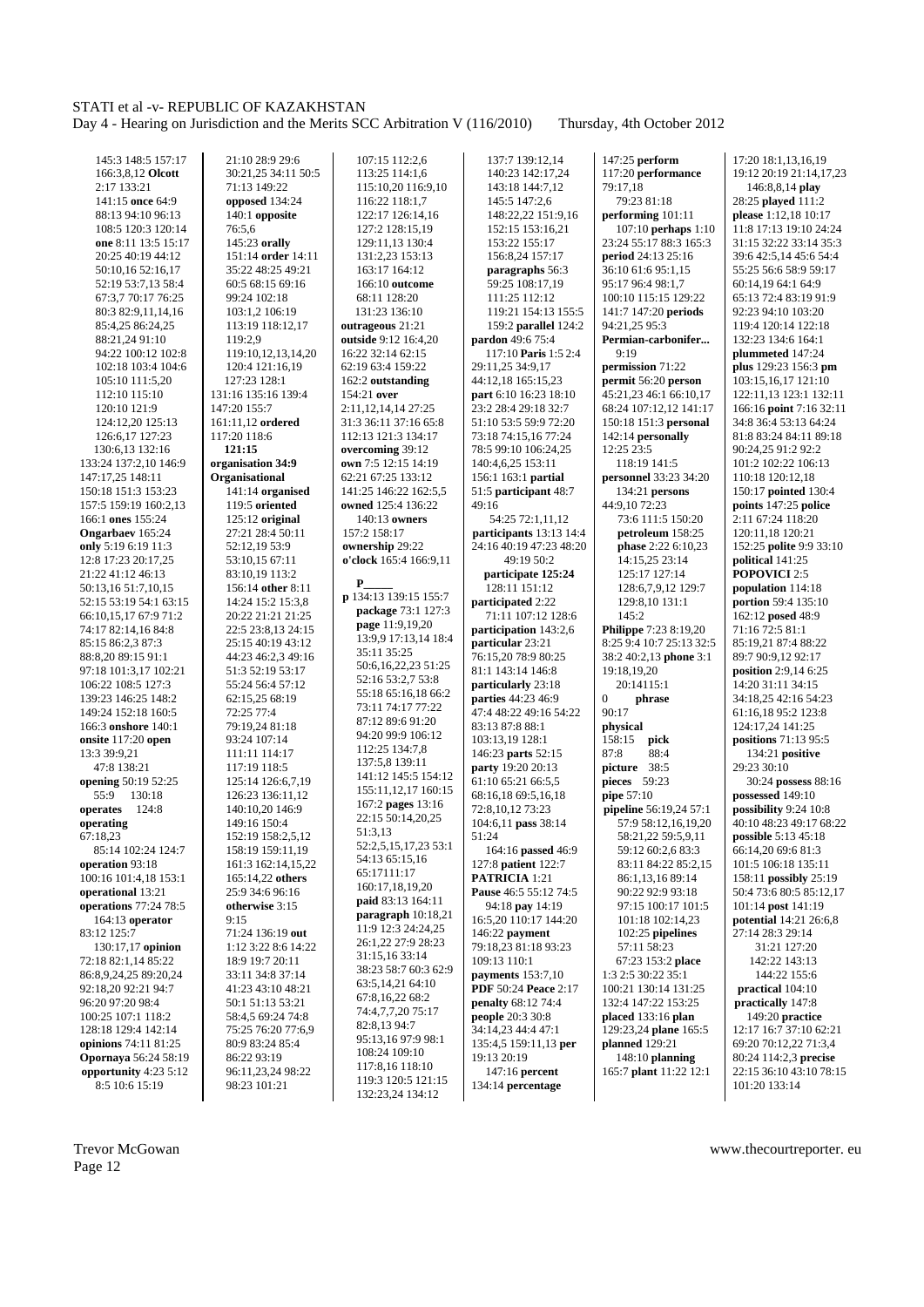**precision** 52:23 **preclude** 162:22 **predicate** 93:5 **preemptive** 137:23 138:5,6,18 139:8 **preface** 69:2 **prefer** 160:12 **preliminary** 4:14 132:16 **premises** 97:20 129:13 **preparation** 23:2 48:24 61:7 **prepare** 45:3,8,9,10 **prepared** 22:3 59:15 96:16 110:22 127:20 162:2,7,18 **prepares** 61:2 **preparing** 23:9 44:7 70:12 85:11 **presence** 141:22 **present** 25:5 35:12 103:19 136:2 165:15 **presentation** 2:5 25:1 29:10 33:19 40:16 40:21 131:22 160:18,19 161:13 161:16,23 162:3,4,5 **presented** 69:21 82:25 120:8 **preserve** 141:25 **president** 137:11 141:18,23 142:1,9 **presidential** 43:12 **President's** 142:10 **press** 29:15,21 35:4,11 35:25 **pressure** 6:15 130:20 **presume** 61:13 104:10 109:19 113:2,13 135:7 **presupposed** 69:24 **previous** 83:17 109:14 110:13 129:21 **previously** 125:22 **price** 11:10 17:15 126:17 127:17,23 127:24 128:1,2,21 128:24 129:3 131:6 143:22 144:10,11 144:16,23,24 145:1 145:1,22,24 147:7

156:18,21 157:16 157:16,21 158:4,9 158:12 **prices** 147:15,18,24 148:6,9,11,17,19 149:7,8 157:13 **Pricew aterhouseCo...** 128:13 159:24 **pricing** 143:20 **primarily** 62:2 **primary** 150:17 **Prime**  $115.21,24$ 116:1,3,13,16,18,21 117:2,18,25 120:7 **principal** 113:14 153:23 154:20 156:2 **principle** 75:19 126:1 148:15,18 **printed** 55:17 **prior** 42:20 45:25 142:10,11 150:1 **priorities** 43:18 44:1 **private** 44:10 **privilege** 22:22,24 **probability** 17:6 135:12 **probably** 26:19 39:15 55:3 69:13 92:19 93:25 103:11 106:2  $110.59113.44$ 116:19 119:15 120:15 142:6 163:9 **problem** 19:8 37:24 38:12 165:9 **problems** 131:9 **procedural** 45:22 48:10 55:1 161:11 **procedure** 47:13 49:15,19,22 54:21 70:9 143:8 **Procedures** 46:12 **proceed** 71:1 161:17 **proceeded** 95:9 **proceeding** 68:22 69:9 69:19 72:8 **proceedings** 63:8,15  $64.5$  11, 16, 70:13 107:15 **proceeds** 164:13 **process** 3:1,7,9,11,22 4:16,17

5:3,4,10,14 6:14,16,21

7:2 8:23 11:16 13:25 14:1,4 14:23 15:22 17:4 18:3,14 20:5,12 21:12 22:1 29:13,16 30:18 31:4 37:9,14 37:15 45:22 48:11 66:23 72:1,11,13 78:12 103:23 126:7 126:8,9 127:12 128:20 131:2 139:6 139:20 140:20 143:24 144:5 147:10,22 148:8,14 150:3,16 152:8,20 **processing** 11:22 **produce** 8:17 30:12,15 118:22 161:8 **produced** 1:24 44:18  $44.1946.1911111$ 118:18 128:16 136:7 155:4 156:7 161:7 **produces** 130:19 162:24 **producing** 3:3 8:10,14 8:22 25:15,24 125:14 **product** 83:3,7 84:13 85:1 88:10 89:14,16 91:15,24 92:14 **production** 6:3 8:17 26:5,17,24 27:13,18 28:7 31:21 56:21 58:13 124:5,7,9,10 125:7,15 128:3 129:19,21,22 130:1 130:5,6,24 133:10 138:14,17 139:18 140:8 141:1 **Production's** 134:9 **productive** 145:11 **professional**  $42.15$ 47:25 123:8 **Professor** 1:9,9,22 2:17 77:15 **profit** 8:7,9 56:15,16 72:16,20 74:23 75:3 75:5,11,14 98:5 99:11,14,17,20 100:1 **profits** 56:13,14 72:24 78:1,6 79:15,22 81:13 83:12 94:3 99:13 **progress** 30:25 **project** 2:22 6:11 10:1 10:2,10 15:16 19:12 24:4,16 25:1,16 27:7 30:16 36:3,8 125:17

131:20 132:6 140:5 145:4 150:16 154:11 161:17 **projection** 6:3 **projects** 37:18 124:20 140:1 **promoted** 124:18 **promotion** 61:21 **prompt** 109:16 **pronounce** 88:17 **pronunciation** 165:25 **proper** 24:22 68:16 96:24 **properly** 81:16 96:11 **properties** 155:20 **property** 2:16 162:14 **proposal** 125:23 150:9 **proposals** 127:6 **proposed** 157:24 **proposing** 3:2 **prosecution** 98:18 100:2 101:3,16 **prosecutor** 2:13 43:4 61:17 96:8 117:3 **prosecutor's** 2:13,15  $42:2543:2379$ 44:3,21,22 46:16 67:4,15 113:13 114:11 116:20 117:4,19 118:11 **prospecting** 129:12 **protect** 43:22,23 135:16 141:22 **Protection** 2:16 **protocol** 117:17 **provide** 9:23  $18:15,16,36:20,37:5$ 39:12 40:12 50:5,22 86:24 88:14 92:23 104:15 107:2 108:6 122:2 163:11,12 **provided** 4:8,15 5:18 16:15 23:12 24:14 39:14 51:2,5,19 52:10 53:16 54:10 99:17 105:6 110:7 161:24 **provides** 70:1 155:12 **providing** 20:11 31:17 84:21 86:1,4 97:9 98:6 100:16 101:4 101:18 **provision** 69:25 70:7

78:15 79:1 156:4 **prudent** 114:7 **public** 125:8 156:22 157:10,15,15 **publicly** 157:12 **published** 134:2 137:6 **purchase** 11:10 33:17 127:3 142:20,22 143:3 148:13 156:2 **purchasers** 157:10 **purchasing** 12:10 **purport** 27:5 **purpose** 5:6 135:8 **purposes** 46:14,14 87:22 **pursuant** 67:16 73:15 155:13 **pursue** 69:10 80:17 127:12 157:6 **pursued** 68:17 **pursuing** 149:5 **push** 4:20 6:13 **put** 10:4 16:8 21:22 50:18 53:1 55:10 86:7 96:2,10,15 114:15 121:18 127:19 163:23 164:4  $\overline{\mathbf{Q}}$  $\overline{OC}$  1:10 **qualification** 96:24 **qualifying** 78:20 80:7 **quality** 15:8,11 **question** 15:23,24 16:17,17 23:24 24:17  $38:6$  45:1,5,7 47:9 56:13,16,19,23 57:14,18 58:11,12 58:18 59:2,12,17 71:15,17,20,23 72:4 73:7 74:19 75:1 84:11 85:3 86:14,19 86:20 87:4,25 88:25

89:1,4,12,15,22 90:12,12,18 91:10 91:17,18 93:5 95:6 95:7 97:15 101:13 102:18 115:17 117:23 119:1,1,4,8 120:10 121:2,5,9 130:10

132:16 134:10,25 136:15 140:12 158:7 164:1 **questioned** 29:21 **questions** 10:13 33:3,5 33:10 38:3,15,17,18 38:20,22 41:5 48:9 56:11 60:7,9,11,12 60:22 85:19,21 86:6 86:10 88:21,23 89:6 90:9 92:17,22,23 96:8,10,15  $119:6 120:22,24,25$ 121:11 122:5 132:8 157:1 164:18,19,21 167:6,10 **quibbling** 112:13 **quick** 53:13 **quicker** 55:9 **quite** 3:11 55:4 74:22 85:17 103:25 133:3 146:15,18 148:21 155:3 158:20 159:14,17 **quotations** 48:21 **quote** 135:25 **quoted** 135:3 **quoting** 135:8

## **R** 1:10

 $\mathbf{R}$ 

**radical** 43:20 **Radu** 9:5,21,23 **Raf** 1:14 44:13,20 **raise** 106:19 121:4 **raised** 146:25 **Rakhimov** 117:14  $165.13.22$ **RAMSDEN** 1:21 **range** 5:13,13,17 16:5 16:9,12,22,24,25 17:3 34:11 **rapidly** 165:11 **rate** 155:14 **rather** 5:9,12 15:25 16:1 55:16 93:10 94:3 165:22 **RBS** 128:14 159:25 **reach** 34:22 39:16 102:18,19 147:17 **reached** 7:16 30:25 66:10,17 128:10 148:1

**react** 70:25 **reacted** 44:21 **read** 1:12,13 10:4 11:14 22:4 28:15

Page 13

147:11,19 156:2,17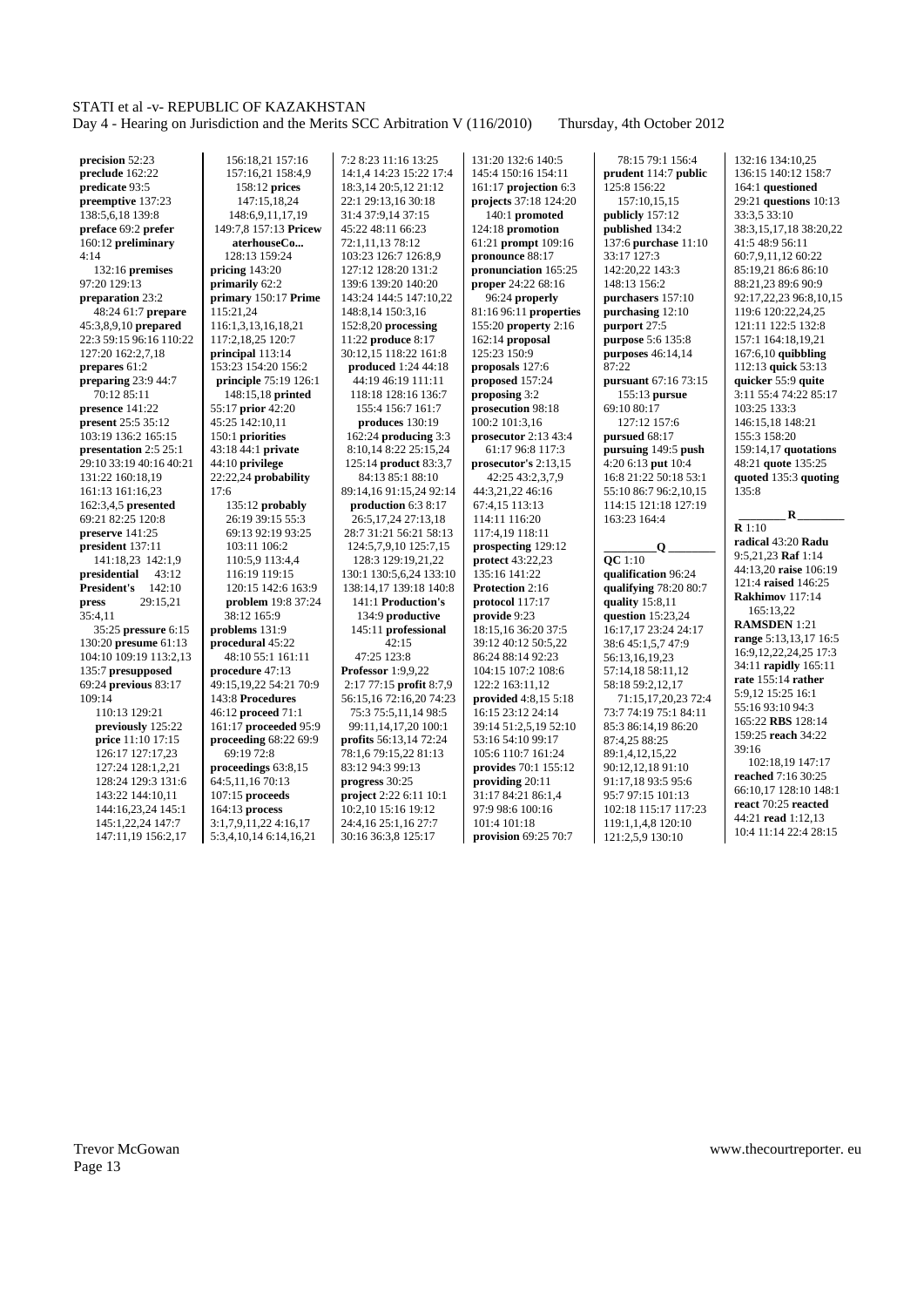| 33:2,9 40:22 41:23                             | 117:24 118:17                                   | 97:9                                       | 165:14                                   | 105:3 108:1 116:8                           | 17:8                                            |
|------------------------------------------------|-------------------------------------------------|--------------------------------------------|------------------------------------------|---------------------------------------------|-------------------------------------------------|
| 49:12 54:18 56:5                               | 119:2 141:9                                     | reflect 81:7                               | remains 45:23 74:25                      | 118:20 126:24                               | re-direct 72:4 120:23                           |
| 57:4 58:2,7 59:20                              | recommend 9:25 40:4                             | reflects 81:7 146:1                        | remember 3:17,24                         | 128:2                                       | re-initiate 150:3                               |
| 63:5,25 67:12,19                               | recommendation 7:17                             | reformulate 71:23                          | 10:5 19:24 20:16                         | requesting 46:1                             | ridiculous 107:19                               |
| 74:6,18 75:12,15,16                            | 29:17 30:11,24                                  | refresh 68:6 117:23                        | 40:24 41:2,3 67:5                        | requests 106:13                             | right 10:25 11:24 12:5                          |
| 75:18 79:13 89:5,11                            | 116:18                                          | refuse $108:6$                             | 98:21 111:13,14                          | 115:25                                      | 12:12,23 18:1,16                                |
| 90:10,16 91:5 107:9                            | recommendations                                 | refused 108:2                              | 121:24 122:1                             | required 93:7 100:18                        | 19:2,14 24:16 25:3                              |
| 108:18 122:17                                  | 115:24 116:2,4,7                                | regard 46:15 54:24                         | 126:11 127:5                             | requires 155:25                             | 25:9,17,24 26:9                                 |
| 155:6,10                                       | 159:16 162:25                                   | 80:18 142:19                               | 147:14,22 150:25                         | requisite 93:11 101:12                      | 27:7,15,23 28:1                                 |
| reading 48:19 57:25                            | 163:1                                           | regarding 7:21 23:13                       | 150:25 151:2,4,22                        | reserve 30:21                               | 31:24 32:15,20 35:7                             |
| 58:2 63:24 66:1                                | recommended 116:17                              | 25:1 26:5,17 27:12                         | 161:24,25 163:8                          | reserves 6:2 8:14,16                        | 35:9 36:4 41:15                                 |
| 99:16 119:21 154:4                             | 163:1                                           | 29:15 31:4,21 36:3                         | Renaissance 3:2,14,18                    | 8:23 9:13 13:21                             | 48:21 51:5,12,13,14                             |
| reads 99:10                                    | recontact 150:1,11                              | 36:8,20 37:11,21                           | 4:9 5:23 10:24                           | 25:14 26:7,8,12,14                          | 53:7 54:15 57:25                                |
| ready 108:23 136:9                             | record 1:3 2:6 52:23                            | 38:8 45:1 54:24                            | 14:10,22,25 18:21                        | 26:16 27:14 28:3                            | 61:1463:19 64:16                                |
| real 5:11 6:7 11:21                            | 57:23 58:5.14 59:24                             | 68:6 110:20 117:24                         | 18:24 19:2.23 21:25                      | 31:21 159:9                                 | 65:1,21 66:4,6,8,19                             |
| 115:19 116:9                                   | 59:24,25 65:15 94:8                             | 118:13 120:5                               | 24:4 25:18 29:24                         | residents 114:17                            | 66:22 69:2,19 70:7                              |
| 157:23 158:3,10<br>realised 2:3                | 109:14,25 110:13<br>110:20 112:1                | 121:19 129:18,25<br>142:22 150:15          | 40:6,11 125:20<br>127:10 131:5 132:2     | resolution 77:18 80:13<br>81:11 93:20 98:10 | 70:10,16 72:13,14<br>74:5,12 76:1,2,10          |
| really 4:22 10:6,8 16:4                        | 136:20 137:6                                    | 153:1 163:7                                | 148:25 149:3 150:2                       | 98:15 109:16                                | 77:19,20 79:10,24                               |
| 16:10,11,12,19                                 | 161:11                                          | <b>REGINALD 1:18</b>                       | 150:6,7,11 151:11                        | resolutions 79:5                            | 81:14 82:9,22 83:20                             |
| 28:19 39:19 51:23                              | recorded 47:16                                  | region 70:19 114:5,11                      | RenCap 19:17                             | resort 12:15 146:23                         | 84:13,23 92:1,12                                |
| 80:1 84:8 87:25                                | records 19:7 30:17                              | 114:18,20,22 115:2                         | rendered 49:1 72:7                       | <b>resources</b> 12:15 157:2                | 93:2,8,23 94:2,3,15                             |
| 89:18,21 90:8 96:1                             | recoverable 26:16                               | 115:15 117:22                              | 104:9,18,22                              | 161:3                                       | 96:2,5,19 97:11                                 |
| 96:6 98:17 102:17                              | 159:9                                           | 118:15 124:9                               | reorganisation 123:18                    | respect 35:2 49:13                          | 98:5 100:1,3,6,7,10                             |
| 120:1 143:21 148:7                             | recovered 74:22 75:21                           | regional 1:22 67:3,14                      | repeat 45:6 134:10                       | 63:10 64:15,20,22                           | 101:8 102:2,16,25                               |
| 158:14,24 159:10                               | 75:24 76:13 77:8,10                             | 113:13                                     | 164:1                                    | 80:7 88:5,14 89:12                          | 104:14,17 105:1,15                              |
| reason 7:19,20 13:14                           | 79:3 80:10                                      | registered 56:24 58:19                     | rephrase 23:24                           | 109:24 110:12                               | 105:23 106:15                                   |
| 14:5,6,22 20:17,22                             | recovery 26:15 74:21                            | 118:14                                     | replaced 4:2                             | 111:1 114:4 121:2                           | 109:22 111:21                                   |
| 20:25,25 29:4 58:16                            | 75:2,11 76:16,16                                | registration 119:10,14                     | replied 87:4                             | 128:3,4 129:20                              | 112:3,19 113:22                                 |
| 115:19 116:10,23                               | redemption 157:24                               | regret 89:3                                | reply 71:24 73:7 96:7                    | respective 44:15 46:17                      | 122:10 132:22                                   |
| 157:9 158:11,17                                | redo 3:21<br>reduce 39:22 130:24                | regular $114:2,3$                          | 126:3 127:7,8                            | 95:2,5 136:14                               | 133:13,14 135:20                                |
| reasonable 16:8 40:6<br>reasons 21:3 27:5 60:2 | reducing 144:24                                 | regulations 43:12<br>110:15,21 127:1       | replying 88:21<br>report 29:21 40:2      | respond 37:1,4,10<br>respondent 1:16,23     | 136:18,24,25<br>137:23 138:3,5,6,8              |
| 117:1 130:8                                    | reef 9:8                                        | regulatory 77:18                           | 77:15 82:20 85:9,11                      | 2:6 1:18 22:7,10                            | 138:17,19,20,25                                 |
| recall 22:18 23:12                             | refamiliarise 94:17                             | 81:11 93:20 98:10                          | 85:23 87:3 94:5,6                        | 31:5,7 42:5 50:11                           | 139:8, 16, 20 140:3                             |
| 24:19 62:19 82:3                               | refer 26:12 38:22                               | reissue 59:3 60:5                          | 94:11,14,18 95:11                        | 84:1 122:24 161:8                           | 140:16,20 144:1                                 |
| 104:19,21 106:1,7                              | 55:23 63:24 65:13                               | reissued 57:15                             | 95:12 96:16 97:3,13                      | 165:10,17 166:6                             | 145:14 146:15,18                                |
| 107:8,11,24 111:9                              | 74:7 77:21 82:23                                | reiterate 49:14 59:10                      | 100:12,13 102:21                         | respondent's 24:14                          | 147:5 148:21 152:4                              |
| 112:5,8 116:17                                 | 89:7 91:17 92:25                                | 78:10,19                                   | 117:10,15,17 118:4                       | 38:16                                       | 152:22 153:20                                   |
| 118:2 119:9,12,13                              | 94:19 105:10 106:4                              | rejected 106:21 108:3                      | 118:10,18 119:15                         | response 36:16 112:6                        | 154:11 155:15                                   |
| 120:4 156:17                                   | 108:8 113:6 116:13                              | rejoinder 74:16 75:17                      | 119:16 134:6                             | 126:2 147:4 150:6                           | 156:6, 12, 14, 22                               |
| 161:14 163:1,5                                 | 132:14 133:4,6                                  | 76:3                                       | 141:13,15 160:16                         | responsibility 68:20                        | 157:12 158:6,25                                 |
| receipt 79:14,15 81:13<br>113:12               | reference 20:6 24:25                            | relate 88:8                                | 160:17 161:24<br>162:2,7,18,21           | 68:24 69:23 70:4                            | 159:11,12 160:1,10<br>162:9 166:4               |
| receive 39:22 44:4                             | 26:22,23 31:16<br>33:15 56:10 57:13             | related 37:17 60:6<br>93:23 96:25 97:10    | Reporter 1:25                            | responsible 135:24<br>162:12                | <b>rights</b> 2:16 43:20,22                     |
| 56:14 115:23 116:1                             | 58:25 63:22 64:12                               | 109:3 162:13                               | reports 82:8 95:10                       | rest 2:13 57:20 100:24                      | 43:23,24 45:1,7                                 |
| 116:2 117:25 127:7                             | 70:3 92:1,3 152:14                              | relates 45:7 86:4 88:7                     | 118:5 128:16                             | restart 6:20                                | 71:14 72:13 80:20                               |
| 143:4 147:4                                    | 152:15,24 156:24                                | 93:1 96:3                                  | 163:19                                   | result 46:22 74:23                          | 107:1 115:3 137:24                              |
| received 3:1 5:23                              | referenced 12:18                                | relating $110:15$                          | representation 104:23                    | 92:4,7 124:5 130:22                         | 137:25 138:18                                   |
| 14:25 15:2 22:1                                | 119:3 153:11,15                                 | <b>relation</b> 62:22 63:9                 | representative 5:8                       | 144:24                                      | 139:2,4,17 146:16                               |
| 23:10,14,18 36:17                              | 159:21                                          | 64:5, 11, 17, 19, 20, 22                   | 22:25 125:20 151:4                       | results $128:16$                            | 157:4 162:14                                    |
| 38:10 44:9,15 48:10                            | references 19:17                                | 90:12 101:4 157:19                         | representatives 71:10                    | retained 133:25                             | riots 114:25                                    |
| 48:13 51:7,14 53:10                            | 20:1735:11 78:17                                | 157:22                                     | 106:23,25 107:6                          | retaining 128:12                            | rise 147:18                                     |
| 54:5 56:13 61:21                               | 94:21 119:23                                    | relations 137:21                           | 132:1,2 163:6                            | revealed 46:23 162:25                       | risk 9:16,18 33:12                              |
| 62:5 73:2,5,6 77:24<br>86:15 89:24 108:25      | <b>referred</b> 30:3 85:23<br>94:6 102:21 120:4 | relationship 134:9<br>135:1 137:1,9,11,17  | represented 44:23<br>represents 43:14    | revenue 75:6,7,12,13<br>75:13 77:24 78:4    | 130:20 135:7,9<br>136:6 144:18 157:9            |
| 113:3,4,5,14,17                                | referring $29:334:1$                            | 137:19,20 138:12                           | 84:20 96:2                               | 79:14 94:3                                  | 158:5 162:14                                    |
| 114:5,10,14 126:3                              | 62:3 64:1 67:13                                 | 142:4                                      | <b>Republic 1:16 43:5</b>                | <b>revenues</b> 82:2 83:12                  | risks 126:22 128:5                              |
| 127:9 129:17                                   | 68:21 76:22 82:1,12                             | relatively 144:15                          | 62:12 73:19 117:18                       | 84:20 93:8,13                               | 135:11,12,15                                    |
| 142:18 149:10                                  | 84:6,19 91:19 96:14                             | release 35:4,11,25                         | 118:12 125:5                             | review 7:8 8:10 22:18                       | 136:10 145:18,21                                |
| 151:11 154:10                                  | 102:20 107:5,7                                  | <b>relevant</b> 51:24 57:21                | repurchase 156:1                         | 30:15 45:3,9 81:21                          | 152:5 157:5,24                                  |
| 163:12,16                                      | 108:13 115:6                                    | 81:11 84:10 100:9                          | repurchased 156:3                        | 82:25 85:4 89:21                            | 158:13,20 162:14                                |
| receiving 72:24                                | 117:12,15 133:3                                 | 159:16                                     | request 31:7 37:11                       | 96:12 97:1,24                               | <b>ROEBUCK 1:18</b>                             |
| 124:22                                         | 135:18,22 136:16                                | reliability 9:9                            | 54:6 105:12 108:2                        | 132:19                                      | role 28:25 111:3 141:6                          |
| recently 15:1                                  | 151:25 157:20                                   | <b>relied</b> 101:3,17                     | 116:4 138:17                             | reviewed 68:25 70:6                         | 142:4                                           |
| recollect 116:25                               | 161:19                                          | relocated 123:23                           | 139:16 163:10,12                         | 87:2                                        | Romanian 67:12                                  |
| recollection 30:1 54:3<br>68:6 116:16,21       | <b>refers</b> 26:8 32:15<br>35:25 79:9 84:8     | <b>remain</b> 40:6,9 62:14<br>70:15 116:19 | 163:13,16<br><b>requested</b> 36:19 37:6 | reviews 46:2 96:23<br>revised 11:2 14:8,9   | room $3:21\,5:5,19,23$<br>6:4, 19 14:11, 15, 18 |
|                                                |                                                 |                                            |                                          |                                             |                                                 |
|                                                |                                                 |                                            |                                          |                                             |                                                 |

Trevor McGowan<br>Page 14

www.thecourtreporter. eu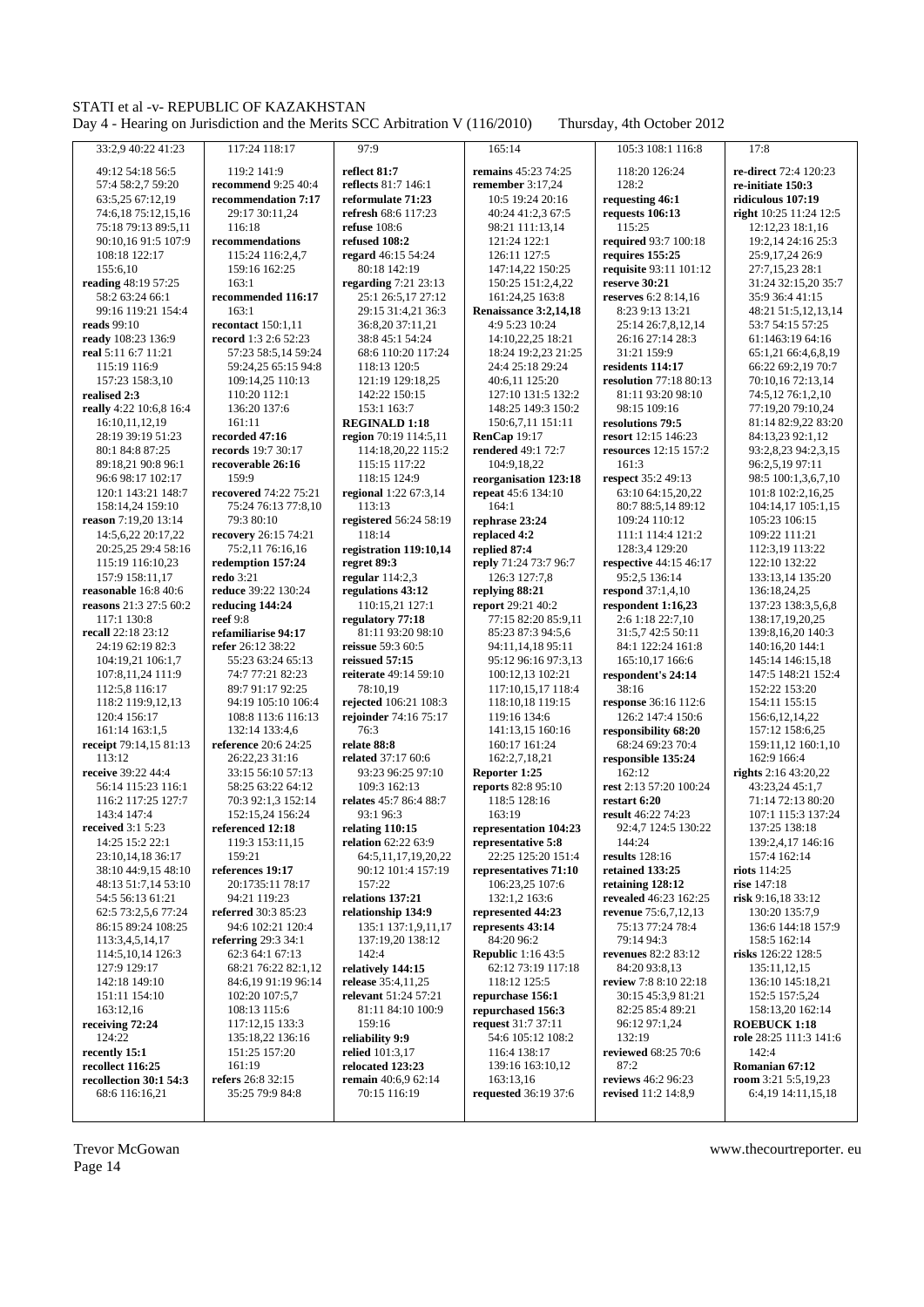| 15:21 17:5 20:8                         | sane 66:10.17                             | 39:20 49:23 51:4                           | sentences 64:4 67:12                   | 83:25 88:2 99:18                        | 36:4 46:2,4 48:6                           |
|-----------------------------------------|-------------------------------------------|--------------------------------------------|----------------------------------------|-----------------------------------------|--------------------------------------------|
|                                         |                                           |                                            |                                        |                                         |                                            |
| 21:2,9 126:18 128:9                     | satisfied 101:8<br>satisfies 128:1        | 56:3 65:25 73:12,21                        | 78:18 132:24                           | 120:24,25 152:12                        | 52:22 60:22 62:7                           |
| 129:18 151:17<br>Rose 1:21 2:8,8        | satisfy 128:2                             | 74:19 78:2,3,16<br>79:20 80:16 83:8,9      | 141:21<br>separate 69:14 77:2          | 152:17,20 153:3,8<br>153:12             | 70:24 72:25 73:1<br>84:3 89:1 98:15        |
| roughly 69:13                           | <b>SAURBEK 1:21</b>                       | 83:18 86:7 88:20                           | 110:16111:19                           | signature 8:19                          | 111:11 112:7,8                             |
| round 145:4                             | saw 24:20 44:15 93:24                     | 94:22 95:21 96:13                          | 132:25                                 | signatures 54:19                        | 113:24 114:14,23                           |
| route 68:17                             | 96:1,3 98:9 100:12                        | 97:4,7,8,18,19,25                          | separately 69:10                       | signed 48:16 49:10                      | 114:24 121:1,6                             |
| routes $68:19$                          | 102:20                                    | 99:9,19 105:11                             | separation 130:22                      | 53:18 54:8,15 56:7                      | 123:13 127:8 130:8                         |
| <b>Royal</b> 159:25                     | saying 9:8 16:13,23                       | 106:11,13 112:21                           | September 3:12 10:23                   | 57:25 58:7,10 59:23                     | 132:13 144:24                              |
| rule 47:23 127:24                       | 20:22 33:11 40:24                         | 113:3,4 116:12                             | 52:11 104:19,24                        | 117:13,13 126:4                         | 147:3 152:13,23                            |
| 130:17 143:8 151:1                      | 41:3 64:4 69:2 72:2                       | 117:4 134:7,9,11                           | 105:2,15 106:15                        | significant 31:20                       | 155:12 157:1 159:2                         |
| rules 1:1 55:1                          | 75:10 79:1 140:2                          | 135:21 136:3,4,7,11                        | 126:10 127:5                           | 61:21 111:3 130:11                      | 159:17,22 163:2,17                         |
| ruling 73:8,9 106:8,12                  | 148:6                                     | 136:13 137:7 139:5                         | 160:19 161:14,23                       | 155:3                                   | somebody 21:5                              |
| rulings 70:13,17                        | says 9:17 11:20 18:7                      | 139:22 152:11,23                           | 162:4                                  | significantly 15:3                      | someone 54:17,17                           |
| run 166:10                              | 18:10 19:9 32:12.24                       | 154:13 155:15,16                           | sequential 7:2 29:16                   | <b>SILVERMAN 2:4</b>                    | 103:3 107:10                               |
| running 15:6                            | 56:7 63:7 64:10                           | 156:16 166:14                              | <b>SERGEI 1:9</b>                      | similar 80:25 136:11                    | 144:23,25                                  |
| runs $3:11$                             | 67:13 68:2 73:14,17                       | seeking 146:23                             | Serghey 65:20                          | 136:11,13                               | something 4:10,20 8:8                      |
| <b>Rusinov 3:25 16:13</b>               | 74:20 75:2,18 77:23                       | seem 32:25 87:23                           | serious 14:21 21:9                     | <b>SIMON 1:21</b>                       | 10:7 13:8 21:7                             |
| 19:1 20:15 125:21                       | 82:24 83:5 88:25                          | seemed 39:20                               | 127:20 130:8 131:9                     | simple 74:22 103:25                     | 34:16 35:21 48:1,19                        |
| 127:10                                  | 91:1,13,21 94:1,22<br>95:24 97:4 99:14.17 | seems 39:8 50:24 80:2<br>87:20 125:1 139:1 | 159:19                                 | simply $21:737:4$<br>50:19 102:22 148:2 | 50:22 87:9 101:23<br>103:1 116:5,5         |
| Russia 36:6<br><b>Russian</b> 1:7 55:24 | 99:19 113:1 117:16                        | 158.8                                      | seriously 130:23<br>serves 141:22      | <b>SIMPSON 2:20</b>                     | 120:15 121:21                              |
| 65:15,18 66:7 67:10                     | 118:10 137:8                              | seen 1:10 15:1 22:15                       | service 83:14 139:15                   | simultaneously                          | 127:25 129:1,15                            |
| 74:18 90:19,20                          | 139:14 141:21                             | 30:17 50:19 57:11                          | services 84:21 86:1,4                  | 141:19                                  | 131:16 138:22                              |
| 91:16 92:3,4,10                         | 154:19 155:5                              | 70:13,17 80:22                             | 92:25 93:24 97:10                      | since 2:16 35:12 43:1                   | 142:6 151:23                               |
| 99:14111:16                             | schedule 165:17                           | 110:22 142:7                               | 97:15 98:7 100:16                      | 43:17 57:19 59:14                       | 158:19 163:25                              |
| 160:12                                  | <b>School 42:19</b>                       | 160:13                                     | 101:4,18 138:11,16                     | 124:14,17 125:7,12                      | sometime 125:19                            |
| <b>Russian-English 2:23</b>             | science 8:2                               | seismic 6:5 9:2,12,14                      | service-related 46:14                  | 127:8 135:23 148:6                      | 132:4                                      |
| 2:23                                    | scientific 6:9                            | 32:15,17                                   | sessions 71:12                         | 148:11,14 158:18                        | sometimes 8:13 26:13                       |
| <b>R-315</b> 47:6                       | Scotland 159:25                           | seized 163:22 164:3                        | set 18:9 66:6 146:18                   | 159:16 164:9                            | somewhat 125:11                            |
| R-315.2 50:11,23 51:1                   | Scott 134:6 141:13                        | seizure 76:15,17,18                        | sets 144:13                            | sir 78:4,13 80:18                       | somewhere 107:8                            |
| 51:20                                   | screen 4:18 14:17                         | 77:2                                       | settles 60:13                          | 83:11,16 84:18                          | 116:19                                     |
| R-41 160:7                              | 50:18 55:10                               | selected 5:10                              | seven 112:8,14,15                      | 93:12 99:7 101:2,13                     | son-in-law 141:18                          |
| R-41.4 27:1 36:15                       | script 83:19                              | seller 4:15 5:18 6:20                      | 113:19 114:6                           | 106:17 107:25                           | 142:6,9                                    |
| R-58 99:7                               | seal 9:19 33:7                            | 14:14 15:20 28:11                          | 115:11                                 | 115:13 116:9                            | sooner 16:1                                |
| S                                       | second 6:10,22 17:11                      | 28:13 29:25 129:6<br>163:3                 | several 15:2 19:19<br>56:3 82:23 91:11 | 118:17 119:1,8,16<br>122:16 144:8       | sorry 23:21 52:4,4                         |
| SA 1:13 2:5                             | 17:13 18:18,23<br>35:11 54:19 56:9        | sellers 12:19 15:2                         | 105:7 115:15                           | sitting 107:23                          | 55:16 57:5,6 63:25<br>67:9.9 80:15 99:14   |
| <b>Sachs</b> 147:16                     | 62:3,5,9 63:13,21                         | 23:14 29:8,12 36:21                        | 147:24 150:20                          | situation 16:8 19:25                    | 120:14 121:3 144:8                         |
| Sadyrbaev 108:22                        | 64:2 74:5 77:22,23                        | 40:6 129:10 131:4                          | severe 1:16 42:2                       | 71:9,22 72:10 88:17                     | sound 100:6 102:2                          |
| <b>SAGATOV 2:13</b>                     | 84:16 85:15 86:2,14                       | 146:19 148:16,25                           | 122:22                                 | 114:15 131:15,17                        | source 46:20 47:17                         |
| Sagindikov 108:22                       | 86:18.19.20 88:24                         | 150:2,8                                    | share 37:7 107:21                      | 131:20 145:23                           | 118:8                                      |
| salaries 109:4,13                       | 89:1,15 92:24 94:19                       | seller's 15:14,25 29:22                    | 134:13                                 | 148:12 149:9,15,18                      | sources 47:3                               |
| 110:1,3,17,18                           | 106:24 108:9,13                           | 144:20                                     | shared 161:1                           | situations 163:4                        | so-called 2:22                             |
| salary 72:25                            | 112:25 117:1                              | send 20:1,4 113:25                         | shareholders 134:24                    | size 7:4                                | <b>Spalding 1:19 2:4,4</b>                 |
| sale 2:23 95:25 97:11                   | 118:10 119:3 120:5                        | 115:10                                     | shareholder's 134:16                   | skim 108:18                             | speak 15:6 47:23                           |
| 129:7 155:19.21                         | 121:14 128:9,11                           | sending 4:24 111:20                        | shares 77:3 133:13,15                  | SkyBridge 128:14                        | 75:13 78:7 80:6                            |
| sales 83:3,7 84:8,8,13                  | 129:9 132:3 137:7                         | Senior 2:13 154:15                         | 133:16,17,17                           | 160:3,4                                 | 131:9 133:15,17                            |
| 84:14 85:1,9 87:17                      | 139:13 143:19                             | sense 14:17 39:9 96:21                     | 135:20 137:24,25                       | slide $31:1655:19,20$                   | 135:11                                     |
| 88:9,10 89:10,14                        | 144:14 145:2                              | 128:22 129:5 131:9                         | 146:6                                  | slides 53:1 55:22,23<br>55:24           | speaking 10:11 40:20                       |
| 90:14,17,22,25 91:2<br>91:15,24 92:8,14 | 151:12 160:15<br>secretaries 47:25        | 149:9 165:2<br>sent 3:12 10:3,23 11:2      | sharing 38:12<br>sharp 165:4           | slight 166:14                           | 45:11 49:21 52:14<br>75:5,6,6 76:4,7,8,8   |
| 96:2 102:14,22,23                       | secretary 2:9,20 42:20                    | 11:3 12:19 13:13                           | sheet 56:25 58:20                      | slowly 67:19                            | 76:15 78:9,11,19,22                        |
| 125:15 127:12                           | 47:18.19.20.22 48:3                       | 14:4 25:18 27:2                            | 145:17 149:12                          | Smagulov 165:19                         | 79:6 80:2,3 86:6                           |
| same 7:4 11:3 15:8,11                   | 48:12,13,14,17 49:5                       | 40:1 50:1 59:6                             | 152:7 153:12                           | small 4:19 55:16                        | 88:13 96:13 108:12                         |
| 38:5 40:16 52:20                        | 54:16,20 61:1                             | 105:19 112:1.6                             | sheets 158:20                          | smaller 100:22                          | 110:2 117:10                               |
| 53:2,8 66:2 68:1                        | section 9:20 65:18                        | 114:6 115:20 118:7                         | shocked 148:2                          | <b>SMITH 1:18 165:9</b>                 | 158:18 162:3                               |
| 76:17 84:17,18                          | 73:19 108:8,13,17                         | 126:2 160:21,23                            | short 5:24 41:17 60:16                 | 166:2,5,10                              | special 74:9                               |
| 87:18 109:2 112:16                      | 108:19 135:6,7,8,9                        | sentence 11:20 63:6                        | 122:12                                 | social 43:16,23,24                      | specialised 57:12                          |
| 112:22 113:19,25                        | 136:6.7 146:11.20                         | 63:13,21 64:1,2,10                         | shorthand-takers                       | 61:19 73:1 109:7                        | 58:24                                      |
| 115:2, 12, 14, 14, 15                   | 146:20 152:23                             | 71:7,18 72:7 74:2                          | 47:24                                  | 114:16,19                               | specialists 130:2,2                        |
| 115:16 153:15                           | <b>Secured 154:16</b>                     | 74:19 75:2,10,16                           | shortly $121:18$                       | socio-economic 2:13                     | specific $43:744:3$                        |
| <b>Samruk</b> 141:20                    | securities 156:21                         | 77:23 79:13 84:19                          | show 7:22 22:14 100:1                  | 2:15                                    | 47:10 52:5 72:9                            |
| Samruk-Kazyna<br>136:23                 | security 153:25 154:1<br>154:23           | 91:17 109:2 139:12<br>139:13 143:19        | 100:2 116:12<br>showed 128:21          | sold 158:17<br>solution 21:22 28:12     | 78:20 101:10 103:4<br>119:4, 17, 23 129:14 |
| sanction 77:2,5                         | see 5:19,20 6:5,6 8:3                     | 144:14 157:18                              | shows 65:20 107:25                     | some 5:25 7:7 10:19                     | 151:22                                     |
| <b>Sanders</b> 128:13                   | 9:17,18 14:21 16:11                       | 159:7                                      | 157:22                                 | 20:22 22:4,16 28:12                     | specifically 26:22                         |
|                                         |                                           |                                            |                                        |                                         |                                            |
| 159:24 162:8,10                         | 18:5,7 23:25 33:24                        | sentenced 101:9                            | side 5:20 38:16 41:5                   | 30:18 31:17 34:23                       | 49:21 82:1 117:15                          |

Trevor McGowan<br>Page 15

www.thecourtreporter. eu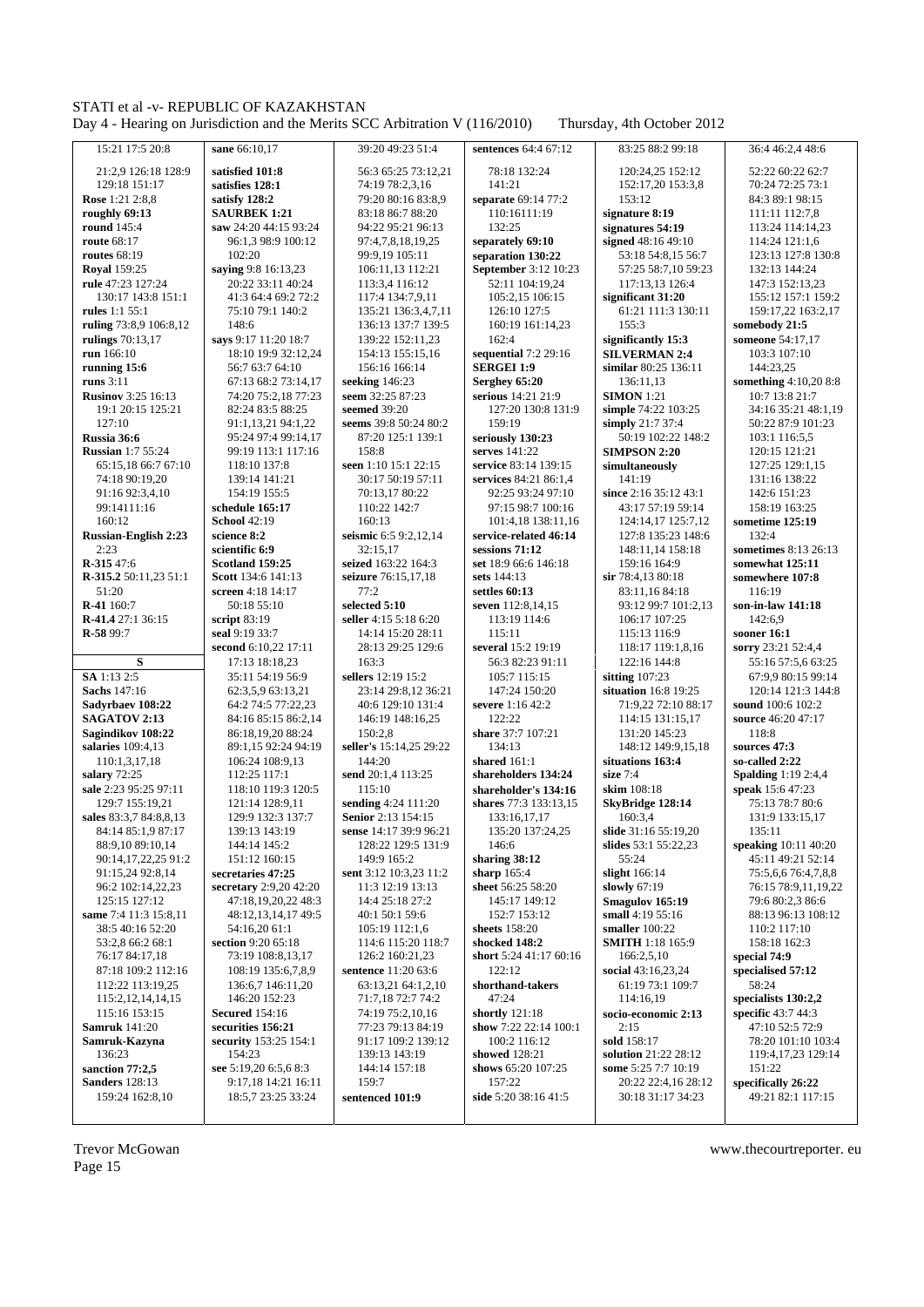Page 16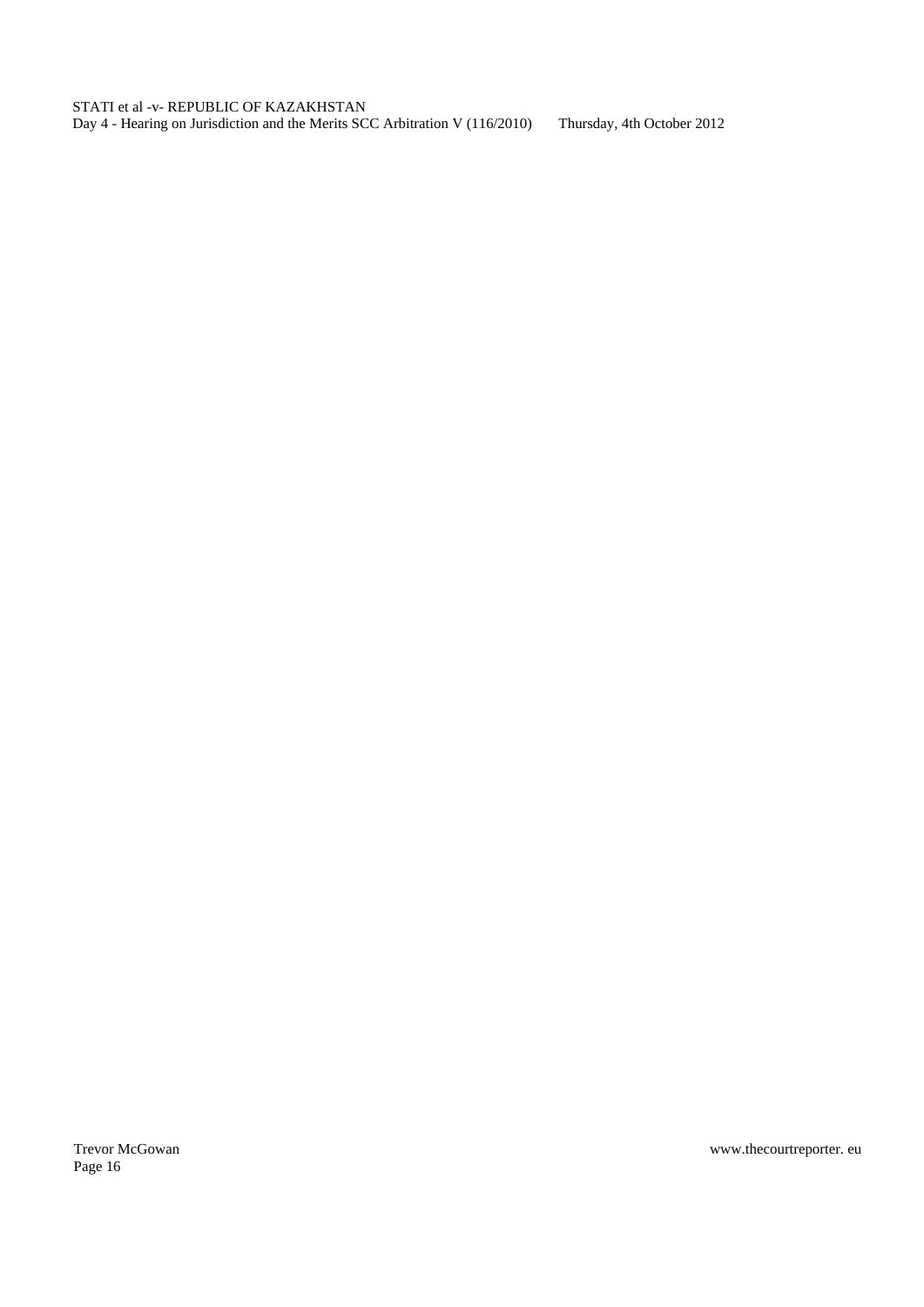| 150:25                                      |                                            |                                    |                                            |                                         |                                        |
|---------------------------------------------|--------------------------------------------|------------------------------------|--------------------------------------------|-----------------------------------------|----------------------------------------|
|                                             | 147:3 152:14,24                            | subsequently 21:24                 | 112:23 113:9 117:6                         | ten 99:5 118:4                          | 164:19                                 |
| specified 74:10 81:25                       | 156:8 158:6,8,14                           | 72:24 106:20                       | 121:12 134:5                               | tender 14:16 139:4,5                    | think 12:24 23:15                      |
| 96:20                                       | statements 42:9,13                         | subsidiary 164:5                   | 141:12 145:4 154:9                         | 139:20 140:5,19                         | 24:21,23 31:6 36:13                    |
| specify 83:19                               | 61:25 159:2,3                              | subsoil 110:16 137:23              | 160:7                                      | 143:2,6 151:12                          | 37:23 46:16,16,17                      |
| specifying 59:3,8                           | states 12:3 17:14                          | 137:24.25 139:2                    | table 16:8 41:24 82:24                     | tenge 73:3,4 74:1 82:2                  | 51:1,19,23 53:23                       |
| speculation 39:19                           | 46:13 134:12                               | 140:6,16 146:7                     | 84:12,16,18,20,20                          | 83:4 91:14,22 93:22                     | 57:23 62:22 65:2,24                    |
| sped 159:6                                  | 141:15 145:6                               | substantially 155:20               | 85:16 86:2,3,18                            | 95:8,18,20,24 97:6                      | 70:11,18 72:23 75:5                    |
| speed 57:3,22                               | 154:14 155:17                              | subtract 76:11,23                  | 89:1,2 91:13,20                            | 97:16 98:3,9,18                         | 84:6 86:6,23 88:16                     |
| spelt 126:16                                | state's 22:25 23:18                        | 93:22 98:9                         | 92:13,24 93:21 96:3                        | 100:6,9,15,17                           | 88:22 91:1,7 92:16                     |
| spend 114:7                                 | <b>Stati</b> 1:12,13 46:7                  | sub-section 155:7                  | 155:15                                     | 101:25 119:25                           | 98:21 101:9 107:14                     |
| spent $11:1$                                | stating 21:16 29:21                        | suddenly 6:16                      | tables 82:20 85:18                         | tension $114:16$                        | 107:19 120:3 121:3                     |
| sphere 2:13,15                              | 60:5                                       | suffered 149:20                    | 87:23                                      | tensions 114:23                         | 121:5 122:2,3                          |
| spheres $61:20$                             | <b>Statistics 118:14</b>                   | sufficient $3:204:12$              | Tabyl 7:22 9:1 12:4                        | terminated 131:1                        | 129:22 133:7                           |
| spoke $39:2$                                | 119:11                                     | 5:1,16 16:11,13                    | 12:11 25:17,19,21                          | terms 66:5 138:20                       | 137:15 145:25                          |
| spring 25:16 151:21                         | status 126:20 158:21                       | 20:4 31:22 52:13                   | 26:9 28:3 38:3                             | 152:10                                  | 149:4 150:18 151:6                     |
| 153:13 156:25                               | <b>STEIN</b> 1:21                          | suggest 105:18 158:8               | 129:7,8 140:4,13,15                        | Terra 1:14 44:13,20                     | 151:15 159:23                          |
| 159:22                                      | stemming 75:19,22,25                       | suggested 48:15 149:2              | 140:21 146:17                              | terribly 55:16                          | 165:9 166:10                           |
| Squire 128:13 162:8                         | 76:12,20 77:9 80:9                         | suggesting 120:1                   | take 1:6 6:14 33:9                         | terrorism 43:20                         | thinking 39:19                         |
| 162:10                                      | step $3:6 105:10$                          | <b>Suleimenov</b> 122:14,16        | 45:14,15 47:5 51:16                        | testified 13:19 21:24                   | third 18:4 32:11 46:9                  |
| <b>Squires</b> 159:24                       | steps 43:3 46:15                           | 123:3 132:13 133:8                 | 71:21 81:23 94:17                          | 53:17 61:1069:17                        | 47:4 78:17 82:11                       |
| stable 109:7                                | still 7:10 23:25 30:9                      | 167:11                             | 105:10 106:24,25                           | 96:17 151:18                            | 83:13 94:5,14                          |
| stack 50:14                                 | 39:9 40:7,8 51:16                          | sum 75:21,23 76:13                 | 121:13 145:15,16                           | testify 1:7                             | 146:23                                 |
| stage 10:8 26:19 30:18                      | 51:24 121:4,12                             | summary $154:12$                   | 151:25 157:11                              | testifying 152:21                       | third-party 37:10                      |
| 38:16 54:11 87:9                            | 142:6 149:1                                | summed 70:23                       | 162:7                                      | testimony $1:14$ 14:7                   | thorough 63:16                         |
| 121:6 142:23                                | stipulate 54:7                             | summer 147:8 148:7                 | taken 48:10 68:25                          | 14:12 23:9 25:3                         | though 16:17 81:9                      |
| 151:12                                      | stock 124:4 125:9,10                       | 154:5 163:22 164:3                 | 70:5                                       | 41:25 53:21 60:25                       | thought 37:7 57:21                     |
| stages 129:12                               | 155:22                                     | supervise 43:21                    | takeover 115:7                             | 62:14 71:6 73:2,5,6                     | 81:2                                   |
| stake 35:13,17                              | Stockholm 1:2                              | supervising 96:8                   | takes 7:7 20:12 45:16                      | 75:9 81:11.16 96:19                     | thousand 99:22                         |
| stamp 113:1,2,11                            | stop 20:5 59:22 72:3                       | supervision 2:11,12                | 130:13 143:11                              | 96:22 103:12                            | three 51:3,12 65:17                    |
| standard 3:11 12:17                         | 103:7 115:4 121:5                          | 2:14,14 43:10,16                   | 165:1                                      | 107:16 111:23                           | 66:2 82:7 104:3                        |
| 16:7 31:12 126:23                           | 166:13                                     | 124:1 141:16                       | taking 2:5 46:15                           | 113:17,21 115:8,13                      | 108:19 116:10                          |
| standby 8:24                                | stopped 6:16 148:14                        | supplemental 89:4                  | 109:11 147:22                              | 121:3 122:7,19                          | 154:13 160:6                           |
| stands 157:9                                | storage $110:15$                           | supplied 92:5                      | talk 74:3 85:5 110:12                      | text 47:21 57:8 58:11                   | three-year 24:13                       |
| start 73:11 103:19                          | story 10:4 38:1                            | support 2:10 4:20                  | talked 76:18 139:13                        | 66:1 67:9 82:23                         | threshold 20:8 102:5                   |
| 143:12 165:2                                | strange 5:3                                | 9:24 143:4                         | 140:17 147:3 152:3                         | 84:19 89:13 90:10                       | through 43:3 44:7                      |
| started 2:25 47:1                           | strategic 143:9,11,16                      | supporting 63:17                   | talking 22:6,9 63:23                       | 90:19,20 92:2,4,10                      | 46:23 48:5 71:11                       |
| 128:12                                      | 150:19,22                                  | 144:25                             | 71:22 101:22 115:7                         | 92:12 95:16 99:14                       | 72:25 83:3 84:22                       |
| starts 89:22                                | strategies 143:15                          | suppose 7:3 14:1 20:9              | 141:7                                      | texts 84:4                              | 85:2 86:1,13,16,21                     |
| state 2:16 10:21 21:13                      | strategy 124:14                            | 35:20 95:1,9                       | tally $84:14$                              | thank 1:18,19 2:8,20                    | 89:14 90:22 92:9                       |
| 25:7 26:1 31:19                             | 144:13,18,22,23<br>strictly $62:12,24$     | supposed 30:23 40:22<br>52:20 53:8 | target 9:7,22 32:4,5<br>39:14              | 10:13,14 11:5 21:19                     | 95:18 97:15 99:4                       |
| 32:9 42:17 43:10,15<br>46:18 52:20 53:11    |                                            |                                    |                                            |                                         |                                        |
|                                             |                                            |                                    |                                            | 38:14,15,17,21 41:4                     | 101:17,18 102:14                       |
|                                             | strong 9:18                                | <b>Supreme</b> 70:2,24,25          | tax 7:6 42:23 70:16                        | 41:4,5,6,8,13 42:4,6                    | 102:23 108:18                          |
| 62:10 79:3 90:23                            | structure 9:1,8 33:11                      | 77:18 78:13,21,24                  | 89:19,20,24 92:18                          | 44:2,25 47:5 52:22                      | 121:24 125:6                           |
| 115:6 117:20 123:9                          | 141:14                                     | 79:5 80:13 93:20,25                | 92:20 153:6 160:17                         | 53:4 54:12 55:6                         | 136:23 138:4 139:8                     |
| 125:5 127:13                                | stuck 36:6                                 | 98:10,15                           | taxes 79:18,23 81:18                       | 60:7,8 71:15 103:7                      | 140:19 147:6                           |
| 132:24 133:9,10                             | studied 118:19                             | sure 4:18,22 15:20                 | 93:23 128:4                                | 103:14,21 108:16                        | 151:15 161:17                          |
| 136:23 138:3,6,18                           | study $85:5$                               | 23:23 51:2 52:6                    | <b>TCHEKHOV 2:23</b>                       | 120:22,23,25 121:8                      | throughout 10:20                       |
| 140:24 142:25                               | subcategory 99:25                          | 65:15 97:17 110:4,4                | team 3:2 29:13 30:7                        | 122:6,7,8,23,25                         | 45:24                                  |
| 143:19 144:15                               | subject 7:10,11 23:19                      | 152:11 160:2 165:6                 | 30:12 159:13                               | 125:1,16 130:25                         | Thursday 1:6 1:1                       |
| 148:22 151:9,16                             | 24:5 65:6,7,9,13                           | surface 139:24,25                  | teaser 3:2.9 135:3                         | 132:8,10 164:16,16                      | time 3:18 4:19 6:15                    |
| 153:21 156:8                                | 66:11,18 89:20                             | surprise 17:5                      | teasers 126:6 136:12                       | 164:18,22,24                            | 12:10 15:1,16 17:2                     |
| 157:17                                      | 140:15                                     | surprised $5:158:3$<br>16:10       | technical $6:77:4,14$<br>7:16 10:2 29:7,17 | 166:12,15                               | 19:6 21:13 24:13                       |
| stated 30:4 138:20<br>statement 1:23,25 2:2 | submit 53:18 126:10<br>127:3 129:3,5 131:5 | surprising 15:9                    | 30:19 59:1 126:21                          | their 4:20 13:21,21<br>16:9 52:18 71:14 | 25:16,24 30:2,5<br>32:1 34:14,22,23,24 |
| 2:21 10:18,21 11:6                          | submitted 14:8 34:20                       | suspected 45:21                    | 130:2 158:24 159:1                         | 95:5 107:1,1 114:9                      | 36:4,12 39:15 40:16                    |
| 12:23 17:9 18:22                            | 42:9 50:10,11 51:8                         | suspicion 159:5                    | 159:3                                      | 118:21,24 129:10                        | 45:2,9,14,15,17                        |
| 24:25 25:7 26:1                             | 51:9 52:13,15,18,19                        | <b>SVEN</b> 1:21                   | technique 8:17                             | 134:17 147:10                           | 49:14 50:3 51:6.8                      |
| 28:23 31:16 33:14                           | 52:21 53:9,10,14,15                        | system $70:21$                     | techniques 26:15                           | 149:19 156:1,14                         | 52:14 60:10 61:6                       |
| 34:21 35:2 38:23                            | 53:19,24,24 54:1,4                         |                                    | 28:19                                      | 163:12                                  | 64:6,24 76:25 94:21                    |
| 40:18 62:3,6,8,10                           | 61:24 67:11 89:19                          | T                                  | telephone 3:25 126:2                       | themselves 88:23                        | 94:25 95:3 98:7                        |
| 74:3,5 75:24 81:25                          | 111:12 127:5                               | tab 13:4 14:2 18:4                 | tell 1:14 41:25 53:12                      | 131:19 149:17                           | 99:1 100:9 104:21                      |
| 82:9,13 86:19 108:9                         | submitting 20:18 21:4                      | 27:1 32:9 35:3                     | 55:18 56:1 59:17                           | theory 16:2                             | 105:10 113:11                          |
| 108:10,14 111:9,13                          | 40:17 127:1                                | 36:15 38:25 65:13                  | 85:18 95:12 114:21                         | thing 53:19 80:3,4                      | 114:8 115:14,15                        |
| 112:11 122:17                               | <b>SUBOCHEVA 1:19</b>                      | 67:6 73:10 74:14                   | 122:19 147:13                              | 88:21                                   | 119:7 120:12,18                        |
| 123:3 132:21 135:1                          | subsequent $65:383:3$                      | 77:14 82:6,16 94:8                 | 163:15 165:3,7                             | things 21:11 51:24                      | 123:13,16 124:17                       |
| 135:25 136:1                                | 84:7 87:17 89:10,14                        | 94:8,12 98:24 99:7                 | telling $16:14\,20:3$                      | 58:6 77:4,12 80:14                      | 125:25 129:15                          |
| 137:14 140:23                               | 90:13,17,22,25 91:1                        | 100:12 105:11                      | 37:25 38:1 80:8                            | 113:23 126:19,23                        | 131:10 141:7                           |
| 142:3,24 143:18                             | 92:8 129:22                                | 106:5,10111:8                      | template 57:16                             | 135:15 136:11                           | 144:18 146:24                          |

Trevor McGowan<br>Page 17

www.thecourtreporter. eu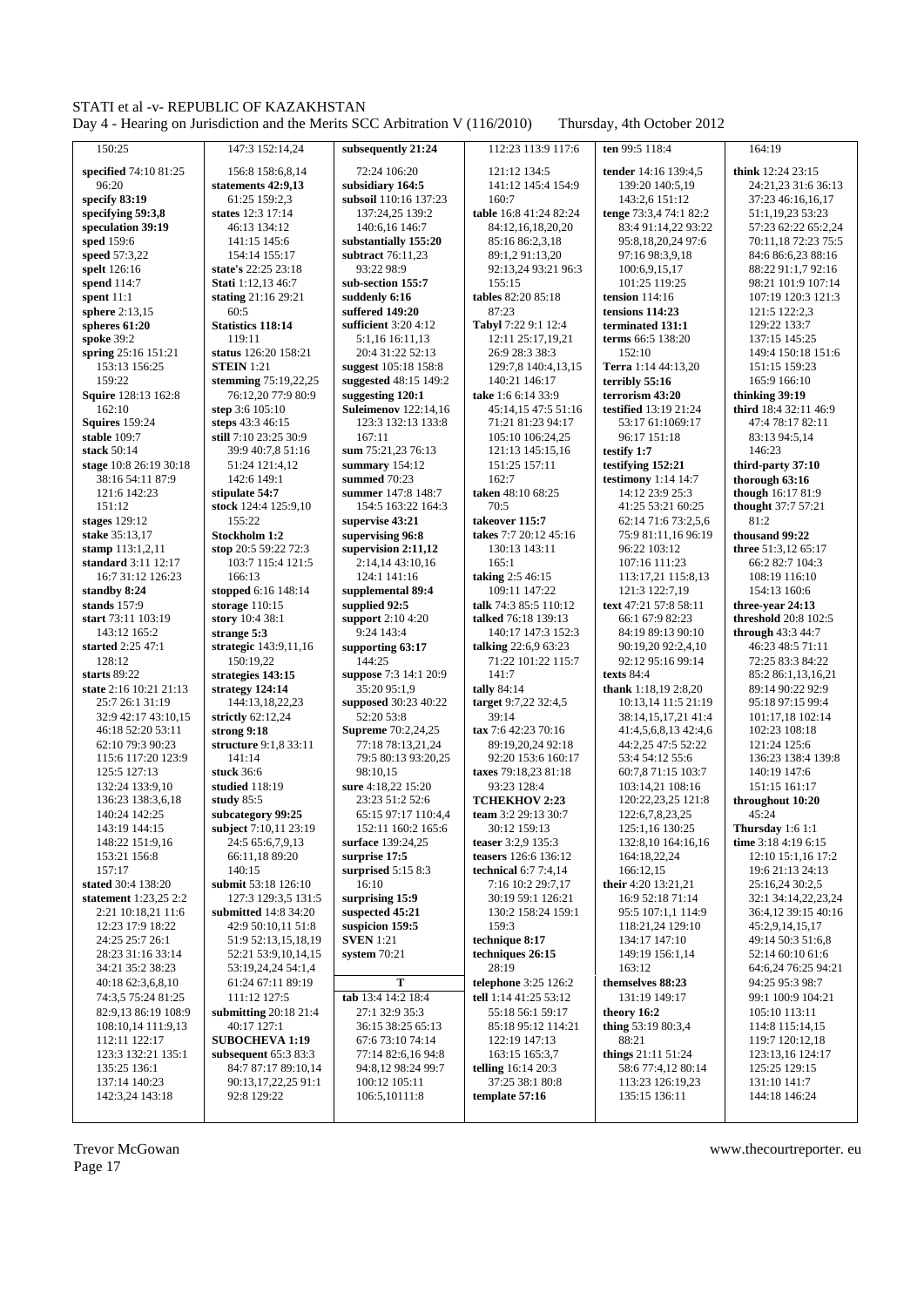147:18 149:14,17 149:21 150:23 151:2 154:3,24 156:5,12 158:4 159:17 165:10 166:10 **timely** 106:21 108:4 **times** 53:14 66:3,3 **timing** 134:19 **Timur** 140:25 141:18 **TIRADO** 1:21 **title** 29:22 162:16,21 **TLENCHIEV** 2:11 **TNG** 2:23 29:22 31:18 44:4 67:25 95:4 108:14 109:15,21 110:1,14 112:18 113:11,20 116:23 131:8 132:1 142:20 154:1,15,17,23 155:4,21,22 157:3,4 159:3,5 163:18 **TNG's** 28:24 146:16 156:9 **today** 22:3 60:22 62:2 62:14 132:14 133:4 160:13 166:14 **together** 81-22 128-17 132:20 **told** 3:19 5:1,15 19:23 20:10 163:16 **Tolkyn** 8:12 11:12 12:8,11 17:19 18:12 25:23 27:23 28:1,15 146:13 164:9 **Tolkynneftegaz** 84:22 117:22 **tomorrow** 165:2,4,8 165:12 166:4,15 **top** 9:18 11:19 15:24 17:13,14 77:22 94:19 114:17 155:4 **topic** 36:13 99:4 **total** 2:5,12,13,21 3:21 7:2 10:10,23 12:10 12:14,19 14:7,9,18 15:5,8 21:3 23:1 24:3 25:11,15 26:4 27:6 29:13 31:12 33:17 34:4,7 35:6 35:12 36:1,2,8,16 36:19 37:1 38:10 40:19 86:21 93:1 95:14,19 100:15 152:16 **totalled** 100:9 **totally** 56:4 58:10,10 80:3 **Total's** 7:21 12:4,15 15:4 27:21 28:6 34:2 35:5,16 37:10 37:16,22 38:7 **touts** 138:22 **toward** 77:22 **trade** 42:18 **traded** 125:10 156:19 156:22 157:12 **trading** 156:13,13 157:20 158:9,11 **TRAIDING** 1:14 **trained** 2:10 **traineeship** 123:12 **training** 2:10 **TRANS** 1:14 **transaction** 25:20 40:10 128:18 143:21 146:22 148:8 149:6 154:12 **transactions** 124:22 **transcript** 1:24

47:6 47:10,12,13,20 48:4 48:4,6,15 49:20 50:17,24 51:3,6,22 52:9,12,19,20,21 53:8,9,10,15,16,18  $54.2222356.7$ 61:3,4,7,8,11,14 81:7 101:21 **transcripts**  $47.9501$ **transcript-makers** 47:24 **transfer** 137:25 **transferred** 63:16  $64.725$ **transformed** 65:2 **translate** 58:5 67:20 **translated** 51:10,12 90:11 **translating** 57:8 **translation** 41:12 51:2 51:6,9 52:15 55:23 63:7 75:4 83:10,18 83:22,23  $90.1591.29916$ 160:11 164:1 **transmittal** 20:6 **transmitted** 18:23 **transpired** 61:7 **transport** 59:13 67:3 67:15 85:10 86:1 **transportation** 83:2 84:7,21 85:2 86:13 86:16 87:16 88:8 89:9,13,16 90:13,25 91:1 92:1,8,25 95:25 97:10,15 **transporting** 83:13 **trap** 9:13,15 **travel** 165:22 **Trevor** 1:24 **trial** 44:7 45:4,8,9,10 45:16,24,25,25 47:7 47:13,22 48:8,8,11 48:20 49:17 52:9 54:2 73:18 78:24 80:11,18,20 106:24 107:6,12,13 110:23 **trials** 47:25 48:22 **tribunal** 2:19,20 23:5 35:19 37:16 38:6 47:18 48:5 49:5 50:8 56:1 103:18 104:3 114:22 115:9 120:1,8 161:6 **trick** 113:7 **tried** 44:8 57:22 **tries** 87:12 **triggered** 64:14 **Tristan** 152:16 154:1 154:17 155:13 156:10 164:12 **troubles** 28:24 29:2,8 31:18 **true** 52:21 113:16 115:19 144:3 153:15 **trunk** 56:19,25 57:9 57:11 58:12,16,20 58:21,23 59:5,9,11 60:2,6 **trust** 74:10 81:24 85:24 96:20 100:11 163:23 164:14 **Trustee** 154:18 **truth** 1:14,15 42:1,1 122:20,20 **try** 14:17

87:6 144:16 **trying** 2:18 8:6 21:11 28:9 33:11 76:1 113:7,7 **TSB** 59:13,14 **Turganbayev** 165:13 **turn** 10:17 11:8,19 13:4 14:2 17:13 18:3,24 24:24 27:1 31:3,15 33:14 35:3 37:16 63:5 67:6 73:9 74:14 77:14 82:6 84:16 94:5 98:23 111:7 117:6 132:23 134:6,16 137:5 139:11 154:12 155:11 160:7 **turned** 153:13 **turning** 44:3 46:4 115:4 **TUYAKBAYEV** 2:10 **twice** 20:15 **two** 6:14 8:21 42:9 50:9 51:3 52:2,5,9 52:17 54:13 55:25 61:24 64:4 65:17 67:12 68:7 76:5,6,9 77:12 80:13 82:19 82:20 84:4 85:17 87:23,24 89:6 90:9 95:18 99:22 106:22 107:24 111:17 114:13 116:25 119:21 123:19 124:6,9 126:5 130:4 131:14 132:23 135:2 145:17 151:1  $155.35166.4$ **two-page** 111:23 113:18 **two-phase** 143:23 144:5 **two-thirds** 134:7 **type** 49:7 59:4 114:4 **typed** 49:7,9,10 **types** 60:6 76:5,6,9 **typically** 138:3 **typing** 47:14,15  **\_\_\_\_\_\_\_\_ U \_\_\_\_\_\_\_\_ UK** 23:3 **UKPN-TSB 56:24 58:19 ultimate 118:23 ultimately 83:12 unauthorised 87:16**  89:9 90:13 **unauthorized** 83:2 **unaware** 148:16 **uncertain** 6:18 **uncertainties** 40:3 **unclear** 60:3 103:6 **under** 1:1 6:15 18:4 18:10 29:23 66:9 70:18,20 73:18 76:17 77:1 78:8,15 80:8 90:24,25 91:2 93:9 95:13,16 99:10 99:24 117:8 118:15 121:12 124:15 126:17 140:6 141:13 154:16,21 155:8,14,19,23 164:4

**underline** 115:1 **underlying** 157:23 158:3,10 **understand** 13:11 25:2 40:18 45:5 64:4 69:4 81:10 86:3 88:20,24 89:17 89:21 102:17 113:10,17 115:8 130:13 135:3,6 136:21 142:8 145:25 148:5,16 152:11 155:7 158:7 159:18,19 **understandable**  148:18 **understanding** 65:5 72:19 86:20 90:24 135:23 **understood** 6:20 24:3 60:25 87:7 88:11 89:4,7 90:11 99:21 158:23 **unfair** 106:20 108:3 **unfinished** 146:8 **unfortunately** 68:9 70:3 75:15 81:21 84:4 87:2 **unhappy** 147:9 **uniform** 43:11 **unique** 149:9 **university** 42:17,22  $123.9 124.23$ **unjust** 74:24 **unknown** 46:20 47:4 60:3 113:18,24 **unless** 9:23 32:4 33:12 **unlicensed** 63:9 64:12 86:12,15,22 90:21 92:7 139:18 153:1 **Unlike** 25:23 **unpaid** 156:3 **unpleasant** 3:23,25 **unsigned** 58:1 **until** 40:9 48:22 62:15 62:25 103:16 105:7 123:14 124:24 163:19 165:15 166:17 **unusual** 4:16,23,24 6:12 71:3 130:8 **upheld** 105:25 **upper** 5:13,16 16:9,12 16:23 17:3 **ups** 36:12 **upset** 3:24 **USD** 10:24 152:25 153:6,10,16,18 **use** 8:16 56:19 58:12 59:4 83:25 146:7 159:4 165:10 **used** 46:13 59:12 80:22 **useful** 8:4 **user** 137:24 159:17 **users** 110:16 **user's** 137:25 **using** 49:4 146:22 **usual** 2:25 **US\$1** 14:8 **US\$1,000** 4:3 **US\$100** 146:12 **US\$12,650** 102:2,6 **US\$145** 73:3 102:10 **US\$170** 11:11 **US\$199** 146:13 **US\$420** 154:20 **US\$455** 146:13 **US\$730** 11:12 **US\$750**

126:15 **US\$754** 145:7,11 146:1

 **\_\_\_\_\_\_\_\_ V \_\_\_\_\_\_\_**   $\overline{v}$  1:3,15,22 **VALERYA** 1:18 **valorisation** 19:12 20:19 **valuation** 15:14 30:12 128:19,21 129:11 130:3 146:2,5,12 151:20,25 152:2,3 152:13,17,21 153:4 153:8,12 161:22,24 **value** 4:7 5:8 8:6,7,15 11:11,12,23 12:1 17:18,19,25 18:15 18:16,17 21:14,22 27:25 28:10,13,20 28:20 35:16 129:16 143:22,25 144:3 145:8 152:1 156:10 156:14 157:12,23 157:25 158:3,10 **values** 5:14 **valves** 130:18 **vanishing** 9:23 **various** 112:17 118:5 119:20,24 **ventures** 2:15,17 **verdict** 105:23 **verify** 163:2 **version** 50:10 52:18 54:8 55:24 58:8,10 66:7 74:18 91:21 92:3<br>94:20 113:1  $\frac{113:1}{160 \cdot 12}$ 119:22 **versions** 50:9.21  $52.9$ 55:14,15 56:1 **very** 1:18 2:25 3:15,23 3:24,25 4:13,24 5:21 6:8,13 7:2 8:4 10:5,14 14:21 16:23 17:7 19:24,24 20:16 21:6 22:15 26:4 27:12 29:16 31:10 32:13 41:6 42:4,14 43:17 47:21,25 48:2 56:3 60:8 63:13 80:15 88:13 95:16 103:9 112:16 113:19,25 115:5,12 115:14 119:17,18 120:23 122:6,6,23 136:21 137:2,10 149:11 157:25 164:24 166:12 **Vice-Chairman** 141:20 **vicinity** 130:21 **VICKI** 2:4 **video** 47:17 165:20,21 **video-recorded** 47:17 **view** 72:16,19 133:8 142:3 143:23 **viewing** 151:16 **violated** 55:2 81:19 **violation** 46:9,11,12 55:1 **Virginia** 123:13 **visa** 165:23 **vis-a-vis** 3:23 **volumes**

130:24 **votes** 134:15 **voting** 133:16 155:21

 $\bf{W}$ **wait** 119:5 139:5 150:8 **waiting** 30:9 **want** 4:17,20 5:10 21:8,9 56:5 57:20 58:7 69:20 74:19 83:9,17 88:3 106:4 121:4 152:11 165:6 **wanted** 5:2 15:6 18:21 32:6 52:22 63:2 84:11 85:13 93:4 98:5 163:2 **wants** 51:16 **wasn't** 15:23 50:3 148:8 **waste** 4:18 15:16 110:16 **wasting** 144:18 **way** 9:10 11:15 21:20 31:9 68:16 70:24 71:20,24 80:16 104:14

113:23

Page 18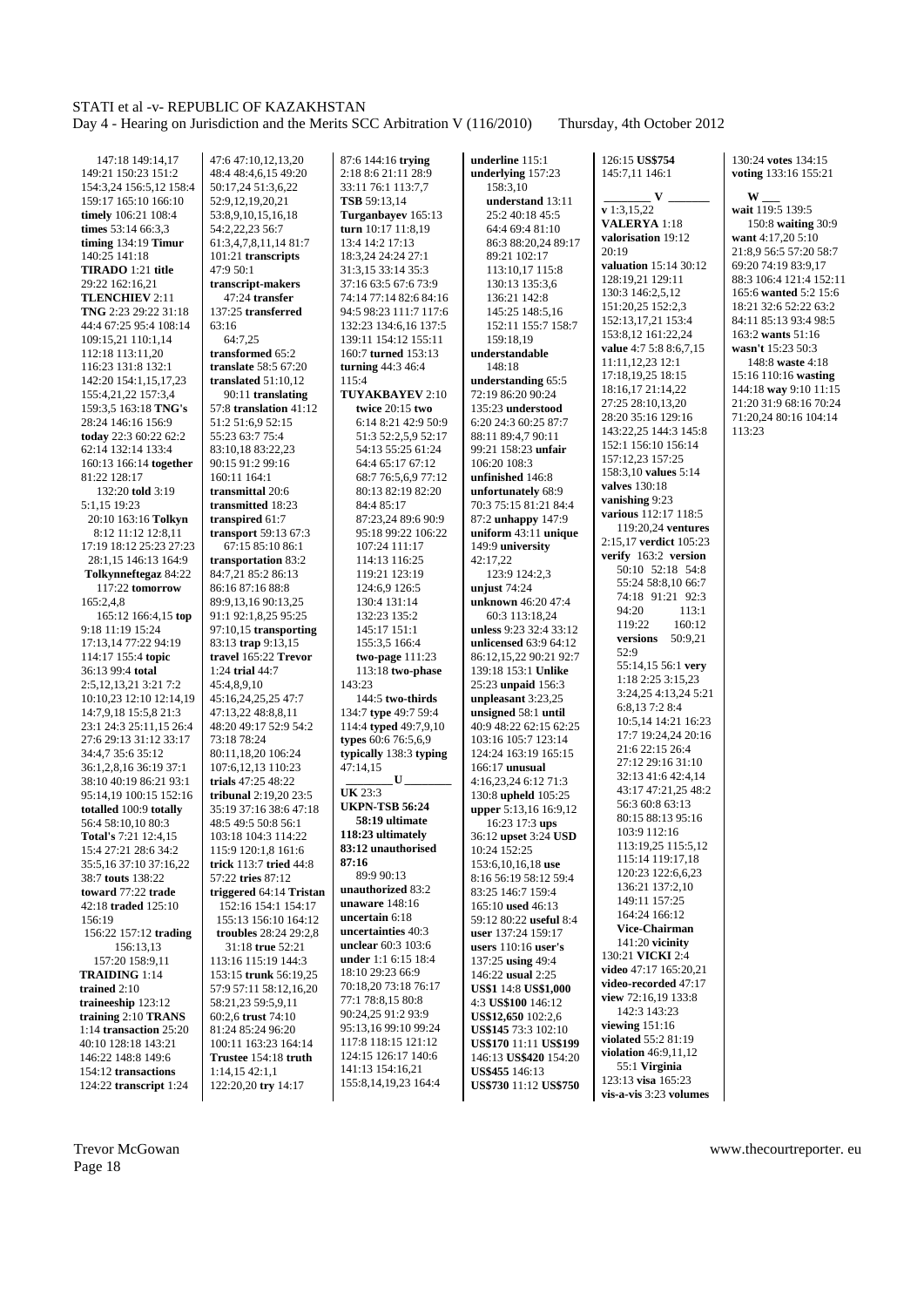Day 4 - Hearing on Jurisdiction and the Merits SCC Arbitration V (116/2010) Thursday, 4th October 2012

127:19 134:7 141:22 **ways** 47:14 107:15 **weakness** 5:21 **website** 35:5 138:23 156:16 **week** 2:3  $22.1351.7$ 127:7 **weeks** 127:8 **Welcome** 122:16 **well** 10:5 13:3 18:22 19:24 20:6,16 23:6 23:17 24:18 26:22 32:13 35:22 44:17 45:25 55:4 62:22 66:7 68:15 69:13 76:7 79:18 81:7 88:13 96:15 99:16 100:11,21 101:2 102:8,20 103:9,25 104:23 106:2 107:8 107:19 111:10,24 112:8,25 113:5,6 119:9 122:18 125:21 130:19,21 131:8 136:1,13,21 138:7 142:5,24 149:25 152:11 154:8 158:8,16 161:15 **wells** 6:2,6 154:17 **well-justified** 130:14 **went** 31:6,10 **were** 3:5,7,8 4:25 5:15 5:16 6:17,24 8:11 8:12 14:18,20,24 15:3,18,19,20,20,21 16:10,13 17:3 18:20 19:16,20 21:1,16,17 22:16 24:15 25:5,23 26:20 29:2,9,12,20 30:9 31:11,22 33:11 34:14,15,17 36:23 37:13,13,16 39:14 40:3,12,15,20 44:7 44:9 46:23 48:10 49:3,10,11 50:13  $52.1057.24598$ 61:16 62:11,23 63:8 63:15 64:5,11,17,17 65:7 66:25 68:3,7 68:10,13 70:16 74:8 76:23 81:24 82:1,7 85:19,21 86:7 90:9 92:15 93:17,18 96:23 97:20,23 103:5 110:3,5,5,11 111:10 115:2,16 116:10 117:20 118:6 122:3 123:19 124:15 125:19 126:9 129:13 130:2 131:1,15 136:16 140:21 147:11,15 147:16 **35%** 130:5,7 **357-1** 67:16 **36** 117:6  $121 \cdot 12$ 

148:2,15,16 148:25 149:7,11 150:3 152:7,8,12,20 153:24 154:1,4,23 155:1,1 156:4,13,13 156:15 158:9,11 160:23 161:6 162:10,21,25 163:21,22,22 164:2 164:3,4 **weren't** 20:13 148:7 154:6 **Western** 67:3,14 **we'll** 10:19 60:13 **We're** 10:18 **we've** 13:3 51:1,19 63:23 91:11 132:13 **while** 8:25 10:7 28:17 49:24 76:15 78:9,22 80:8 150:8 **whole** 6:4 159:13 **Why's** 7:1 **willing** 14:19 16:5,20 17:4 144:20 **window** 104:25 105:3 **win/win** 28:12 **wish** 90:1 96:7 **witness** 1:8,11,13,22 1:24 2:1,21 10:18 10:21  $11:6 12:23 17:8$  $18.22 23.7$ 24:18,24 25:7 26:1 28:23 31:15 33:14 34:21 38:14,23 40:18 41:8,11,15,22 41:25 42:9,12 50:9 50:12,16 52:8,16 55:7 58:6 61:24 62:3,5,8,9 74:3,5 81:25 83:17 87:7,25 88:4,6,12 89:5 96:17,22 103:14 107:16 108:9,13 111:8,13 119:6 121:1 122:8,10,19 123:3 132:21 140:23 142:24 143:18 147:2 152:14,24 156:8 158:6,8,13 164:16 165:1 **witnesses** 65:3 67:7 107:5 165:14 166:4 **wonder** 89:10 90:16 **wondering** 30:6 89:4 **word** 78:24 **wording** 89:23 **words** 47:22 84:7 159:4 **work** 4:23 28:18 43:14 43:18 58:14 59:17 87:1 90:2 113:23 126:14 128:15 131:23 158:23 159:12 163:17 164:8 **38** 67:6 167:6 **384** 160:17 **39** 50:23 74:14

**worked** 9:2 42:20,23 58:13 123:13,16 124:10 125:22 135:23 165:16 **workers** 110:1 **working** 6:7 43:1 97:21 131:21 135:5 159:13,17 **works** 104:13 133:21 **worldwide** 2:19 **worth** 8:8 112:12 151:18 154:2 **wouldn't** 15:4,9,13,25 17:23 102:11 114:7 136:8 139:3 142:15 156:20 **writ** 106:3 **write** 48:1,21 **writing** 47:19 48:13 151:13 **written** 97:19,25 114:12 142:7 **wrong** 54:3 58:14 70:11 71:9 87:9 91:2 120:15 122:3 149:22 **wrote** 39:20 42:12 **49:5 97:17 135:15 www.thecourtrepor...**   $1.25$ **Y year** 6:15,19 43:4 61:17,22 125:19 130:6 131:21 163:8 **years** 2:15 36:7 129:21 147:21 149:11 **YERLAN** 2:10 **yesterday** 40:23 53:21 53:23 **York** 123:9 **Z Zenith** 2:22 6:11 19:12 22:1 24:5,16 125:17 140:5 145:4 150:16 154:11 **ZENKIN** 1:22 **zero** 131:7 151:23 **Zhambyl** 70:19 **ZHANIBEK** 1:21 **ZHENNIA 2:4 \$ \$1** 4:3 16:25 17:16 20:7,11 147:1 **\$100** 11:4 17:25 18:18 21:17 **\$140** 147:15 **\$145** 102:13,22 **\$170** 27:23 **\$200** 147:17 **\$4** 149:12 **\$430** 154:2 **\$531.1** 152:15 **\$730** 27:22 **\$754** 127:15 **\$900** 3:13,19 4:2,25 5:16 11:2,10 27:22 **1 1** 2:22 8:8,8 14:2,15 14:25 17:3 18:4 67:16,22 87:13 90:24 91:8 97:6 99:10 111:8 127:14 134:5 141:12

152:25 167:3,4 **1st** 17:17 **1,168** 100:6 **1,935,000** 98:2 **1.3** 95:13,24 **1.37** 103:15 **1.7** 101:22 **1.9** 98:9 100:22 **I. 935** 95:18 97:16 100:15 101:25 **10** 160:7 167:5 **10-15** 147:21 **10.3** 74:4 82:8,13 94:7 **10.34** 38:19 **10.39** 41:16 **10.4** 74:7 **10.47** 41:18 **10.48** 42:7 **10.5** 154:15 **100** 17:19 51:13 52:15 151:23 **100%** 125:4 136:22 **100-page** 4:10 **101%** 156:2 **11** 65:13 **II. 24** 60:15 **11.45** 60:14,17 **112** 1:4 **116/2010** 1:3 **119** 78:8 **12** 77:14 161:12 **12th** 106:1 **121** 167:10 **122** 167:11 **123** 167:12 **13** 82:6 **13.1** 62:9 **13.8** 63:5,23,24 64:1 64:10 **13.9** 63:21,23,25,25  $64.2$ **132** 167:13 **14** 66:16 94:8,12 112:11 **14th** 106:11 **15** 63:8 98:24 99:7  $104.78$ **15-day** 104:25 **159** 134:5 141:13 **16th** 39:1,24 **16.8** 35:13 **17** 105:11 160:19 **170** 17:17 **18** 156:19 **18th** 29:20 82:12 94:6 94:11 100:14 104:19,24 106:15 **182**  $160.18$ **19** 106:5 **19th** 89:20 **190** 70:18 73:18 78:14 78:17 79:14 80:8 81:20 93:9 **1979** 59:19 **1980** 2:12 **1992** 35:13 **1996** 43:1 **1999**

123:11

*2*  **2** 13:4 73:18 77:15  $87:13,18,90:25,91:2$ 91:8,20 95:16 97:9 98:1 128:6,7 131:1 145:5 161:12 **2D** 32:25 **2.0** 100:3,8 **2.1** 132:23 **2.11** 147:2 **2.12** 148:22 151:9 **2.15** 151:16 **2.16** 153:21 **2.17** 152:15 **2.18** 156:8 157:17 **2.19** 159:2 **2.2** 10:18,21 140:23 142:17 **2.20** 159:2 **2.21** 159:3,7 **2.23** 152:23 **2.23(a)** 152:24 **2.23(b)** 153:7 **2.23(d)** 153:16 **2.24** 156:24 **2.3** 100:22 **2.30** 103:10,16 **2.31** 142:2 4 **2.33** 103:17 **2.336** 100:9,17 **2.4** 24:24,25 **2.5** 26:1,22 **2.6** 28:23 31:15 38:23 **2.8** 143:18 **2.9** 33:14 144:7,12<br>**20** 2:18 98:21 **98:21** 106:10 141:12 154:18 **200-202** 112:12 **2001** 123:14,15 **2002** 94:22 123:18,24 **2004** 77:19 110:15,21  $124.48$ **2006** 2:16 124:13 125:7 154:18 **2007** 95:15,17 97:5 98:2 137:7 149:11 **2008** 3:12 6:16 10:23 12:7,20 14:9 17:17 29:20 63:8 64:16,24 82:10,15 94:22 95:15,17 97:5 98:2 100:5,10 110:15,21 125:19 130:4 143:1 143:7 147:7,8,14 148:7,19 149:6,11 154:5,24 156:5,19 160:19 161:14,23  $162.4$ **2008/2009** 141:8  $150.23$ **2009** 2:6,7 25:2,3,16 29:9 35:9 36:2,9

40:5,5,16 67:14,24 82:11,12 94:6,11 100:14 104:19 105:2,20 106:1,3,15 108:12 110:5,6 128:10,10 131:4 140:6 143:1 148:24 149:3,7 150:2,12 151:10,21 153:13 156:11,25 159:22 160:20 161:20 162:20 **2010** 106:8,11 108:11 108:12,12,15,25 110:6,17 115:7 119:9 120:12,19 163:8,22 164:3,9 **2011** 27:3 48:22 114:23 115:6 160:10 163:9,9,19 **2012** 1:6 1:1 154:16 161:12 **203** 74:17 **21** 56:15 73:4 74:1 **21st** 52:11 160:10 **21,675,854,578** 95:20 **21.673** 95:14,23 **21.675** 82:2 95:8 **217** 118:15 **22nd** 105:2,15 **23rd** 27:3 **24** 65:16 113:9 **24th** 151:10 **25th** 115:22 116:6,8 116:22 120:7 **25%** 156:13 **25.06.2010** 117:19 **250** 118:12 119:2,9 121:19 **26** 10:23 112:23 **26th** 2:7  $29.11$ **28** 134:7 **28th** 82:10,15,17 108:25 112:16 113:3,11 115:20 118:1 **29** 153:10 **29th** 106:3 112:24 119:9 127:5 **29.06.2010** 118:13,16 121:19 **3 3** 27:1 36:15 137:5,8 **3D** 32:14,15,17 **3rd** 161:12 **3.1** 12:3 **3.16** 121:10 **3.18** 122:11 **3.25** 122:13 **3.28** 123:1 **3.52** 132:11 **30** 67:8 139:11 **31** 65:18 **31st** 160:20 161:20 **31-35** 53:1 **33** 55:20,22 **35** 55:19,22

Page 19